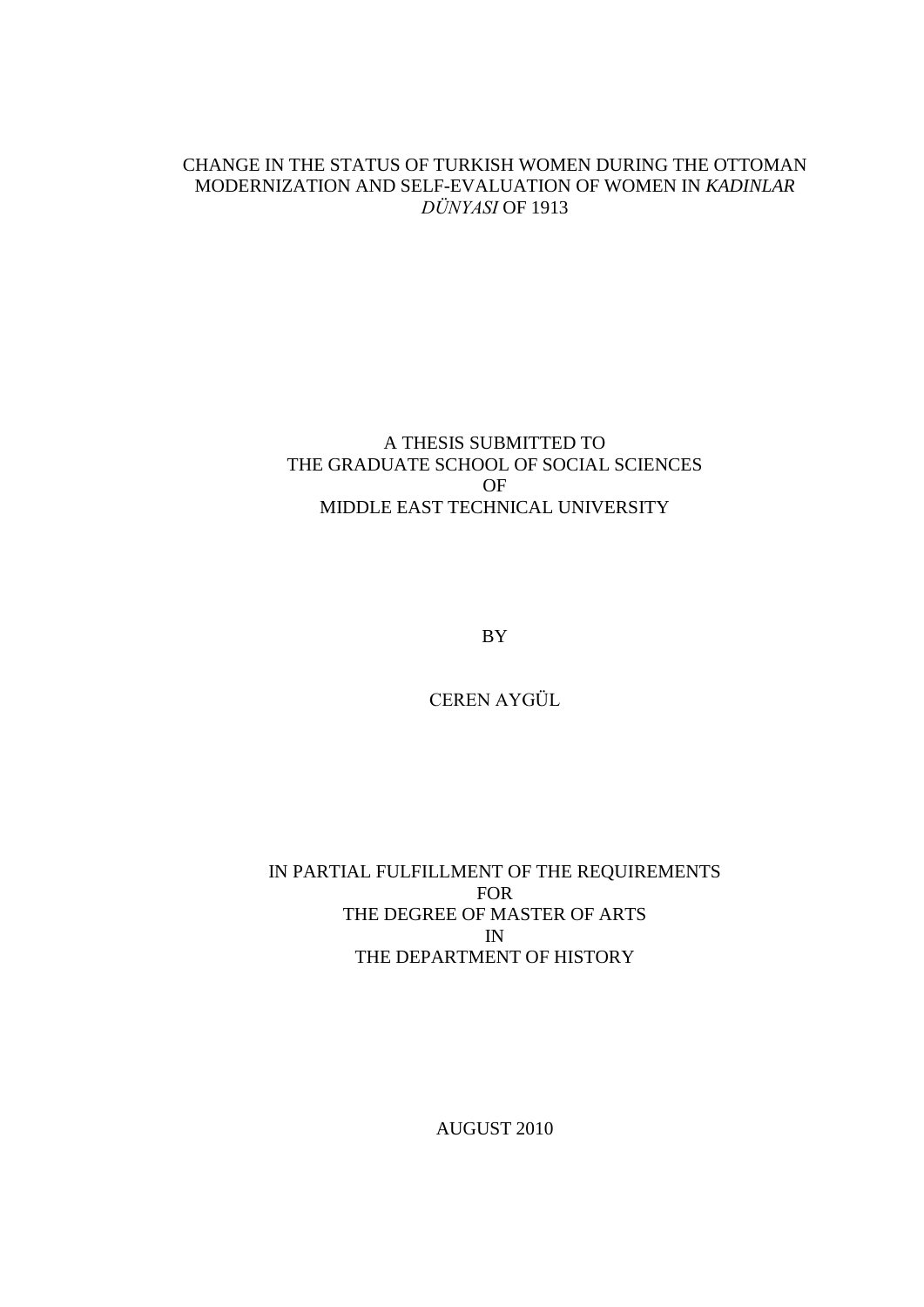Approval of the Graduate School of Social Sciences

Prof. Dr. Meliha Altunışık Director

I certify that this thesis satisfies all the requirements as a thesis for the degree of Master of Arts.

> Prof. Dr. Seçil Karal Akgün Head of Department

This is to certify that we have read this thesis and that in our opinion it is fully adequate, in scope and quality, as a thesis for the degree of Master of Arts.

> Assoc. Prof. Dr. Recep Boztemur Supervisor

#### **Examining Committee Members**

| Prof. Dr. Seçil Karal Akgün       | (METU, HIST) |
|-----------------------------------|--------------|
|                                   |              |
|                                   |              |
| Assoc. Prof. Dr. Recep Boztemur   | (METU, HIST) |
|                                   |              |
| Assoc. Prof. Dr. Ceylan Tokluoğlu | (METU, SOC)  |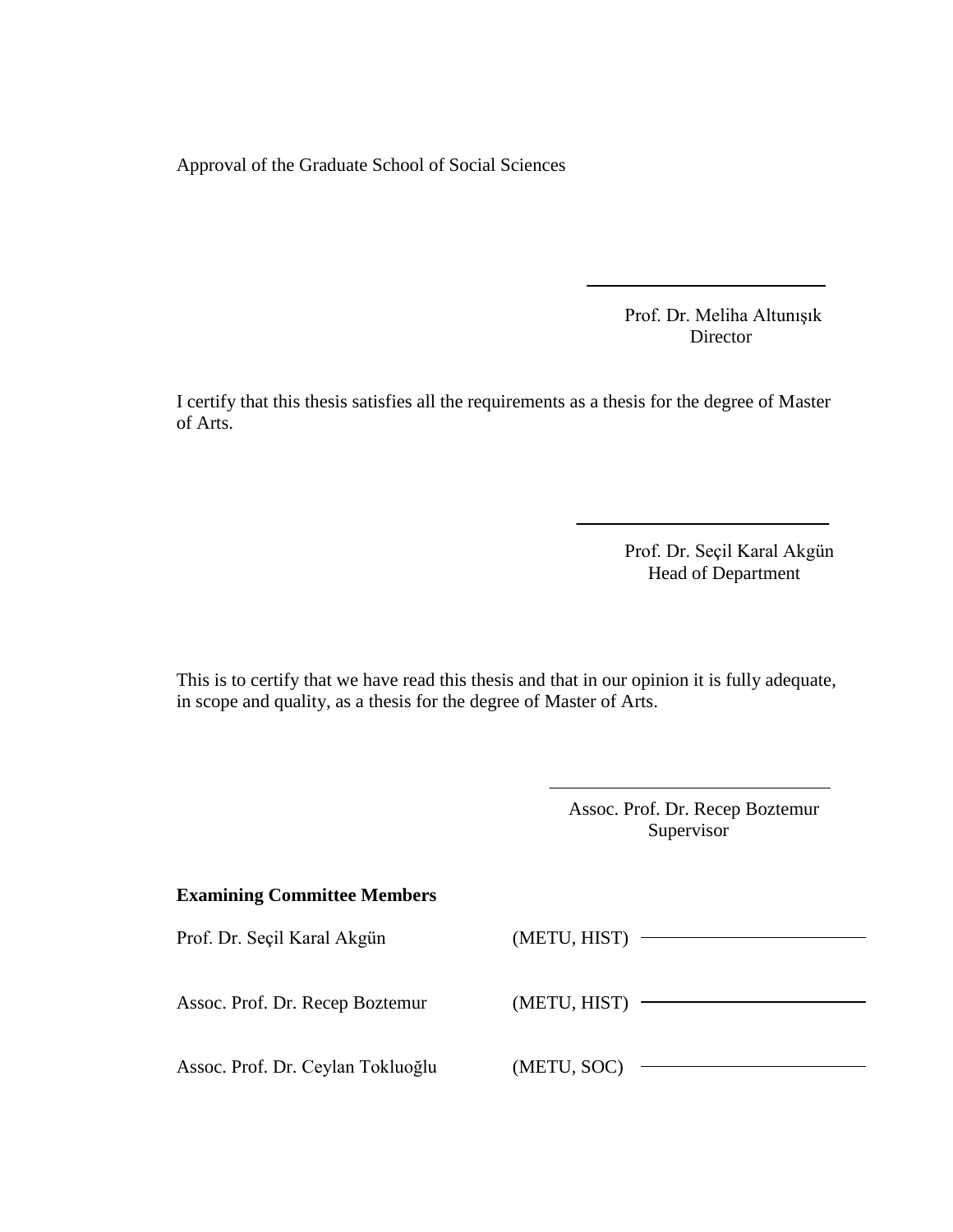**I hereby declare that all information in this document has been obtained and presented in accordance with academic rules and ethical conduct. I also declare that, as required by these rules and conduct, I have fully cited and referenced all material and results that are not original to this work.**

Name, Last name : Ceren Aygül

Signature :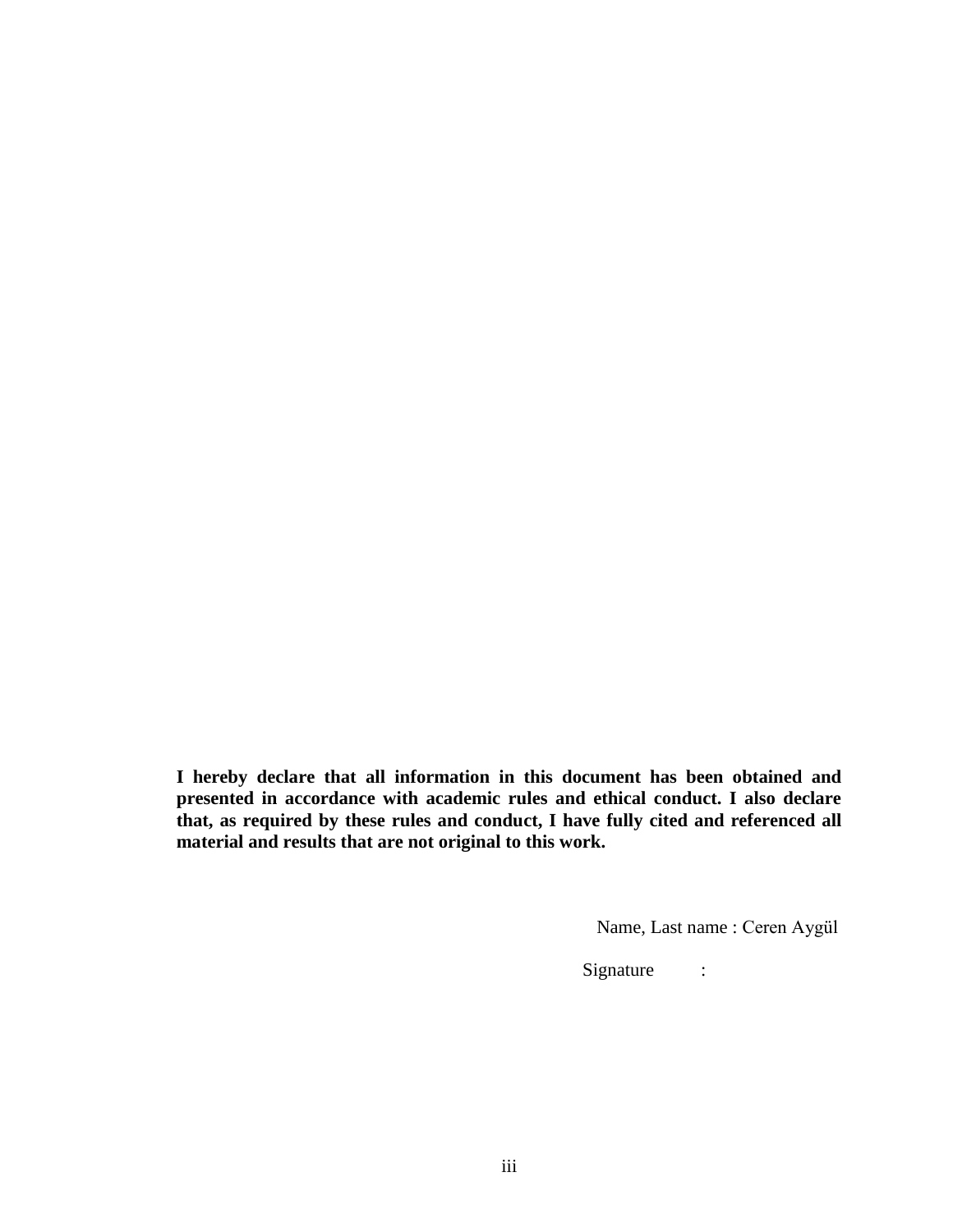#### **ABSTRACT**

## CHANGE IN THE STATUS OF TURKISH WOMEN DURING THE OTTOMAN MODERNIZATION AND SELF-EVALUATION OF WOMEN IN *KADINLAR DÜNYASI* OF 1913

Aygül, Ceren

M.A., Department of History Supervisor: Assoc. Prof. Dr. Recep Boztemur August 2010, 121 pages

This study, which aims to portray the circumstances of Ottoman women's movement during the first years of Second Constitutional Era from the eyes of the writers of *Kadınlar Dünyası* Periodical, makes an analysis of the meanings ascribed to the efforts for the restoration of women's position in social life and the roles claimed for women during Ottoman modernization period.

This research intends to confirm the fact that the basis for the mentality of defenders voicing women's rights was the progressive outlook which chose the "women question" as the focus on the way of securing not only social progress but also social integration, solidarity, national consciousness and progressiveness. Thus, the ideas expressed in the articles all written by women writers of *Kadınlar Dünyası* are evaluated with the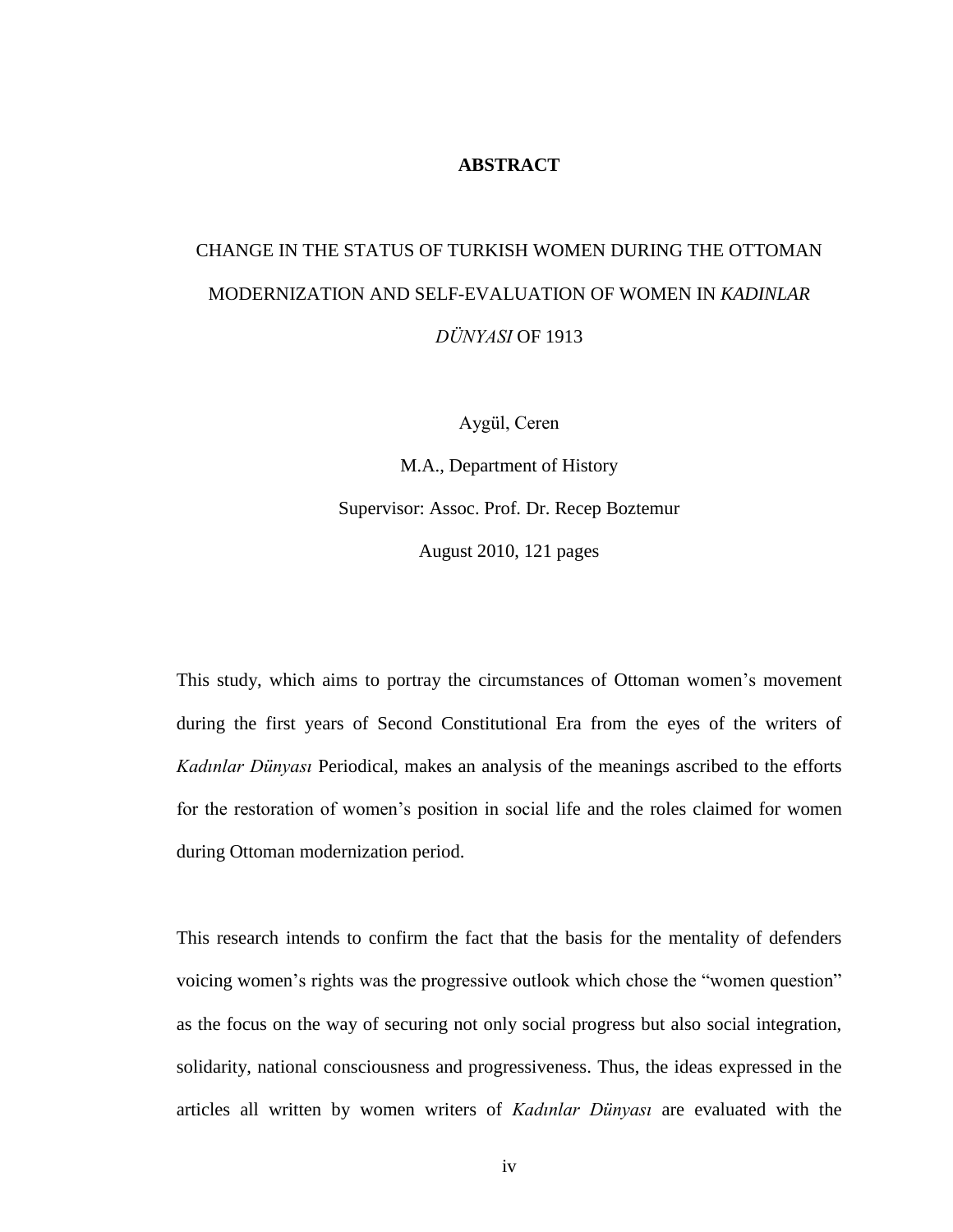question in mind that whether the boundaries of Ottoman women's movement and the social role granted for them in the modernization process were wholly determined by the women themselves or theorized predominantly by the policymakers of the state who were all men. Deducing from the self-evaluation of women in *Kadınlar Dünyası* of 1913, this thesis consequently underlines the fact that the struggle for women rights, which were carried out on behalf of patriotic and nationalist claims in accordance with the socio-political conditions of the time, could not overcome their invariable position of being "historical objects" despite of the fact that women held a considerable progress in their status during the Second Constitutional Era which laid the parameters of the "women question" during the early Republican Era.

Keywords: The Second Constitutional Era, Ottoman Women's Movement, Women Periodicals, *Kadınlar Dünyası*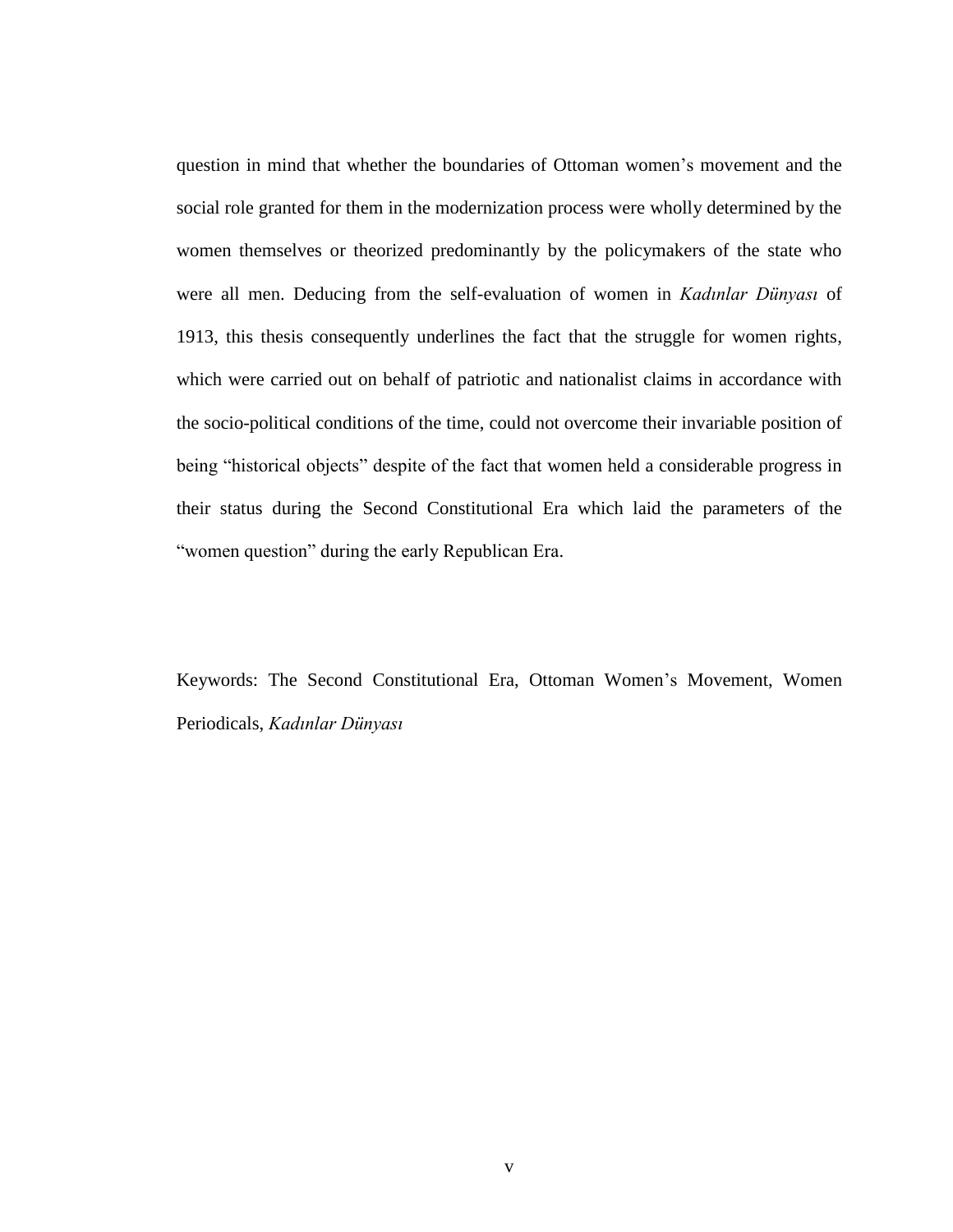# OSMANLI MODERNLEŞMESİNDE TÜRK KADINININ STATÜSÜNDEKİ DEĞİŞİM VE 1913 *KADINLARI DÜNYASI* DERGİSİ'NDE KADINLARIN BU DEĞİŞİMİ DEĞERLENDİRMESİ

Aygül, Ceren

Yüksek Lisans, Tarih Bölümü Tez Yöneticisi: Doç. Dr. Recep Boztemur Ağustos 2010, 121 sayfa

II. MeĢrutiyet döneminin ilk yıllarında Osmanlı kadın hareketine *Kadınlar Dünyası* Dergisi yazarlarının gözünden bakmaya çalışan bu tez çalışması, kadının toplumdaki ve aile içindeki konumunun düzeltilmesi için ortaya konan çabaların Türk modernleşme hareketi çerçevesinde kazandığı anlamları ve bu dönemde Osmanlı kadınına dönemin yöneticileri ve düĢünce insanları tarafından atfedilen rolleri incelemek amacındadır.

Bu araştırmada, kadının toplumsal yaşama katılımını savunan anlayışın, kadının durumunun iyileştirilmesini toplumsal ilerleme, dayanışma, birlik ve beraberlik ile milli bilincin geliştirilmesi yolunda bir odak olarak gören ilerlemeci bakış açısının ürünü olduğu fikri doğrulanmaya çalışılmıştır. Bu doğrultuda II. Meşrutiyet Dönemi'nin en önemli kadın dergilerinden biri olan *Kadınlar Dünyası*'nda yer alan ve tamamı kadın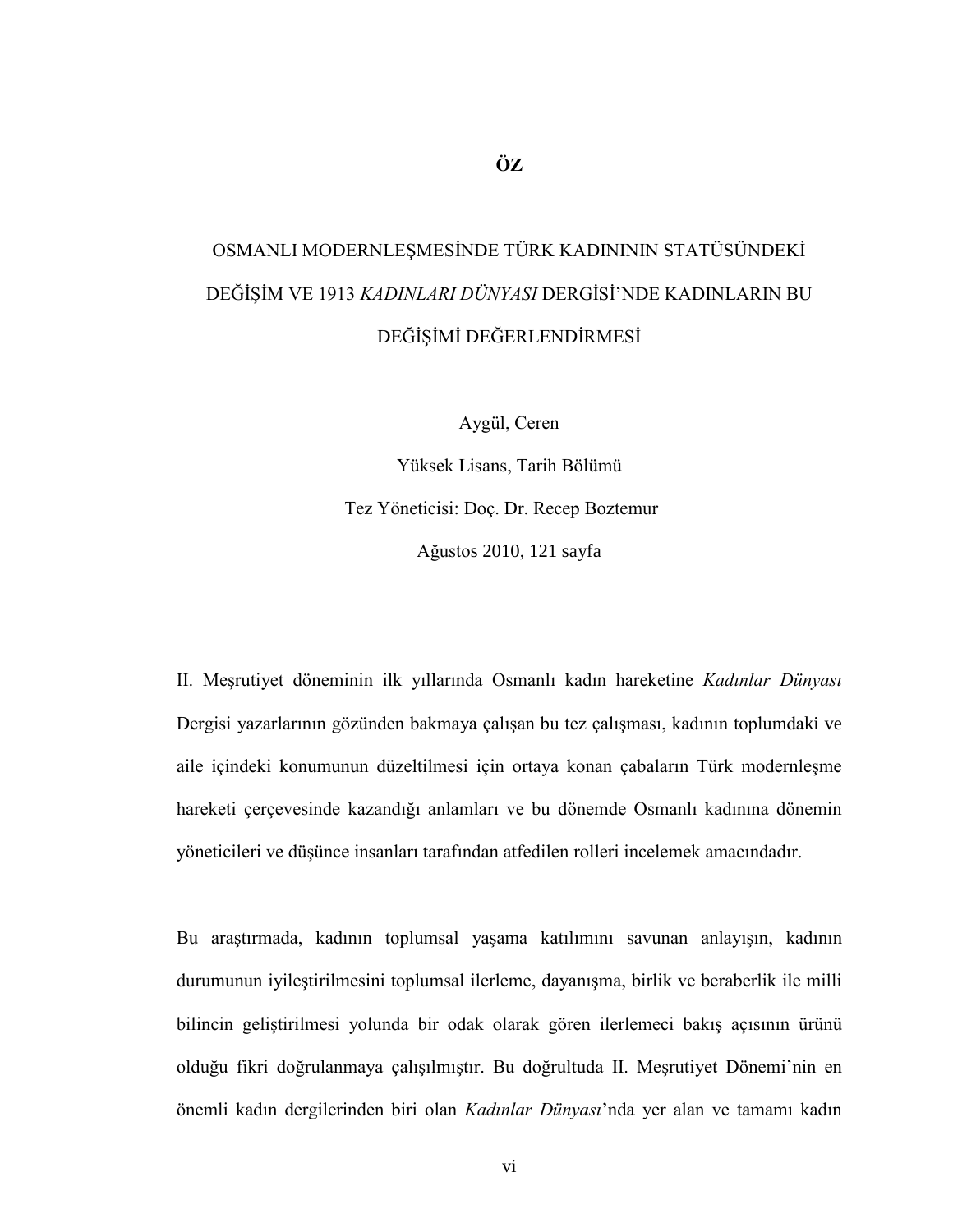yazarlar tarafından kaleme alınan makalelerdeki fikirler, Osmanlı kadın hareketinin sınırlarının ve modernleşme döneminde kadınlara atfedilen toplumsal rollerin kadınların kendileri tarafından mı belirlendiği yoksa dönemin idarecileri tarafından mı kurgulandığı sorusu akılda tutularak incelenmeye çalışılmıştır. Kadınların kendi durumlarına ve kendi hak mücadelelerine bakışlarını *Kadınlar Dünyası* Dergisi'nde yayınladıkları makaleler vasıtasıyla değerlendirmeye çalışan bu tez; dönemin gereksinimleri doğrultusunda milli bir dava olarak vatanperverlik adına ortaya konan İkinci Meşrutiyet dönemi kadın hakları mücadelesinin - her ne kadar kadının sosyal statüsü açısından erken Cumhuriyet dönemi kadın hakları mücadelesinin çerçevesini belirleyen önemli kazanımlar elde edilmesini sağlasa da - kadınların değişmeyen "tarihsel nesne" pozisyonunu değiştirmeye yetmediğini vurgulamaktadır.

Anahtar Kelimeler: II. MeĢrutiyet, Osmanlı Kadın Hareketi, Kadın Dergileri, *Kadınlar Dünyası*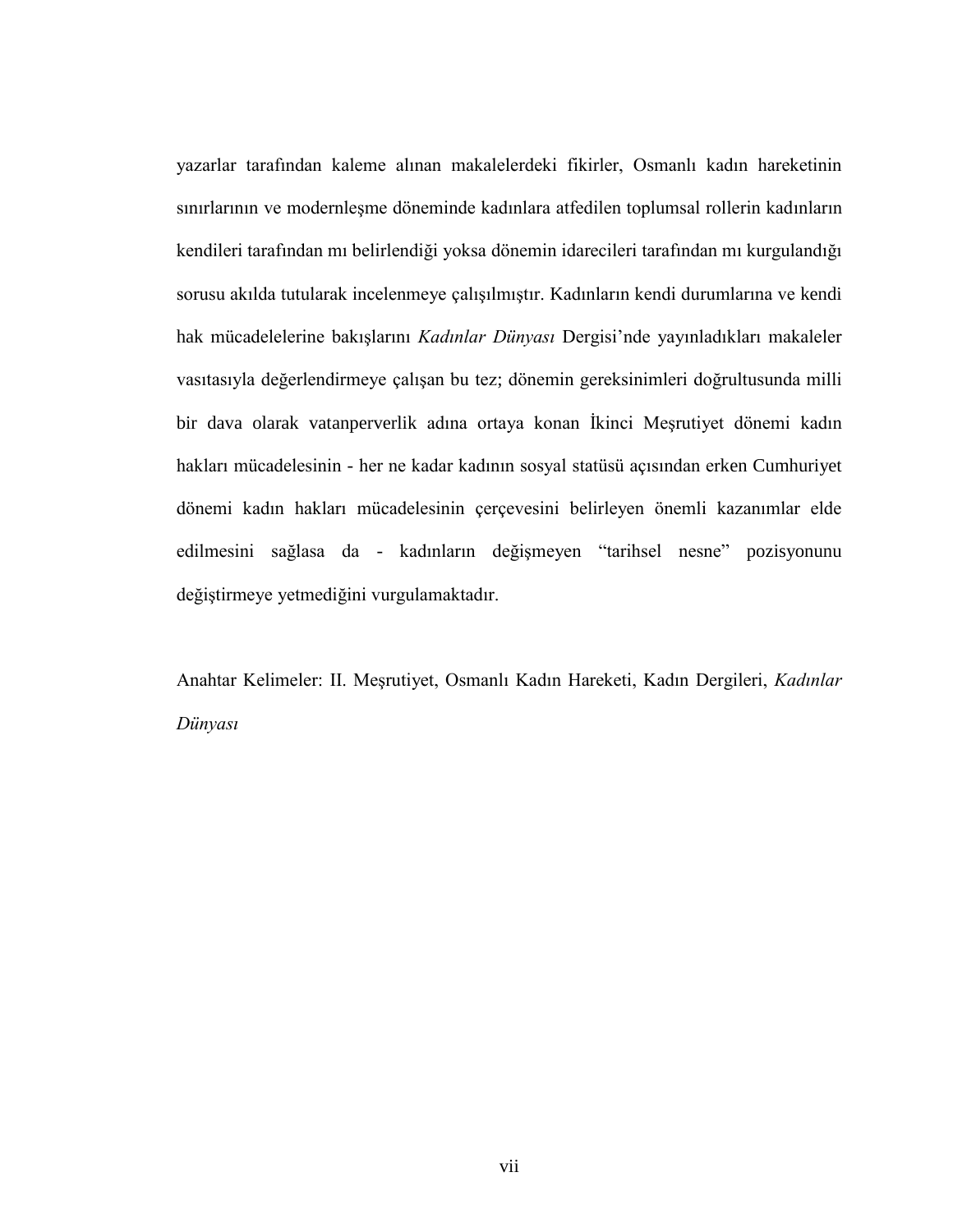To My Sister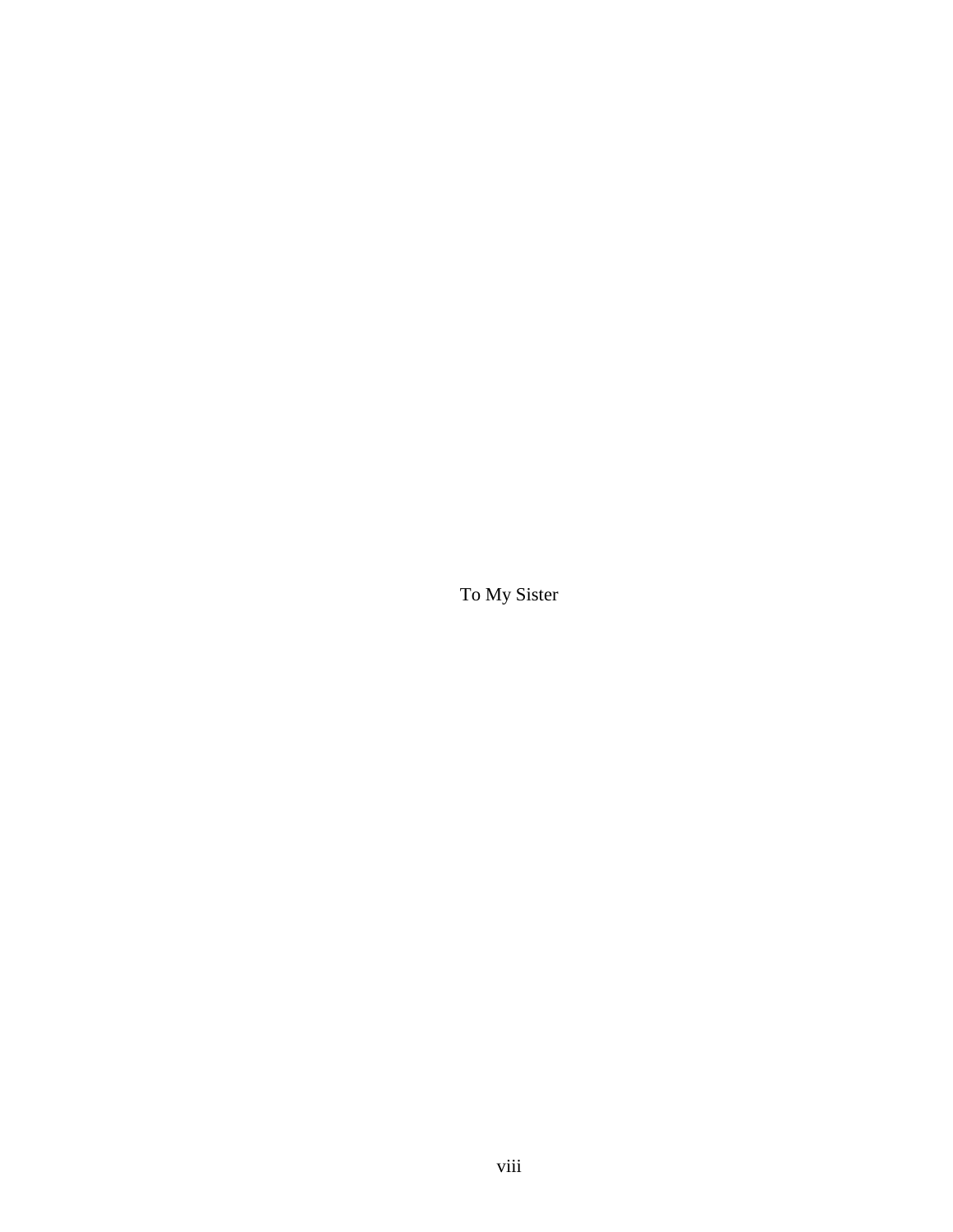#### **ACKNOWLEDGEMENT**

First and foremost, I would like to thank my academic advisor Assoc. Prof. Dr. Recep Boztemur for his guidance, encouragement and confidence in my studies throughout my academic life. He has been not only my advisor but also a kind friend who shared the hardest times while writing this thesis. His invaluable comments have made the completion of this work possible. My heartfelt thanks also go to Prof. Dr. Seçil Karal Akgün who has been enormously helpful throughout the process of writing this work. Her support made me believe in my studies and motivated me to work harder. As a role model, she did not hesitate to share her knowledge with me at any time. I greatly benefited from her knowledge and systematic writing. I would like to thank Assoc. Prof. Dr. Ceylan Tokluoğlu for her very valuable suggestions which provide me different perspectives. Assist. Prof. Dr. Nesim ġeker's continuous moral support was very significant for me and I extend my thanks to him, as well.

I would like express my gratitude to Taner Beyoğlu for his incredible patience and for the constant intellectual and personal support he has given me during the preparation of this thesis. His existence in my life is the source of my academic enthusiasm.

I am indebted to my officemates Aybike Seyma Tezel who has always used her best endeavors whenever I felt despairing during the preparation of the thesis and Eyüp Murat Kurt who is also a very kind friend who has helped me in my library researches. I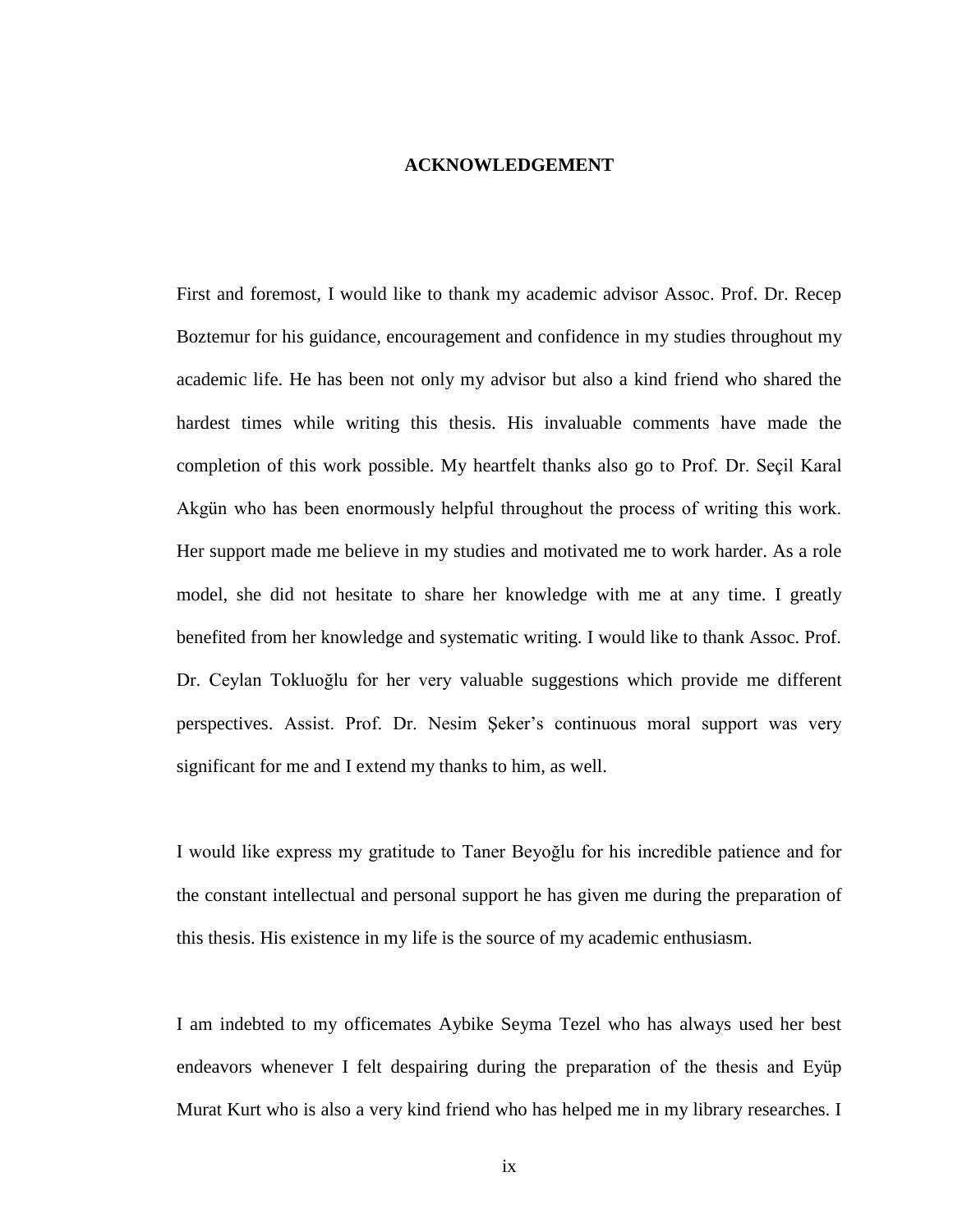wish to extend sincere appreciation to my best friends Ceylan Yılmaz, Dilek Demir, Ebru Güzide Ergen and Esma Kaygısız who never omit their support not only during this difficult time but also throughout my life.

My special thanks of course go to my family. I feel very lucky to have them and as always they were always by my side during this challenging time.

I would like to thank to Tuba Karatepe and the staff of the Kadın Eserleri Kütüphanesi ve Bilgi Vakfı for providing me with the necessary primary sources.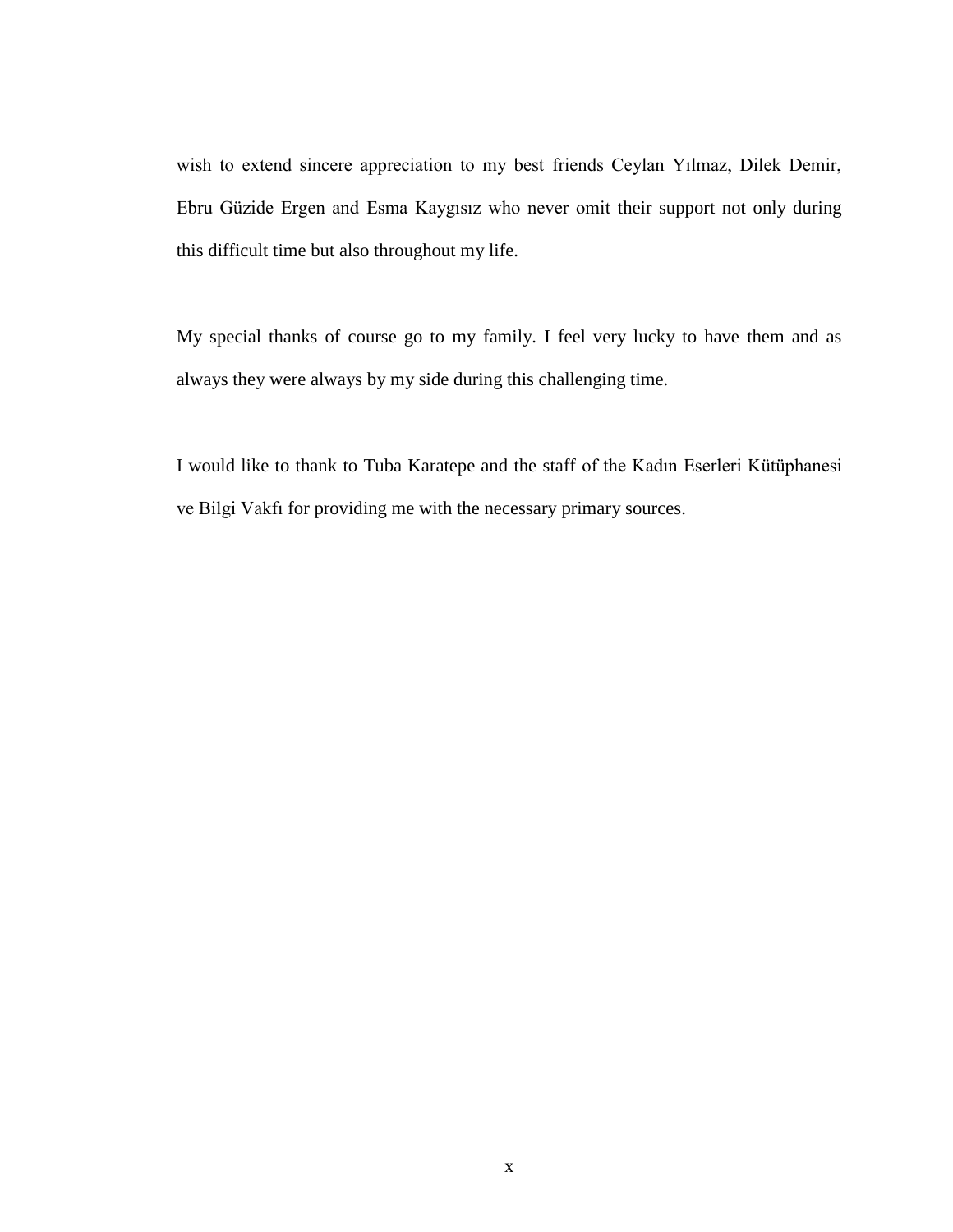### **TABLE OF CONTENTS**

| <b>CHAPTER</b>                                                  |  |
|-----------------------------------------------------------------|--|
| 1. A HISTORICAL OVERVIEW OF WOMEN'S POSITION IN TURKISH         |  |
|                                                                 |  |
|                                                                 |  |
| 1.2. Turkish Women in Social Life After the Adoption of Islam14 |  |
|                                                                 |  |
| 2. OTTOMAN WOMEN FROM TANZIMAT TO                               |  |
|                                                                 |  |
|                                                                 |  |
|                                                                 |  |
|                                                                 |  |
|                                                                 |  |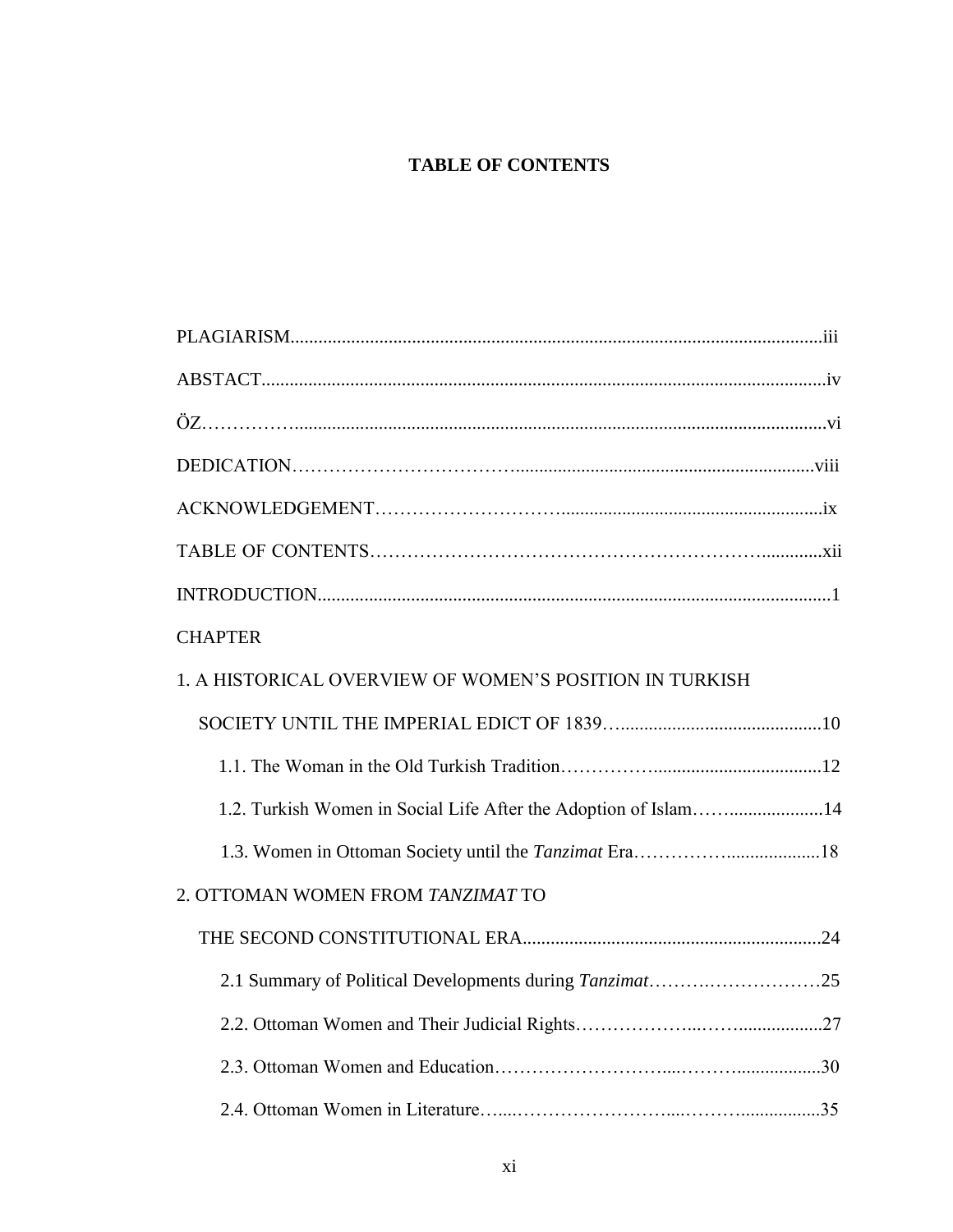| 3.                                                                             | <b>OTTOMAN</b>                                                    | WOMEN DURING THE FIRST YEARS OF |  |  |  |  |  | <b>SECOND</b> |  |
|--------------------------------------------------------------------------------|-------------------------------------------------------------------|---------------------------------|--|--|--|--|--|---------------|--|
|                                                                                |                                                                   |                                 |  |  |  |  |  |               |  |
| 3.1 The Situation of Women During the First Years of Second Constitutional Era |                                                                   |                                 |  |  |  |  |  |               |  |
|                                                                                |                                                                   |                                 |  |  |  |  |  |               |  |
|                                                                                |                                                                   |                                 |  |  |  |  |  |               |  |
|                                                                                |                                                                   |                                 |  |  |  |  |  |               |  |
|                                                                                |                                                                   |                                 |  |  |  |  |  |               |  |
|                                                                                |                                                                   |                                 |  |  |  |  |  |               |  |
|                                                                                |                                                                   |                                 |  |  |  |  |  |               |  |
|                                                                                |                                                                   |                                 |  |  |  |  |  |               |  |
|                                                                                |                                                                   |                                 |  |  |  |  |  |               |  |
|                                                                                | 4.5. The Ideas Expressed in Kadınlar Dünyası Concerning Economy99 |                                 |  |  |  |  |  |               |  |
|                                                                                |                                                                   |                                 |  |  |  |  |  |               |  |
|                                                                                |                                                                   |                                 |  |  |  |  |  |               |  |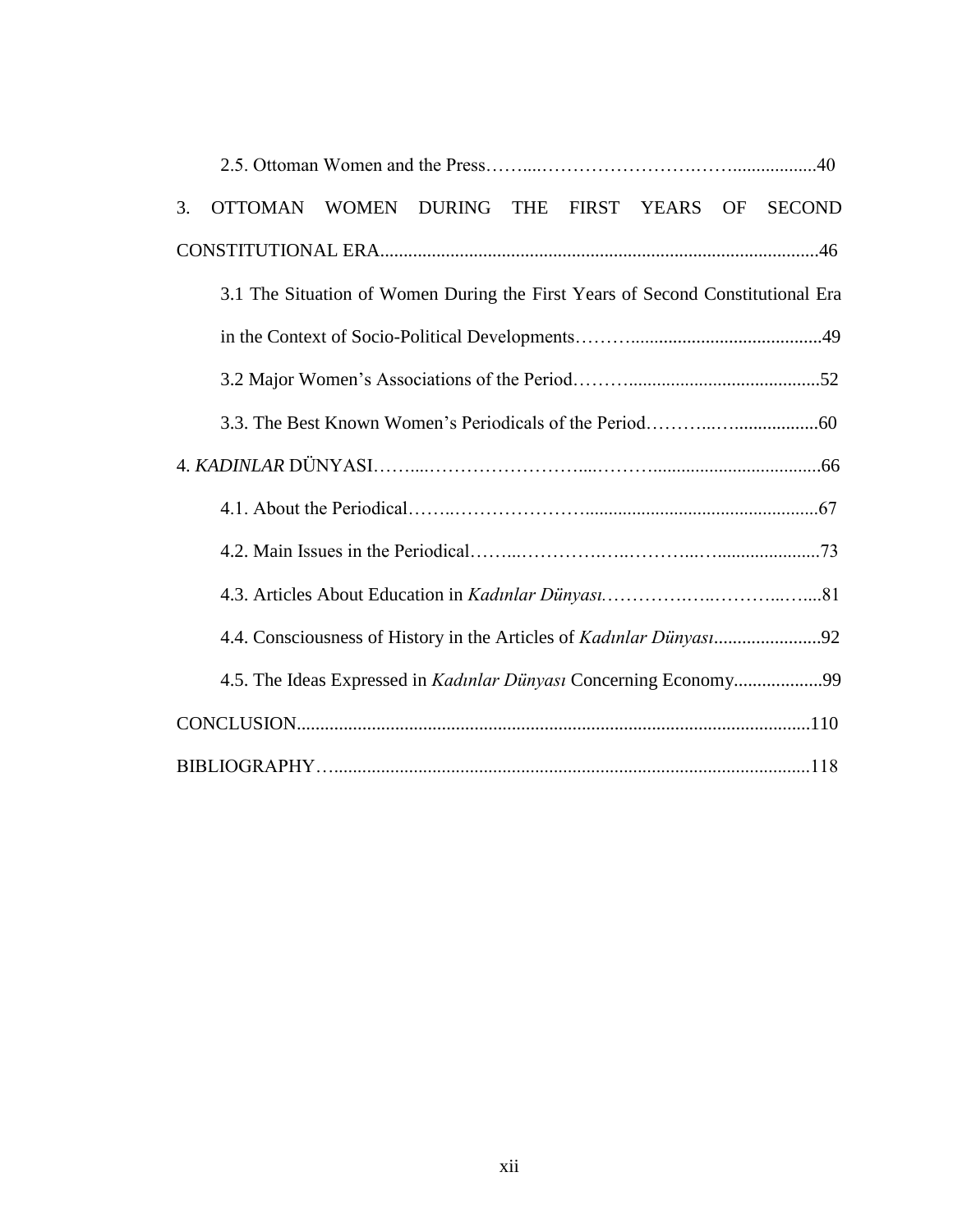#### **INTRODUCTION**

This study aims to analyze the ideas and debates of the women writers in one of the long lasting and effective women periodical of the Second Constitutional era, *Kadınlar Dünyası,* about the changing political, economic and historical conditions in the Ottoman Empire. The ideas and issues debated by women in this periodical are important in order to understand how the Ottoman intellectual women perceive the fast-changing historical developments of the period and how they locate themselves in these developments. *Kadınlar Dünyası*, published between 1913 and 1921 served as a platform for the articles written by women authors who were trying to emancipate themselves from the position into the Ottoman society. They wanted to change their social status by expressing their opinions about various subjects.

In addition to examine the ideas of intellectual women during social reform movements of the Committee of Union and Progress (CUP), this study also targets to reveal the thoughts of the enlightened Ottoman women writing for *Kadınlar Dünyası* in the issues regarding education, history and economics, specifically in 1913 when the socio-economic and political changes in the Empire gained pace. This will facilitate understanding both the change in women"s status from the inferior position they fell in to a better status in social and family life during the period of Ottoman modernization. It will also serve to reflect the socio-economic and political changes in the period from the women"s point of views. Furthermore, this research also provides a self-evaluation of Ottoman women in the first years of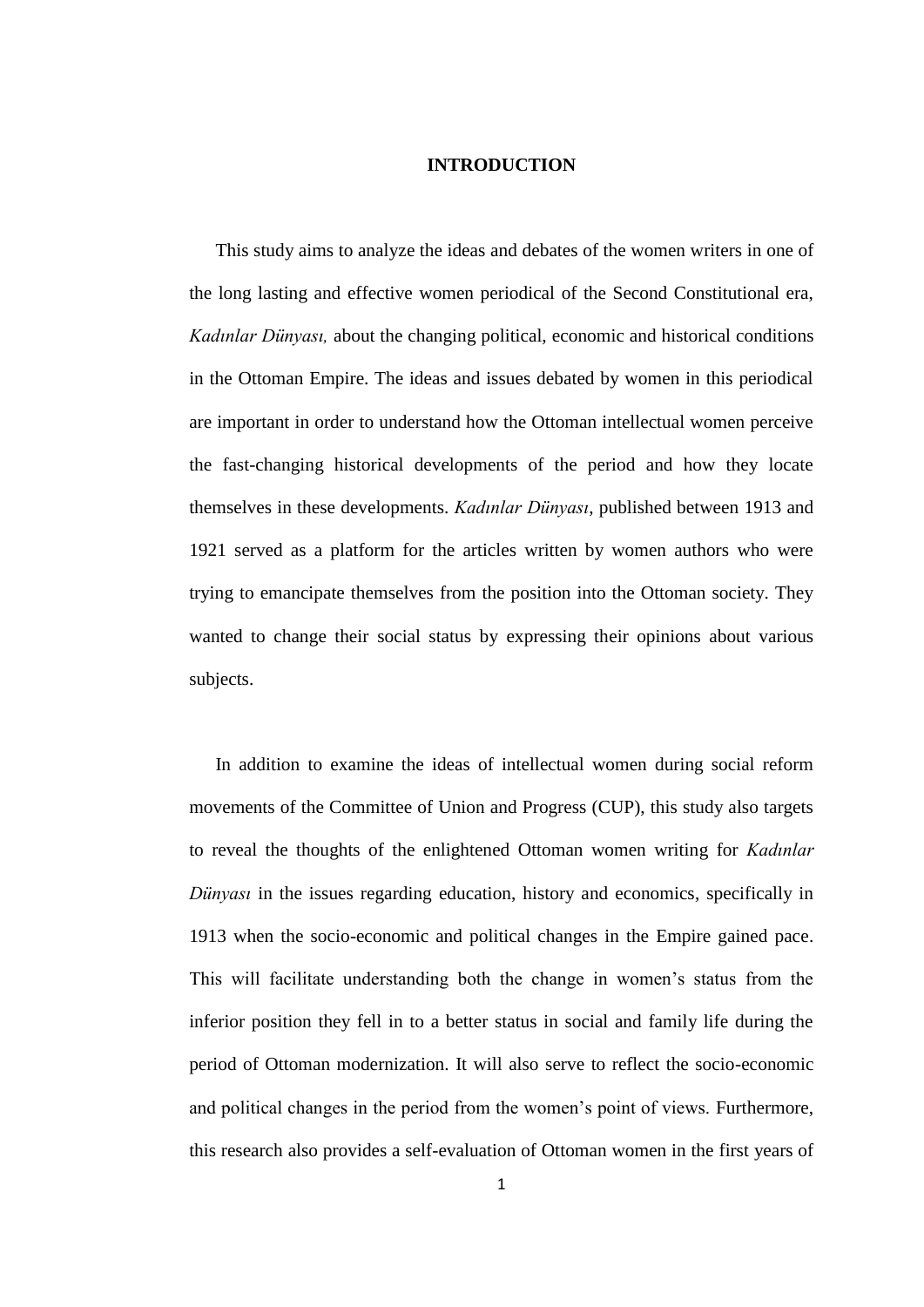Second Constitutional Era on their status and roles in the society as well as the nature of the struggle they dedicated to their own rights. To understand how the Ottoman women intellectuals were looking inward to their struggle is so important to discover the paralellities between the women"s own perception of their movement and the modern bureaucratic elite"s outlook regarding the women question. This self-evaluation also shows that like the intelligentsia and bureaucratic elite, women intellectuals also perceived the women"s movement as a must-do step in overall modernization process and social progress.

As an equal and inseparably important element of social and family life, women"s status, functions and responsibilities in social units are always areas of great significance in academic researches. The standing of women in dramatically changing nature of Turkish society in the last centuries is a frequent question in historical and sociological studies also. In order to be able to understand to which level of social status the women reached and what kind of a sociological composition they mirrored in a specific period of time in history, the preceding historical developments and facts related with the issue in this study will be narrated. That is why the study begins with a historical overview on the social status of women during the nomadic Turkish tribes before the establishment of the Ottoman state. Albeit of the fact that the social status of women was relatively equal to men in early Turkish society, the existence of women in social life became more restricted after the adaptation of the settled life and Islam. It is a fact that during the mentioned era, the Ottoman women were treated as second class citizens and many of their rights were hindered until the early  $19<sup>th</sup>$  century when this began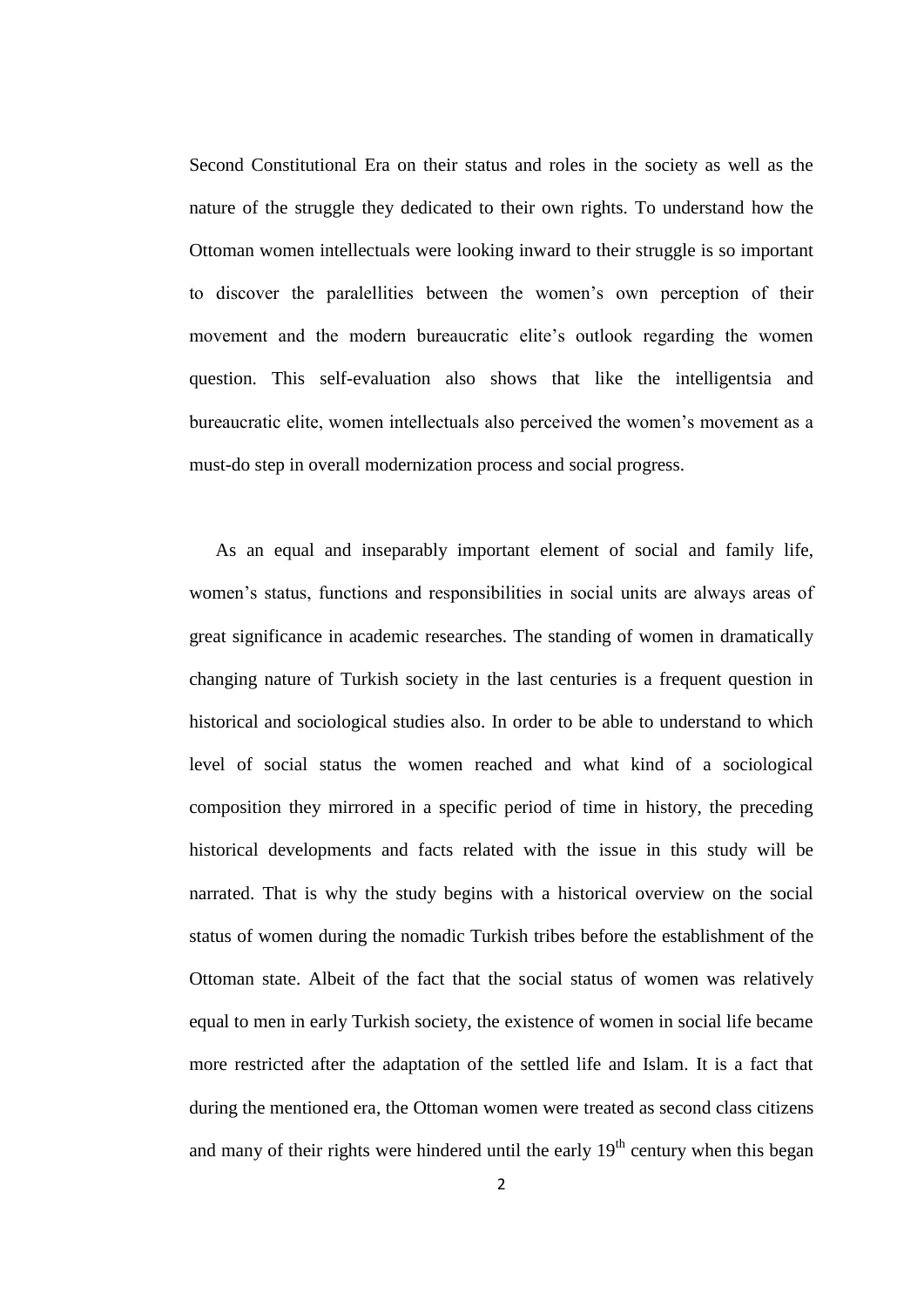to change with *Tanzimat* era. This is examined separately in the study because of the fact that Ottoman women"s position began to change and the perceptions about women also altered with the *Tanzimat* era.

Until the  $19<sup>th</sup>$  century, the dominant outlook reduced women's role as simply a mother or a wife at home. Although both reform decrees of *Tanzimat* did not bring any radical change to the standing of women; the overall reformist approach of the period affected the perception of society and Ottoman intellectuals towards women. The period between the proclamation of Imperial Edict in 1839 and the Second Constitutional Era which introduced a new outlook concerning women"s rights witnessed many changes in different fields such as law and order, education, literature and press. To illustrate, the submission of the right of inheritance to daughters, the abolishment of slavery and trade of concubines and rearrangement of marriage rules were important adjustments in state regulations. The improvements were not restricted with these. Some advances in education were additionally taking. *Rüşdiyes* (secondary schools) and vocational schools were opened for girls. Moreover, primary education was made compulsory for the girls and the *Darülmuallimat* (teacher training school) for a further education of girls were initiated. Additionally, women and the problems they encountered with became one of the popular issues debated in some literary works during the mentioned period. The newspapers and periodicals constitute the primary sources for the studies examining the socio-economic and political conditions of the period. The appearance of journals and newspapers for the first time as the discussion platform of current issues in the second half of the  $19<sup>th</sup>$  century, the policies and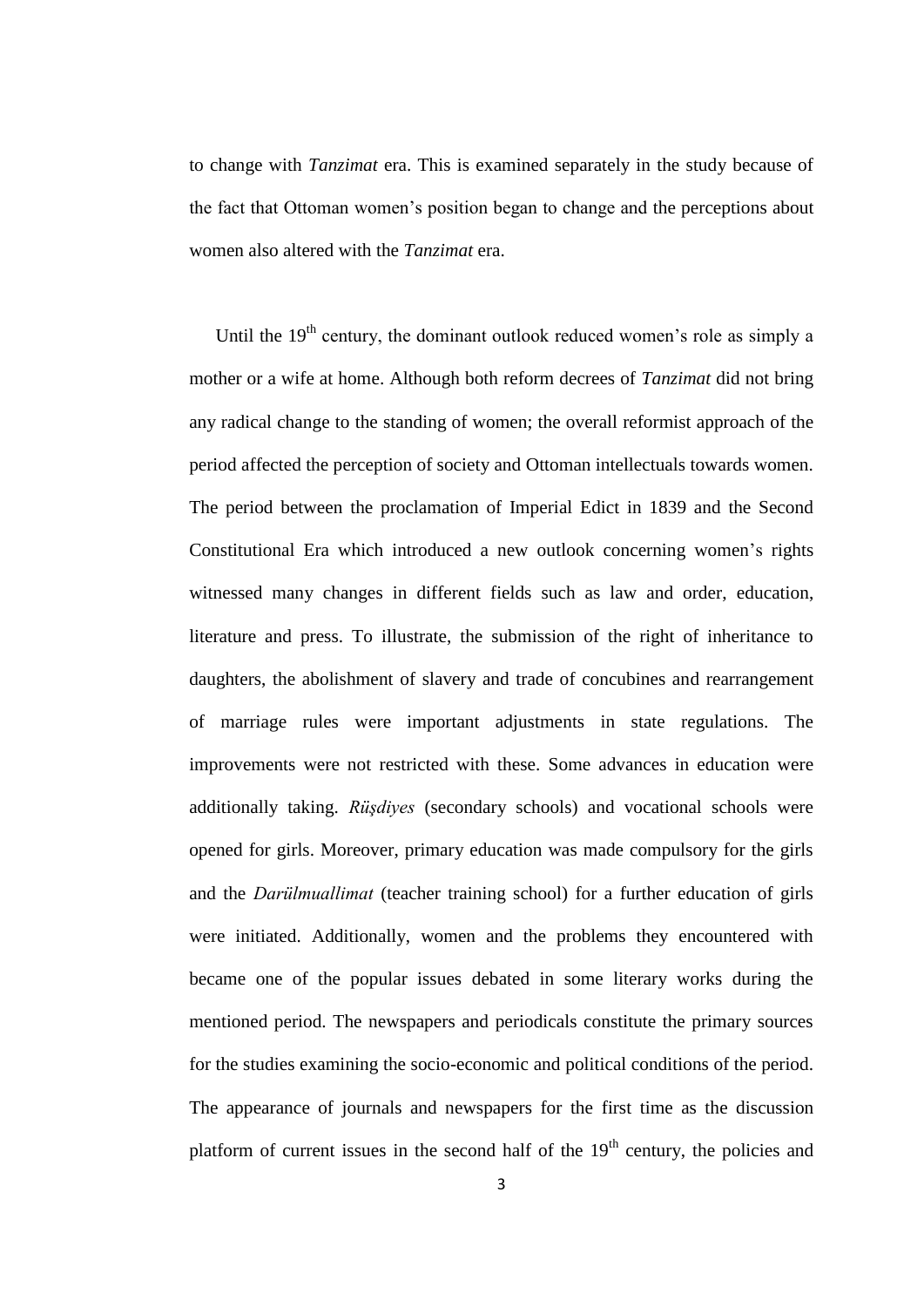social conjuncture of the country, the status of women also started to be discussed in these newly born reading materials. The newspapers and periodicals played an important role in analyzing the general circumstances of the period, social, economic and political structure of the state and the Ottoman intelligentsias' standing towards the state. The newspapers also served as the centers for the dissemination of ideas and triggered the social awareness.

Owing to the fact that ensuring the social integration throughout the country and to getting rid of decentralized inclinations were the major goals of the *Tanzimat* reforms, the regulations enacted for the salvation of women were carried out with the same concerns in mind. In this context, the role and status of women were redefined not only aiming for the elevation of their social status, but also creation of a new role model woman. The woman of this kind was theorized as a figure which would contribute to a proper an integrated social structure depending upon traditional values of the nation. It is necessary to note that the early advocators of women"s social status were all men. At first, there were only a few women debating on their own rights. These enlightened Ottoman women were mostly the daughters of the elite; they were well educated by foreign tutors at home or in modern schools abroad.

The period which started with the proclamation of the First Constitution in 1876, interrupted by the autocratic regime of Abdülhamid II for thirty years and reopened with the coming of the Second Constitution thanks to the activities of Committee of Union and Progress, went through many intellectual improvements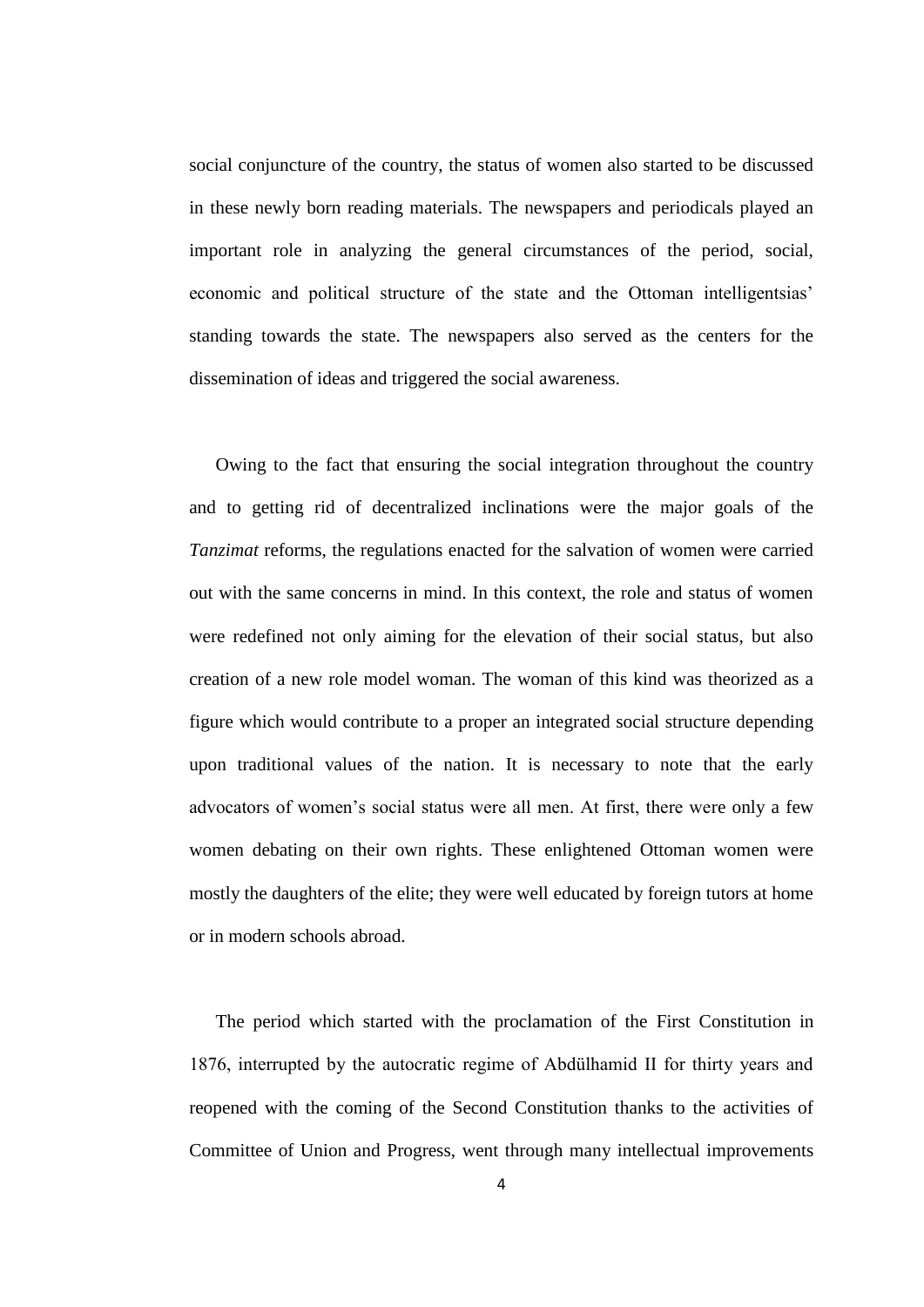including the women issues. This let women claim a more active role in social and economic life more often through the charity associations at the preliminary stage. The associations they founded and the journals they published became the major instruments in order to claim their rights in an organized manner. Especially with the beginning of the  $20<sup>th</sup>$  century, women became more effective in defending their rights. Although the major reasons for the establishment of women"s associations were aid and charity activities, the people who organized these associations also undertook the responsibility of defending women"s rights, educating women and raising their cultural level. Moreover, the same people issued periodicals and published articles. The press gradually became one of the most important instruments which provided the women to bring forth some of their requests in the aim of getting a better status in social and family life. On the one hand, many articles published in newspapers and especially in some periodicals gave account for the complaints and demands of women and gave effort to prepare the Ottoman women contextual change on the other. In addition to women"s activities in the press, Ottoman women continued to participate in many different associations, arranged some conferences and also were active in several charity programs. That is why charity organizations, associations and more importantly periodicals and newspapers were the most important sources of knowledge explicating the inclinations, demands and activities of women.

Despite the fact that the efforts for the improvement of women's social position did not essentially aim to elevate the consciousness of their own gender, it brought about the realization of women of their own identities and their rights. While the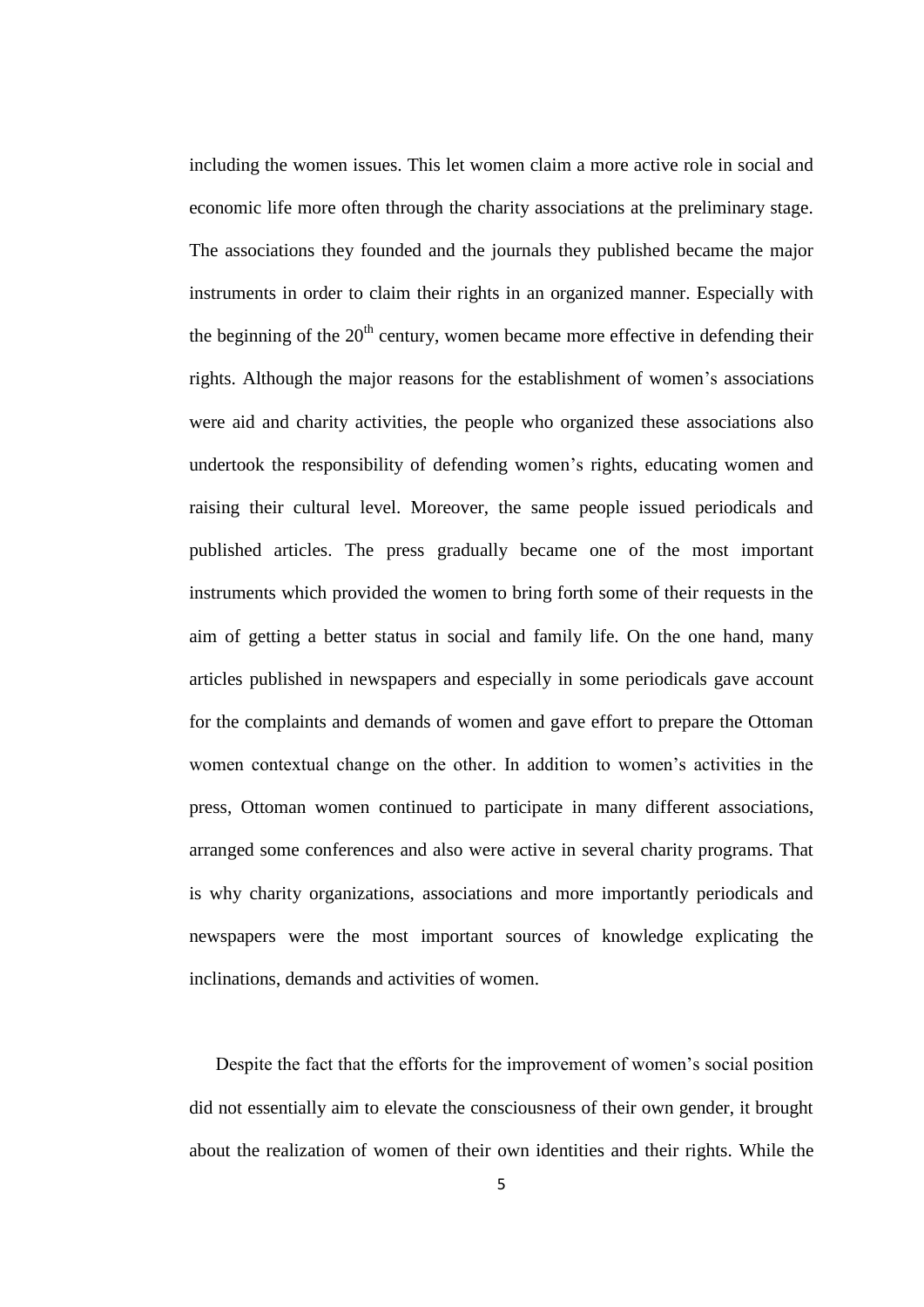Ottoman women were questioning their role in society and giving effort to a better status; both the boundaries of their movement and the limits of their social role they gained in the modernization process were not fully determined by themselves but mostly by the men of ruling elite. The emancipation of women was accepted as an indispensible step in the way of modernization. Also, the aim of granting equality for women was generalized by the people having nationalist inclinations. These people intended to establish preparatory configurations of a national culture. It should be asserted that such ideology affirmed the status of women as the criteria for measuring the level of a nations' civilization within the society. That's why the rights of women at the preliminary stage were defended by the reformist men of the newly born intelligentsia of the Second Constitutional Era with the aim of fortifying the images of modernity and civilization in Ottoman society. As natural consequence of this separation occurred between the motivations guiding women to defend their own rights and the stimulus leading the men to advocate women rights came out. The social reforms and policies of the rulers of the time followed by the ideology were stressed on the women education as the first significant step, their duties in breeding the children, and thirdly, their role in family life and in the social progress.

Naturally, the government policies were also influential on women issues. The abrupt political, social, ideological and economic conversion of the Second Constitutional period shaped the thoughts of the Ottoman intelligentsia including the enlightened women. The idea of national economy arose and historical consciousness which would create a sense of national identity which gained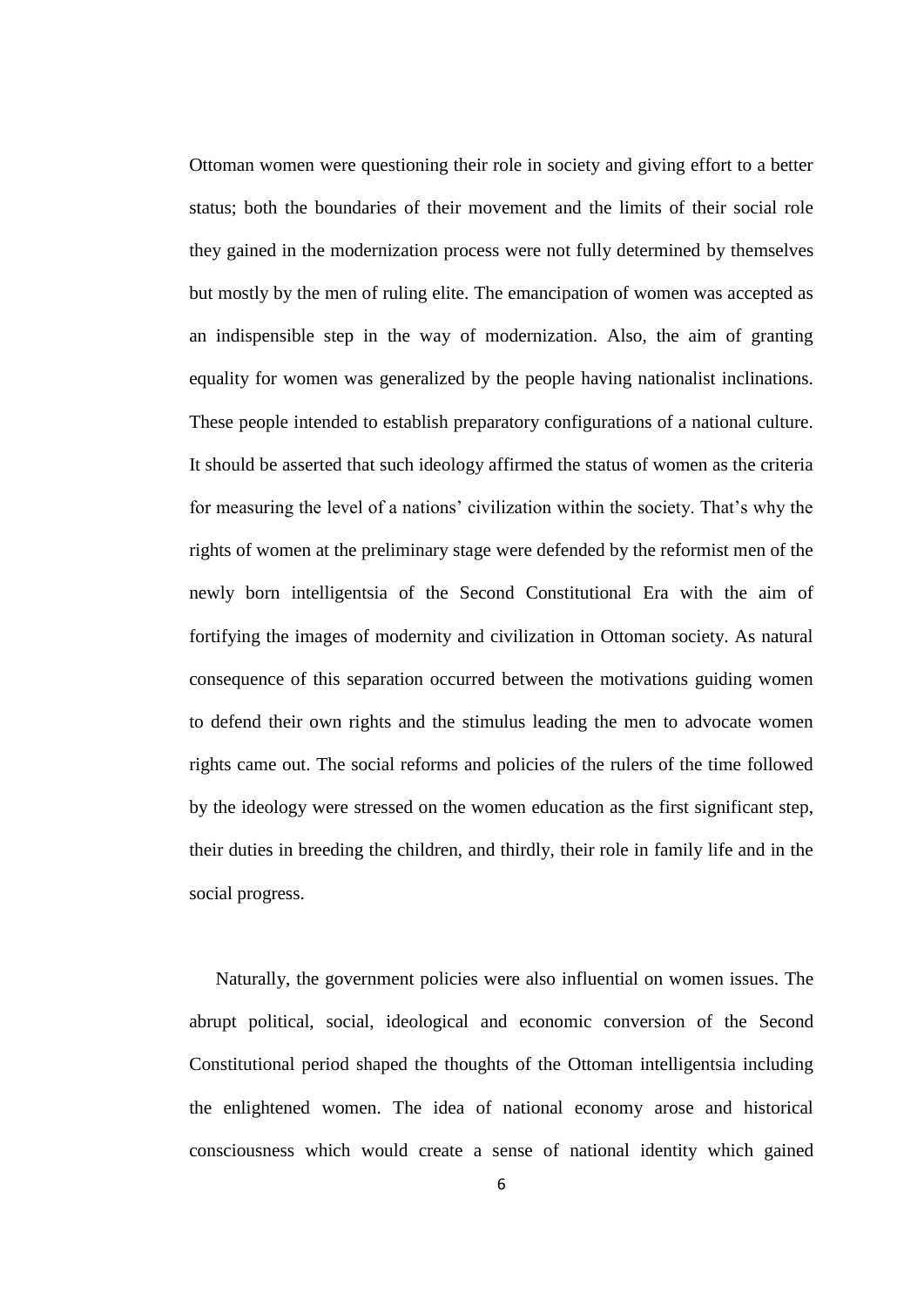significance in the wake of socio-political and ideological transformation. The Ottoman intellectuals and Ottoman bureaucrats were the pioneers of these changes, and the Ottoman enlightened women were either taking place due to their social origins from these elite families, or they were seeking their own place within such transformation. Under the circumstances it was so natural to follow the process of the transformation through the women"s periodicals. Constitutionalism and the other political developments of the ruling elite were enthusiastically welcome by women"s periodicals. This was common issue for many women"s periodicals of this period. However, there is an important women"s periodical which differed from the others in terms of its staff of authors, its regular published life and the political effects its issues brought. This periodical was *Kadınlar Dünyası.*

*Kadınlar Dünyası* which was the official publication of *Osmanlı Müdafaa-i Hukuk-ı Nisvan Cemiyeti* (Society for the Defense of Ottoman Women"s Rights) is worthy of evaluating in terms of the leading socio-political and historical understanding of the period. A detailed survey on the articles published in the periodical gives the reader a wide opportunity to follow the imprints of politics conducted by the ruling elites and the general characteristics of Ottoman women"s movement of the period mentioned above. *Kadınlar Dünyası* which focused on this thesis often gave place to the articles stimulating the idea of national identity, consciousness of history and a corporate enthusiasm for social and economic development. Thus, the last chapter of this thesis is allocated to analyze and sort out the articles in the periodical written by women who tried to keep in touch with the problems, priorities, sensitivities and policies of the period. After giving an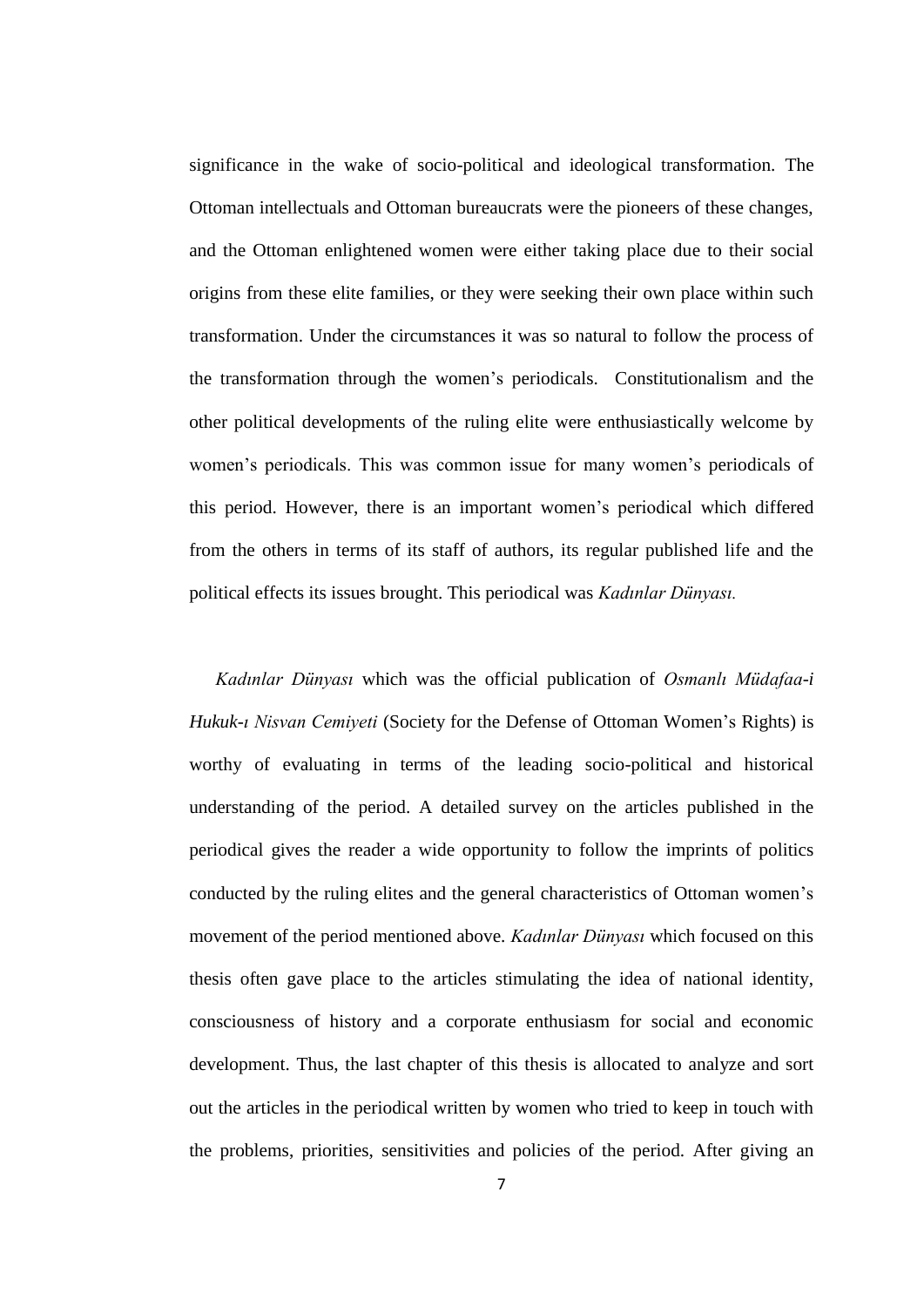account for the information about the history and the writers of the periodical, this work will evaluate the outlook of women through three subtitles. Initially, the articles in the first 100 issues of the periodical published in 1913 will be analyzed in terms of the ideas on the politics of education. Then, this study will bring out the historical understanding of the periodical's writers. And lastly the articles in the periodical will be questioned in accordance with the idea of "national economy". The evaluation directed to the fields of education, history and economy will be carried out by keeping the main question of this thesis in mind. This is whether the movement, which naturally led the Ottoman women to recognize their own identities and rights, brought about by giving consciousness of their femininity or it was accepted as a symbolic instrument by the modernist and nationalist ruling men in the way of implementing their political projects. In other words, the study will question whether the women struggling for their own rights were regarded as objects by the modernist elite, or the women of the Second Constitutional Era were not able to overcome their inevitable faith of being a "historical subject" albeit their considerable progress in this era?

In order to be able to offer a more systematic historical outline of women issue many different sources are utilized as far as possible. Instead of including in all important historical events, the historical facts concerning the "women question" were outlined by keeping the main questions of the thesis in mind. The first three chapter of this thesis are mostly based on second hand historical sources. Unlike the first three chapters which would be defined as preparatory stages for the last chapter, the final chapter is based on mostly first hand sources. As the main issue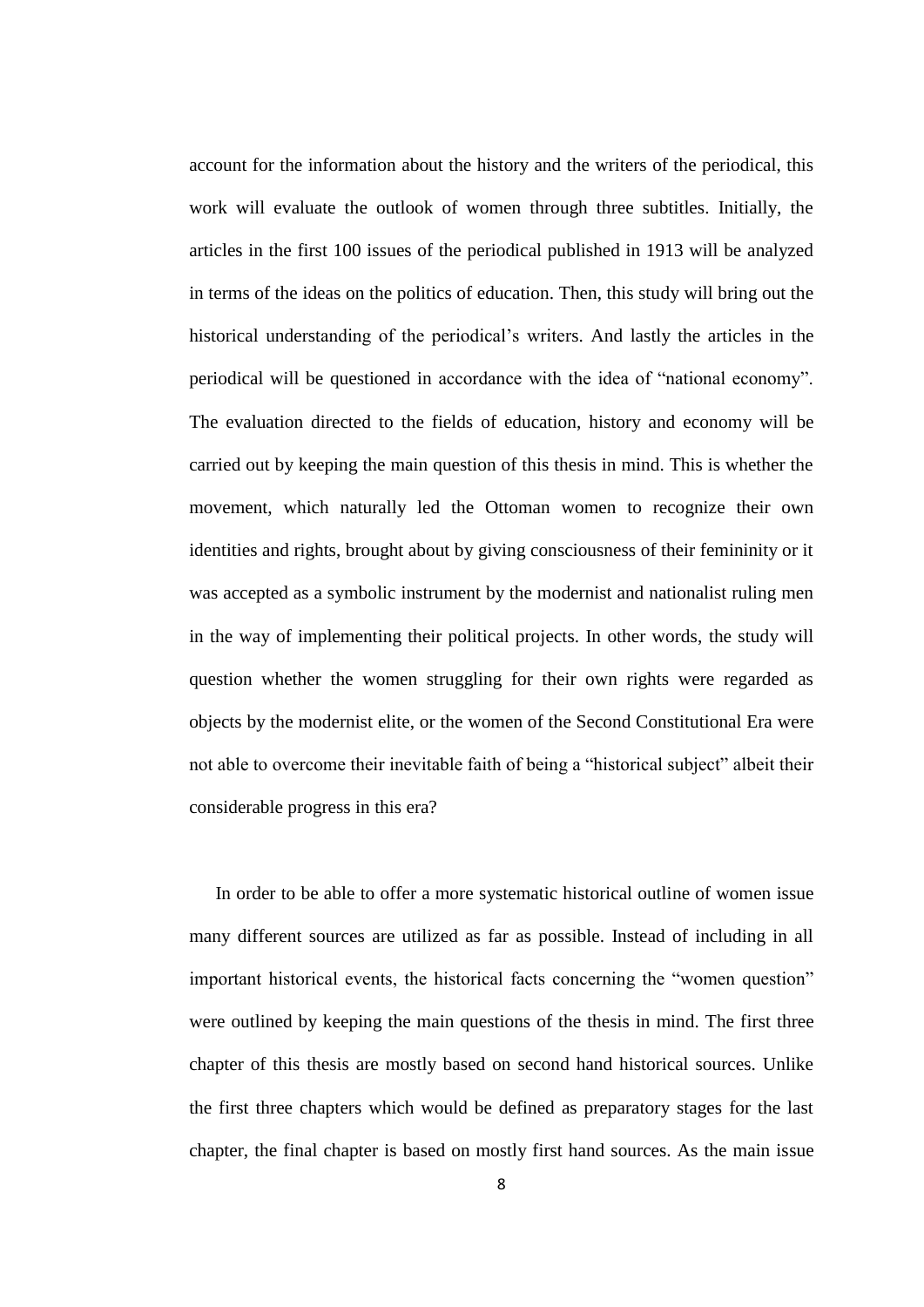of the thesis, the periodical of *Kadınlar Dünyası* is the most frequently used first hand source. Other periodicals and newspapers of the period were also referred to reinforce analysis derived from the period when it was published in 1913 until its first interruption in the same year. Through the readings on the original texts of the periodical"s daily issues as a consequence of detailed studies carried out in the Women's Library and Information Centre of İstanbul, the perception of the periodical about "women question" in the Ottoman society is attempted to be revealed. As the main questions pointed of this thesis, the periodical was evaluated under three main titles, education, historical consciousness and economy which are the issues where the guidelines of socio-political thinking of the time can be discovered.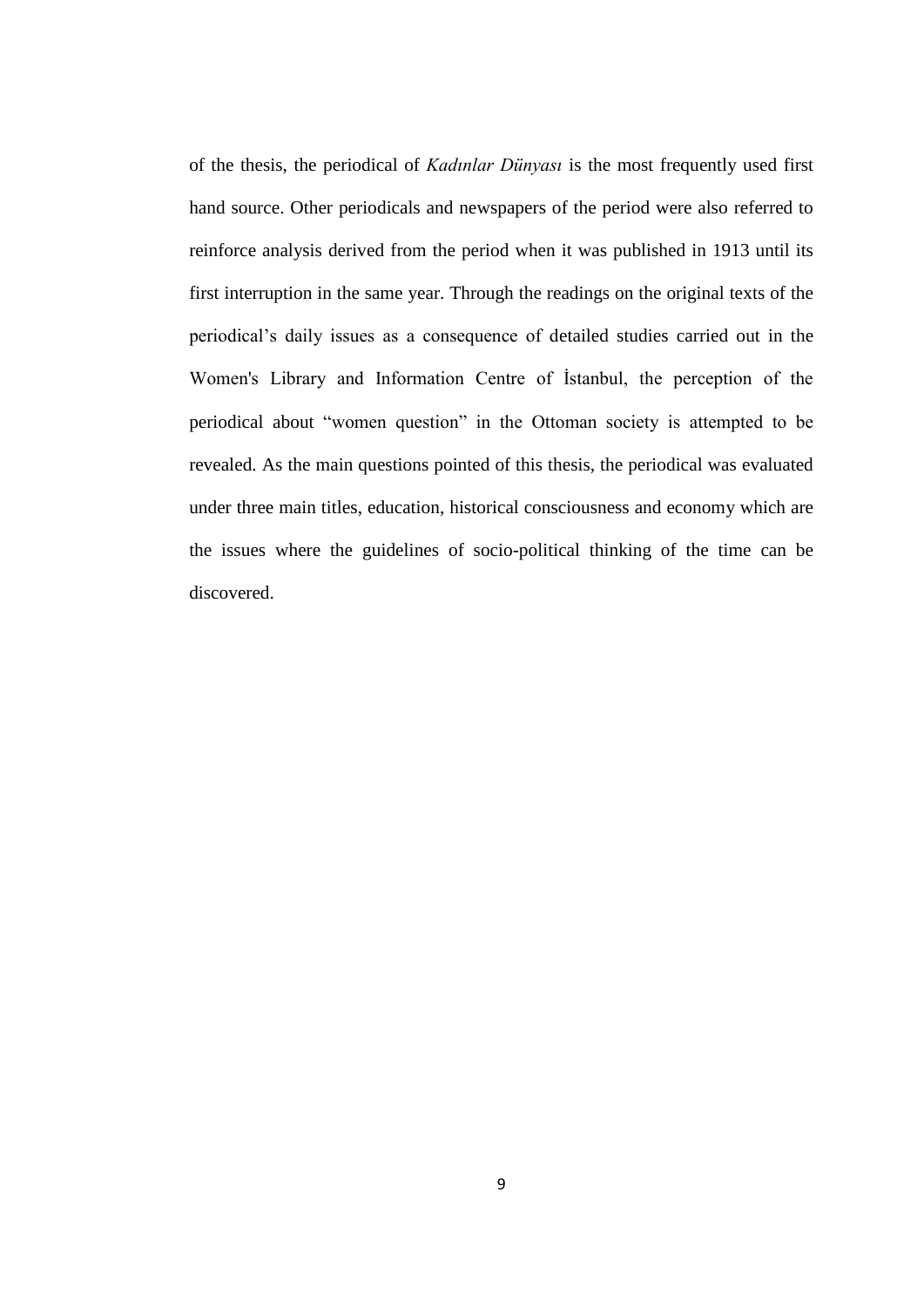#### **CHAPTER I**

## **A HISTORICAL OVERVIEW OF WOMEN'S POSITION IN TURKISH SOCIETY UNTIL THE IMPERIAL EDICT OF 1839**

Albeit the fact that the subject matter of this thesis is *Kadınlar Dünyası* with reference to the women in society, economy and politics during the first years of Second Constitutional Era, the social and historical developments concerning will help the comprehension of the topic. In this study the reader will be informed about the social status of women in the Ottoman Empire before the  $20<sup>th</sup>$  century. Furthermore, to be able to access the reader beyond the lines of the articles in *Kadınlar Dünyası* and penetrate into the social and historical facts explained through many different articles in the magazine, an historical outline will be given beginning from the early Turks in Central Asia.

It is the fact that the reemergence of women into the society and relative restoration of their status in family and social life in the course of time this study covers is not the consequence of an organized activism based on an ideology claiming of women rights. In fact, it was not much more than a rehabilitation of Turkish women who were active in society and lost their prominent position considerably after the adoption of Islam by Turkish society. Gaining consciousness in terms of women"s "coexistence" with the men in all spheres of life and the steps taken on this purpose were the outcomes of a political indoctrination. To understand the mechanism of women"s withdrawal from family and social life in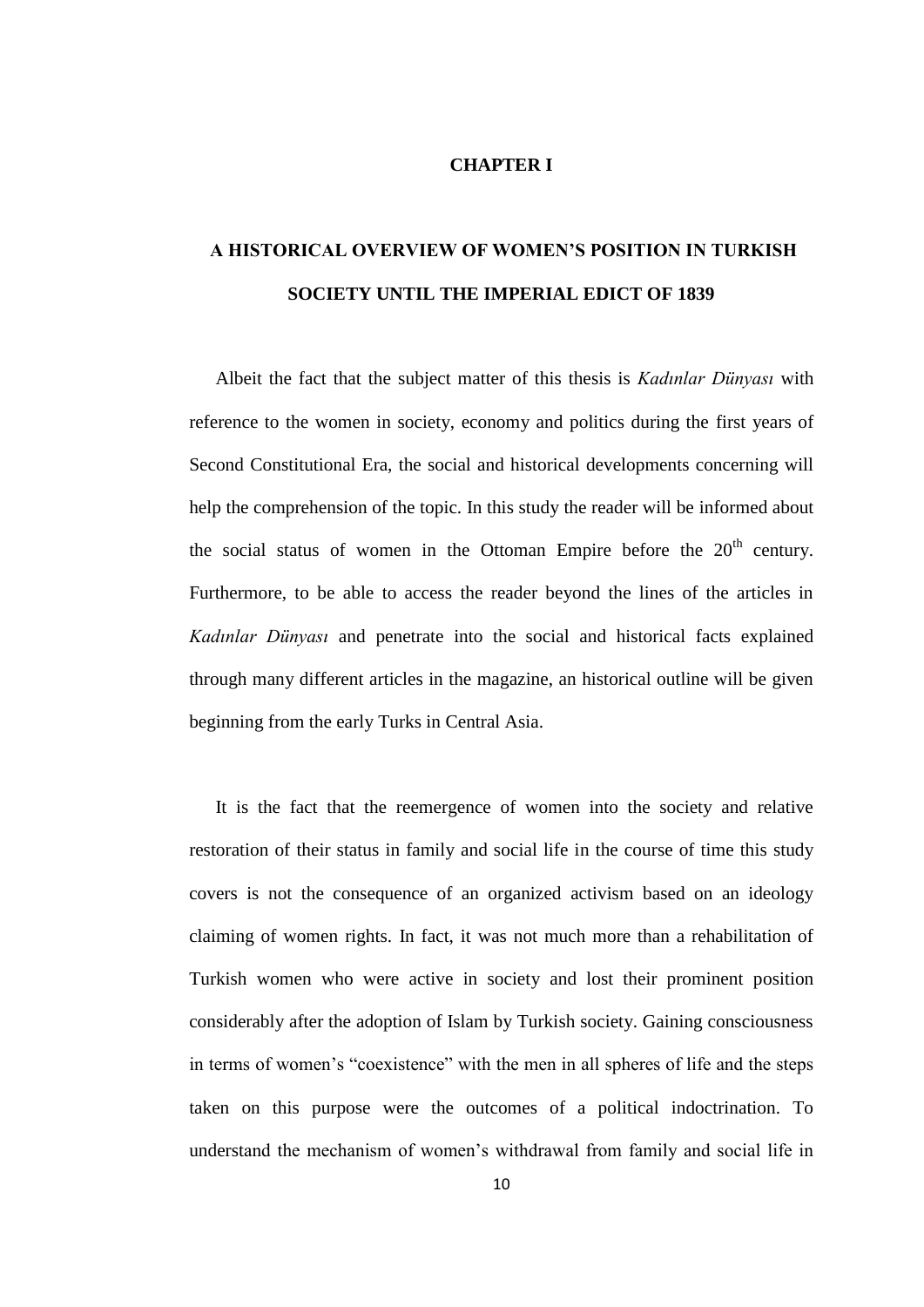its historical context is of great importance in comprehending that the women"s gains in terms of their right during the *Tanzimat* and Constitutional eras. However, what kind of a role the women held in the society before their withdrawal and isolation would be analyzed and to give a complete picture of the latest developments would be discussed.

It is necessary to examine the situation of women in Ottoman society by making periodization in itself, in order to explain the stages of the setback of Ottoman women subjected until the *Tanzimat* era. As a turning point both for the Ottoman society and also Ottoman women, the *Tanzimat* era will be taken up as separate from the former ages of Ottoman history. So, in this chapter, it will be summarized women's situation in social, economic and cultural life in its historical context beginning from early Turks in Central Asia to the declaration of *Gülhane Hattı* in 1839.

Firstly it will be evaluated the women figure in old Turkish tradition and given account for the characteristics of the relation between men and women. The second historical phase discussed in the same chapter covers the period between the recognition of Islam by Turks which remarks a landmark in the history of women and all Turkish society and the rise of the Ottoman Empire.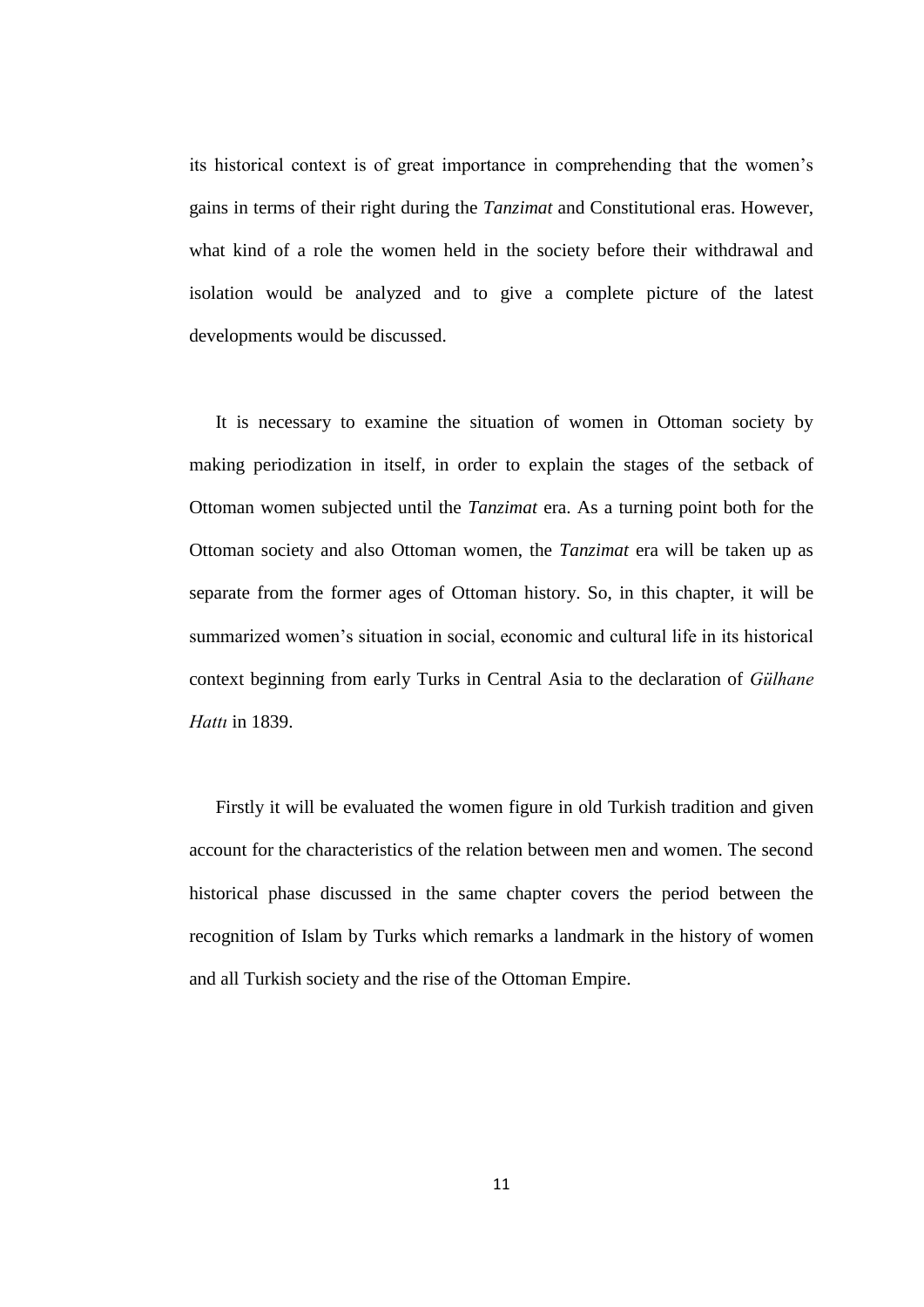#### **1.1. The Woman in the Old Turkish Tradition**

In the old Turkish society, the women in social life were much apparent than their contemporaries<sup>1</sup>. The Turkish women were accepted equal with men and highly respected<sup>2</sup>. In old Turkish states of Central Asia women were legally equal with the men thanks to religious celestials of *Gok Tengri*, *Shamanism* and *Taoism*<sup>3</sup>. Monogamy was a principle and common practice. Polygamy was seen only in dynasty and richest families<sup>4</sup>. As well as being independent, Turkish women had the right of private ownership and inheritance.

The Orhkun Inscriptions of  $8<sup>th</sup>$  century, which is the most important source of Turkish history and social life in Central Asia, tells about some women active in administration of the country and had political impact on Khan. *Khatun*, the wife of Khan, has come into her post with a ceremony like Khan and sometimes had governed the country with the Khan. According to the Kökturk and Uyghur traditions, the imperial edicts were signed not only by Khan but also by *Khatun*. Some *Khatun*s had armies and palaces for themselves. *Khatun* sat on the left side of the Khan during some ceremonies and in envoys" receptions; and stated her ideas

 $\overline{a}$ 

<sup>1</sup> Şefika Kurnaz, *Cumhuriyet Öncesinde Türk Kadını*, İstanbul: Milli Eğitim Bakanlığı Yayınları, 1997, p. 10.

<sup>2</sup> Leyla Kaplan, *Cemiyetlerde ve Siyasi Teşkilatlarda Türk Kadını (1908-1960)*, Ankara: Atatürk Kültür, Dil ve Tarih Yüksek Kurumu Atatürk Araştırma Merkezi, 1998, p. 1.

<sup>3</sup> Gülden Ertuğrul, *Atatürk ve Kadın Hakları*, Atatürk Araştırma Merkezi Dergisi, Cilt: 8, Sayı: 22, Kasım 1991, p.55.

<sup>4</sup> Şefika Kurnaz, *Cumhuriyet Öncesinde Türk Kadını*, İstanbul: Milli Eğitim Bakanlığı Yayınları, 1997, p. 10.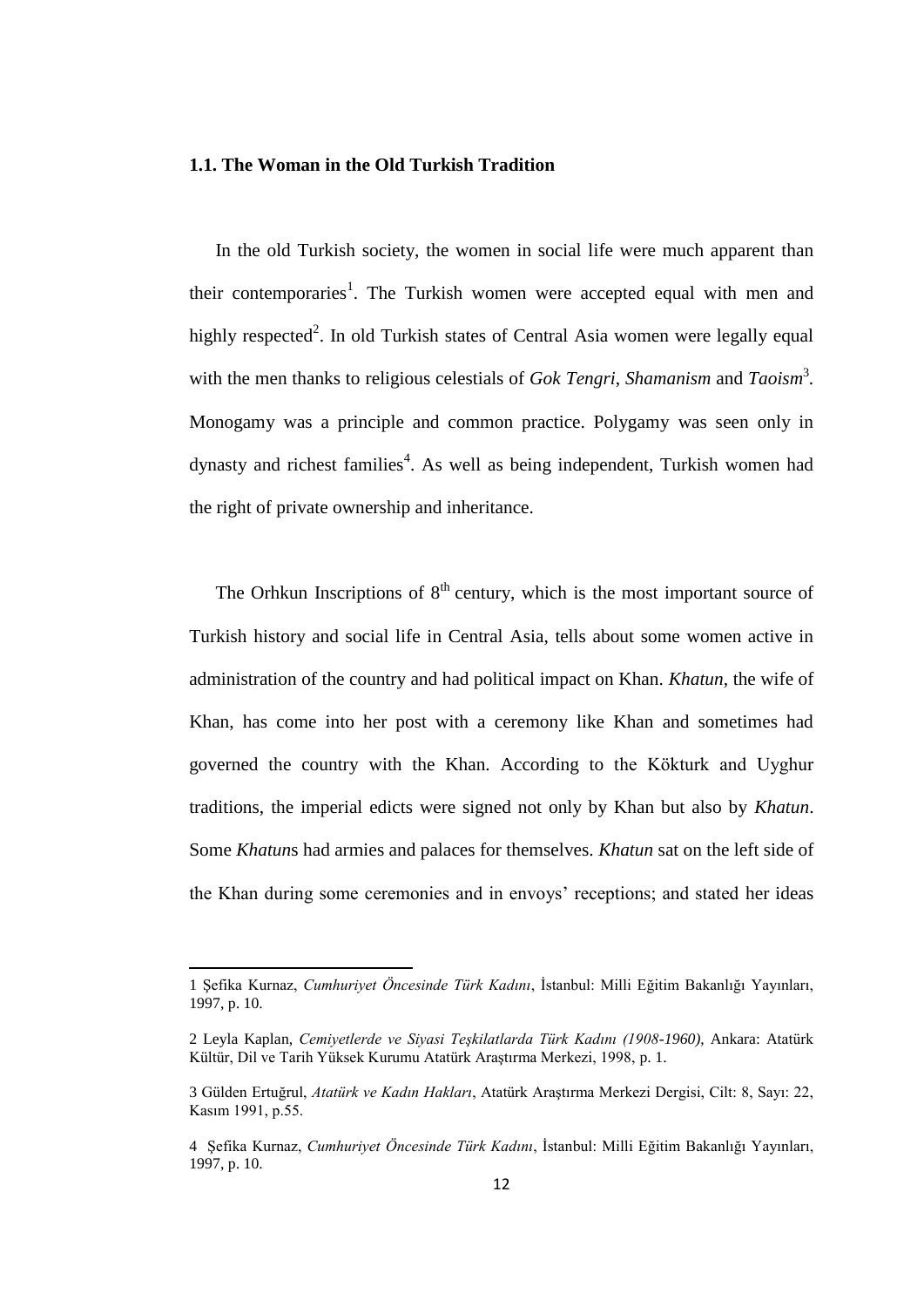concerning political and governmental issues and also undertook serious responsibilities in administration<sup>5</sup>.

At pre-Islamic societies, women had many social and legal rights. Women had equal marital rights. Having the right of inheritance, the women had an equal parental right with their husband over their children. Additionaly, when a girl would marry, the groom's family had to give a certain amount of money or goods<sup>6</sup> to the bride"s family. There was no discrimination between sons and daughters. Unlike being a misfortune, the birth of a daughter was a very happy incident for Turkish families. Daughters were just as valuable and cheerished as sons and they had also the right of inheritance<sup>7</sup>.

It is a fact that women in pre-Islamic Turkish society were equal participants with men in the family and in almost all parts of social life: mother at home, farmer on the ground, merchant in the market and even soldier in the war. Furthermore, the influence of women over social and political life was so apparent<sup>8</sup>.

1

<sup>5</sup> Laszlo Rasonyi, *Tarihte Türklük,* Ankara: Türk Kültürünü Araştırma Enstitüsü Yayınları, 1971, p. 57.

<sup>6</sup> The money or goods given by the family of the groom is called "kalıng". See. (İlber Ortaylı, "Anadolu"da Evlilik İşlemleri Üzerine Bazı Gözlemler", *Başbakanlık Aile Yazıları I.,* Ankara: T. C. Başbakanlık Aile Araştırma Kurumu Yayını, 1990, p.279; Şefika Kurnaz, *Cumhuriyet Öncesinde Türk Kadını*, İstanbul: Milli Eğitim Bakanlığı Yayınları, 1997, p. 10).

<sup>7</sup> Latife Kabaklı Çimen, *Türk Töresinde Kadın ve Aile,* İstanbul: IQ Kültür Sanat Yayıncılık, 2008, pp. 171- 172.

<sup>8</sup> Latife Kabaklı Çimen, *Türk Töresinde Kadın ve Aile,* İstanbul: IQ Kültür Sanat Yayıncılık, 2008, pp. 197- 214.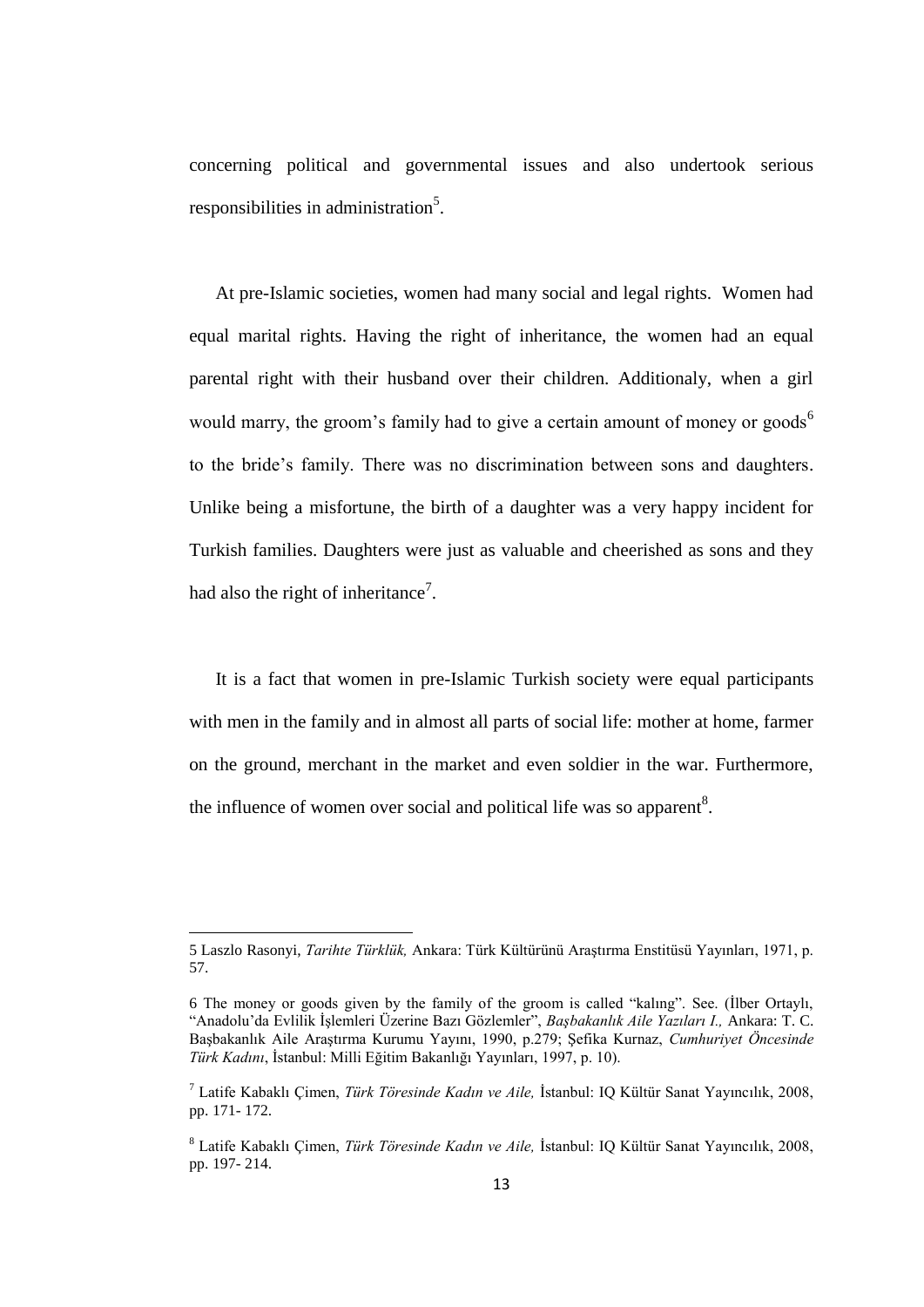#### **1.2. Turkish Women in Social Life after the Adoption of Islam**

After adoption of Islam by the Turks, a new way of life and a different social system came into existence. Islamic Law became the basis for the construction of social life for Turks roughly from  $10<sup>th</sup>$  century on. Islam gave rise to some changes in the life of women as well. The new religion laid the ground for a deep transformation in the family and brought many new rules concerning the family life and the status of women in the society. Turkish women lost their higher former status both in social and family life and became less apparent at outdoors. Religious rules and practices, and more remarkably the impact of Iranian, Arabian and Byzantine cultures together with also incorrect interpretations, made up practices and abuses brought about deterioration in respect of social status of women<sup>9</sup>. However, the changes were not striking the status of women.

In the Karahanid state, founded in 840 by the Turkish tribes and in the Seljukid Empire, a Turkish-Islamic state has ruled over the parts of Central Asia, Middle East and Asia Minor between  $11<sup>th</sup>$  and  $14<sup>th</sup>$  centuries, women have maintained their role in social and cultural life even though their participation and influence on social life has considerably eroded. It is possible to coincide with many strong women figure in early Turkish-Islamic states like Gevher Nesibe Khatun of the Seljukids as the founder of a significant waqf foundation; Altun-Can Khatun, the

**.** 

<sup>9</sup> Tezer Taşkıran, *Cumhuriyetin 50. Yılında Türk Kadın Hakları,* Ankara: Başbakanlık Kültür Müsteşarlığı Yayınları, 1973, p.15; Leyla Kaplan, *Cemiyetlerde ve Siyasi Teşkilatlarda Türk Kadını (1908-1960)*, Ankara: Atatürk Kültür, Dil ve Tarih Yüksek Kurumu Atatürk Araştırma Merkezi, 1998, p. 1.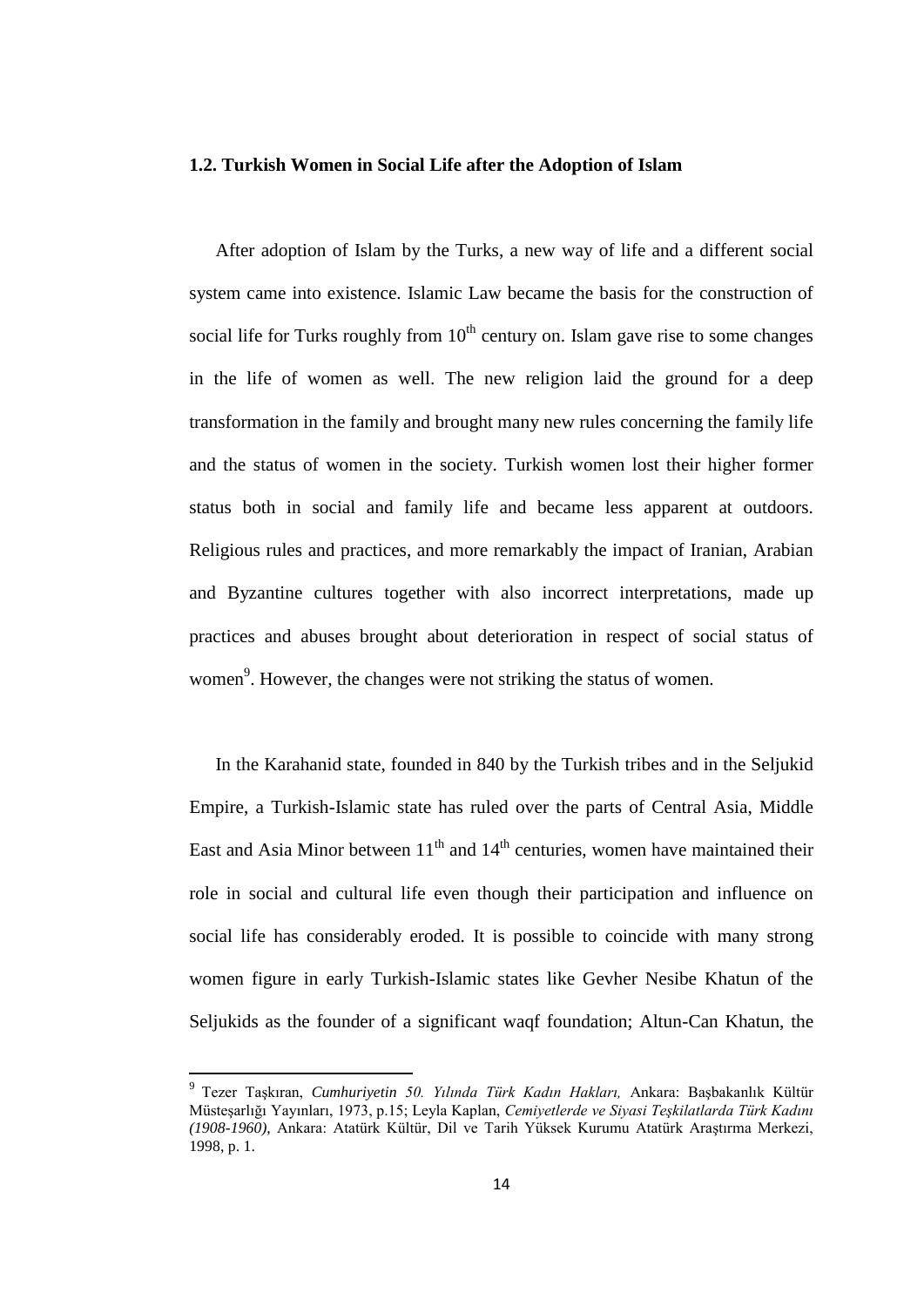mother of Tugrul Begh and Terken Khatun, the mother of Sultan Melikshah as strong political figures and also Fatma Bacı, the wife of Ahi Evran, as the founder of Bacıyan-ı Rum<sup>10</sup> which was a strong organization in social and economic life<sup>11</sup>.

Additionally, there were women warriors during the time of the Anatolian Seljukids and Anatolian principalities. Following the death of Kılıçarslan I., the Khatun in Malatya ruled over in the name of his son Tuğrul Arslan. Also, through the Atabeg<sup>12</sup> she appointed for his son, she interfered in significant political activities and decided to fight or invade. Also, it is stated that there was a Turkoman military unit consist of 30.000-100.000 women soldiers owned by the Dulkadir Principality in the  $15<sup>th</sup>$  century<sup>13</sup>.

Although Islam advices monogamy, it also approves polygamy in the cases of illness, infertility. This meant a loss of status for the Turkish women who had been equal with men and had not taken part in polygamous household. Also, the men" inharitance property was higher than women according to Islamic rules and two

<sup>&</sup>lt;sup>10</sup> Baciyan-ı Rum founded by Turkmen women has considerably contributed to the establishment, structuring and development of Turkish folk culture all over the Asia Minor. The organization which worked as a women branch of the Ahi Organization undertook many social responsibilities and also accommodated the Turkmen immigrants came to Anatolia and help them to settle down. Furthermore, they participated in defense of cities against sieges. To illustrate, the women in Baciyan-ı Rum have defended Kayseri against Mongols in 1243. See. Mikail Bayram, *Fatma Bacı ve Baciyan-i Rum,* İstanbul: Nüve Kültür Merkezi, 2007.

<sup>11</sup> Şefika Kurnaz, *Cumhuriyet Öncesinde Türk Kadını,*İstanbul : Milli Eğitim Bakanlığı Yayınları, 1997, p.12.; Leyla Kaplan, *Cemiyetlerde ve Siyasi Teşkilatlarda Türk Kadını (1908-1960)*, Ankara: Atatürk Kültür, Dil ve Tarih Yüksek Kurumu Atatürk Araştırma Merkezi, 1998, p. 1.

 $12$  The guardians appointed for minor princes of the Seljukid line who were nominally set over garrisons in provinces.

<sup>13</sup> Leyla Kaplan, *Cemiyetlerde ve Siyasi Teşkilatlarda Türk Kadını (1908-1960)*, Ankara: Atatürk Kültür, Dil ve Tarih Yüksek Kurumu Atatürk Araştırma Merkezi, 1998, p. 2.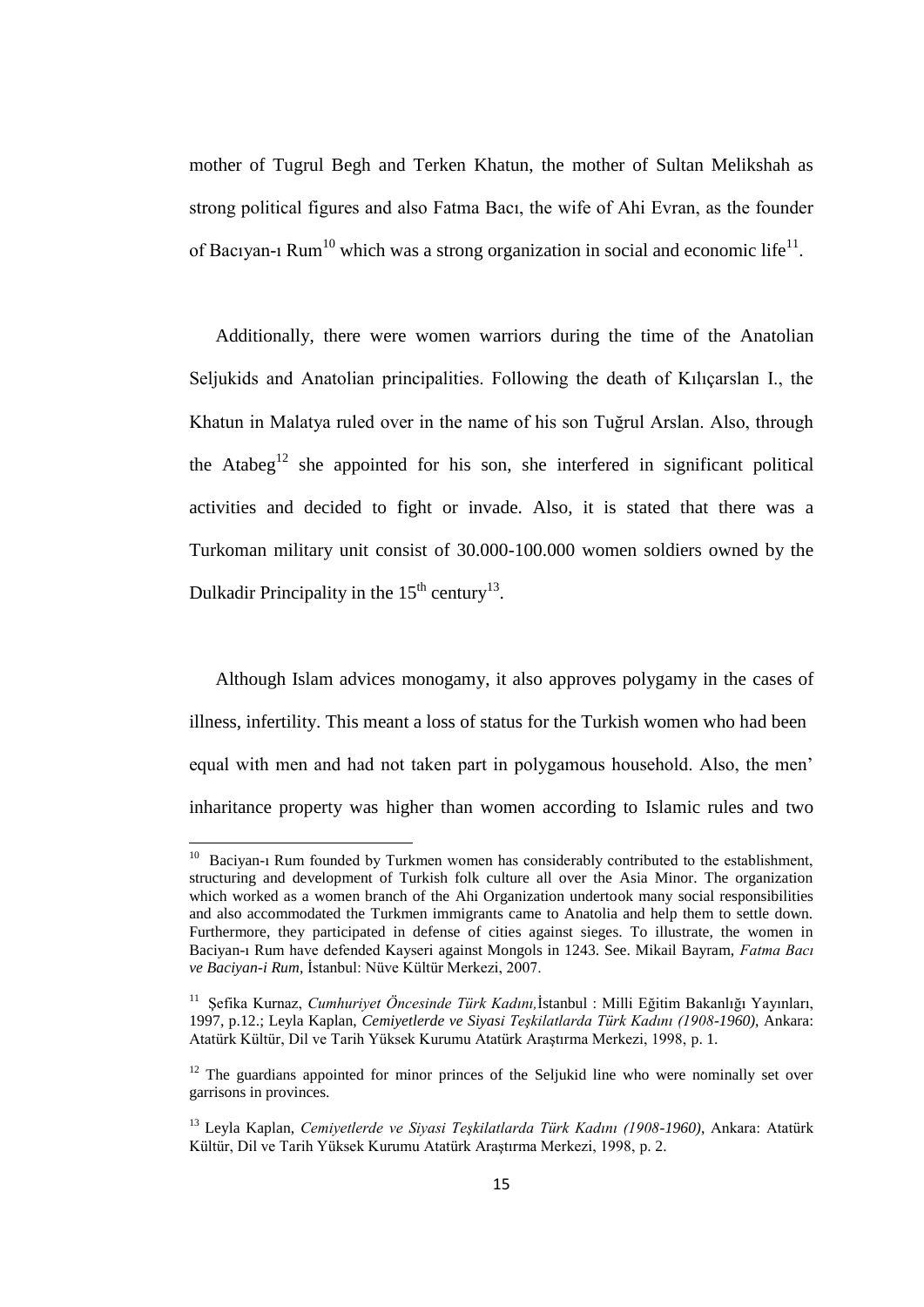women's testimonies in the court was equal with one man's<sup>14</sup>. However, in some exceptional sitations, one women's testimony would be admitted in the courts<sup>15</sup>. On the other hand, there was no hindrance in the participation of women in social and cultural life. To illustrate, the Muslim women were free in trading and use of their own property. As well as commanding the obedience of women to men"s authority, Islam also charged men with treating their wife fairly. Although, only the men had divorce right, Islam does not approve it unless inescapable situations and obliges men and only by giving a certain amount of money called *mihr* to the bride in the case of divorce<sup>16</sup>.

Many scholars affirm that the status and role of women in Turkish society has gradually changed after Islam. To illustrate, Yılmaz Öztuna states that the Turkish women have experienced a negative change in their status in societal structure following the acceptance of Islam<sup>17</sup>. Nermin Abadan Unat argues that the status of Turkish women has changed deeply after the Turkish settlements being exposed to

1

<sup>14</sup>Latife Kabaklı Çimen, *Türk Töresinde Kadın ve Aile,* İstanbul: IQ Kültür Sanat Yayıncılık, 2008, pp. 252- 254.

<sup>15</sup> Latife Kabaklı Çimen, *Türk Töresinde Kadın ve Aile,* İstanbul: IQ Kültür Sanat Yayıncılık, 2008, p. 253.

<sup>16</sup> Şefika Kurnaz, *Cumhuriyet Öncesinde Türk Kadını*, İstanbul: Milli Eğitim Bakanlığı Yayınları, 1997, p. 11; Tezer Taşkıran, *Cumhuriyetin 50. Yılında Türk Kadın Hakları*, Ankara: Başbakanlık Kültür Müsteşarlığı Yayınları, 1973, pp.14-15.

<sup>17</sup> Yılmaz Öztuna, *Cumhuriyet Dönemi Öncesinde Türkler,* İstanbul: Babıali Kültür Yayınları, 2004, p. 226.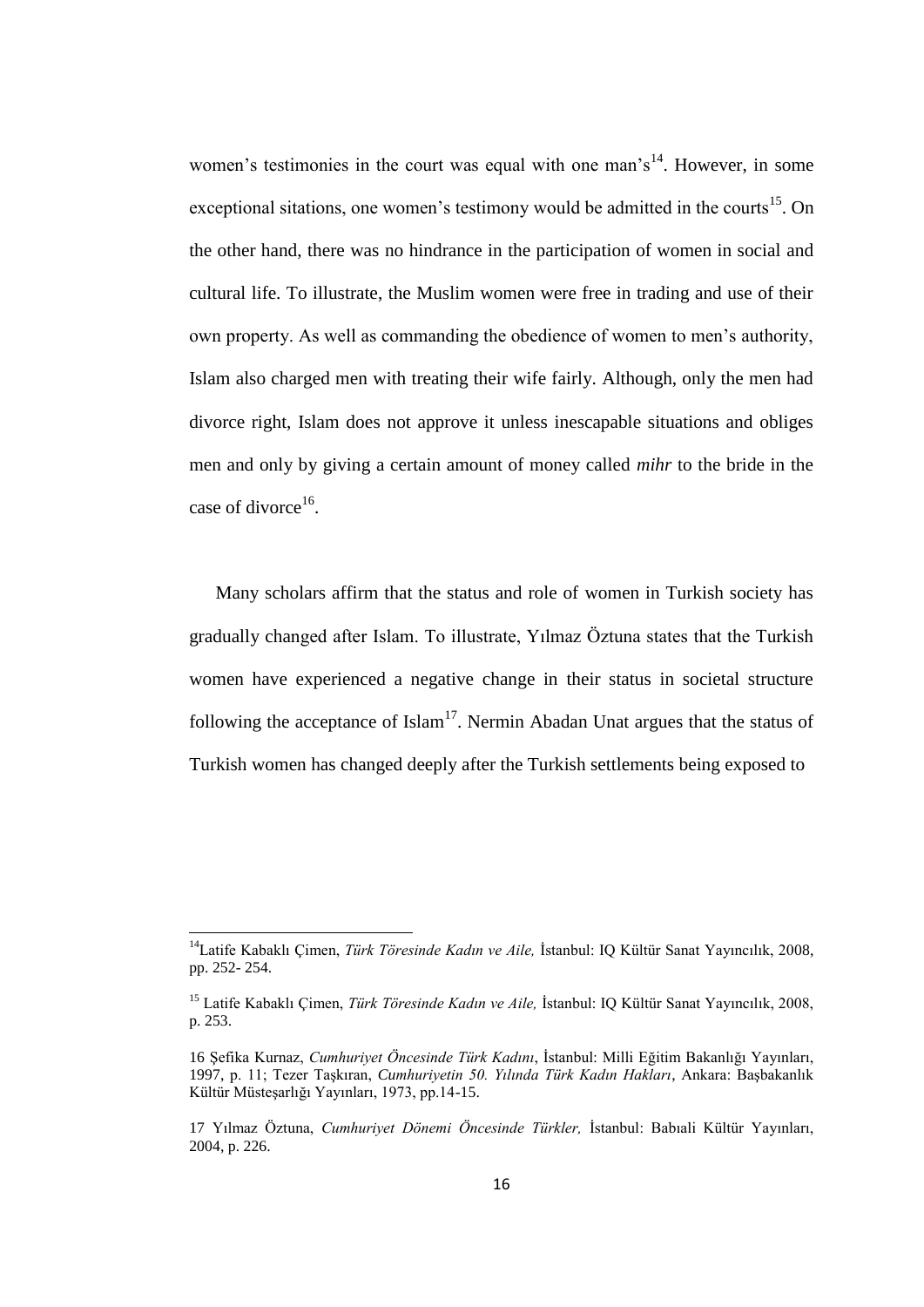Arabian expansionism in  $7<sup>th</sup>$  century and she claims the reason for Turkish women"s loss status. She attributed the reason for women"s isolation to Islam itself and its law *Sheriat*<sup>18</sup>.

Yet, there are many different points of view on the reasons for such a transformation. According to some scholars like Şefika Kurnaz<sup>19</sup>, Leyla Kaplan<sup>20</sup>, Burhan Göksel and İlber Ortaylı the only reason for Turkish women"s withdrawal from society is not only Islam itself and its rules<sup>21</sup>. Amongst them, Ortaylı asserts that the essential factor for the withdrawal of Turkish women from the social life was the atmosphere arose from geographical features and he claims that religious differences were not determinant on men-women relations in the Ottoman society<sup>22</sup>. Ismail Doğan agrees with Ilber Ortaylı and claims that Turkish women's isolation from social life was due to the transition of sedentary settlement. He states that the seperation of women and men"s life spaces was a natural outcome of the requisites that the settled life produced and social interrelations it necessitated<sup>23</sup>.

**.** 

<sup>18</sup> N. Abadan Unat, "Toplumsal Değişme ve Türk Kadını", *Türk Toplumunda Kadın,* İstanbul: Araştırma, Eğitim, Ekin Yayınları, 1982, p. 8.

<sup>19</sup> Şefika Kurnaz, *Cumhuriyet Öncesinde Türk Kadını,* İstanbul: Milli Eğitim Bakanlığı Yayınları, 1997, p. 12.

<sup>20</sup> Leyla Kaplan, *Cemiyetlerde ve Siyasi Teşkilatlarda Türk Kadını (1908- 1960),* Ankara: Atatürk Kültür, Dil ve Tarih Yüksek Kurumu Atatürk Araştırma Merkezi, 1998, p. 1.

<sup>21</sup> Burhan Göksel, *Çağlar Boyunca Türk Kadını ve Atatürk,* Ankara: Kültür Bakanlığı Yayınları, 1993.

<sup>22</sup> İlber Ortaylı, *Osmanlı Toplumunda Aile,* İstanbul: Pan Yayıncılık, 2001, pp. 118- 119.

<sup>23</sup> İsmail Doğan, *Osmanlı Ailesi,* Ankara: Yeni Türkiye Yayınları, 2001, p. 25.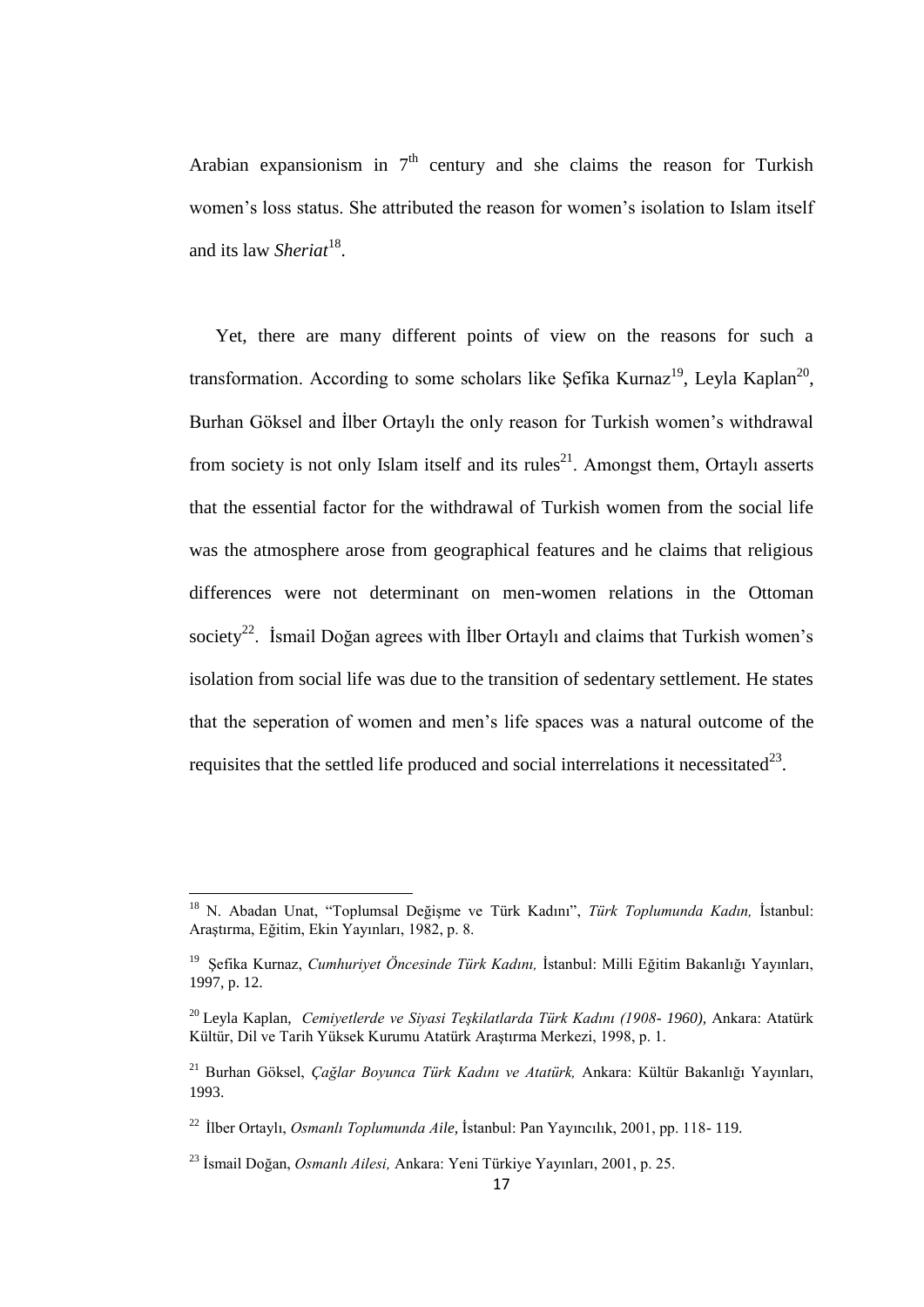As it is acknowledged that the adoption of Islam by the Turks relatively coincided with their transition from nomadic or semi-nomadic life to the settled one, it is very difficult to determine which factor (geography, the essence of Islam itself or the impact of other civilizations and cultures) is the only or most determinant in the segregation of women. However, there is a certain point that the Turkish women lost their higher position in social structure after the time period coincide with the acceptance of Islam in comparison with the early Turkic communities. The restrictions of women in society were not valid to only early Islamization in Turkish communities and states. Especially the period between the 16<sup>th</sup> century and the proclamation of the Imperial Edict in 1839 also witnessed the decline of women"s social status and function under the reign of the Ottoman dynasty.

#### **1.3. Women in Ottoman Society until the** *Tanzimat* **Era**

It is hard to find ample documentation concerning the status of the women in society from the very beginning of the Ottoman state especially up to  $16<sup>th</sup>$  century. However, researchers states that women in Ottoman society were not so restricted and they were generally participant in social life. The Ottoman women could have possession of some goods and estates, and they were active in commercial life. The women having real estate could operate or sell their belongings even to non-Muslims. Furthermore, if the estates of women were sold by their husbands or sons without their consent, the sale could be canceled. However, there was a paradoxical difference between the situation of the women in cities and rural areas. While, the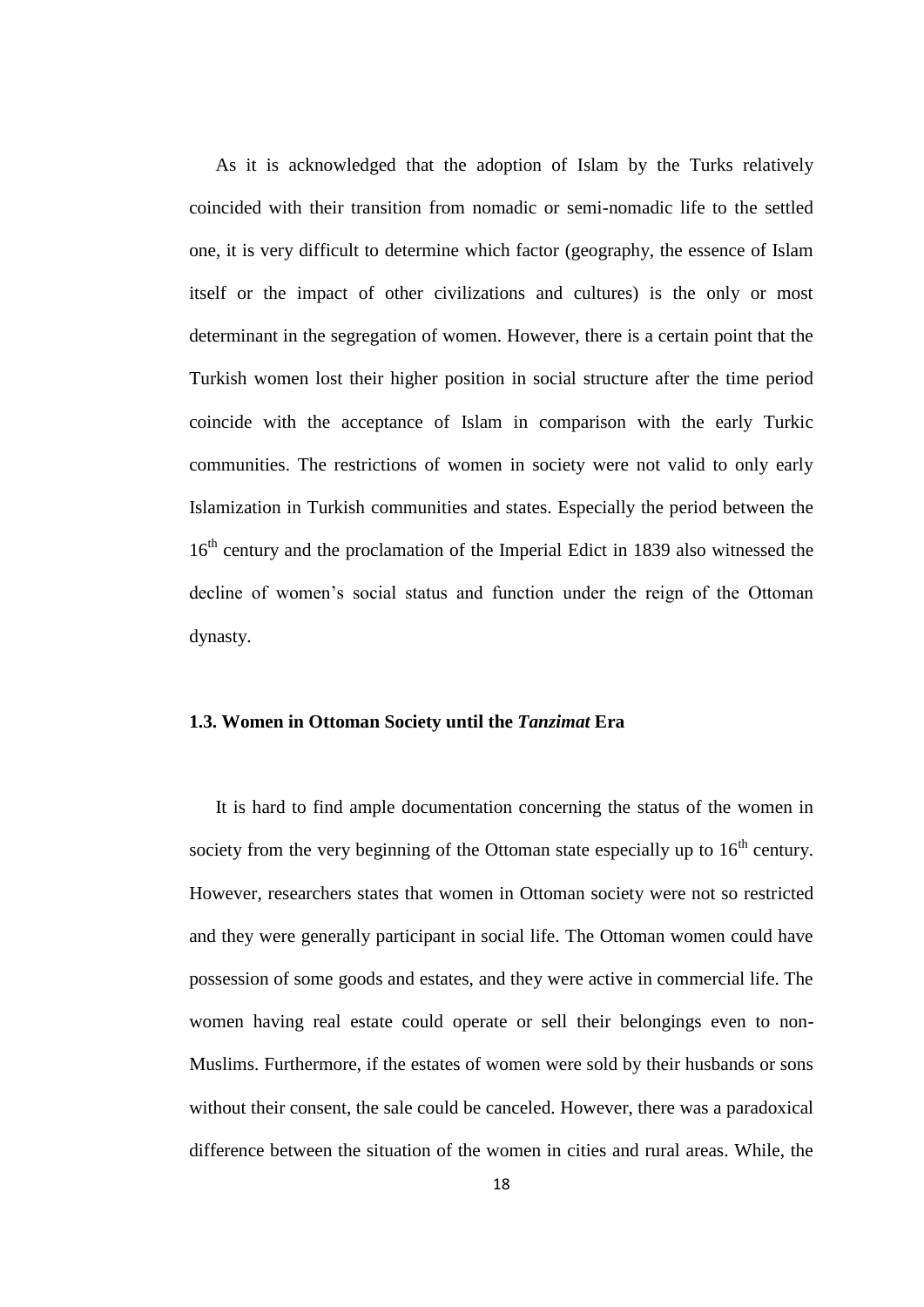women in the countryside were relatively active in social life through productive activities, the women in cities were not so apparent in social life. It was normal to see many women farming together with men and they were not as separate as the women in cities. The urban women had to be much more strictly cloistered<sup>24</sup>. The daily life of women especially during the reign of some certain Sultans was harder than the others. While under the reign of Mehmet the II (1451- 1481), women were less restricted and they did not have to cover all of their heads and they could freely walk around with open faces as Ahmet Refik states<sup>25</sup>, Osman the III (1754- 1757) forbid women to go out of their homes in three days of the week when the Sultan customarily patrolled the capital and they were forced to be cloistered. The women who disobeyed this rule were punished<sup>26</sup>. Especially beginning from  $16<sup>th</sup>$  century, the relatively firm position of women in social and family life mainly in palace and urban areas affected rural communities and women being separated from men in private life even in the house gradually became customary throughout the country<sup>27</sup>. The *harem* of the palace was imitated by ordinary people and the women were excluded both physically and spiritually from community life.

 $\overline{a}$ 

<sup>24</sup> Şefika Kurnaz, *Cumhuriyet Öncesinde Türk Kadını,* İstanbul: Milli Eğitim Bakanlığı Yayınları, 1997, p. 13; Tezer Taşkıran, *Cumhuriyetin 50. Yılında Türk Kadın Hakları,* Ankara: Başbakanlık Kültür Müsteşarlığı Yayınları, 1973, p.19.

<sup>25</sup> Ahmet Refik Altınay, Kadınlar Saltanatı, İstanbul: Tarih Vakfı Yurt Yayınları, 2000, pp. 18- 19.

<sup>&</sup>lt;sup>26</sup> Şehmus Güzel, "Tanzimat'tan Cumhuriyet'e Toplumsal Değişim ve Kadın", Tannzimat'tan *Cumhuriyet'e Türkiye Ansiklopedisi, Vol. III*., İstanbul: İletişim Yayınları, 1981, p. 858.

<sup>27</sup> Günseli Özkaya, *Tarih İçinde Kadın Hakları,* Ankara: Türkiye Büyük Millet Meclisi Yayınları, 1985, p. 13.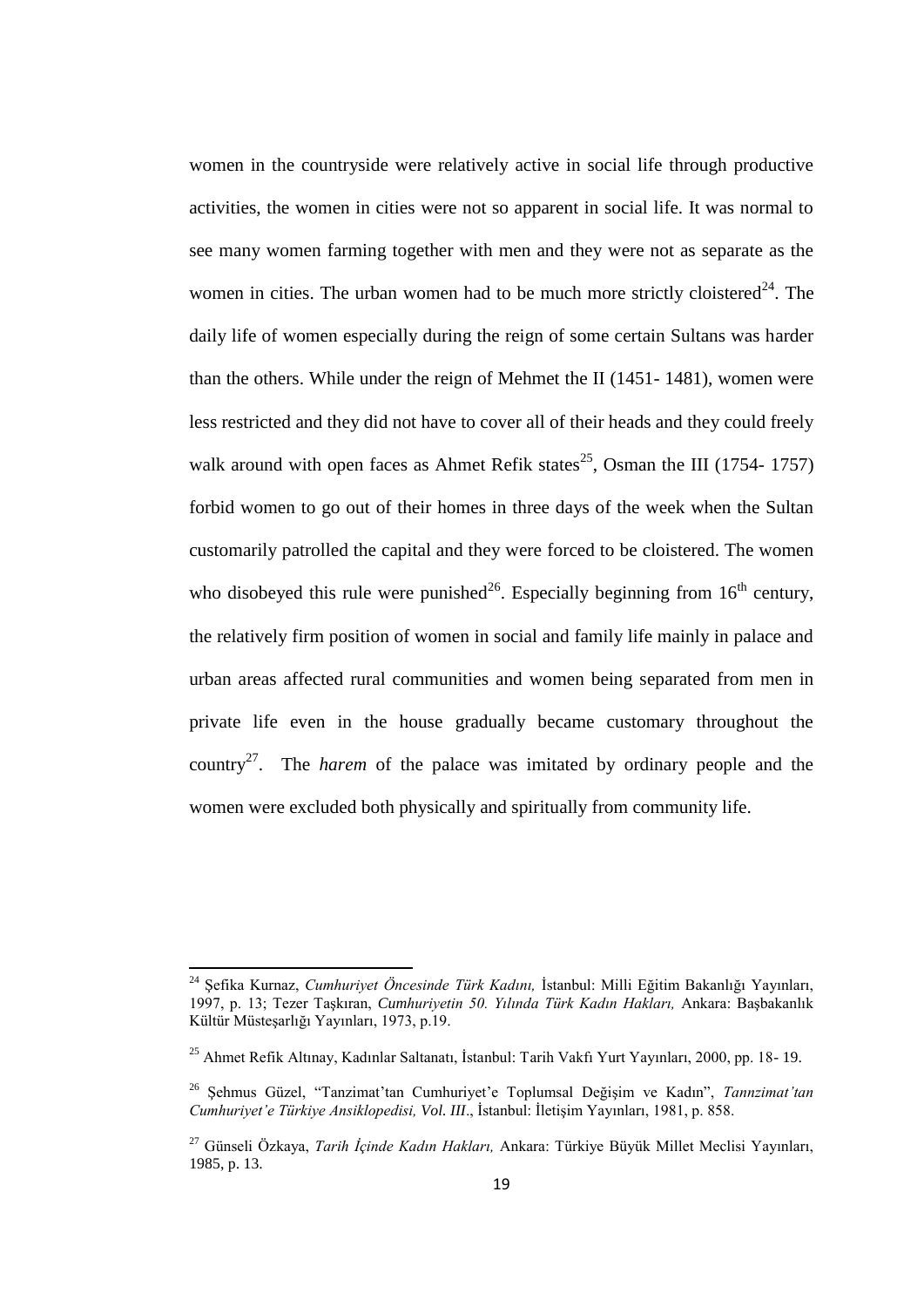In fact, up to the  $19<sup>th</sup>$  century, women could not receive scanty education. In Ottoman society even boys were not properly educated simply because modern schools were not existant, the girls had no right to attend schools apart from *sibyan mektebi* (primary school), giving only the very basic level of religious knowledge. Education in these schools did not include the teaching of the sciences, of foreign languages and also art was banned. There was no opportunity to widen the worldview and perception of life under the heavy influence of religion<sup>28</sup>. Despite this restrictive approach to keep women removed from all types of social activities and to not provide them taking proper education, it was possible to encounter with some women who received education from special instructors in their houses thanks to their enlightened fathers<sup>29</sup>.

In addition to socially inferior position of women in Ottoman communities, the judicial system also treated them as secondary. To illustrate, women had almost no chance to choose their husbands or refuse the candidates. Moreover, according to religious law, only men were entitled to the custody of children in case of divorce which was also dependent on the decision of men merely. Additionally, in the family, daughters' right of inheritance was half of the sons' and testimony of women in courts were not equal with the men $^{30}$ . However, unlike most of scholars

**.** 

<sup>28</sup> Seçil Karal Akgün, "Women"s Emancipation in Turkey", *Turkish Studies Association Bulletin,* Issue: 10, 1986, p. 2.

<sup>29</sup> Burhan Göksel, *Çağlar Boyunca Türk Kadını ve Atatürk,* Ankara: Kültür Bakanlığı Yayınları, 1993, p. 131.

<sup>30</sup> Emel Doğramacı, *Türkiye'de Kadının Dünü ve Bugünü,* Ankara: İş Bankası Kültür Yayını, 1997, p. 5.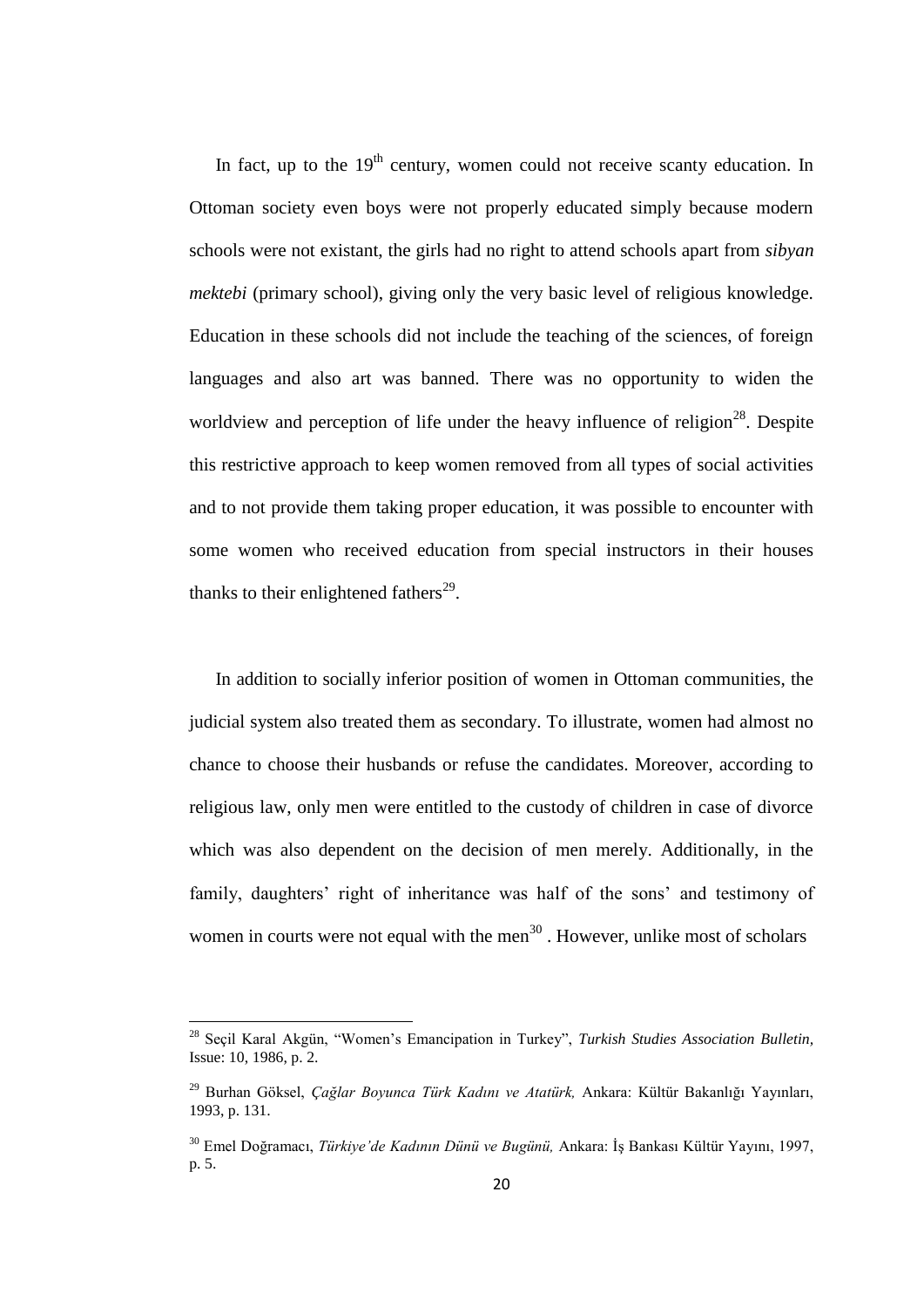who state that the legal status of women was not be improved from the  $16<sup>th</sup>$  century until the *Tanzimat* era, some other scholars who argue that women had rights of complaint and self defense under law before the  $19<sup>th</sup>$  century at least some vicinities with the effects of Westernization attempts. Zarinebah- Shahr tries to prove this claim by studying the frequency in submission of petitions and complaints by women to the courts of Istanbul while Kurnaz stating that the wives who were ill treated by their husbands could appeal to courts and also even to the Grand Vizier $31$ .

Furthermore, there were many women as the founders of some waqfs operating as donations and also libraries, hospitals and *medrese*s <sup>32</sup>. The ratio in the number of waqfs founded by women is so impressing according to Kurnaz, it is one-third of all waqfs throughout the empire<sup>33</sup>. Nevertheless, while writing about the waqfs and women Sultans, it is wise to keep in mind that those institutions were established in a way, as means to provide them income.

As it is expressed through an historical summary and some examples above, the isolation of women from society was not an overall process. There are some differentiating examples on the status of women after the adoption of Islam and on

**.** 

<sup>31</sup>Fariba Zarinebah- Shahr**,** "Osmanlı Kadınları ve 18. Yüzyılda Adalet Arama Geleneği", *Modernleşmenin Eşiğinde Osmanlı Kadınları* (ed. Madeline C. Zılfı), İstanbul: Tarih Vakfı Yurt Yayınları: 2000,p. 245; Şefika Kurnaz, *Cumhuriyet Öncesinde Türk Kadını,* İstanbul: Milli Eğitim Bakanlığı Yayınları, 1997, pp. 12- 13.

<sup>32</sup> Günseli Özkaya, *Tarih İçinde Kadın Hakları,* Ankara: Türkiye Büyük Millet Meclisi Yayınları, 1985, p. 16.

<sup>33</sup> Şefika Kurnaz, *Cumhuriyet Öncesinde Türk Kadını,* İstanbul: Milli Eğitim Bakanlığı Yayınları, 1997, p. 13.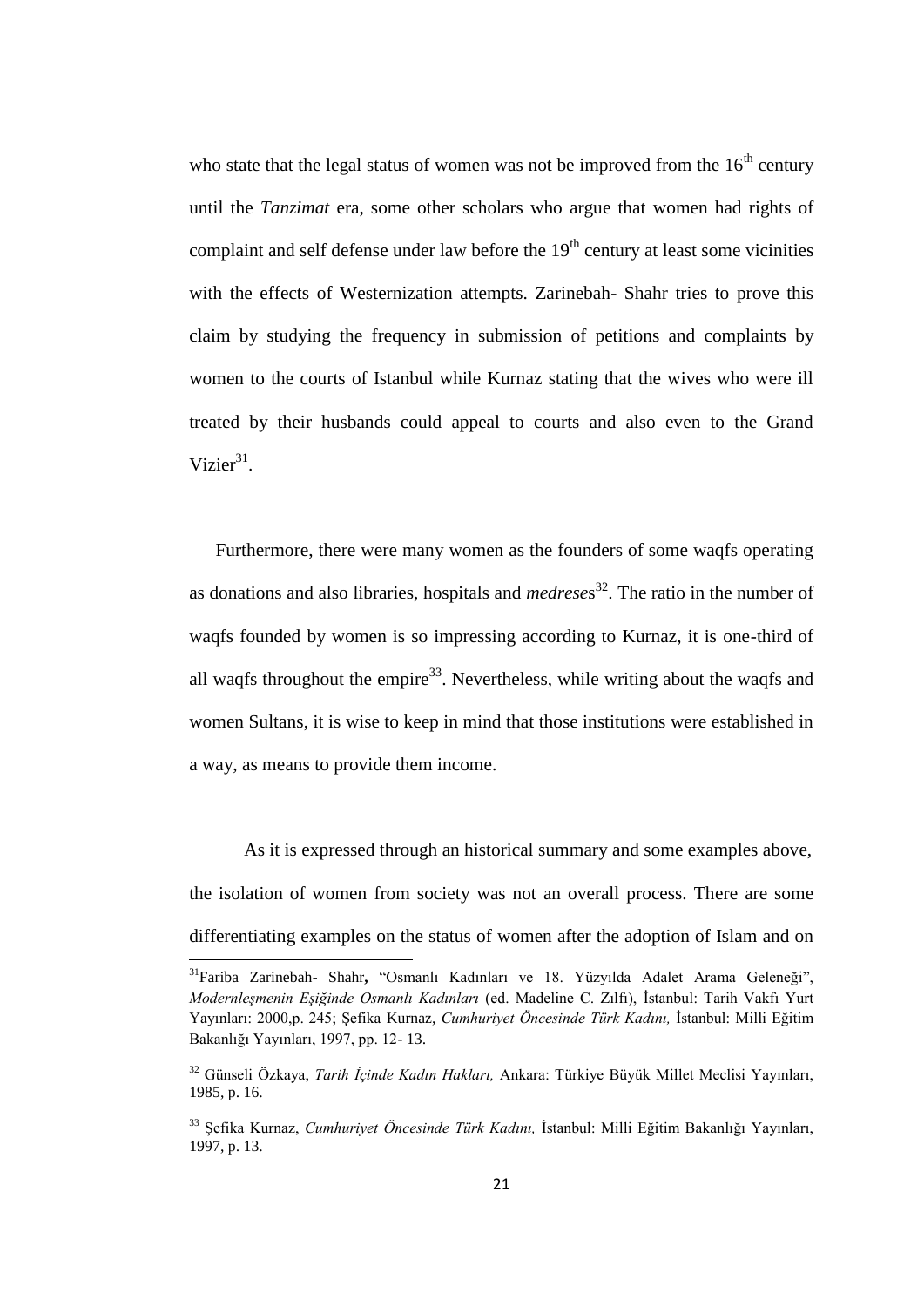the other hand scholars state different and sometimes contradictory ideas especially on the reasons for the segregation of women. In addition, the status of the women in rural society was not same with the ones in the city. While the women in big cities gradually retreated from social life and were forced to hide behind their veils, the women living in rural areas enjoyed a considerable freedom and appeared next to men more often. To continue, women"s alienation from social life was not so strongly felt in earlier Ottoman state but after the adaptation of a different lifestyle as the Ottoman state expanded to East-world and social system based on Islamic Law and growing effect of religious rules on one hand, and influence of Arabian, Iranian and Byzantine cultures on the other hand, the role of women in social, cultural, economic life was gradually lost just like their judicial rights. However, it is mostly agreed that whatever the reason women were not the equal partners of the men and a line was drawn between men and women as *haremlik-selamlık* (women"s being separate from men) both physically and mentally.

The coming out of a consciousness on the way of questioning the backward position of women in society was not earlier than the beginning of 19<sup>th</sup> century. The Ottoman state has experienced a structural transition under the effect of political, economic, social, ideological, educational and administrative changes with the Tanzimat reforms, and the Ottoman women were also affected by these changes. The impact of process was not restricted to politics. The social structure was also reconstructed through reform movements. The effect of changes oriented by modernist ideas encircled also the women whose roles had restricted with being only a good wife and mother despite some exceptional examples. The demands in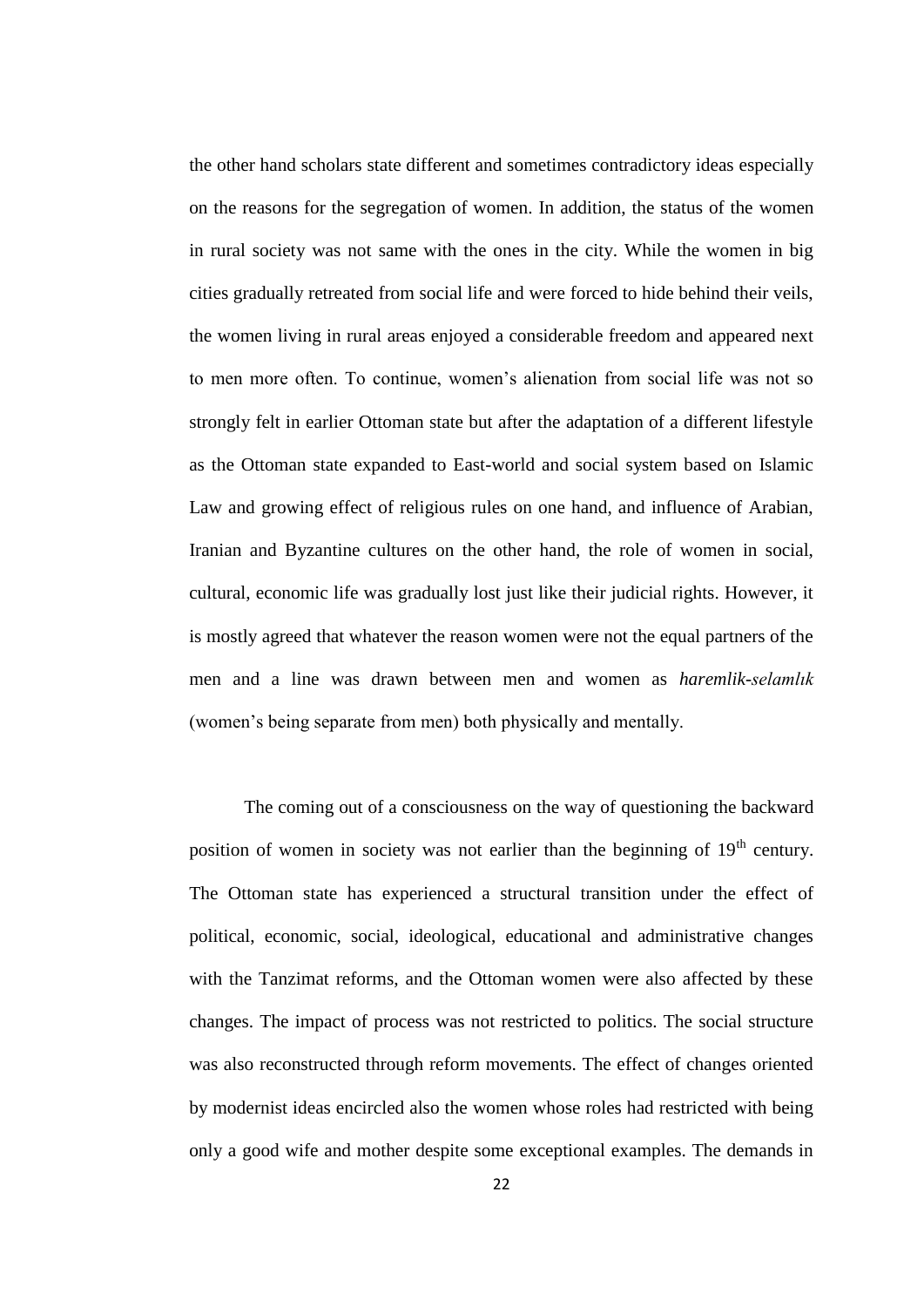the way of reinstating the status of women were heralded more loudly with the intensification of modernist ideas and actions. The development throughout the *Tanzimat* era can be accepted as the turning point in terms of women interests. Therefore, the change in the status of women in the *Tanizmat* is worthy to be evaluated in the next chapter.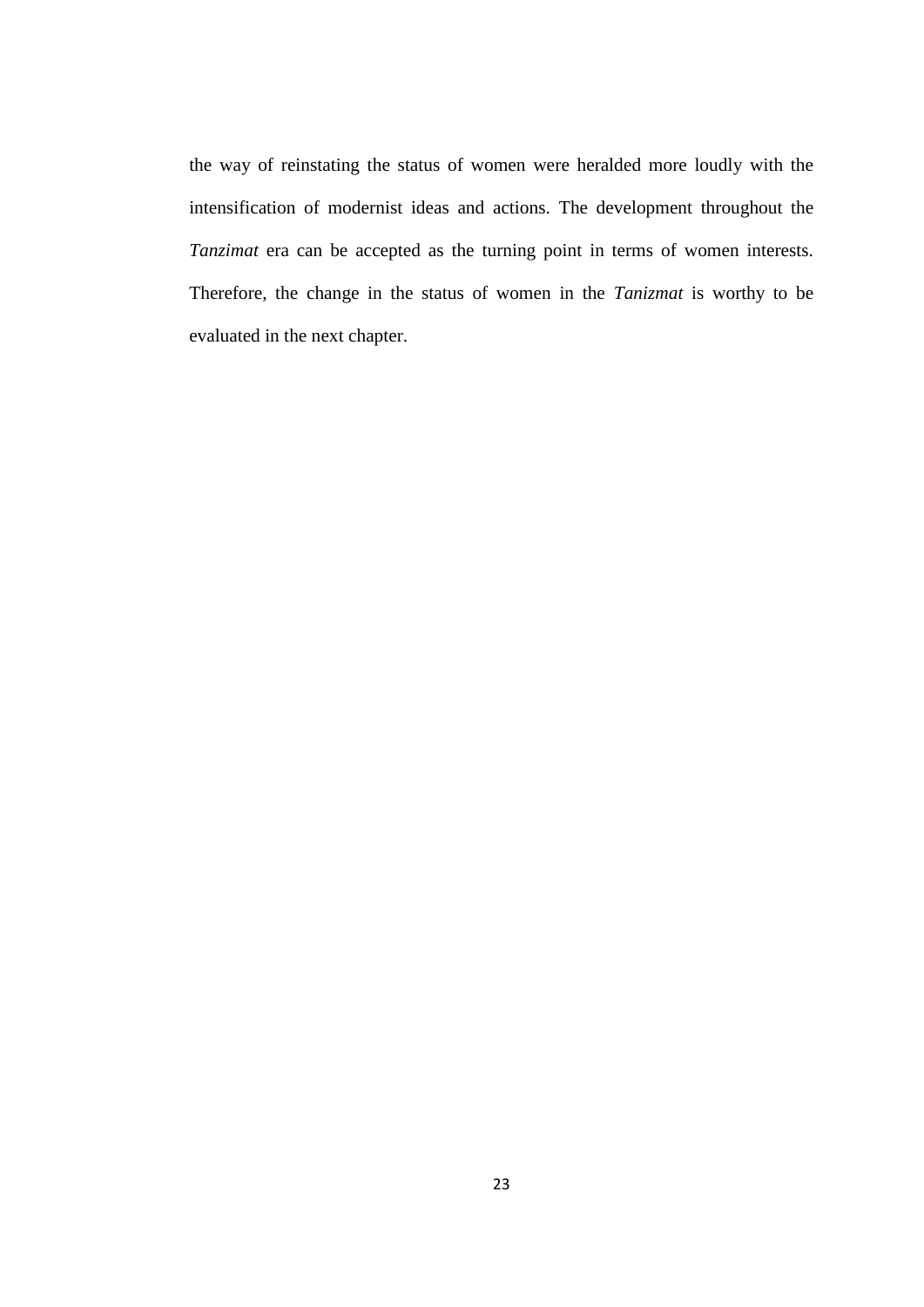#### **CHAPTER II**

## **OTTOMAN WOMEN FROM TANZIMAT TO THE SECOND CONSTITUTIONAL ERA**

The preliminary stage of dramatic changes in the life of Ottoman women began in the Second Constitutional era and continued afterward. However, the *Tanzimat* reforms were also of great importance since it was a period in which many attempts in the way of expressing the problems of women, raising consciousness of their womanhood and making legal arrangements exalting the status of women have started. The Ottoman women were granted with the rights especially in education and law. The Tanzimat era was also the period during the problems of women began to be expressed in literature and also in the press to some extent. In fact, the political conjuncture of the time was very determining in the developments concerning the position of women in society. That is why this chapter will start with a short review of political developments of the *Tanzimat* era. Next, the developments in education and legal system in favor of women will be analyzed and lastly the literary world as important sources of research to explain the women"s world in the time of *Tanzimat* will be explored.

#### **2.1. Summary of Political Developments during the Tanzimat Era**

The Edict of Gülhane was a "charte" of legal, fiscal, administrative and military rights marked the beginning of series of domestic reforms inspired by the West.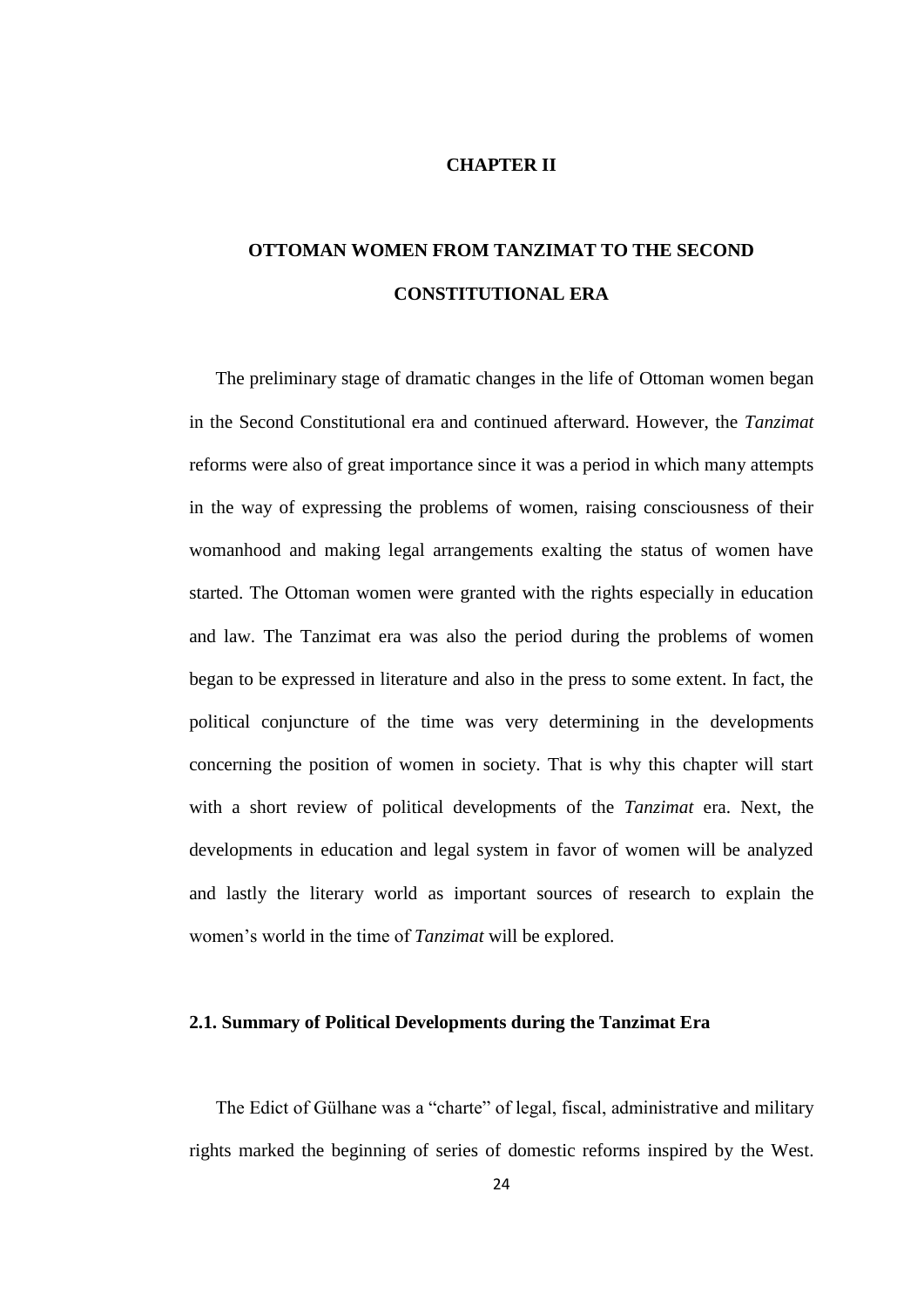Although many social, economic and political reforms began with the end of the 18<sup>th</sup> century, the Rescript of Gülhane was the first imperial document presenting a formal reform program. The *Tanzimat* Edict essentially was composed by Mustafa Resid Pasha<sup>34</sup> and supported by the British government. This resulted in deep British impact on the document concerns in the fields of administration, education and legislation<sup>35</sup>. The centralization of imperial authority which was an earlier operation set out under the reign of Mahmud II deepened with consecutively regulations<sup>36</sup>.

With the imperial rescript, it was assured the security of life, property and honor of entire people of all religions. According to Bernard Lewis, this was a very bold move for the times<sup>37</sup>. It was a considerably important regulation aiming to develop the allegiance of the Ottoman community towards the state and to gather entire Ottoman society regardless of their religion around such an egalitarian principle of which far reaching consequence would be the unity and stabilization of

<sup>&</sup>lt;sup>34</sup> Mustafa Reșid Pasha who was born in 1800 in İstanbul was the ambassador of Ottoman Empire between 1834- 1836. After his assignment in London as the ambassador, he was appointed to the Ministry of Foreign Affairs by the Sultan in 1837. He was assigned to the post of Grand Vizier six times. Throughout his state service dedicated himself to the reformation of the Ottoman State. Reşid Pasha who is known as the father of Tanzimat reforms convinced the Sultan Abdülmecid to the Declaration of Gülhane Rescript and marked the beginning of a new phase in the Ottoman Empire as a dedicated reformer. For further information, see: Stanford J. Shaw and Ezel Kural Shaw, *Osmanlı İmparatorluğu ve Modern Türkiye, Vol II, Reform Devrim ve Cumhuriyet: Modern Türkiye'nin Doğuşu 1808- 1975,* İstanbul: E Yayınları, 2010, pp. 90- 98.

<sup>35</sup> Deniz Kandiyoti, *Women, Islam and the State,* London: Macmillan Press, 1991, p. 24.

<sup>36</sup> Kumari Jayawardena, *Feminism and Nationalism in the Third World,* London: Zed Books, 1994, p. 27.

<sup>37</sup> Bernard Lewis, *The Modern Türkiye'nin Doğuşu,* Ankara: Arkadaş Yayınevi, 2008, pp. 149- 150.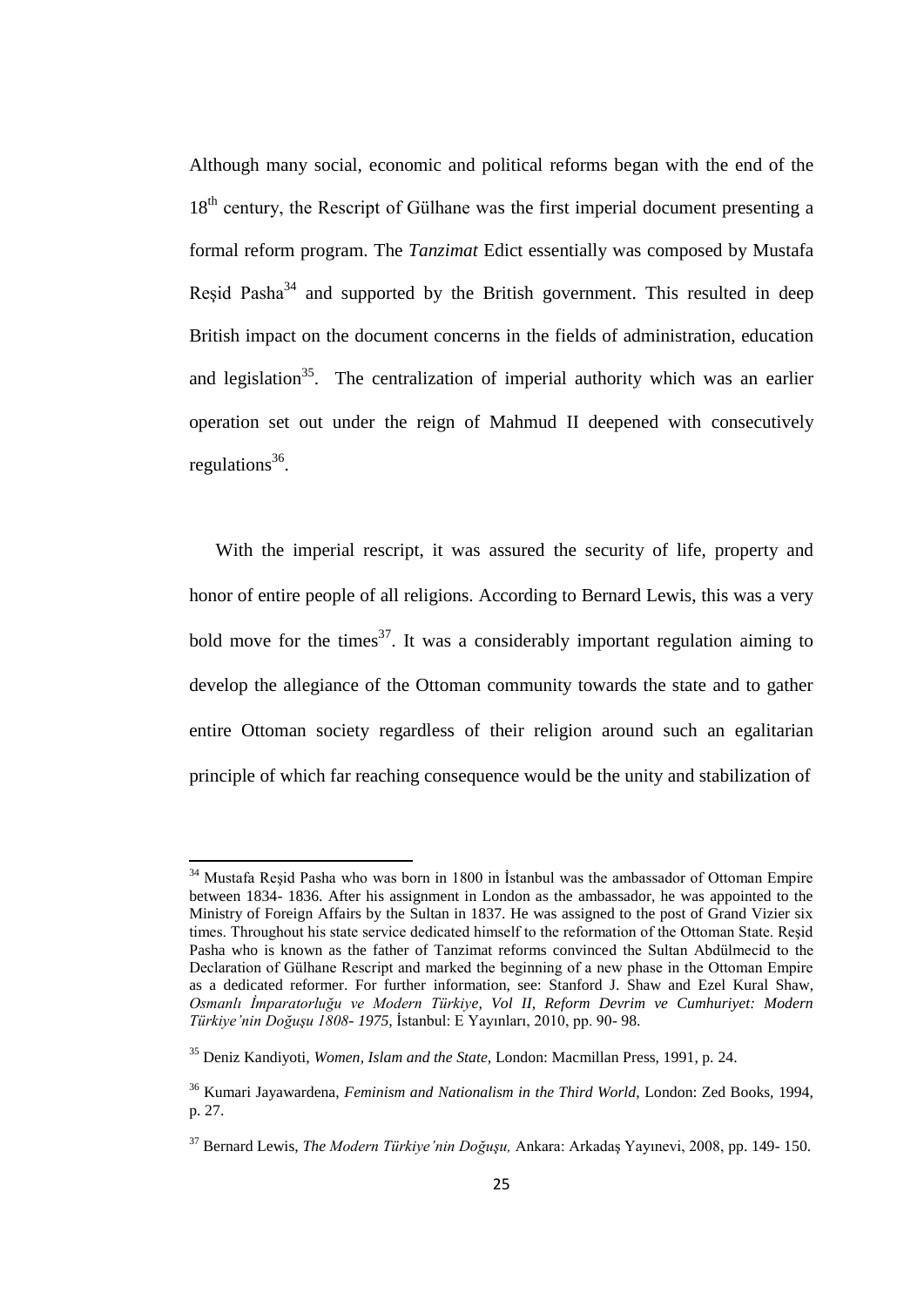Ottoman people.

In 1841 Mustafa Reşid Pasha was discharged from his post and the reforms were interrupted for four years. Following his return to administarive position as Grand Vizier in 1845, Reşid Pasha gave a great effort to disperse the new principles in every sphere of administration. Education was also included into the agenda of reforms. Modern education was incepted in parallel to the religious educational system. Both the coming of modern educational institutions and the introduction of state control of the waqfs, the independent position of the *ulema* was limited. A new class of imperial Ottoman bureaucrats who tried to secure in their position through the modern bureaucratic hierarchy became the impetus for the reform movement. Power was increasingly concentrated at the heads of this new type of imperial bureaucrats who were the agents for the centralization of power. As the necessity of their new role *Tanzimat* bureaucracy adapted to the requirements of modernization and donated in the ideals and expectations of the West. Apart from the *ulema* trained in the *medreses*, a new milieu received education with going to West or in newly established schools organized on the European model in the Empire emerged as officials and mostly bureaucrats working for the state. They learned foreign languages from the teachers who were coming from abroad. The acknowledgements of modern West they got through their westernized education firstly affected their life superficially, in their atires, ornaments, behavior and this influence gradually penetrated into their mentality and ideology.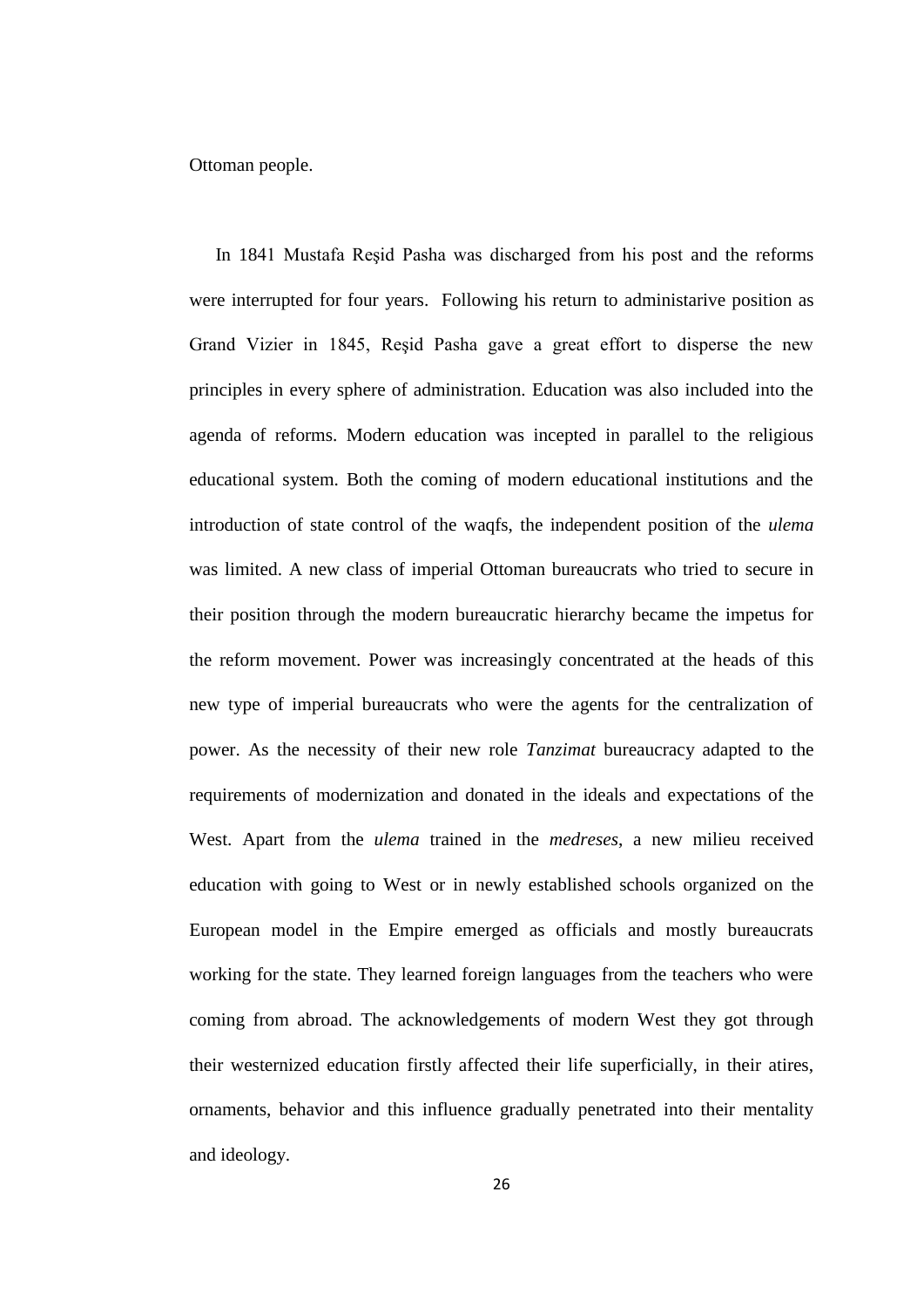The changes that emerged in the social sphere due to the exported modernist ideology and relatively egalitarian perception that settled through the implementation by *Tanzimat* reforms, also affected the Ottoman women. Even though the Gülhane Rescript did not specially include articles regarding women, the changing mindset of the time had an impact on women. Thus period from *Tanzimat* to the Second Constitutional era is called "introduction to new perspectives" with regards to women's rights<sup>38</sup>. These new perspectives regarding social position of women gave rise to many changes in different areas such as juristiction, education, literature and press.

#### **2.2. Ottoman Women and Their Judicial Rights**

**.** 

Ottoman women had suffered setbacks which limited greatly their rights until the *Tanzimat* era, acquired some improvements in different subjects of legal regulations. One of the essential developments for women was the submission of Ottoman women the right of marriage before the *kadı* in 1841<sup>39</sup>. Additionally, an imperial edict issued in 1844 enabled girls' own consent for marriage and forbid *başlık* (the dowry)*.* The marriage was subjected to lots of legal regulations, gradually fascilitated following the Edict of *Tanzimat* for the state aimed to discard

<sup>38</sup> Tezer Taşkıran, *Cumhuriyet'in 50. Yılında Türk Kadın Hakları*, Ankara: Başbakanlık Kültür Müsteşarlığı Yayınları, 1973, p. 25.

<sup>39</sup> Şirin Tekeli, "Birinci ve İkinci Dalga Feminist Hareketlerin Karşılaştırmalı İncelemesi Üzerine Bir Deneme", *75 Yılda Kadınlar ve Erkekler,* İstanbul: Tarih Vakfı Yayınları, 1998, p. 340.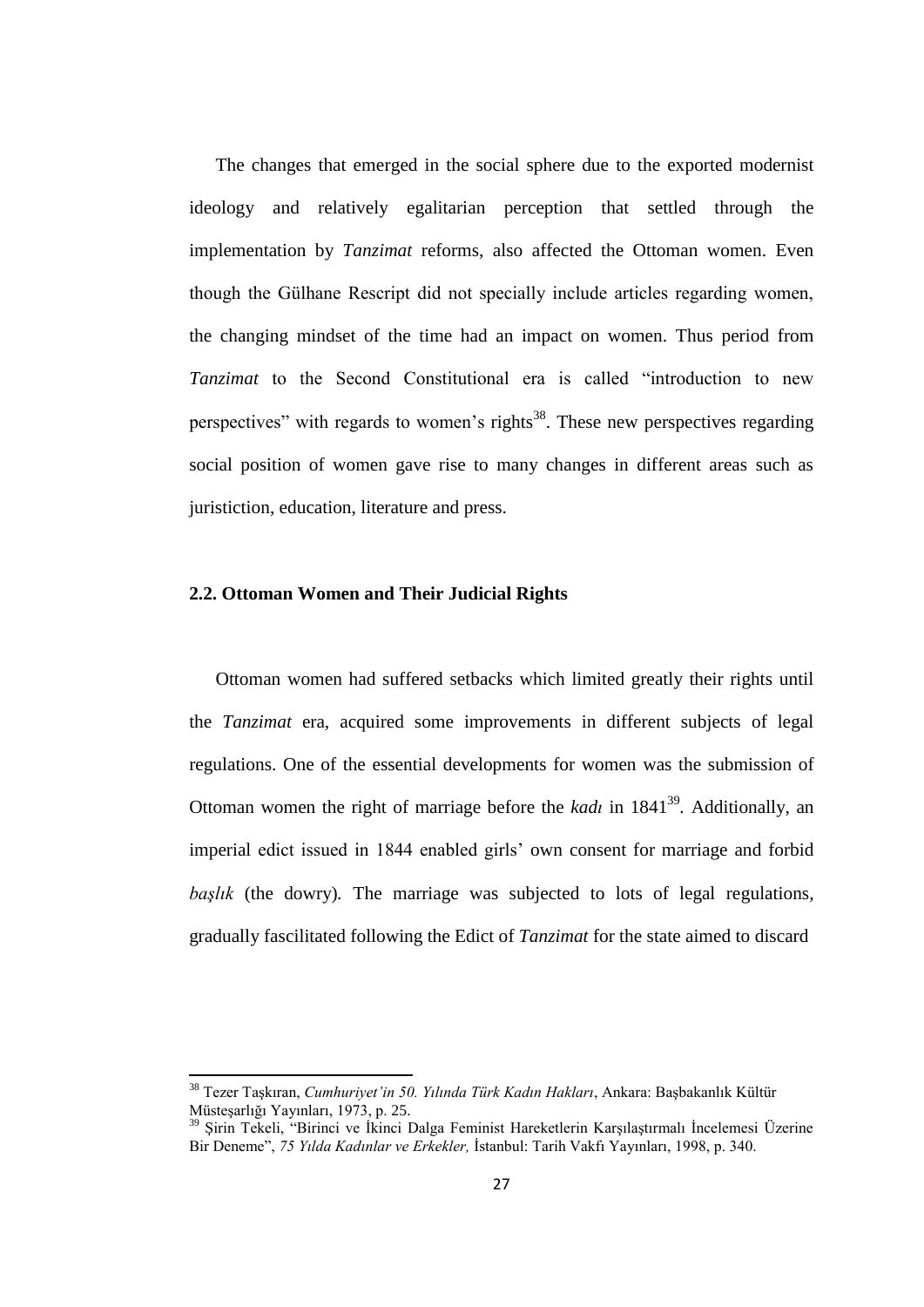the negative effect of some local traditions and to eliminate of the hindrances in front of population growth $40$ .

As important arrangements issued by imperial decrees submitted in 1854 and 1857, slavery was abolished for white slaves firstly and then for the blacks as well. Albeit of this legislative change, the trade of *cariyes* (concubines) continued, as the two decrees could not be enforced in practice. Some concubines continued to exist in and also outside the Ottoman palace<sup>41</sup>. The law abolished concubines and slavery decreased the proportion of the usage of concubines as *odalisques* (cowives) among the common people<sup>42</sup>.

One of the other important subjects was the right of inheritance. Women in Ottoman Empire had no right of inheritance directly until almost the end of 1840s. Only sons could inherit property without any land registry fee. Some arrangements were done for altering disordered system of land adjustment and these arrangements led up to the 1858 Land Code. Land Code of 1858 composed of 132 articles brought about many remarkable regulations containing of the inheritance of daughters as both sons and daughters could have equal property rights without any land registry fee over the *miri arazi* (state owned land).

<sup>40</sup> Fatmagül Berktay, "Osmanlı"dan Cumhuriyet"e Femnizm, *Cumhuriyete Devreden Düşünce Mirası: Tanzimat ve Meşrutiyet Birkikimi*, İstanbul: İletişim Yayınları, 2009, p.355.

<sup>41</sup> Şefika Kurnaz, *Cumhuriyet Öncesinde Türk Kadını,* İstanbul: Milli Eğitim Bakanlığı Yayınları, 1997, p. 55.

<sup>42</sup> Tezer Taşkıran, *Cumhuriyet'in 50. Yılında Türk Kadın Hakları*, Ankara: Başbakanlık Kültür Müsteşarlığı Yayınları, 1973, p. 26.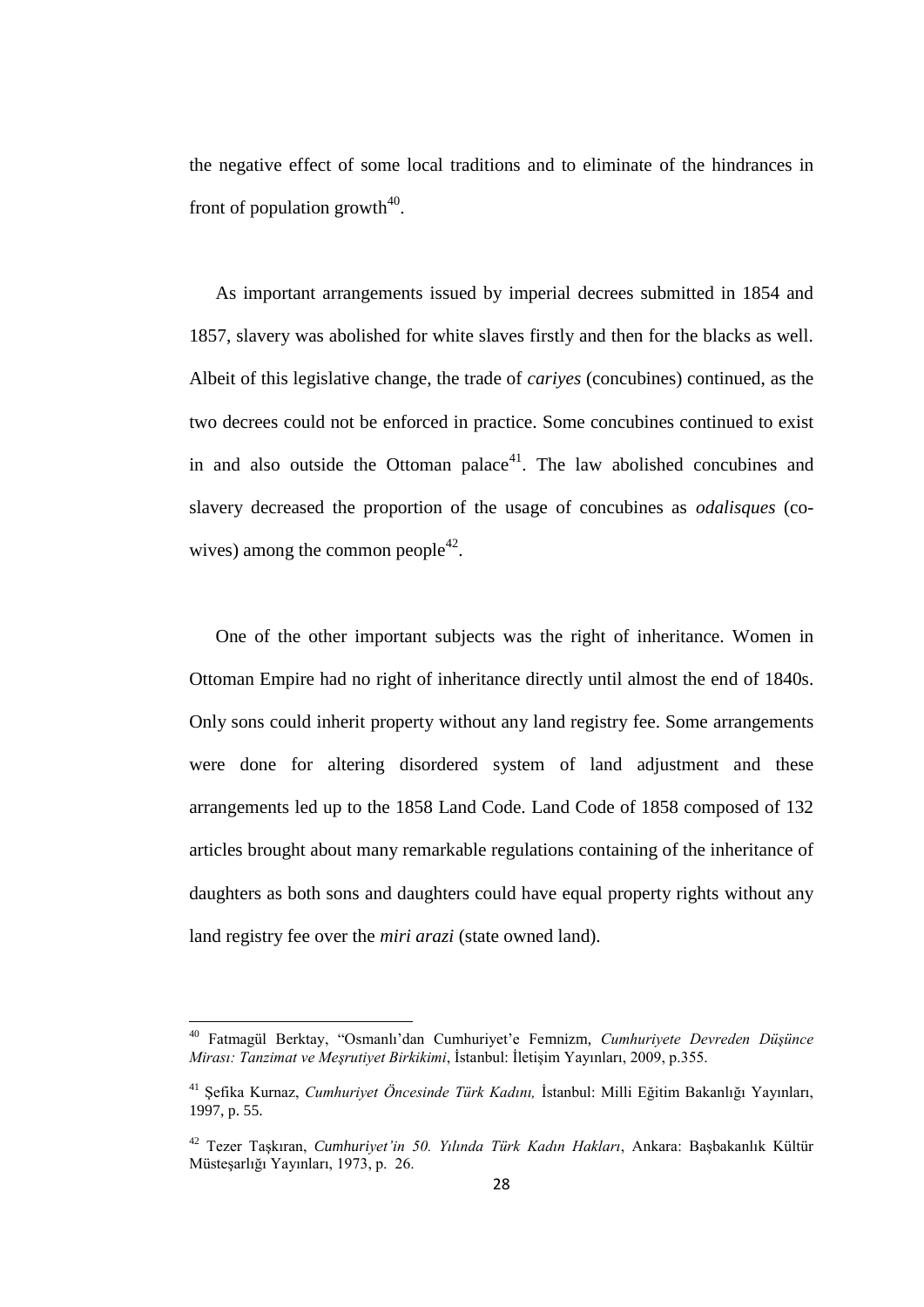Ömer Lütfü Barkan expressed that the third article of the Land Code covers the right of inheritance of the daughters over the state owned land inherited from their fathers like their brothers. According to Barkan, this Land Code was to be a revolutionary regulation in respect of the law of inheritance. Up to the Land Code regulations, daughters only had the right of inheritance if they would not have any brothers and with paying the registry fee for the inherited land. However, with the regulations of this Land Code, the girls and then the women in the family could claim their right of inheritance over the land<sup>43</sup>. This Land Code was the most important regulation supporting women between the *Tanzimat* and the Second Constitutional Era<sup>44</sup>.

As the most important legal regulation of civil law in 19<sup>th</sup> century, the *Mecelle* codified by Ahmet Cevdet Pasha<sup>45</sup>, approved the measurements laid by the Land Code of 1858 and did not bring any additional arrangement related to women and their rights<sup>46</sup>.

<sup>43</sup> Ömer Lütfi Barkan, "Türk Toprak Hukuku Tarihinde Tanzimat, 1274 (1858) Tarihli Arazi Kanunnamesi", *Tanzimat I*, Birinci Baskı. Ankara: Milli Egitim Basımevi, 1940, p. 360

<sup>44</sup> Şirin Tekeli, *Kadınlar ve Siyasal Toplumsal Hayat***,** İstanbul: Birikim Yayınları, 1982. pp.1-62.

<sup>&</sup>lt;sup>45</sup> Being one of the most prominent intellectual and statesman of Tanzimat era, Ahmet Cevdet Pasha held many significant ranks in the office such as the governorship of some provinces and ministries. He was also an important reformist. However, "historian" may be the most important title given him because he wrote down probably the most significant historical work of that time, *Tarih-i Cevdet*, and also the other important histories like *Tezakir*, *Mâruzat* and *Kısas-ı Enbiya*. In addition to being a prominent historian, Cevdet Pasha also participated in the preparation of two important legal documents such as *Mecelle* and *Düstur* as a qualified jurist.

<sup>46</sup> Mehmet Akif Aydın, "Osmanlılarda Aile Hukukunun Tarihi Tekamülü", *Sosyo- Kültürel Değişim Sürecinde Türk Ailesi, Vol. II*, Ankara: T. C. Başbakanlık Aile Araştırma Kurumu Yayını, 1992, p. 445.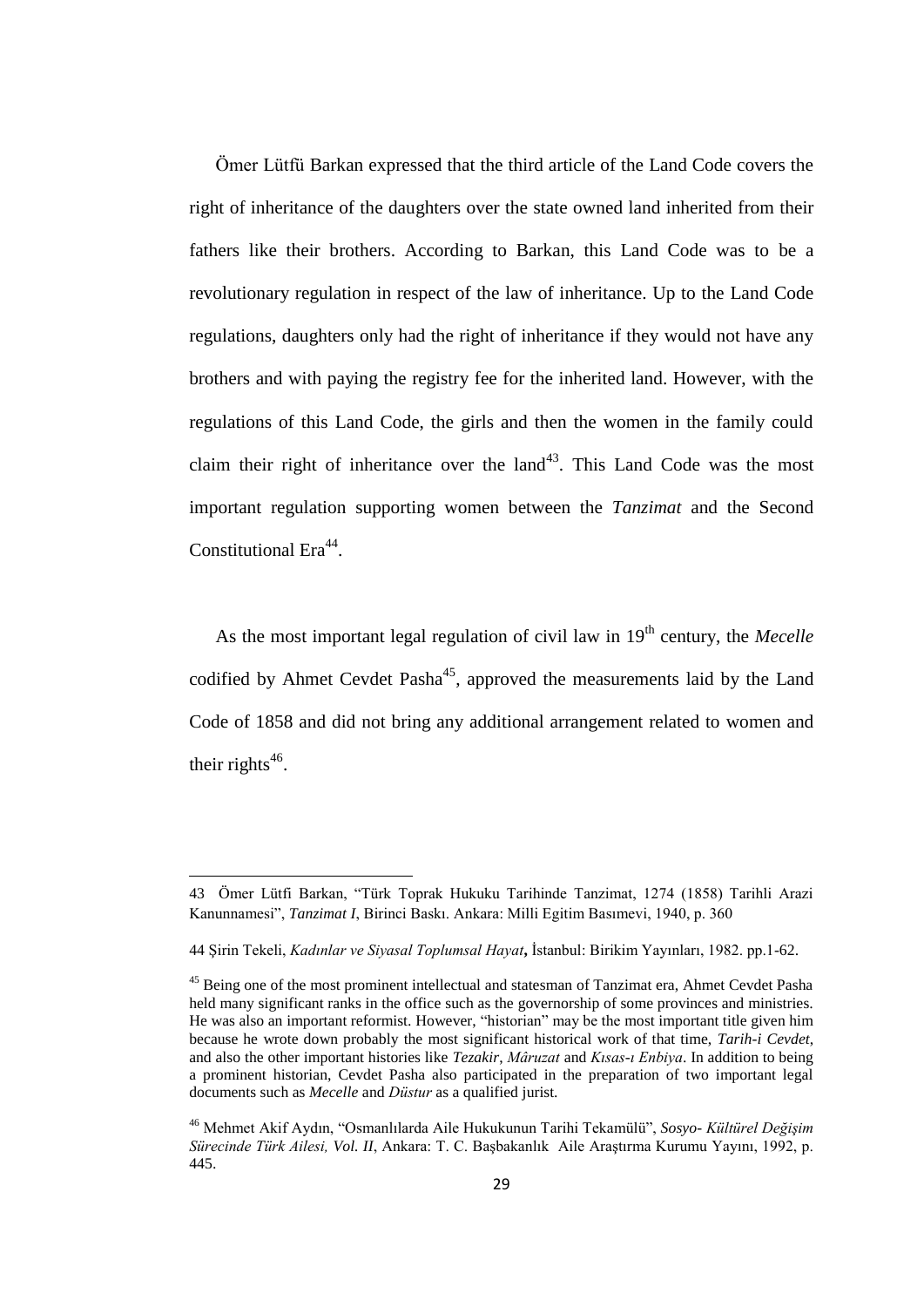### **2.3. Ottoman Women and Education**

It was already the end of the 18th century when Ottoman statesmen finally realized the social, economic and cultural gaps between the Empire and the Western nations and started to take measures to bridge this gap. A great movement of westernization started. The classical Ottoman education system was regarded as a major factor causing the decline of the Empire. Consequently, introduction of the westernized of schools was followed with many changes that affected society as a whole. To educate young girls through a public education was a very new idea that emerged just after the proclamation of the imperial edict<sup>47</sup>. To breed the educated women for the progress of the society, the newly established intellectuals encouraged the Ottoman state to initiate new schools for girls. This was one of the most vital issues to be solved through the reforms held by the state<sup>48</sup>. As an instructor stated:

Take away the poor knowledge from the minds of the intelligent Turkish women and replace it with sciences, give her twenty years and you"ll be amazed to note what kind of a generation she'll bring up for the society. Today Turkish women are totally ignorant. There is probably only one literate woman in a thousand. When the mothers are equipped with enough knowledge to give a scientific initial

<sup>47</sup> Emel Doğramacı, *Türkiye'de Kadının Dünü ve Bugünü,* Ankara: İş Bankası Kültür Yayını, 1997, p. 19.

<sup>48</sup> Afet İnan, Atatürk ve Türk Kadın Haklarının Kazanılması, Milli Eğitim Basımevi, İstanbul, 1964, p. 80.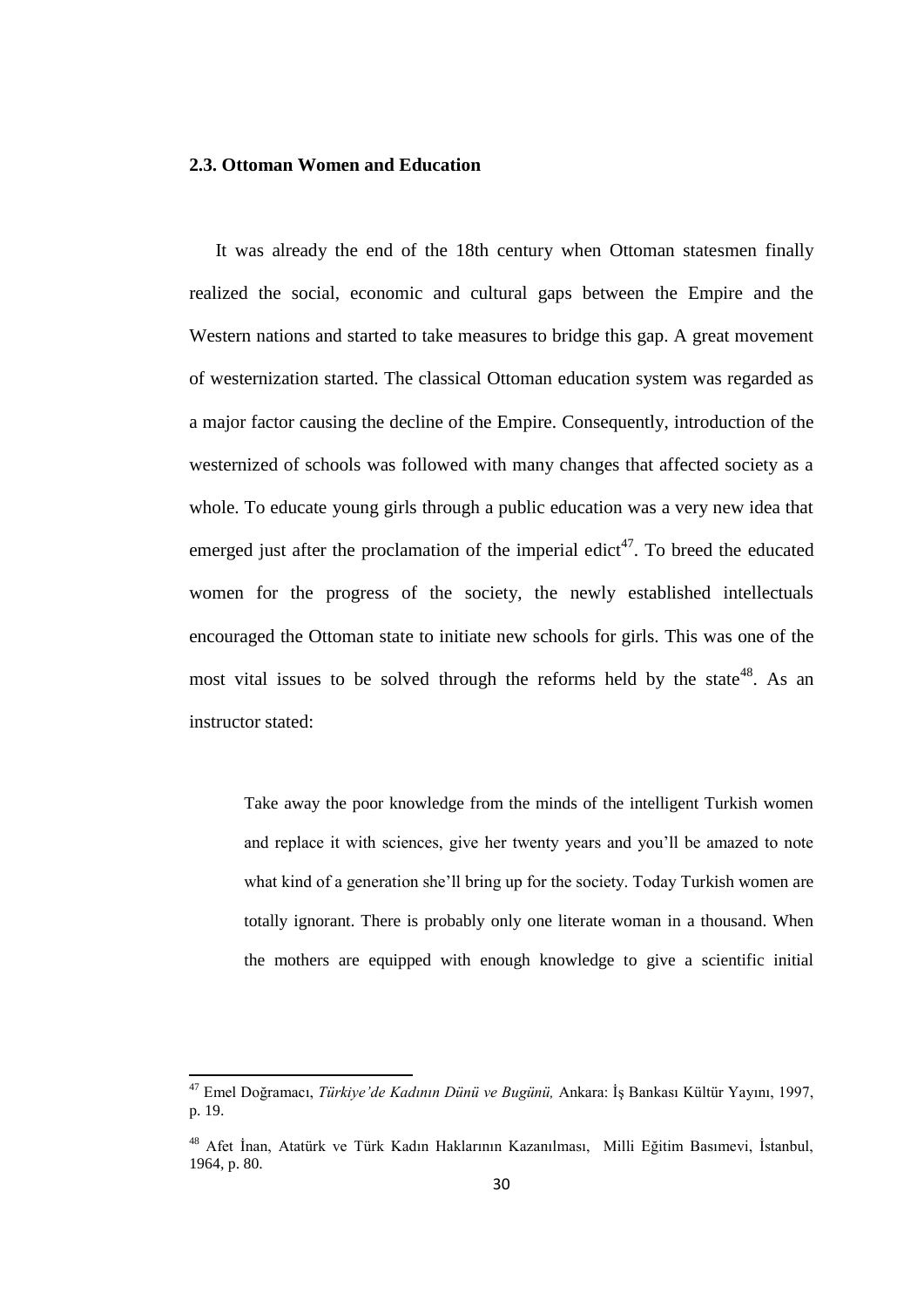training to their children, then they can be the initial and actual instructors of the future youth $49$ .

Foundation of the vocational schools for women started with the *Tanzimat* Era. The initiation of training courses in 1842 by foreign teachers to educate women as midwives at *Tıbbiye Mektebi* (Medical School) was the first attempt for vocational women education<sup>50</sup>. In 1845, ten Muslims and twenty six non-Muslim students were graduated from these courses. The women completed theses courses are regarded as the first women educated in vocational schools<sup>51</sup>.

While the only educational institution open for girls apart from vocational schools was the *sıbyan mekteb*s (primary schools)*,* with the *Tanzimat* regulations the facilities for girls in education were extended. *Rüşdiye*s (new secondary schools) and vocational schools were opened during the reform era and some rearrangements were implied on the educational institutions already operated. The reorganization of primary level of education firstly started with the Imperial Edicts of 1845 and 1847 which prolonged the duration of primary education up to four

<sup>49</sup> Quoted by Seçil Karal Akgün, "*Women's Emancipation in Turkey"*, Turkish Studies Association Bulletin, Issue: 10, 1986, pp. 2- 3 from Enver Ziya Karal, *Osmanlı Tarihi Vol. VII*, Ankara, 1977, p. 199.

<sup>50</sup> Tezer Taşkıran, *Cumhuriyet'in 50. Yılında Türk Kadın Hakları*, Ankara: Başbakanlık Kültür Müsteşarlığı Yayınları, 1973, p. 26.

<sup>51</sup> Bernard Caporal, *Kemalizm ve Kemalizm Sonrasında Türk Kadını,* Ankara: Türkiye İş Bankası Kültür Yayınları, 1982, p. 105.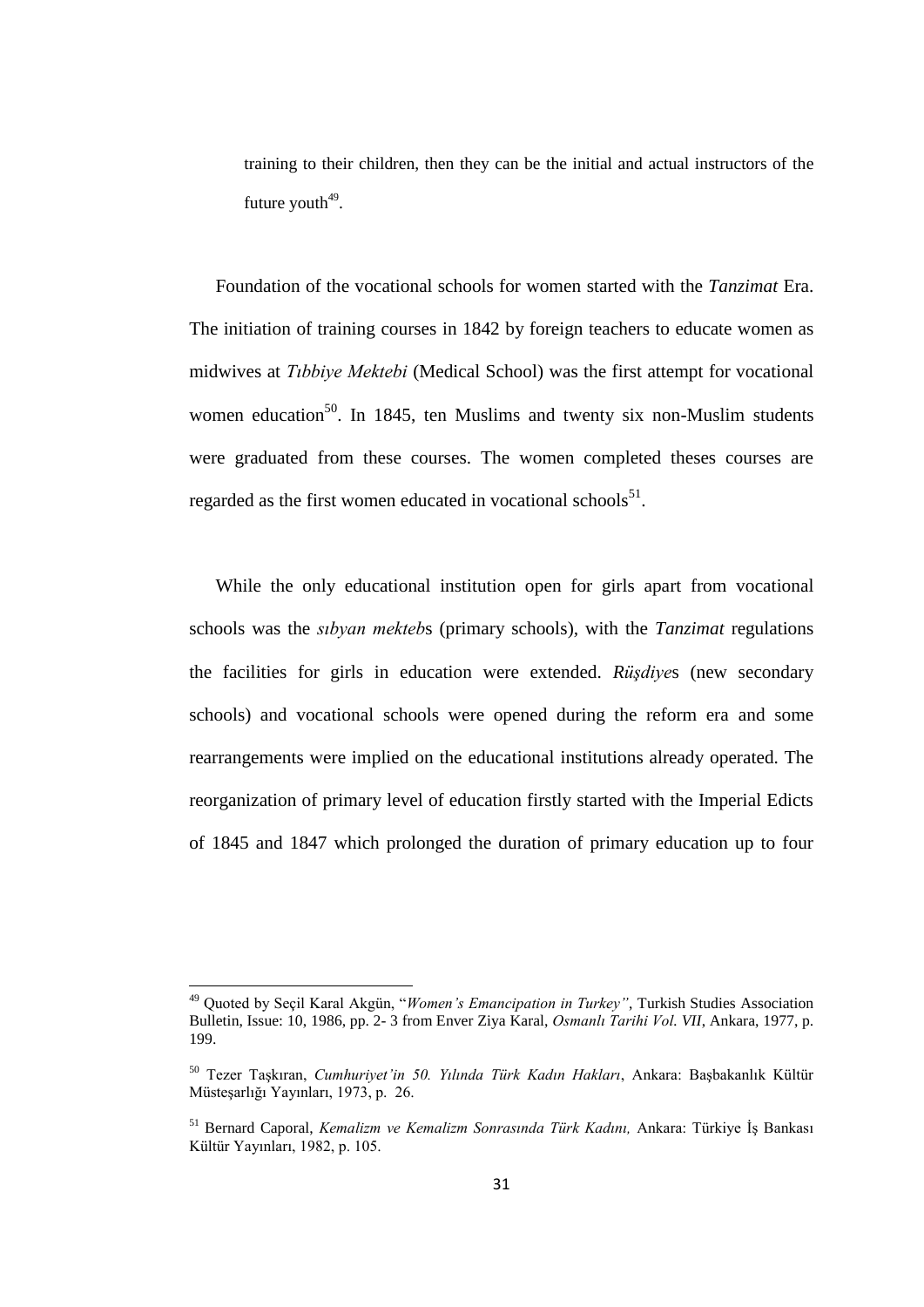years and ordered primary schools to prepare their students for the secondary level of education<sup>52</sup>.

With the declaration of *Maarif-i Umumiye Nizamnamesi<sup>53</sup>* (The Regulation of Public Education) in 1869, primary education was made compulsory for girls between the age of six and eleven. It also bid that if there is more than one primary school in a city or district, one should be allocated for girls. This edict also brought new changes to *rüşdiye*s and *kız rüşdiyes* opened in 1859. Nevertheless, at the end of the  $19<sup>th</sup>$  century, there were only nine *rushtiyes* for the girls<sup>54</sup>. In each girl's school, there were just more than three hundred students.<sup>55</sup>

Moving from the necessity of women teachers in order to spread women"s education over the country, *Darülmuallimat* (the teacher training school) for women was opened as a vocational school in 1870. Among the entire movement of women"s education, the *Darüulmuallimat* holds a special place since the increase in the number of women graduates provided teachers in newly established primary and secondary schools<sup>56</sup>.

<sup>52</sup> Şefika Kurnaz, *Cumhuriyet Öncesinde Türk Kadını,* İstanbul: Milli Eğitim Bakanlığı Yayınları, 1997, p. 19.

<sup>53</sup> According to the decree, the primary schools primary schools *(sıbyan mektebs)* were renamed with *ibtidaiyes,* secondary schools were called *rushtiyes,* the preparation of high schools were *idadiyes*, high schools were named *sultaniyes* and the private schools or universities were called *aliyes.* See: Bernard Caporal, *Kemalizm ve Kemalizm Sonrasında Türk Kadını,* Ankara: Türkiye İş Bankası Kültür Yayınları, 1982, p. 104.

<sup>54</sup> Seçil Karal Akgün, "*Women's Emancipation in Turkey"*, Turkish Studies Association Bulletin, Issue: 10, 1986, p. 3

<sup>55</sup> Enver Ziya Karal, *Osmanlı Tarihi Vol. VIII*, Ankara, 1983, p. 378.

<sup>56</sup> Şefika Kurnaz, *Cumhuriyet Öncesinde Türk Kadını,* İstanbul: Milli Eğitim Bakanlığı Yayınları, 1997, p. 19.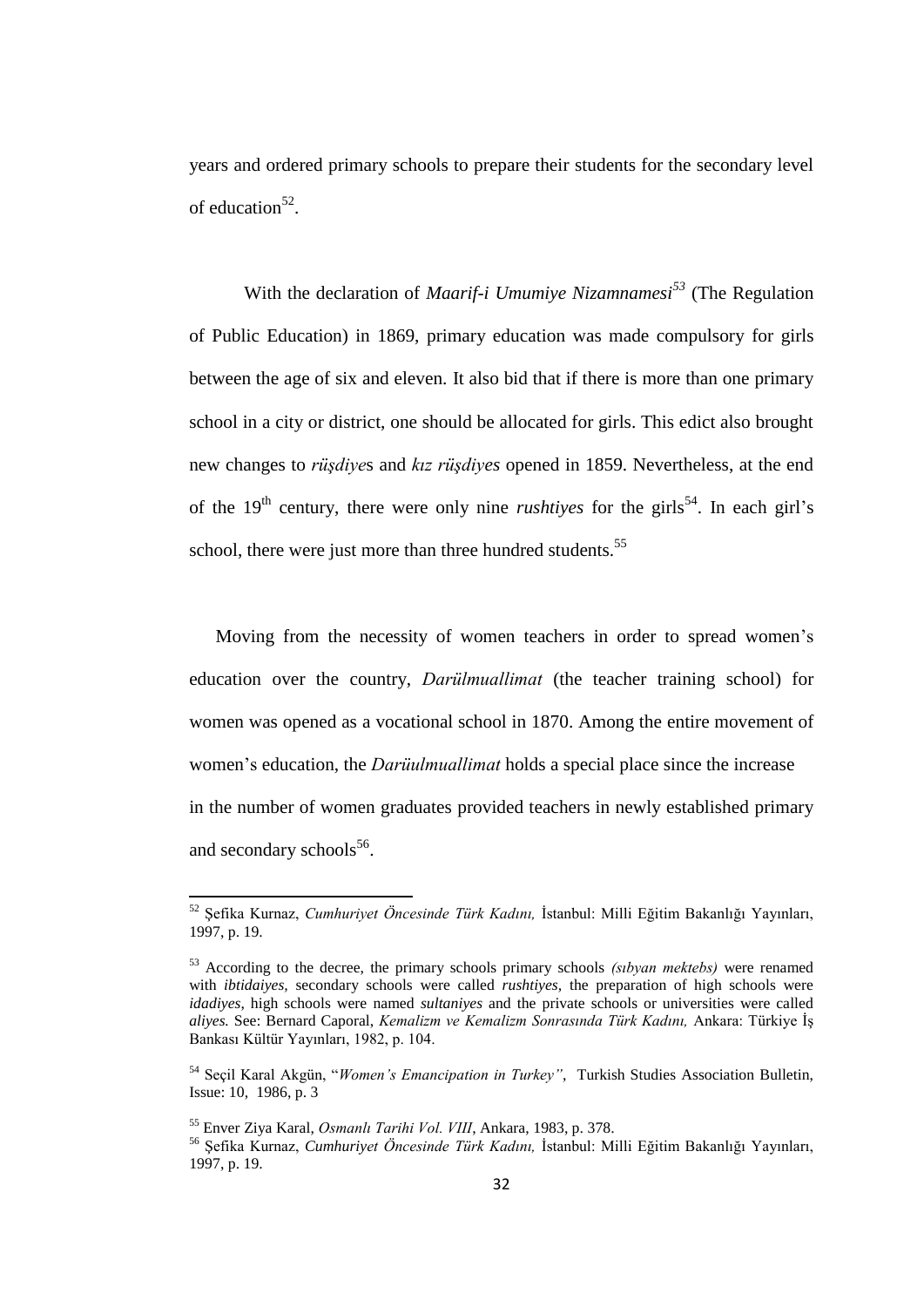Apart from the expansion of official women"s schools in the empire, there were some other educational opportunities for girls such as the missionary schools. These schools brought girls advanced education and a new worldview of Western way of thinking and Western ideals. Moreover, girls in these schools had chance to learn foreign languages<sup>57</sup>. Moreover, the foreign women teachers of these schools were to be the role models of the enlightened Ottoman women of future generations.

As an extension of the arrangements about the vocational schools, *kız sanayi mektebi* (the first women"s industrial school) was opened in 1869 in Istanbul with the efforts of Mithad Pasha. As the number of vocational schools increased the three-year vocational courses for the women of all ages was opened with the industrial schools<sup>58</sup>.

The common belief that "the educated girl becomes a witch"<sup>59</sup> began to change during the *Tanzimat* era and the awareness of the necessity to educate girls as well as boys increased. To illustrate, Abdul Bey, who was the Deputy of Yanya, complained about the rudeness of community in one of his speeches:

<sup>57</sup> Seçil Karal Akgün, "*Women's Emancipation in Turkey"*, Turkish Studies Association Bulletin, Issue: 10, 1986, p. 3.

<sup>58</sup> Enver Ziya Karal, *Osmanlı Tarihi Vol. VIII*, Ankara, 1983, p. 382.

<sup>59</sup> Seçil Karal Akgün, "*Women's Emancipation in Turkey"*, Turkish Studies Association Bulletin, Issue: 10, 1986, p. 3.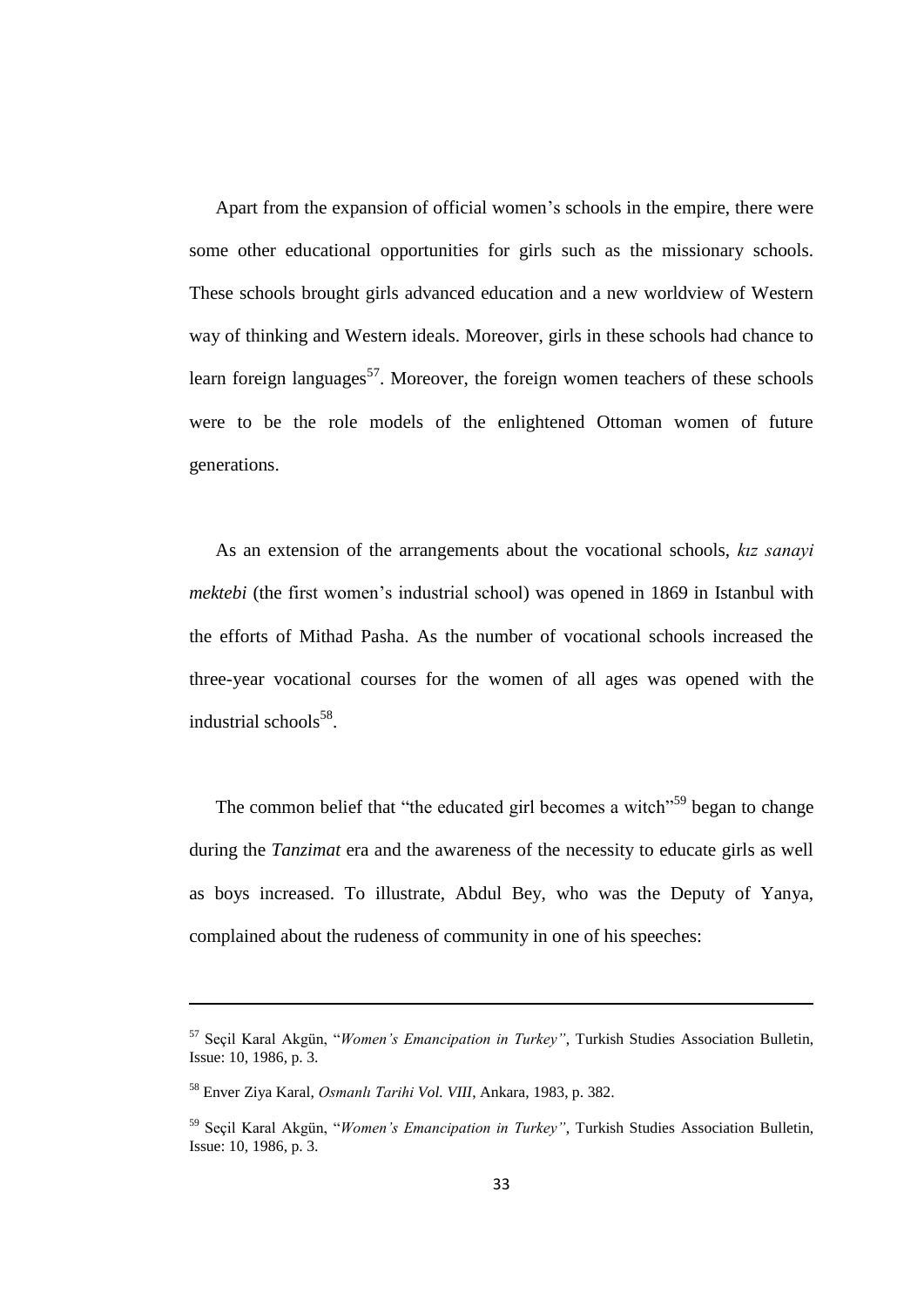There is no attempt for the educating women for the reason that we do not see the women as an individual. However, this is not known that the training of males depends on the women education. If a mother has no education, the children also would have no values of ethic and morality<sup>60</sup>.

Abdul Bey was not the only men attributing special attention on the importance of women"s education. Similar to Abdul Bey"s intention, many other male intellectuals demended for women"s education in order that qualified education of next generations could only possible through well educated mothers.

The whole efforts for the improvement of women education and the change of the mindset toward the Ottoman women ensured that they came on the scene of Ottoman social life. The educated Ottoman women began to participate in working life firstly as teachers and then as workers in industry.

#### **2.4. Ottoman Women in Literature**

**.** 

Beginning from the second half of the  $19<sup>th</sup>$  century, the new intelligentsia affected by Western ideas commenced to express their thoughts through the new journals and some literary works of that period. They wrote down articles on many different social and political subjects. Women and problems they encountered were

<sup>60</sup> Enver Ziya Karal, *Osmanlı Tarihi Vol. VIII*, Ankara, 1983, p. 382.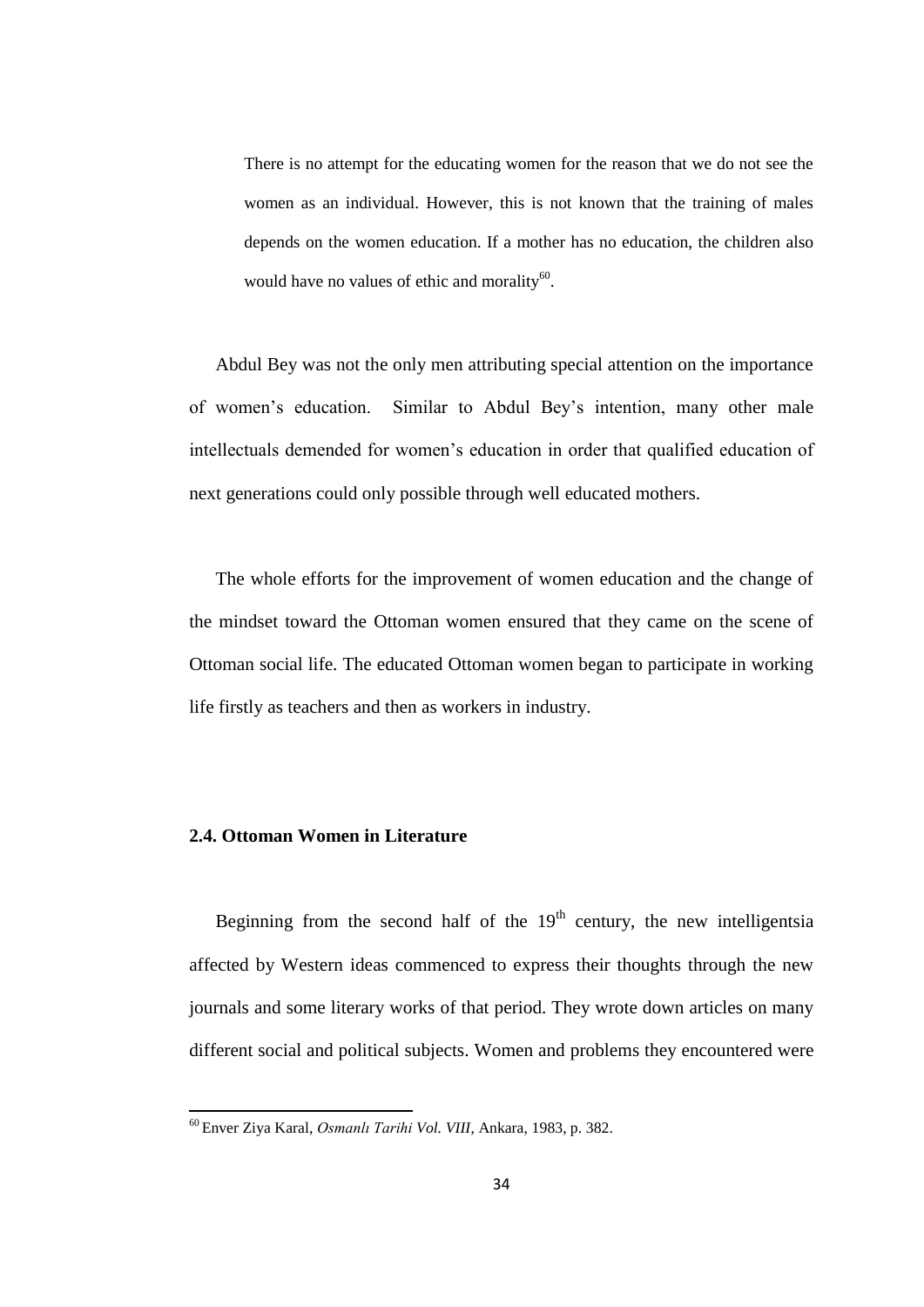among the popular issues debated on. At first, the defenders voicing women"s rights in literary works and periodicals were all men. The well among these authors were, Namık Kemal, Ahmet Midhat, Şemsettin Sami, Şinasi and Abdülhak Hamid. Their major issue about women was education and they were mostly interested in urban women<sup>61</sup>. According to them, the traditions prevented the education of women. With their articles, the intellectuals tried to make the Ottoman society conscious of that one of the most significant obstacle in front of social equality and freedom is oppressing traditions which are mostly superstitions actually. To illustrate, Namık Kemal, who was one of the Young Ottomans and the adherent of liberty, wrote in one of his essays as follows:

I wonder if there is another concept besides the sum of all superstitions called traditions to make this world an ordeal for man? Death is fearful, but it only takes a

minute. Traditions are eternal. A person does not suffer as much from illness or famine as he does from traditions<sup>62</sup>.

In his writings, Namık Kemal emphasized on the vitality of educated women for society in his article titled *Maarif* (The Education) published in 1872. He stated that women in Western countries were educated in the same conditions with the men. According to Kemal, most of teachers were women and they had high status

<sup>61</sup> Şefika Kurnaz, *Cumhuriyet Öncesinde Türk Kadını,* İstanbul: Milli Eğitim Bakanlığı Yayınları, 1997, p. 58.

<sup>62</sup> Quoted by Seçil Karal Akgün, "*Women's Emancipation in Turkey"*, Turkish Studies Association Bulletin, Issue: 10, 1986, p. 3 from Enver Ziya Karal, *Osmanlı Tarihi Vol. VIII*, Ankara, 1983, p. 493.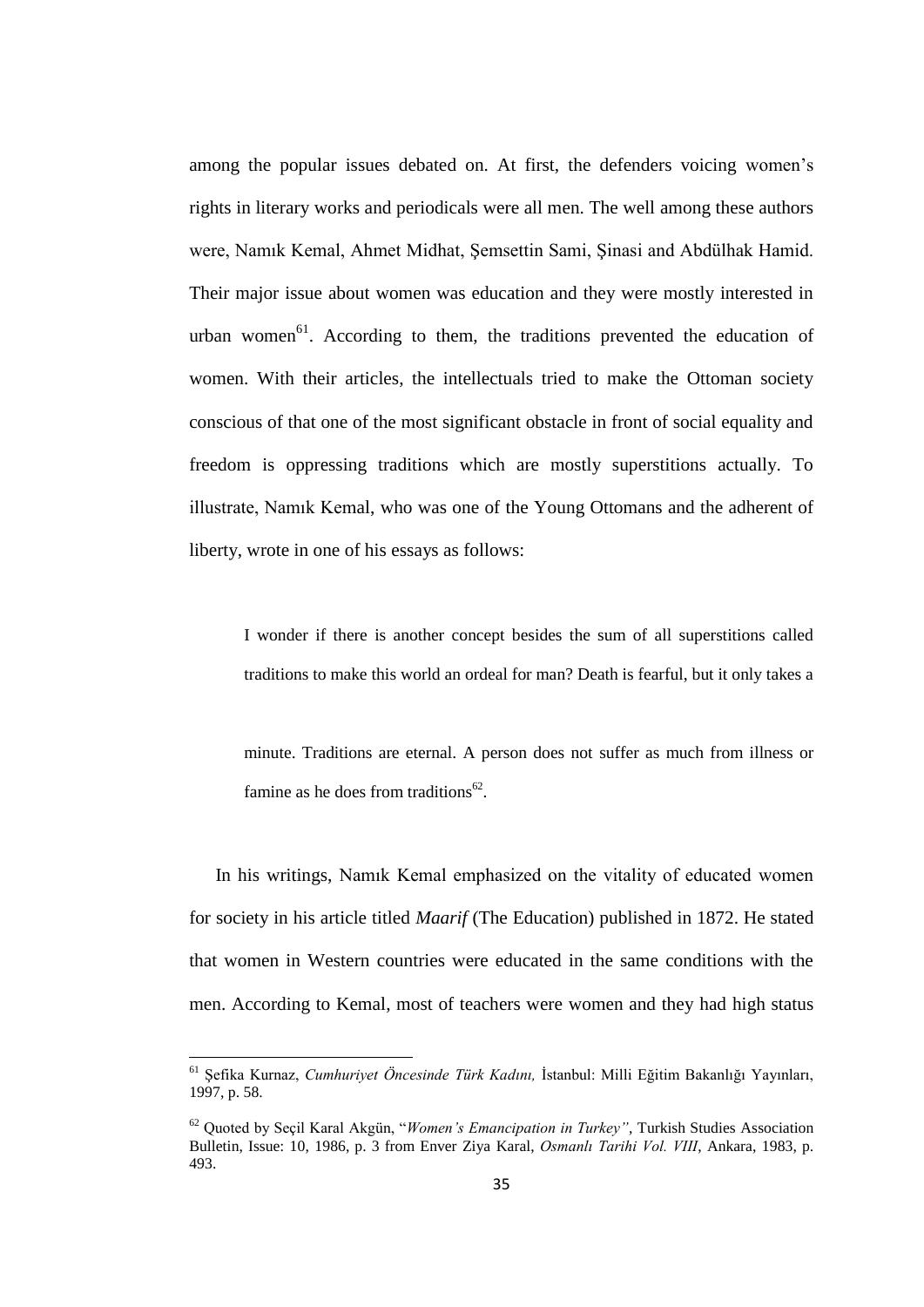in society<sup>63</sup>. In another article published in *İbret* titled *Aile* (The Family), he complained about the deploring condition of women in family life and society. He criticized the men (biting) their wives and parents seeing their daughters as commodity and giving their girls to marry with the men they had never seen before or not consented $^{64}$ . These are not the only articles on women's social status in Ottoman society; *İntibah* (The Awakening) and *Zavallı Çocuk* (The Poor Child) were the other literary works of Namık Kemal which impressed the position of women in family life.

Şemsettin Sami was another Young Ottoman writer on women"s issues. *Kadınlar* (Women) was the book in which Sami collected his ideas concerning women. A very interesting quotation from *Kadınlar* explicitly reveals his way of thinking about women: "If educating a man is to plant a tree making a shadow, then educating a woman is to plant a tree not only making a shadow but also giving fruits."<sup>65</sup>

The metaphor in this quotation emphasized on both appreciation of women as an equal figure of social life with men and also on the importance of women"s education. He affirmed that more women were educated, more the society developed. Because he thought that if women were well educated, they would be

<sup>63</sup> Quoted by Tezer Taşkıran, *Cumhuriyet'in 50. Yılında Türk Kadın Hakları*, Ankara: Başbakanlık Kültür Müsteşarlığı Yayınları, 1973, pp. 33- 34 from *İbret* 1872, No: 16.

<sup>64</sup> Quoted by Tezer Taşkıran, *Cumhuriyet'in 50. Yılında Türk Kadın Hakları*, Ankara: Başbakanlık Kültür Müsteşarlığı Yayınları, 1973, p. 34 from *İbret* 1872, No: 56.

<sup>65</sup> Şefika Kurnaz, *Cumhuriyet Öncesinde Türk Kadını,* İstanbul: Milli Eğitim Bakanlığı Yayınları, 1997, p. 61.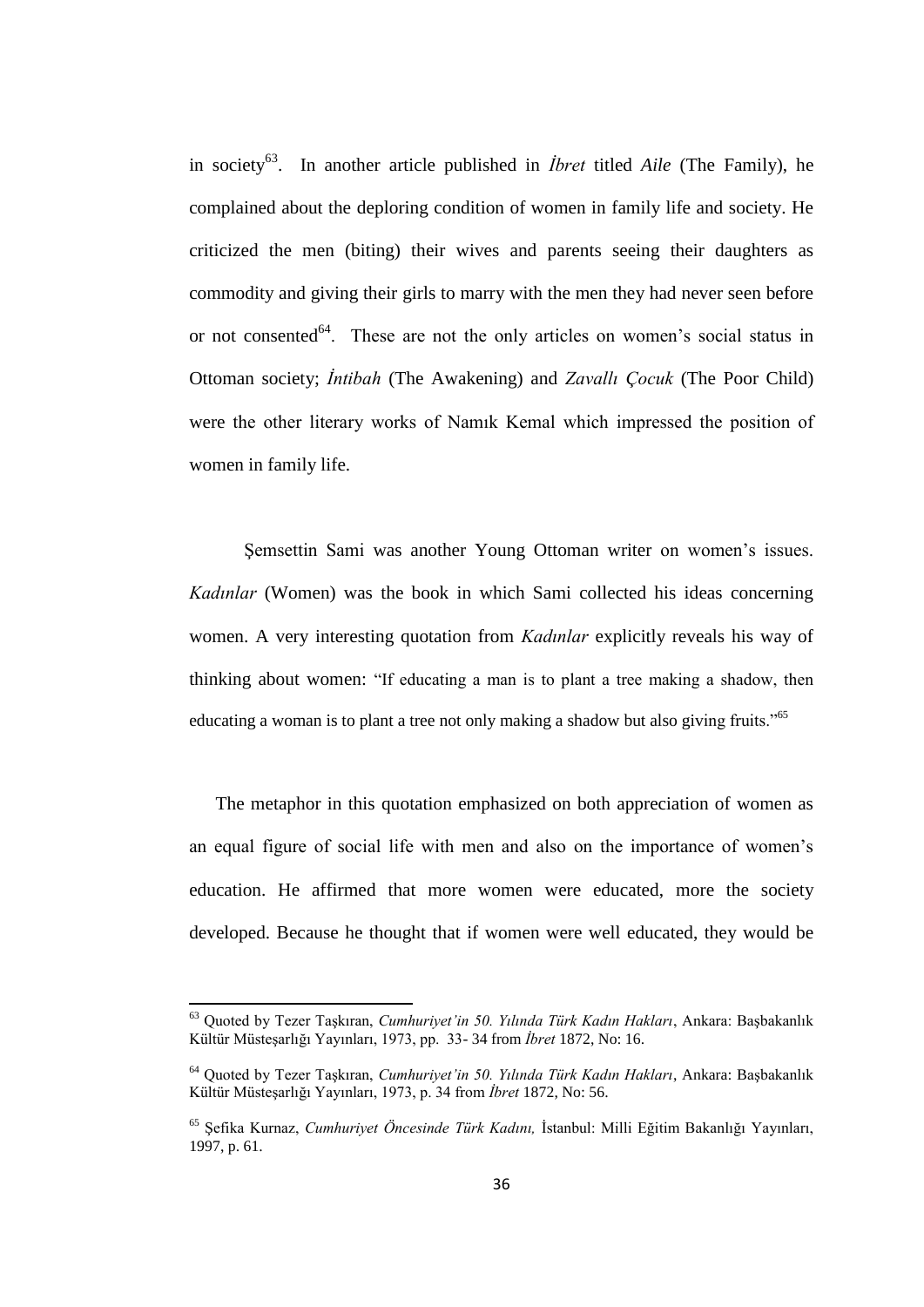able to train their children properly. Thence, the women could directly contribute to improvement of society and the country.

Another noteworthy Young Ottoman interested in the issue of women was İbrahim Şinasi. His well known satirical play *Şair Evlenmesi* (A Poet"s Wedding) written in 1859 is confirmed as one of the leading critiques of the Ottoman marriage custom<sup>66</sup>. He strongly disapproved of arranged marriages and cheered "love marriages" in his book.

One of the most prominent intellectuals of the time, Ahmet Midhat Efendi handled the position of women in Ottoman society as well. He strongly criticizes forced marriages and defines concubinage and polygamy as "social illnesses"<sup>67</sup>. In his *Diplomalı Kız* (The Girl with a Diploma), *Felsefe-i Zenan* (Women"s Philosphy), *Teehhül* (Marriage) and *Eyvah* (Alas), Ahmet Midhat touched upon the importance of education for women and denounced ignorance of women and forced marriages<sup>68</sup>.

Following the pioneering men authors, some women authors touching upon women issues and defending the rights of women came into the picture. The most notable among such women was Fatma Aliye, the daughter of Ahmet Cevdet

 $\overline{\phantom{a}}$ 

<sup>66</sup> Sema Uğurcan, "Tanzimat Devrinde Kadının Statüsü", *150. Yılında Tanzimat*, Ankara: Türk Tarih Kurumu Yayını, 1988, p.506.

<sup>67</sup> Deniz Kandiyoti, *Women, Islam and the State,* London: Macmillan Press, 1991, p. 26.

<sup>68</sup> Şefika Kurnaz, *Cumhuriyet Öncesinde Türk Kadını,* İstanbul: Milli Eğitim Bakanlığı Yayınları, 1997, pp.59-60.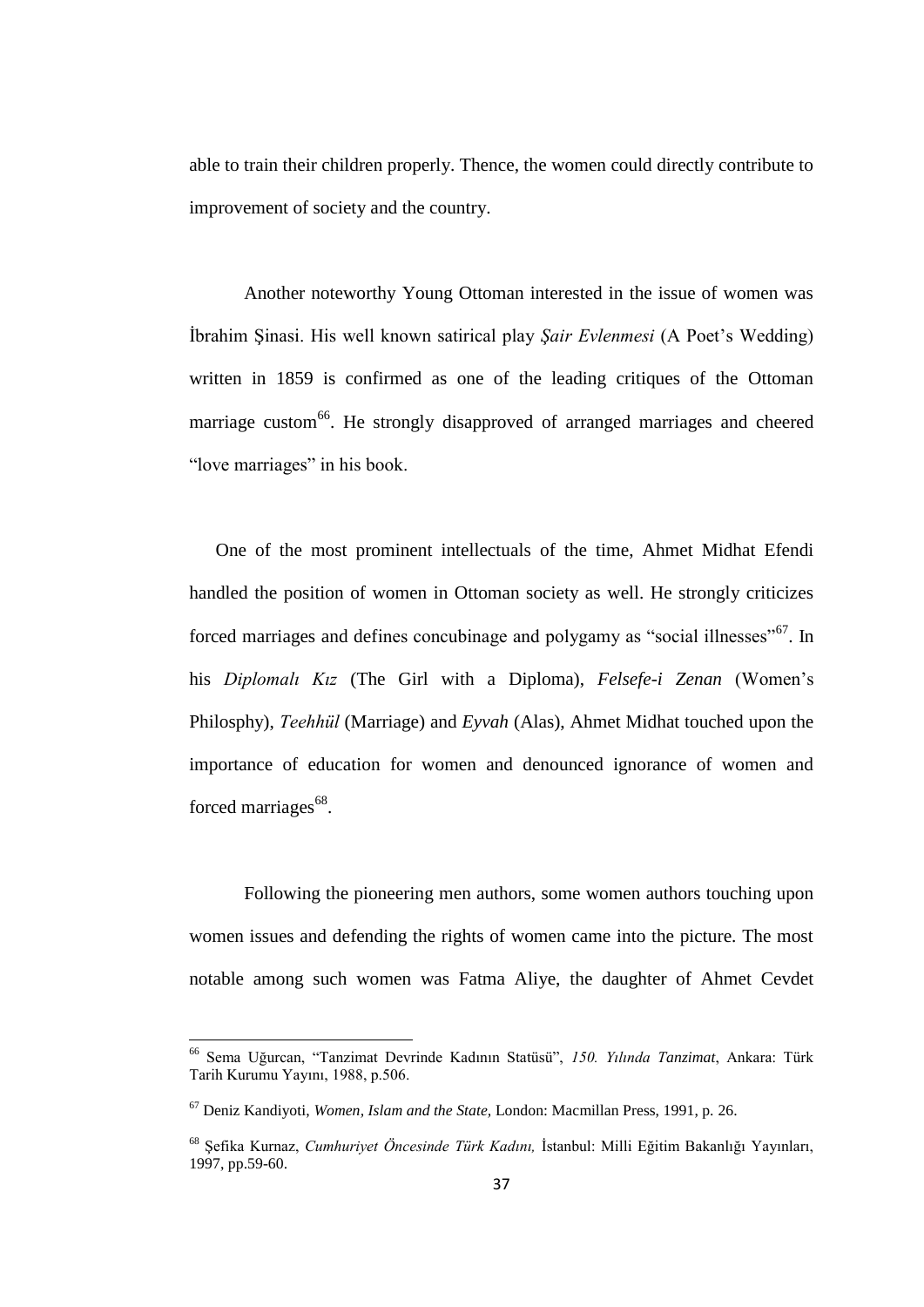Pasha. Her ideas were the reflections of a synthesis between Islam and the West. As she stated in *Nisvan-ı Islam* (The Muslim Women) where her ideas on women issues widely take place that Islam was not the reason for backward social position of women but the men who could not understand the essence of Qur"an and the rules of God is the reason of the backwardness<sup>69</sup>. Fatma Aliye gave primary importance to family and considered it as the driving force of civilization through their roles as models so she placed a remarkable emphasis on women"s education. Some of her demands in the way of gender equality and also the preservation of sexual differences mirrored feminist thought of the  $19<sup>th</sup>$  century in Europe<sup>70</sup>.

As it is deduced from a general assessment about the literary works of the period, the education of women, forced marriages and polygamy were the most expressed issues. The emergence of the discussions on these subjects and interest in women problems were not essentially a consequence of a settled consciousness of struggle for the women rights. The demands for the improvement of women"s status and rehabilitation of their conditions are substantially for the total advancement of Ottoman society not only for women"s emancipation. Most of the authors interested in women affairs want to see each woman as an educated mother growing up future generations properly. The emancipation of women was not the

 $\overline{\phantom{a}}$ 

<sup>69</sup> Zehra Toska, "Cumhuriyet"in Kadın İdeali: Eşiği Aşanlar ve Aşamayanlar", *75 Yılda Kadınlar ve Erkekler,* İstanbul: Tarih Vakfı Yayınları, 1998, p. 74.

<sup>70</sup> Serpil Çakır, "Aliye Fatma", *A Biographical Dictionary of Women's Movement and Feminisms Central Eastern and South Eastern Europe, 19th and 20th Centuries,* ed. Francisca de Hann and the others, Budapest: Central European University Press, 2006, p. 22.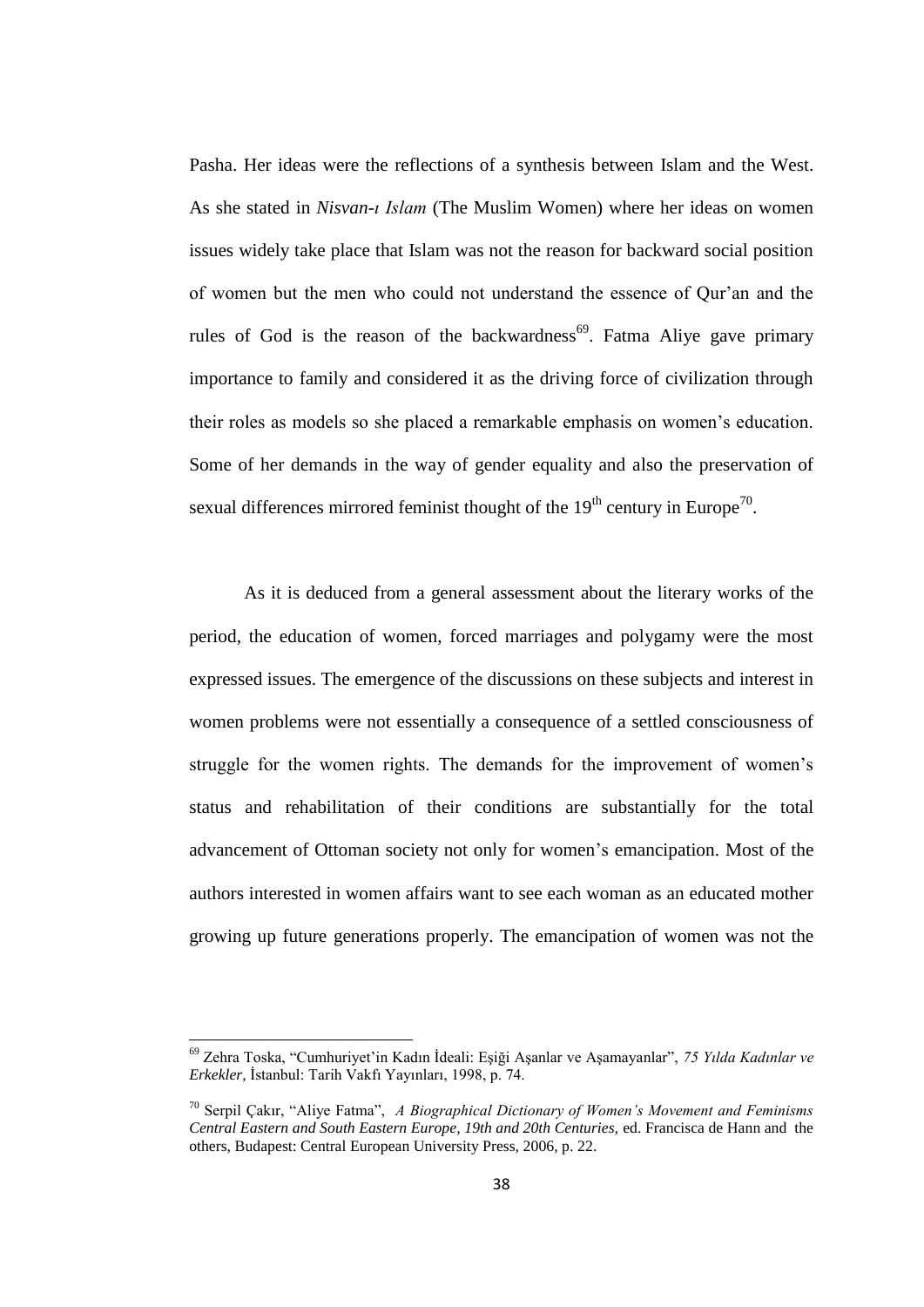ideal, but the improvement of them was seen as a "requirement" for social and economic development of the country.

Depicting women with self esteem, self confidence and qualified education in many novels and literary works was actually the doctrinization of the ideal model of Western women and a formula presented to Ottoman women. Even though it did not offer too much in the way of struggle for women"s rights, this formula paved the way for questioning the situation of women in social and family life.

# **2.5. Ottoman Women and Press**

**.** 

The *Tanzimat* era witnessed the foundation of many newspapers and periodicals besides a few official ones published in 1831. Following the publication of several newspapers which were mostly private enterprises, press became the ground for debates on social and cultural issues and held a central position in the intellectual life of Istanbul. As it is argued by some scholars such as İlber Ortaylı, the emergence of newspapers and periodicals and their entrance into the daily lives of Ottoman people may be considered as the most important event of the *Tanzimat*<sup>71</sup>. Why were so much importance attributed to the appearance of many periodicals and newspapers that this was the first time the social, political and

<sup>71</sup> İlber Ortaylı, "Tanzimat Devri Basın Üzerine Notlar", *Osmanlı İmparatorluğu'nda İktisadi ve Sosyal Değişim, Makaleler I,* Ankara: Turhan Kitabevi, 2000, p. 489.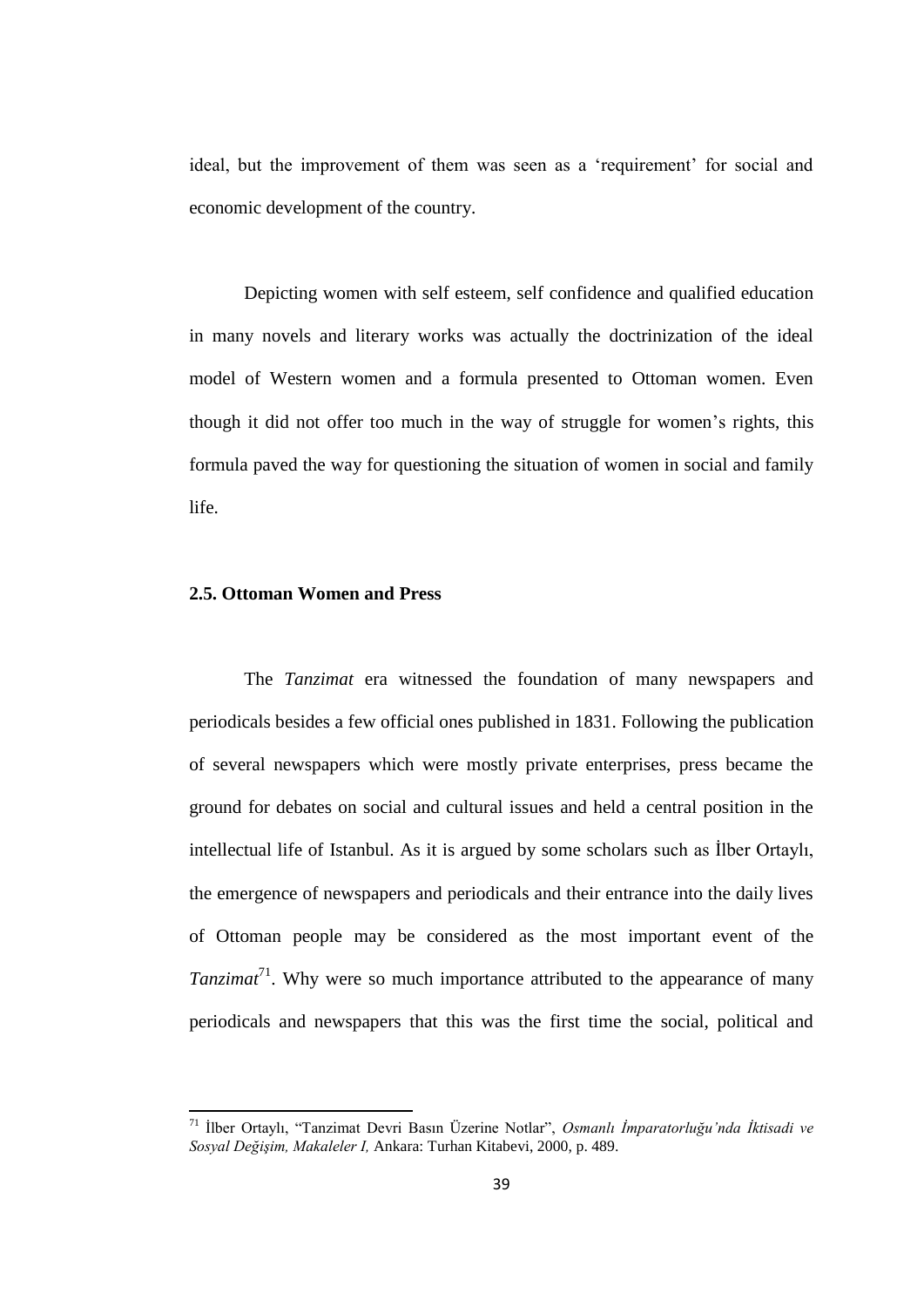economic problems of the country were debated in the eyewitness of the Ottoman people.

The first newspaper which was published in Turkish and Arabic was *Takvim-i Mısriyye* by Kavalalı Mehmed Ali Pasha in 1828 during his rule in Egypt. The following one was *Takvim- Vekayi* (1831), the official newspaper of Ottoman state<sup>72</sup>. *Ceride-i Havadis* was a free enterprise by an Englishman called Churchill. In this newspaper, many articles on literature, ethic and science were published. This newspaper also gave place to the articles about theatre and play summaries<sup>73</sup>. The Ottoman press was becoming more systematic as the numbers of newspapers reached to twelve. Two of them were in Turkish and the others were in foreign languages<sup>74</sup>. In 1860, Agâh Efendi and İbrahim Şinasi founded *Tercüman-ı Ahvâl*  which became a platform for discussions and expressions of ideas. *Tasvir-ı Efkâr*  (1862) gained popularity skill in using purer Turkish in its articles as *Tercüman-ı Ahvâl* did*.* The most important feature of this newspaper is that the editorial board preferred to give place the articles held history in a scientific manner.

The rise in their numbers and effect put the press a central position within reform movement. The reforms concerning women and their status in society were

<sup>72</sup> Orhan Koloğlu, "Osmanlı Basını: İçeriği ve Rejimi", *Tanzimat'tan Cumhuriyete Türkiye Ansiklopedisi*, *Vol. I*, İstanbul: İletisim Yayınları, 1981, pp. 69- 70.

<sup>73</sup> Emel Aşa, "1869- 1923 Yılları Arasında Yayınlanan Türk Kadın ve Aile Dergileri", *Sosyo-Kültürel Değişim Sürecinde Türk Ailesi, Vol. III*, Ankara: T. C. Başbakanlık Aile Araştırma Kurumu Yayını, 1993, p. 966.

<sup>74</sup> Orhan Koloğlu, "Osmanlı Basını: İçeriği ve Rejimi", *Tanzimat'tan Cumhuriyete Türkiye Ansiklopedisi*, *Vol. I,* İstanbul: İletisim Yayınları, 1981, p. 75.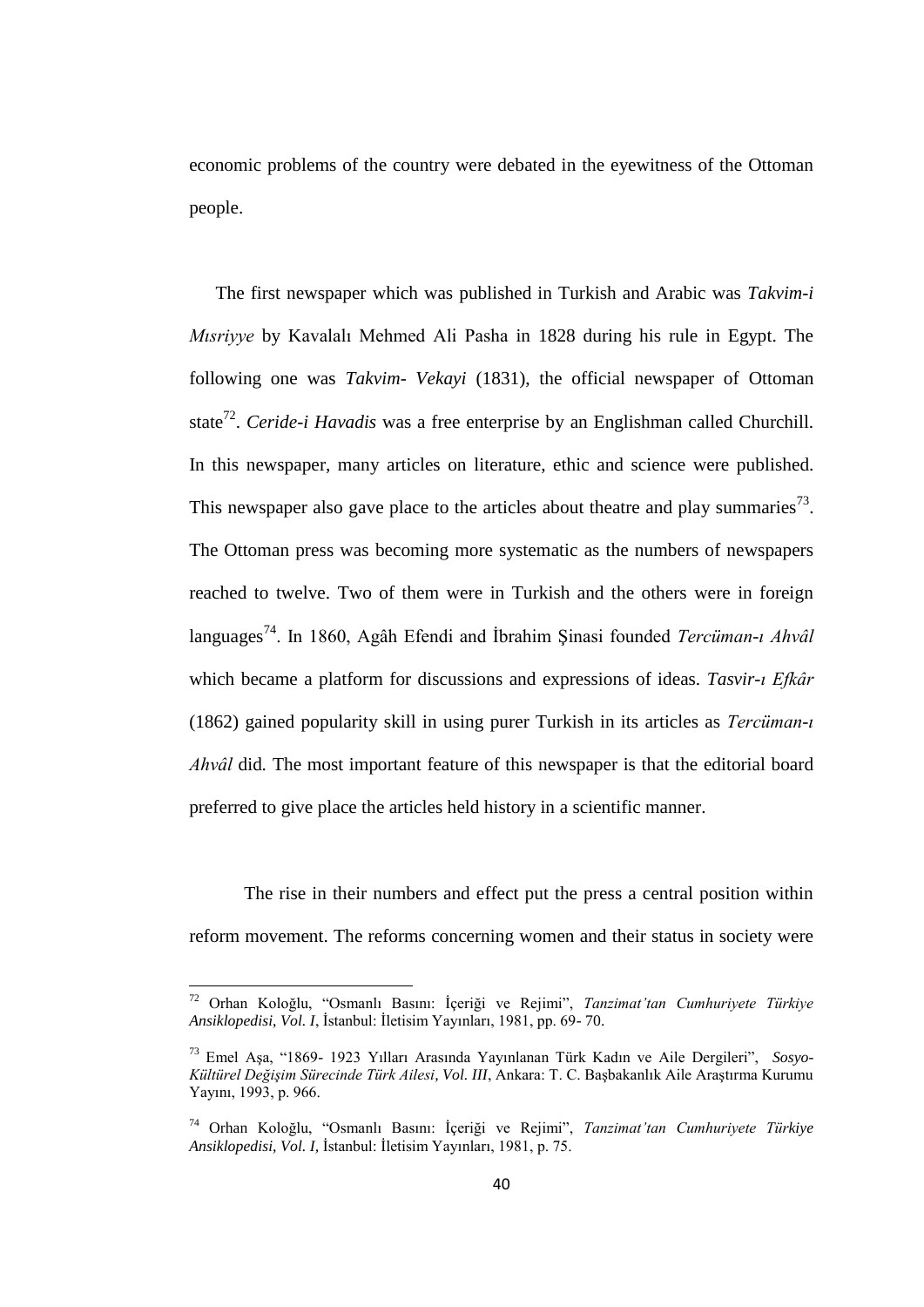also under discussion by many journals and newspapers which dealt with women and their problems.

*Terakki* (1868) was a daily political newspaper. Although it was not a paper special to women, it is known as the first newspaper mentioned the rights of women. *Terakki* which defended the rights of women gave place some articles on the necessity of women"s education and published essays criticizing polygamy and forced marriages<sup>75</sup>. *Terakki* did not hesitate to give room to the letters of women's complaining the difficulties they encounter with in the social and family life. It also published a weekly supplement as *Terakki-i Muhâdderât* which was the first special women newspaper published 48 issues in  $1869^{76}$ . The newspaper interested in mostly the education of young girls.

*Mürebbi-i Muhâdderât* was the other women periodical of the time. It started its publication in 1875 and announced itself as "giving useful information for women". It published a supplement named *Vakit<sup>77</sup>*. Aile is another periodical that should be noted here even though it had only three volumes<sup>78</sup> in 1880. Semsettin Sami was its editor and Mihran was the owner. *Aile* published articles on

<sup>75</sup> Bernard Caporal, *Kemalizm ve Kemalizm Sonrasında Türk Kadını,* Ankara: Türkiye İş Bankası Kültür Yayınları, 1982, p. 55.

<sup>76</sup> Serpil Çakır, *Osmanlı Kadın Hareketi*, İstanbul: Metis Yayınları, 1993, p. 23.

<sup>77</sup> Emel Aşa, "1869- 1923 Yılları Arasında Yayınlanan Türk Kadın ve Aile Dergileri", *Sosyo-Kültürel Değişim Sürecinde Türk Ailesi*, Vol. III, Ankara: T. C. Başbakanlık Aile Araştırma Kurumu Yayını, 1993, p. 966.

<sup>78</sup> Kadin Eserleri Kütüphanesi ve Bilgi Merkezi Vakfı, *İstanbul Kütüphanelerindeki Eski Harfli Türkçe Kadın Dergileri Bibliyografyası*, prepared by Zehra Toska, Serpil Çakır, Tülay Gençtürk, Sevim Yılmaz, Selmin Kurç, Gökçen Art, Aynur Demirdirek, İstanbul: Metis Yayınları, 1993, p. 2.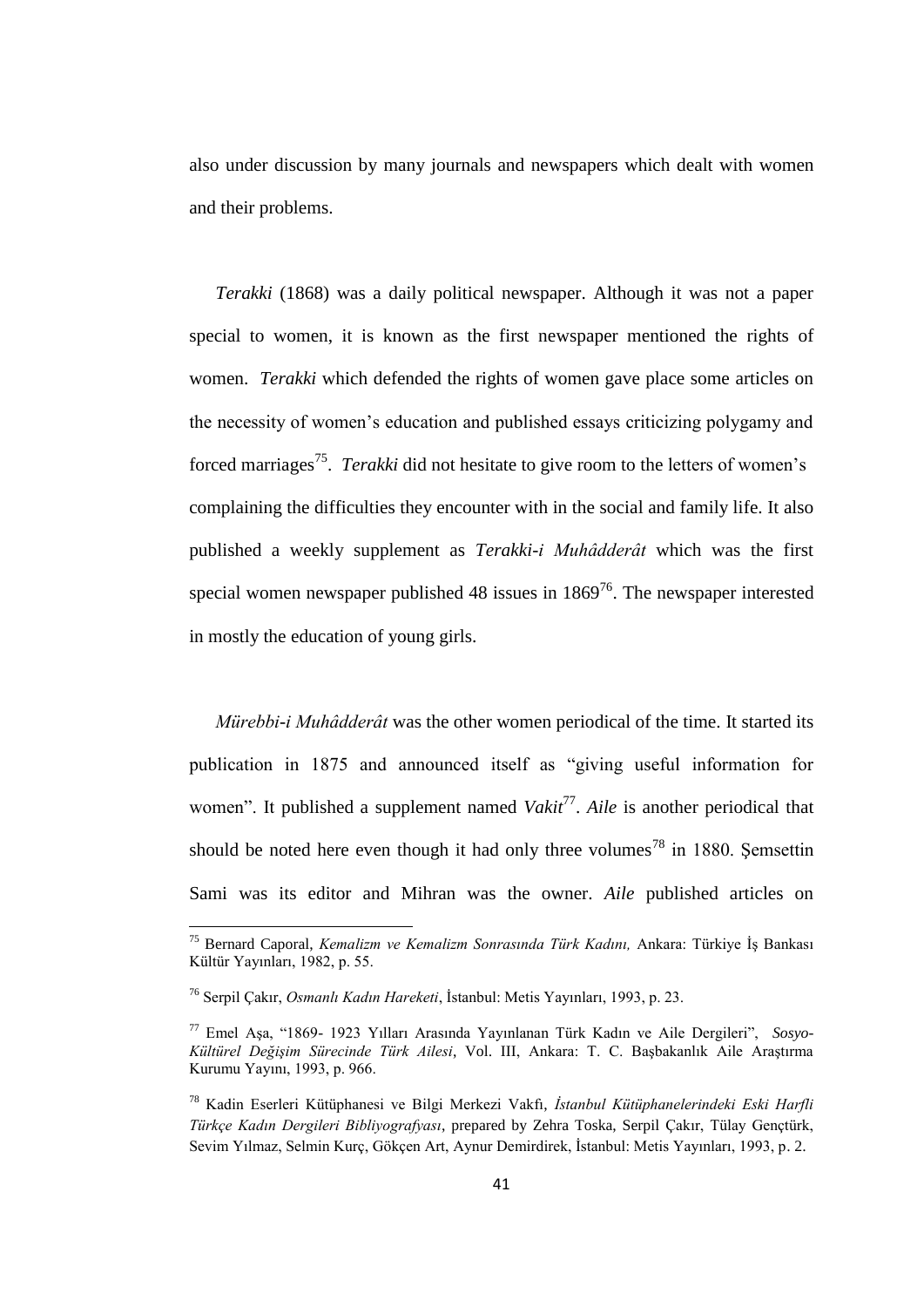housekeeping, family games, cooking, health and so on. The periodical was also the first independent publication for women<sup>79</sup>.

*Mürüvvet* was a weekly women supplement of the newspaper *Mürüvvet* which gained the support of Abdülhamid II who declared that he was a supporter and promoter of the publication of women periodicals and newspapers. One of the most interesting features of this magazine was that it was seperated the publication into nine different sections according to their topics<sup>80</sup>. It can be deduced from the variety of sections based on different subjects that the magazine tried to raise the level of women"s culture by increasing sorts of themes women were interested in.

*Şüküfezar* (1886) was the first journal of which editorial and administrative boards were totally composed of women. The journal attracted attention with its interesting abstract giving account for the reason of its publication as:

Women are members of a group always insulted by the men with the expression "long hairs short wits". We will strive for disproving this expression. We never prefer being women in favor of men or vise versa. We will only work and give effort to do something correct $81$ .

<sup>79</sup> Emel Aşa, "1869- 1923 Yılları Arasında Yayınlanan Türk Kadın ve Aile Dergileri", *Sosyo Kültürel Değişme Sürecinde Türk Ailesi Vol III,* Ankara: T. C. Başbakanlık Aile Araştırma Kurumu, 1992,p. 966.

<sup>80</sup> Emel Aşa, "1869- 1923 Yılları Arasında Yayınlanan Türk Kadın ve Aile Dergileri", *Sosyo-Kültürel Değişim Sürecinde Türk Ailesi, Vol. III*, Ankara: T. C. Başbakanlık Aile Araştırma Kurumu Yayını, 1993, p. 967.

<sup>81</sup> Aynur Demirdirek, *Osmanlı Kadınlarının Hayat Hakkı Arayışının Bir Hikayesi,* Ankara: İmge Kitabevi, 1993, p. 15.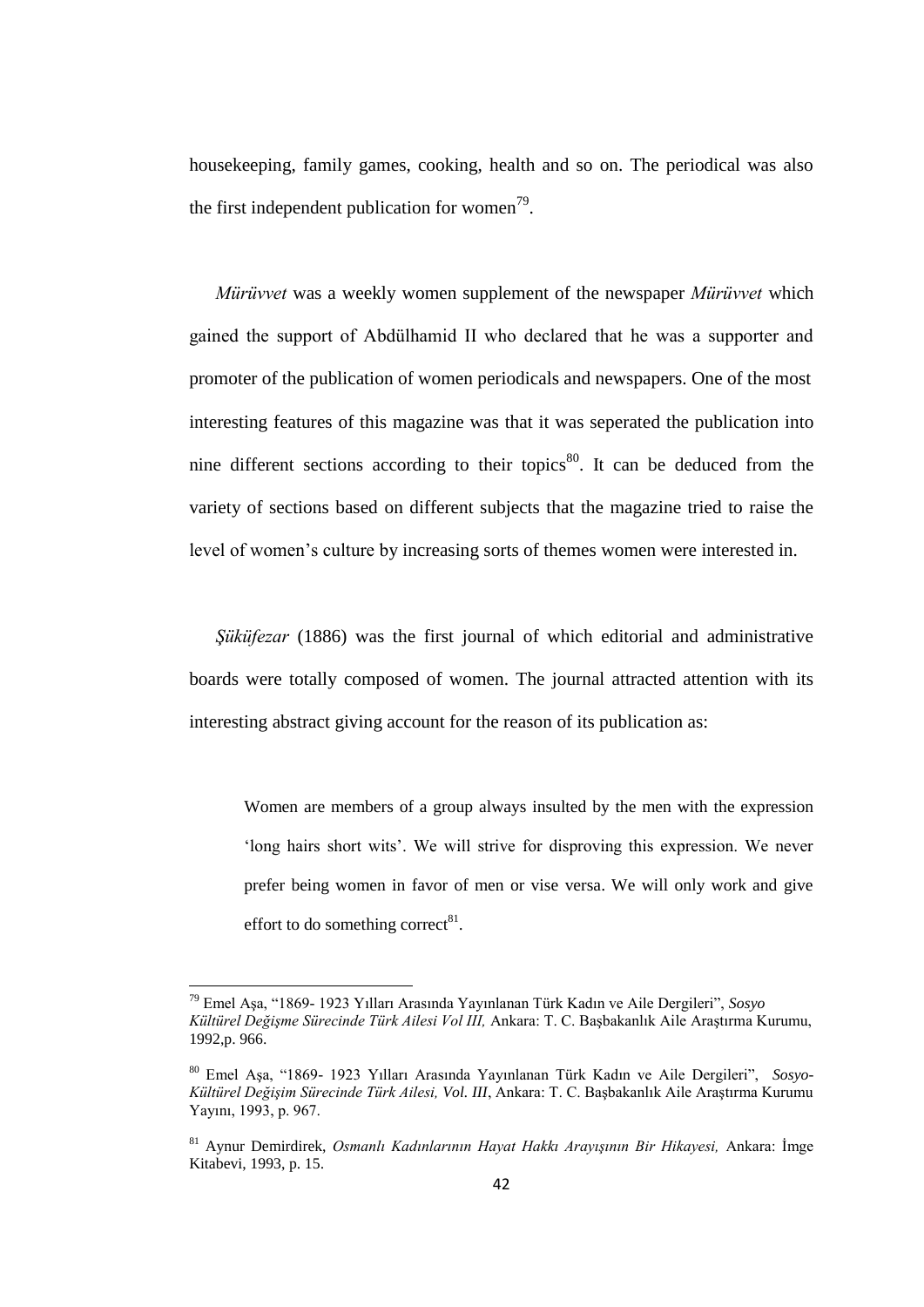*Hanımlara Mahsus Gazete* which published twice in a week from 1895 to 1906 and once a week up to 1908 is known as the long lasting women periodical of the Ottoman Empire. Fatma Aliye, Emine Semiye, Nigâr Osman, Leyla Saz, Fatma Fahrünissa and Gülistan İsmet were the important woman writers of the periodical. They wrote about women"s problems and stated that economic dependency was the reason of the women's backward position in society<sup>82</sup>. The periodical's demand for the equality of women in society was not more than searching for the recovery of their position as second class citizens. With the international news section, the periodical was informative about women and their life styles in Europe<sup>83</sup>. With both its longevity of publication and also the writers in editorial board, *Hanımlara Mahsus Gazete* was the most important periodical until the periodical named *Kadınlar Dünyası* was issued in the Second Constitutional Era.

The following facts on women periodicals published during the *Tanzimat* can be underlined as: Firstly, apart from *Hanımlara Mahsus Gazete*, most of the journals or newspapers were closed down after only a few issues. Secondly, the women"s periodicals could not go beyond borders of İstanbul except for *Âyine* published in Salonica<sup>84</sup>. Thirdly, the matters taken up limited to those only

<sup>82</sup> Serpil Çakır, "Aliye Fatma", *A Biographical Dictionary of Women's Movement and Feminisms Central Eastern and South Eastern Europe, 19th and 20th Centuries,* ed. Francisca de Hann and the others, Budapest: Central European University Press, 2006, p. 22.

<sup>83</sup> Aynur Demirdirek, *Osmanlı Kadınlarının Hayat Hakkı Arayışının Bir Hikayesi,* Ankara: İmge Kitabevi, 1993, p. 26.

<sup>84</sup> Fatma Kılıç Denman, *İkinci Meşrutiyet Döneminde Bir Jön Türk Dergisi: Kadın,* İstanbul: Libra Kitapçılık ve Yayıncılık, 2009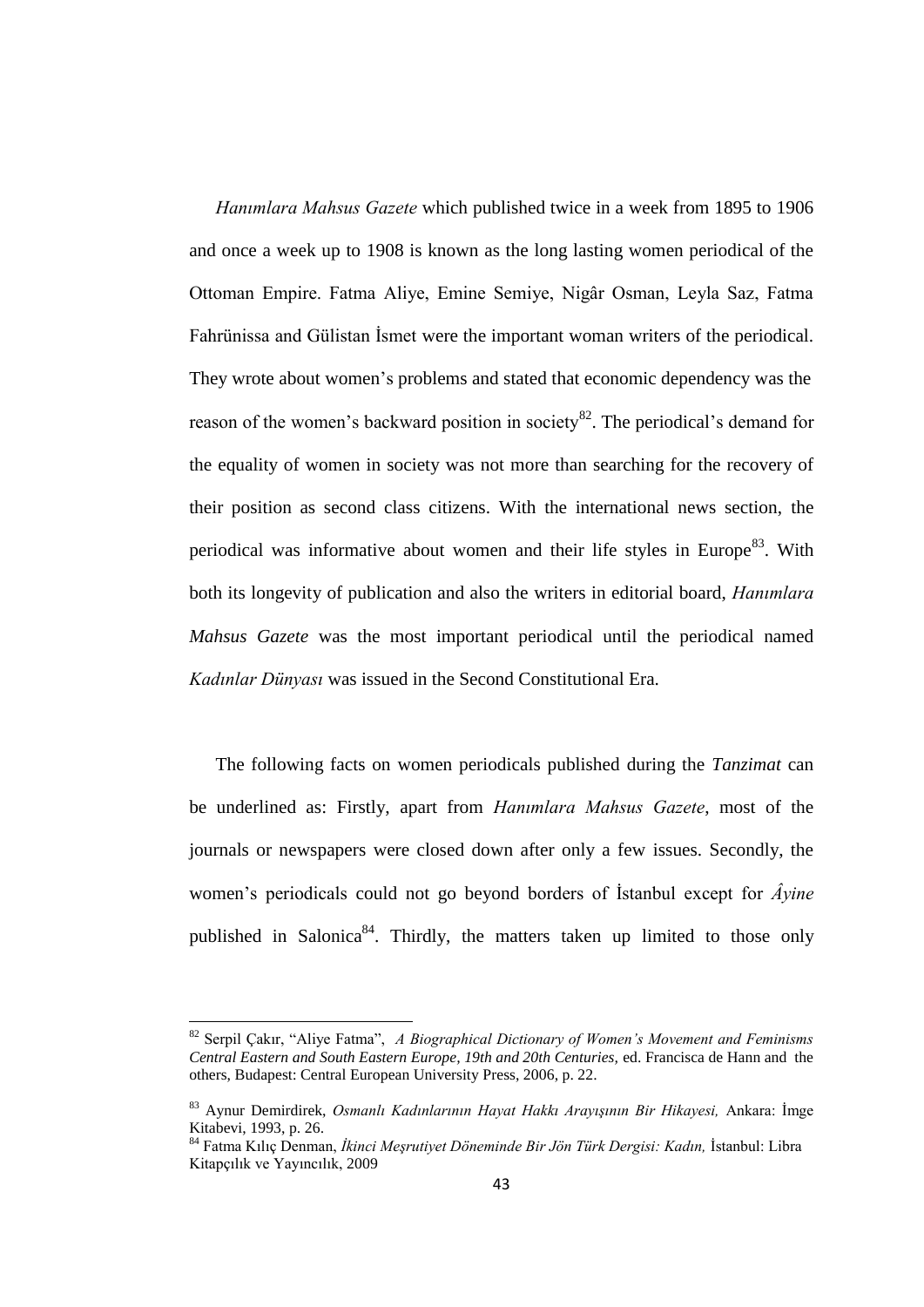appealed to Muslim women in the empire. These three reasons prevented women publication from reaching wide readers.

Women question was discussed within a narrow framework. The main focus of the periodicals was to educate Turkish women and to elevate their level of culture.

However, their efforts cannot be defined actually as a struggle for rights in its modern meaning. On the other hand, all of these efforts marked the subsistence of women themselves and their problems in the press and provided a basis for more profound future discussions as well as legal regulations concerning the life and the status of women.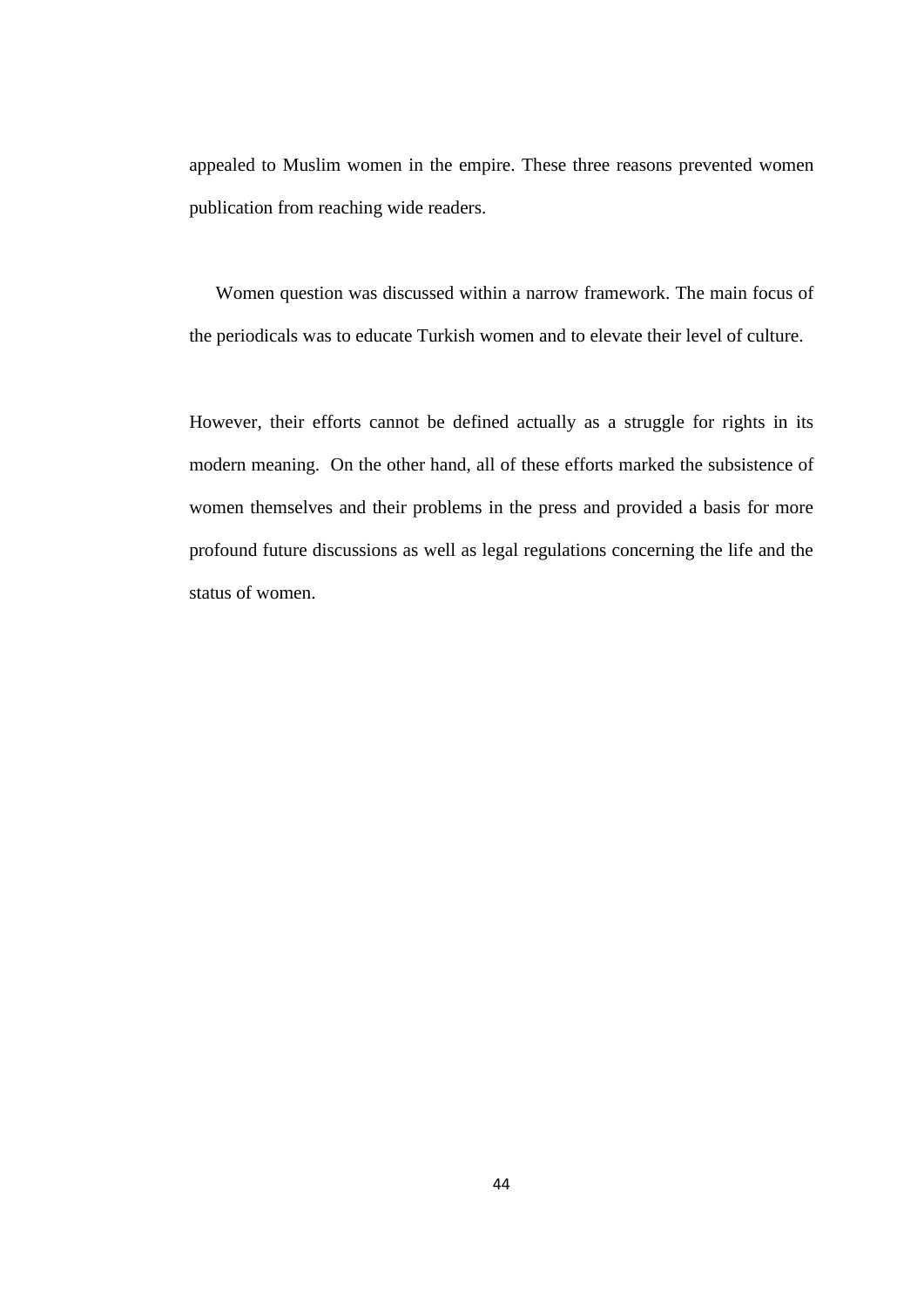## **CHAPTER III**

# **THE OTTOMAN WOMEN DURING THE CONSTITUTIONAL ERA**

The reform movements held in the  $19<sup>th</sup>$  century as the consequence of recognition of the West as a modernized civilization next to the Empire. At first, these reforms mainly consantrated on military renovation for the fortification of the state and centralization of power. Efforts in the way of modifications on the administrative system of the empire were carried out in the reign of Selim III and Mahmud II. The following period, started with the Declaration of Gülhane Rescript in 1839 witnessed a great deal of transition towards institutionalized bureaucratic, legal and educational systems. Although the changes during the *Tanzimat* period were mostly superficial, they were of great significance owing to being the products of mental transition of the new born Ottoman intelligentsia. The *Tanzimat* reforms were trying to design a normative, systemized, centralized, controllable administrative and legal system. In fact, this kind of an approach was directed against the traditional patrimonial structure of the state and society and gave way to some reactions.

With the rise of *Tanzimat* bureaucracy which assumed the role of leadership in conducting the reforms on the way of rationalization and modernization of state apparatus. These reforms were carried out in accordance with the requirements of modernization and the expectations of Western powers in some extent. The *Tanzimat* bureaucracy tried to rule in a manner excluding some groups and classes.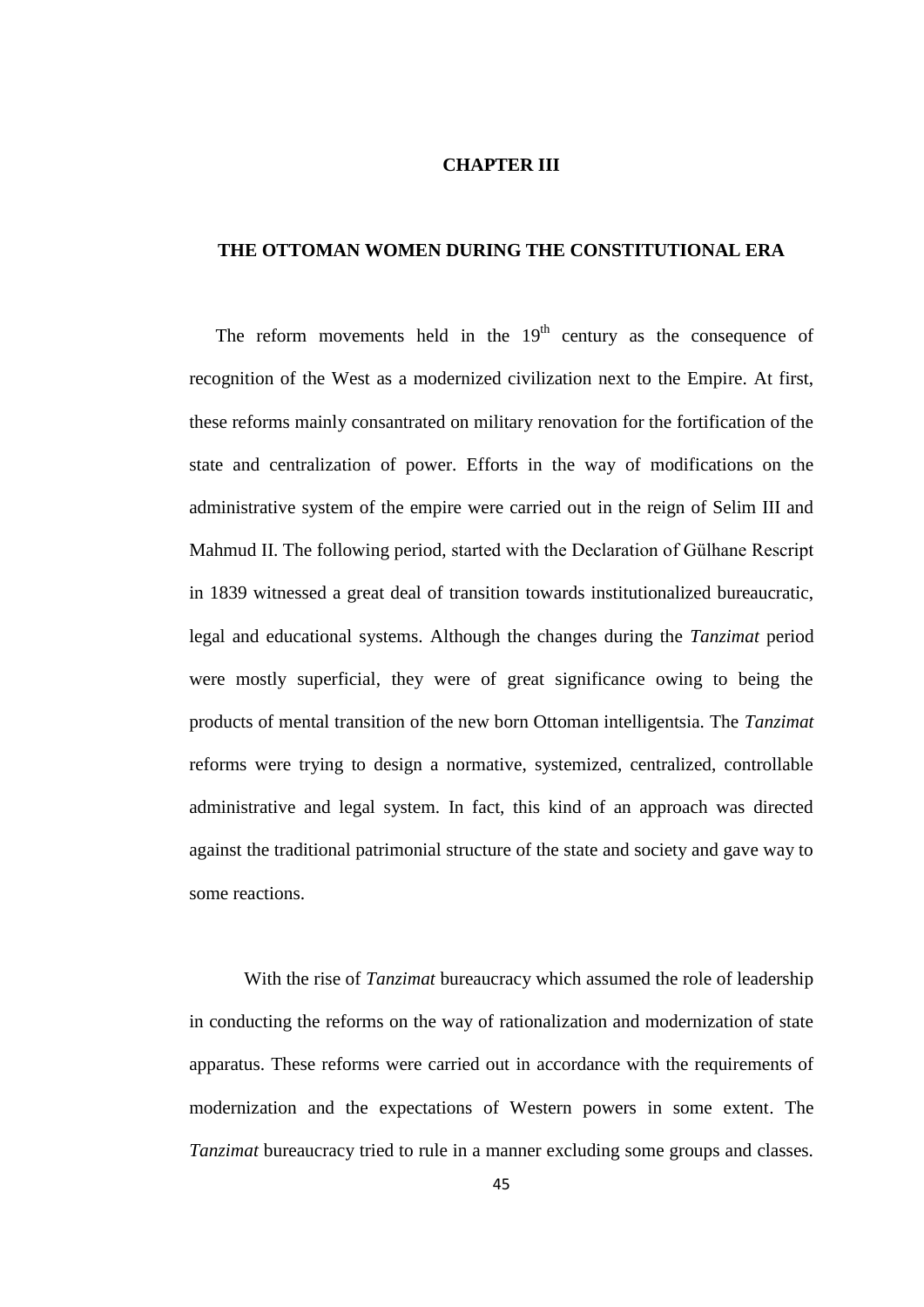Also, the *Tanzimat* reforms led to increase the duality or bifurcation both in education and law<sup>85</sup>, *medreses* next to modern schools and religious courts with secular ones. The duality during the *Tanzimat* era of course led to depressions and resistance in some extent in the fields of politics and social life. On the other hand, the economic and social problems and political instabilities as a natural consequence of these problems together with the international political pressure paved the way to the appearance of constitutionalist idea which claims itself to be directed to the authoritarian nature of ruling elites.

The liberal outlook inspired by the West became the main discourse of the opposing groups. The press also played a vital role in dissemination of these new ideas. As a matter of fact the press was the main instrument in opposing movement called the Young Ottomans founded in 1865 by the intellectuals like Namık Kemal, Şinasi, Ali Suavi and Ziya Pasha. The Young Ottoman movement held a significant role in the preparation of Kanun-i Esasi and proclamation of the First Constitution<sup>86</sup>. On the other hand it is the fact that it was not a coincidence that the constitutional monarchy declared in the time when the political tension resulted from the crises in the Balkans was at the peak, the footsteps of oncoming Russian war were seen and inner political conflicts became severe as some important reasons for the declaration of constitutional monarchy $^{87}$ . The First Constitution

 $\overline{\phantom{a}}$ 

<sup>85</sup> İlber Ortaylı, *İmparatorluğun En Uzun Yüzyılı,* İstanbul: İletişim Yayınları, 2008.

<sup>86</sup> Cemil Koçak "Yeni Osmanlılar ve Birinci Meşrutiyet", *Modern Türkiye'de Siyasi Düşünce-Cumhuriyet'e Devreden Düşünce Mirası Tanzimat ve Meşrutiyet'in Birikimi Vol. I*, İstanbul: İletişim Yayınları, 2001.

<sup>87</sup> Bernard Lewis, *Modern Türkiye'nin Doğuşu,* Ankara: Arkadaş Yayınevi, 2008, pp. 219- 231.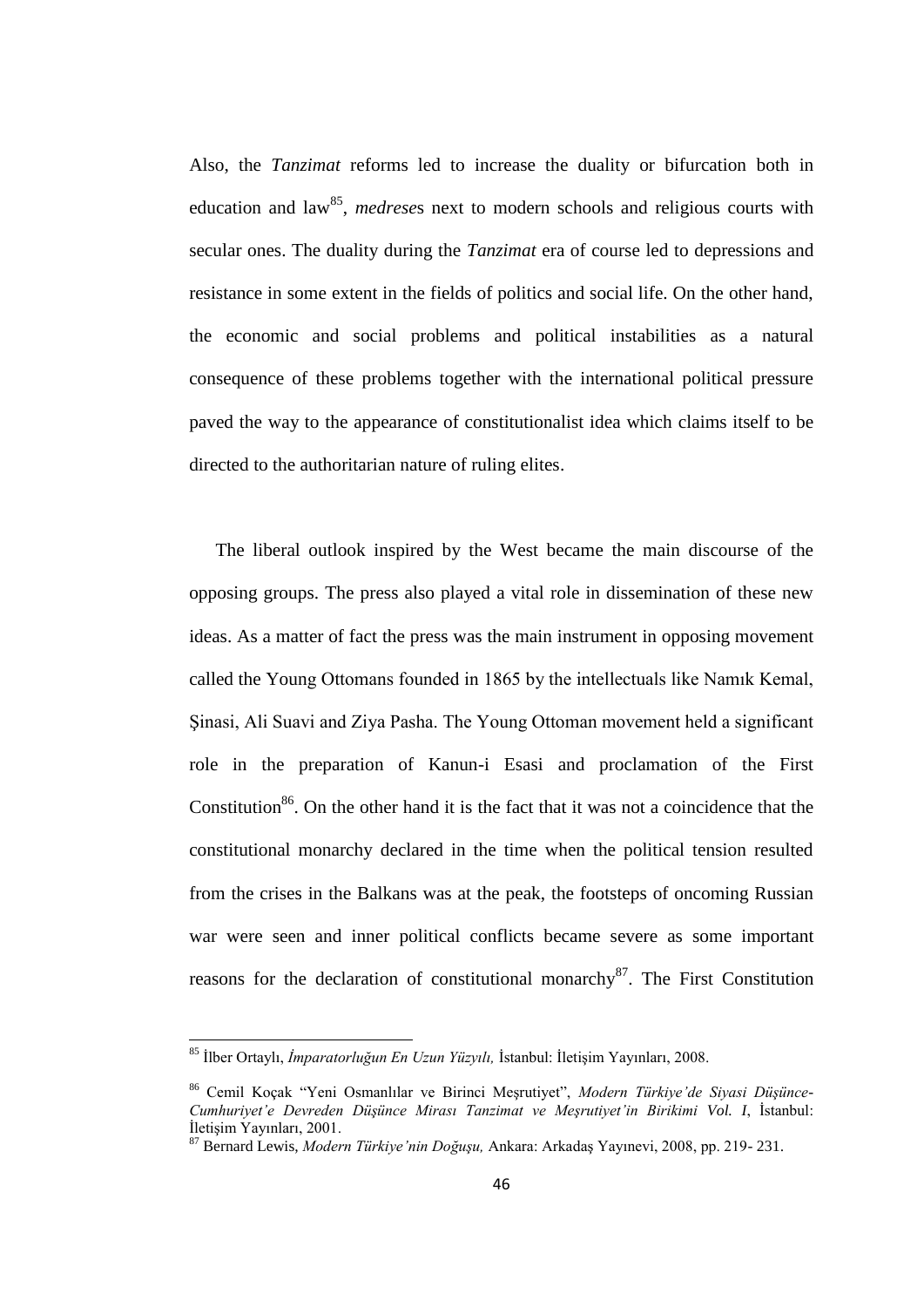could run only for a very short time. In 1877, the Russo-Ottoman War break out, Abdülhamid II exiled Midhad Pasha<sup>88</sup> who known as the architect of Kanun-i Esasi and the Sultan abolished the assembly and the Kanun- i Esasi was shelved.

The assembly could reconvene again after thirty years. Although these thirty years passed away with restrictions and prohibitions of Abdülhamid"s autocratic regime, an intensive movement of reform was also carried out through which many improvements in education, communication, technology and transportation were brought out. The new institutions of education installed during the Hamidian era paradoxically were the places the most decisive opponents of Abdülhamid regime were brought up. Some members of the Young Turk movement which took the road in 1889 in order to re-establish the constitutional regime in opposition to Abdulhamid II were the graduates of these schools. The movement initiated in Military School of Medicine in 1889 accelerated its organized actions against the regime after the foundation of the Committee of Union and Progress (CUP) and the activities of this group against the authority of Abdülhamid II resulted in the reactivation of constitutional monarchy again in 1908<sup>89</sup>.

With the opening of the Second Constitutional Era, Ottoman women became more apparent and effective. Women individually or collectively began to claim a more active role in social, economic and military fields through the associations.

<sup>88</sup> Bernard Lewis, *Modern Türkiye'nin Doğuşu,* Ankara: Arkadaş Yayınevi, 2008, p. 228.

<sup>89</sup> Sina Akşin, "Jön Türkler", *Tanzimattan Cumhuriyet'e Türkiye Ansiklopedisi*, *Vol. III*, İstanbul: İletişim Yayınları, 1981.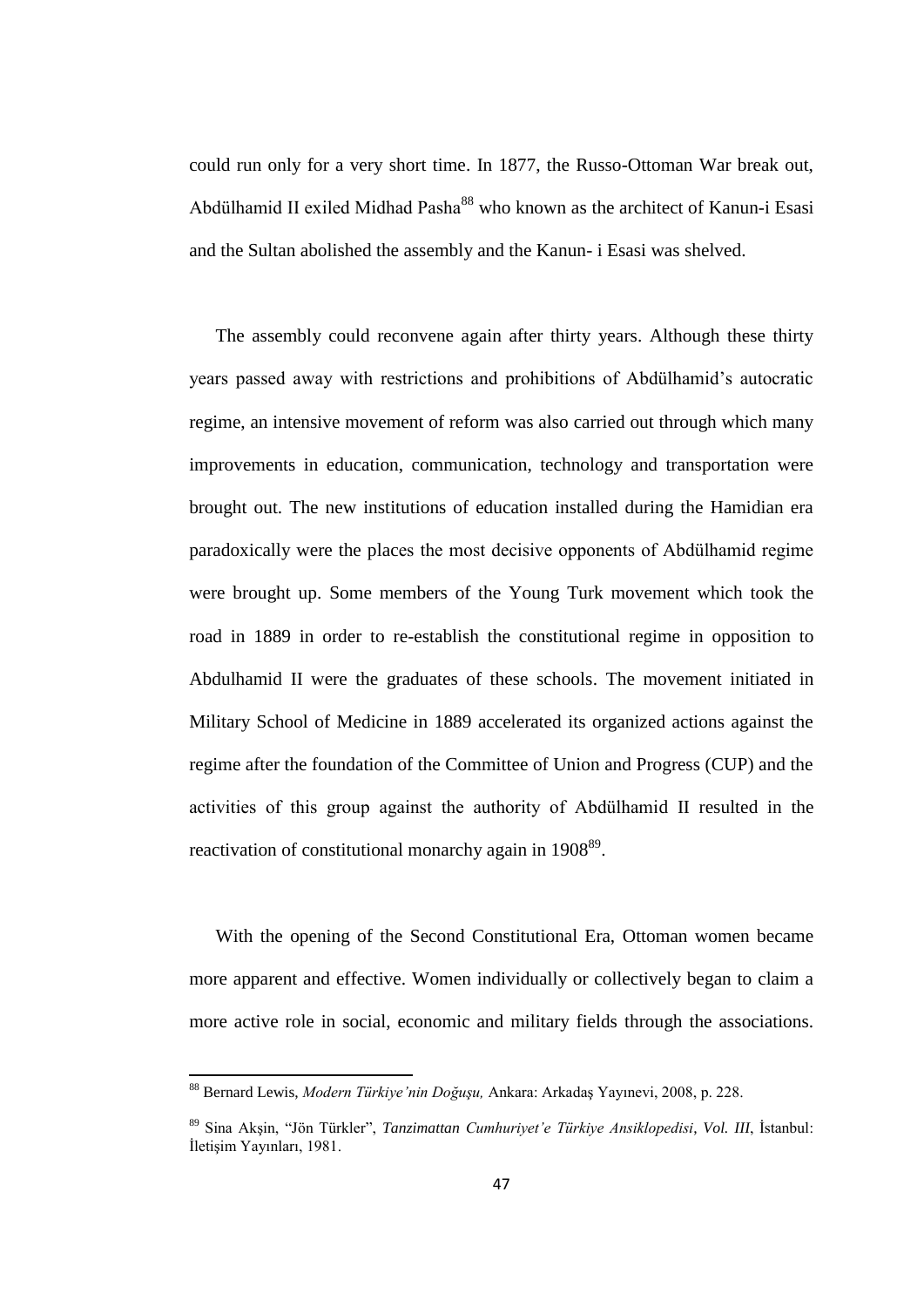The Ottoman women started to state their claims in an organized manner through the associations they founded and also by means of the press. $90$ 

The developments concerning the women"s status in society were obviously closely related with the political developments of the period. Therefore, the first part of this chapter will look over the women situation during the first years of Second Constitutional era in parallel with to the social and political developments the empire experienced. Then, the associations closely related with women"s movement and women periodicals of the time will be examined. Finally, the most significant of many women magazines published throughout the Second Constitutional Era will be the topic of the last sub-title of this chapter.

# **3.1 The Situation of Women during the First Years of Second Constitutional Era in the Context of Socio-Political Developments**

In the Second Constitutional Era, the ideology of Ottomanism, which was widespread in the  $19<sup>th</sup>$  century, was replaced by a nationalist and corporatist ideology after the Balkan Wars. Although Ottomanism was not completely given up, nationalism started to be the dominant ideology among the intellectuals and government officials<sup>91</sup>. Especially the extraordinary conditions which emerged after the Balkan Wars in 1912-1913 led to strengthening of corporatism and solidarity. The family as a solidarity group in a sociological context became one of

<sup>90</sup> Serpil Çakır, *Osmanlı Kadın Hareketi*, İstanbul: Metis Yayınları, 1996, p.22.

<sup>91</sup> Selçuk Akşin Somel, "Osmanlı Reform Çağında Osmanlıcılık Düşüncesi", *Modern Türkiye'de Siyasi Düşünce- Cumhuriyet'e Devreden Düşünce Mirası Tanzimat ve Meşrutiyet'in Birikimi, Vol I*, İstanbul: İletişim Yayınları, 2001, pp. 117- 128.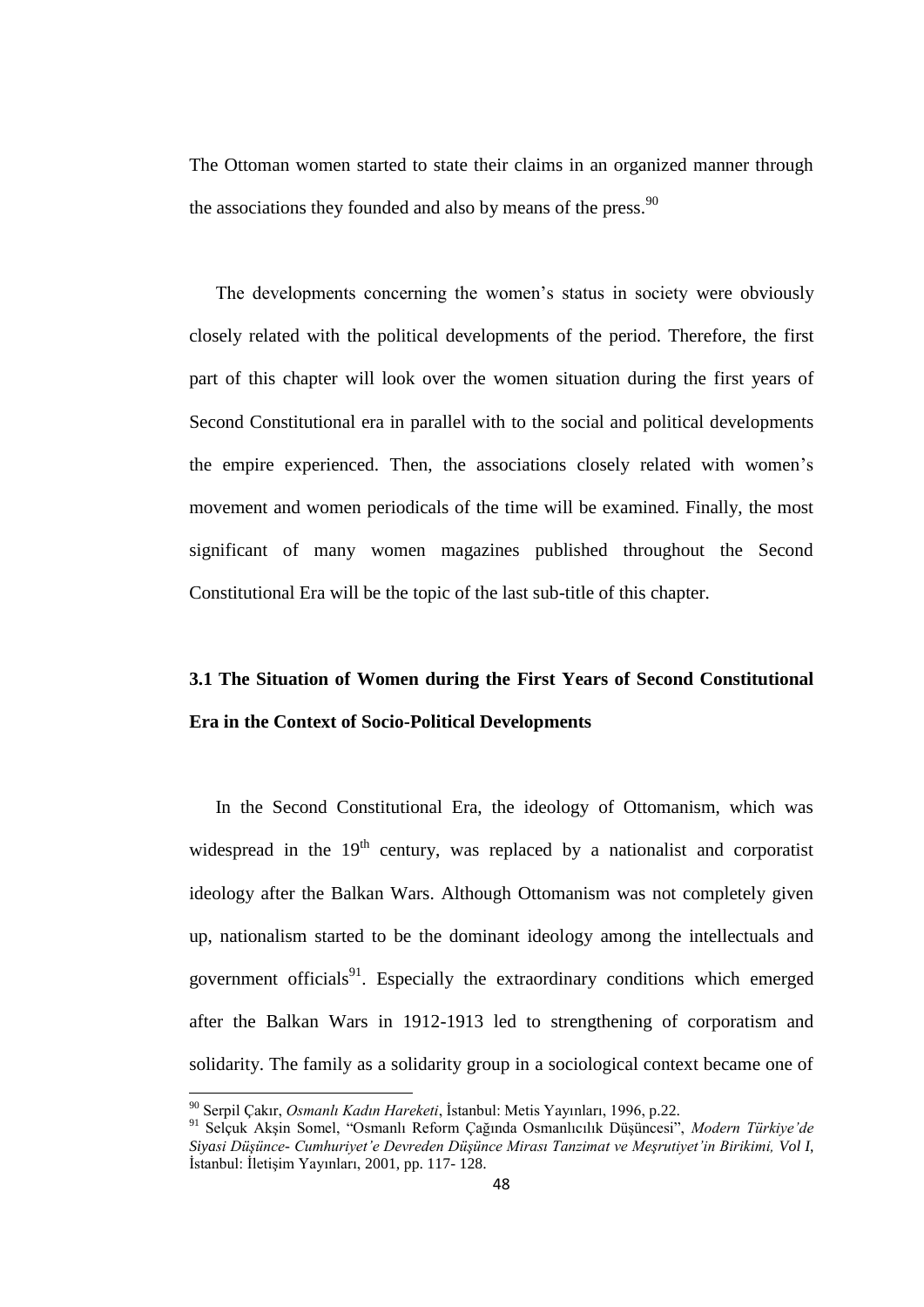the basic concerns of the Unionists<sup>92</sup>. By this way, "the family became a political issue" in the condition of war $^{93}$  and the Young Turks redefined the functions of the family and naturally "the woman" socially and politically. Why the women were more visible mostly through the associations established with the aim of charity and aid for especially the soldiers in the war and helpless people is a result of the role allocated for women as a part of national solidarity<sup>94</sup>.

In addition, the role of women in society which had become more apparent with the ongoing efforts of then current ruling party, the CUP was redefined in accordance with the principles of nationalism which had been targeted to become the dominant ideology. Meanwhile, women"s participation in the public sphere was both encouraged and limited through government politics. Population and employment policies were the most effective ones among central control mechanisms. As Ziya Gökalp claimed, these mechanisms were used to create a "national family" in order to unionize the people. The statement: "We already handed political reforms, now we should carry out social reforms as well. We could make social reforms mainly for amending the family life."<sup>95</sup> included in the article titled 'Reform in Family Life" (Ailede İmtiyaç) which appeared in *Kadınlar Dünyası*, one of the prominent journals of the time, indicates that *Kadınlar Dünyası* agrees with Ziya

 $\overline{\phantom{a}}$ 

 $92$  Zafer Toprak, "The Family, Feminsm and the State During the Young Turk Period, 1908-1918", *Première Rencontre Internationale sur l'Empire Ottoman et la Turquie Moderne*, İstanbul-Paris: Éditions ISIS, 1991, p.443.

<sup>93</sup> Ayşe Durakbaşa, *Halide Edib Türk Modernleşmesi ve Feminizm,* İletişim Yayınları, İstanbul, 2009, p. 101.

<sup>94</sup> Zafer Toprak, "II. Meşrutiyet Döneminde Devlet, Aile ve Feminizm," in: *Sosyo-Kültürel Değişme Sürecinde Türk Ailesi, Vol. I*, Ankara: T. C. Başbakanlık AileAraştırma Kurumu, 1992, pp. 228- 232

<sup>95</sup> İçtimai, "Ailede İmtizaç", *Kadınlar Dünyası,* July 12, 1330, No: 151, p. 2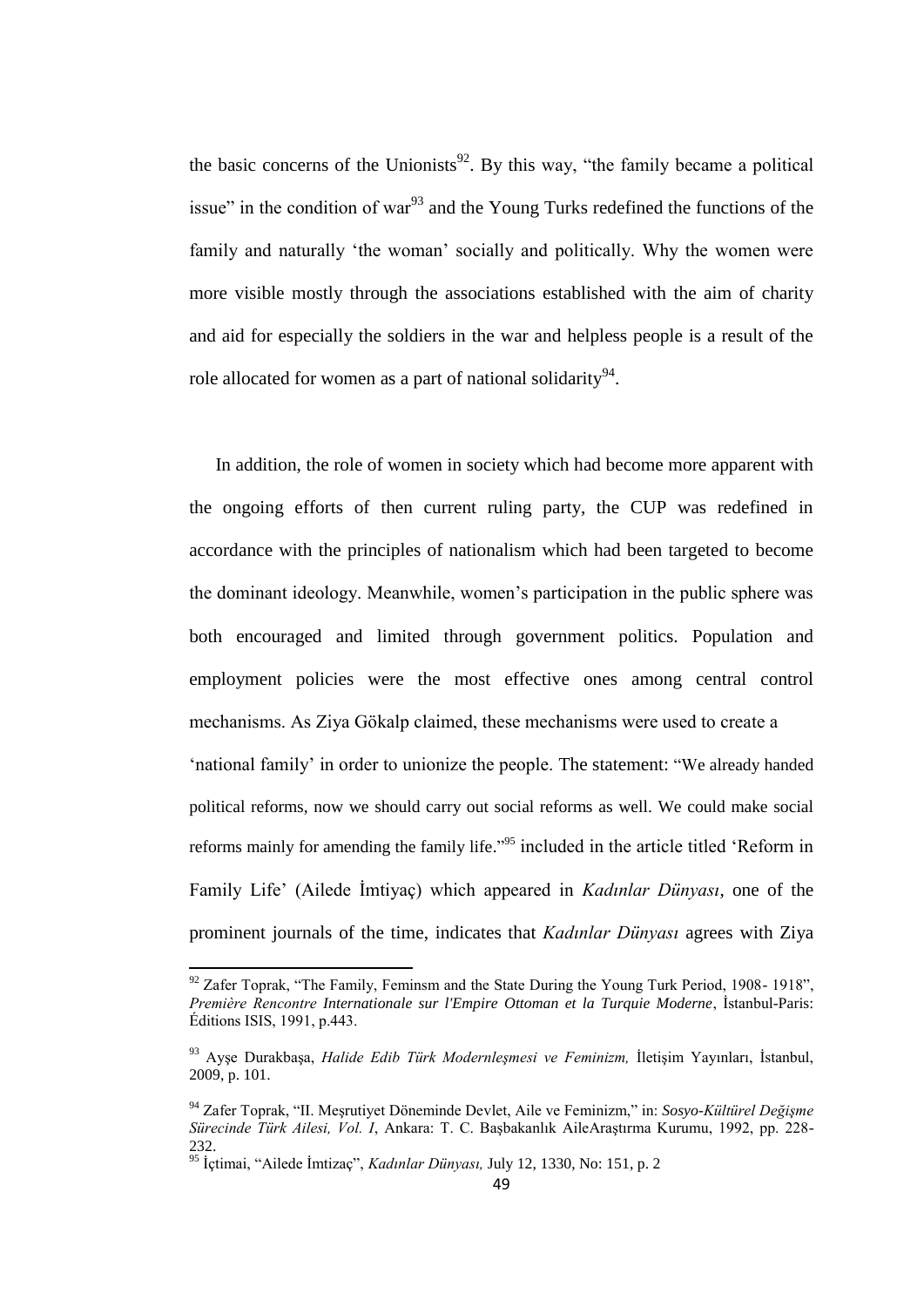Gokalp"s ideas. Reforms in the family life have been the intersection point of the Ottoman women"s movement with Turkish nationalism that became apparent in the Second Constitutional Era<sup>96</sup>. The Ottoman women who had taken steps towards socialization along with the Second Constitutional Era began to characterize themselves as a member of the social environment they lived in and an individual of the population that constituted the nation as well as they questioned their social status and duties besides the status and domestic duties of them $97$ .

#### **3.2. The Major Women Associations of the Period**

**.** 

Two reasons made the women" associations important in the Second Constitutional Era: First, the early appearance of Ottoman women in social life in the Second Constitutional Era was taken place through the activities held in the unions which were mostly founded for charities. Second, several women"s periodicals were the official publications of some effective associations in the political life. Due to the ongoing wars, these associations were mainly struggle for providing clothes to the soldiers on the front, aiding the wounded soldiers and supporting the families of the soldiers died in the battlefield. Following the defeats of the Ottoman army in the Balkans and the Caucasus, the Muslims of lost

<sup>96</sup> Fatmagül Berktay, "Osmalı"dan Cumhuriyet"e Feminizm, *Cumhuriyet'e Devreden Düşünce Mirası Tanzimat ve Meşrutiyet'in Birikimi,* İstanbul: İletişim Yayınları, 2009, p.355.

<sup>97</sup>Güldane Çolak, Lale, Uçan, *II. Meşrutiyet'ten Cumhuriyet'e Basında Kadın Öncüler,* İstanbul: Heyamola Yayınları, 2008, p.21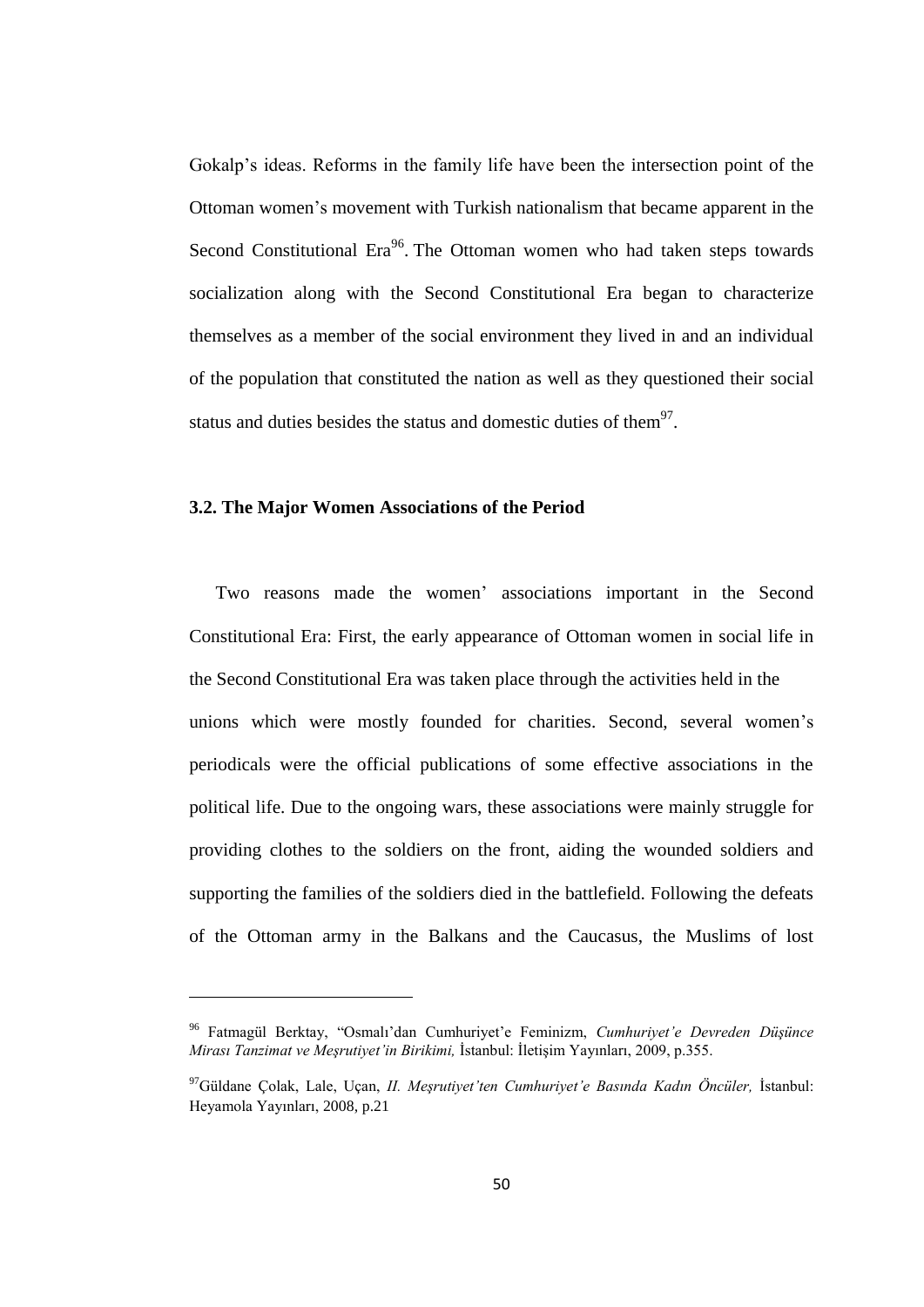territories embarked a big migration to Anatolia and İstanbul escaping from violence. As a result of huge masses as immigrants; famine, epidemics and starvation spread over the cities. Some people, especially women, did not remain indifferent to the deploring situation and began to work for aiding the poor, the destitutes and the helpless people. In the meantime some associations were established for charity. Even though the history of the association of this kind dated back to early constitutional era, they have become widespread with the coming of the Second Constitutional Era.

There were several associations and charity organizations which were founded or managed by women. The *Cemiyet-i İmdadiye* founded by Fatma Aliye in 1908 to provide winter clothing for the soldiers of the Rumeli frontier was important as being the first women's organization<sup>98</sup>. The association had also some welfare activities abroad<sup>99</sup>. The women who were the members of this organization have contributed to the aid campaigns of their association by selling their handcrafts.

The *Osmanlı Kadınları Şefkat Cemiyet-i Hayriyesi* is another association founded by women in the same year with *Cemiyet-i İmdadiye*. This association declared that the organization was open to whole women regardless of their religion intended to help the orphan females and children.

<sup>98</sup> Tezer Takıran, *Cumhuriyet'in 50. Yılında Türk Kadın Hakları*, Ankara: Başbakanlık Kültür Müsteşarlığı Yayınları, 1973, p. 38.

<sup>99</sup> Serpil Çakır, *Osmanlı Kadın Hareketi*, İstanbul: Metis Yayınları, 1996, pp. 43- 44.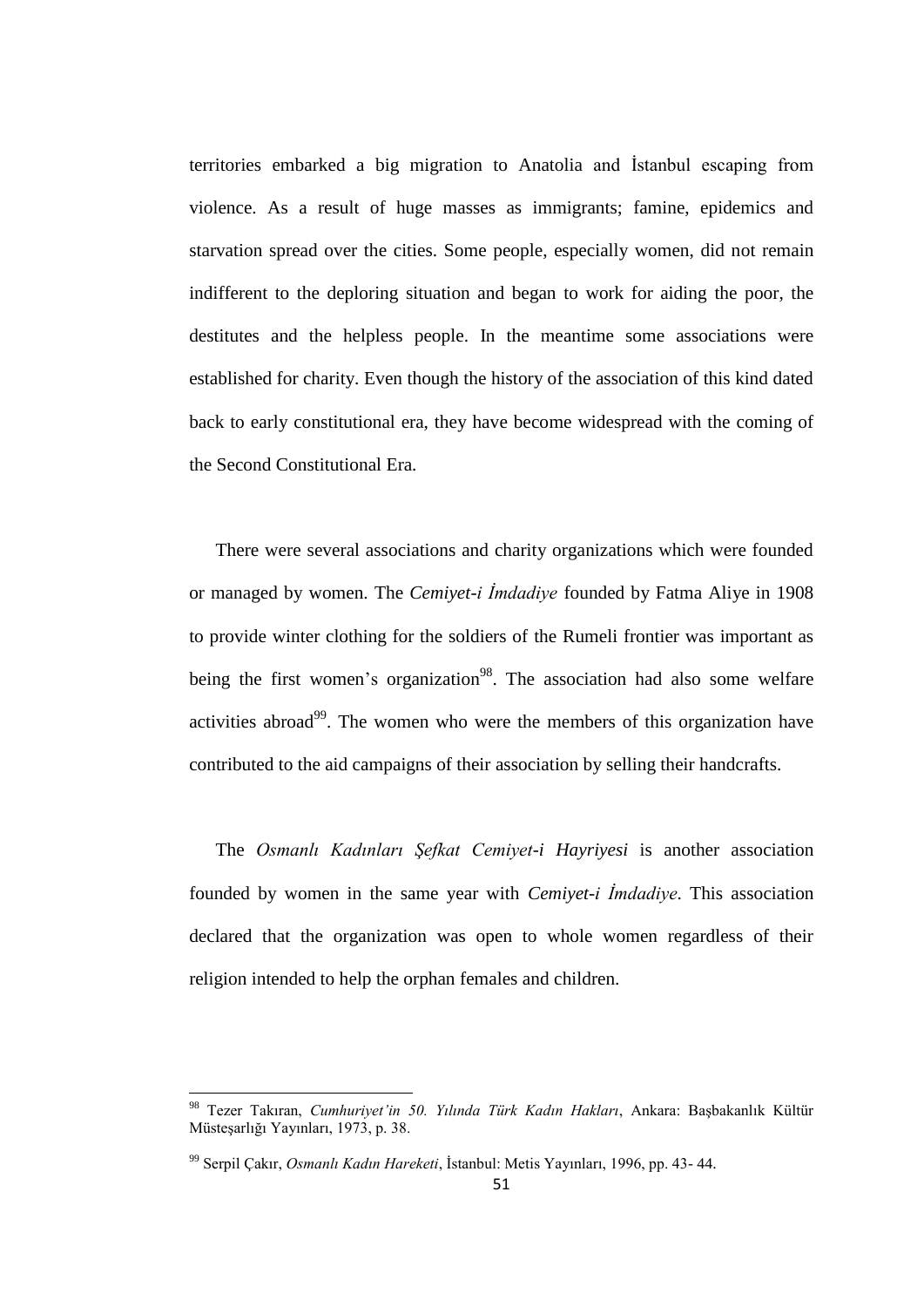In addition, political parties also had charity unions. The unions, *İttihat ve Terakki Kadınlar Şubesi*, *Teali-i Vatan Osmanlı Hanımlar Cemiyeti* founded under the patronage of CUP and *Osmanlı Kadınları Terakkiperver Cemiyeti* which had been founded by CUP for women were the examples of this kind of practices<sup>100</sup>. *İttihat ve Terakki Kadınlar Şubesi*" was founded in 1908 for helping the soldiers and deprived people. Also, it was established with the leadership of a political party, it organized political activities such as arranged meetings. In these meetings some speeches and poems were presented in order to awaken the national sensations.

In 1912, the *Donanma Cemiyeti Hanımlar Şubesi*, founded by Nezihe Muhiddin, aimed to collect money for Ottoman navy but this aim could be achieved one year later from the foundation $101$ .

The *Esirgeme Cemiyeti* was founded for aiding the *İttihat ve Terakki Kız Sanayi Mektebi* (Union and Progress Vocational School for Girls). The secretary of this organization was Nezihe Muhiddin. The association had lots of branch offices in İstanbul and arranged some courses in the aim of serving in educational and cultural purposes<sup>102</sup>. In 1912 another *Esirgeme Cemiyeti* was founded for the purpose of the help the immigrants and orphan people after the Balkan Wars.

 $\overline{\phantom{a}}$ 

<sup>100</sup> Serpil Çakır, *Osmanlı Kadın Hareketi*, İstanbul: Metis Yayınları, 1996, p. 56.

<sup>101</sup> Şefika Kurnaz. *İkinci Meşrutiyet Döneminde Türk Kadını*, İstanbul: Milli Eğitim Bakanlığı, 1996, p. 115.

<sup>102</sup> Leyla Kaplan, *Cemiyetlerde ve Siyasi Teşkilatlarda Türk Kadını (1908-1960)*, Ankara: Atatürk Kültür, Dil ve Tarih Yüksek Kurumu, Atatürk Araştırma Merkezi, 1998, p.39.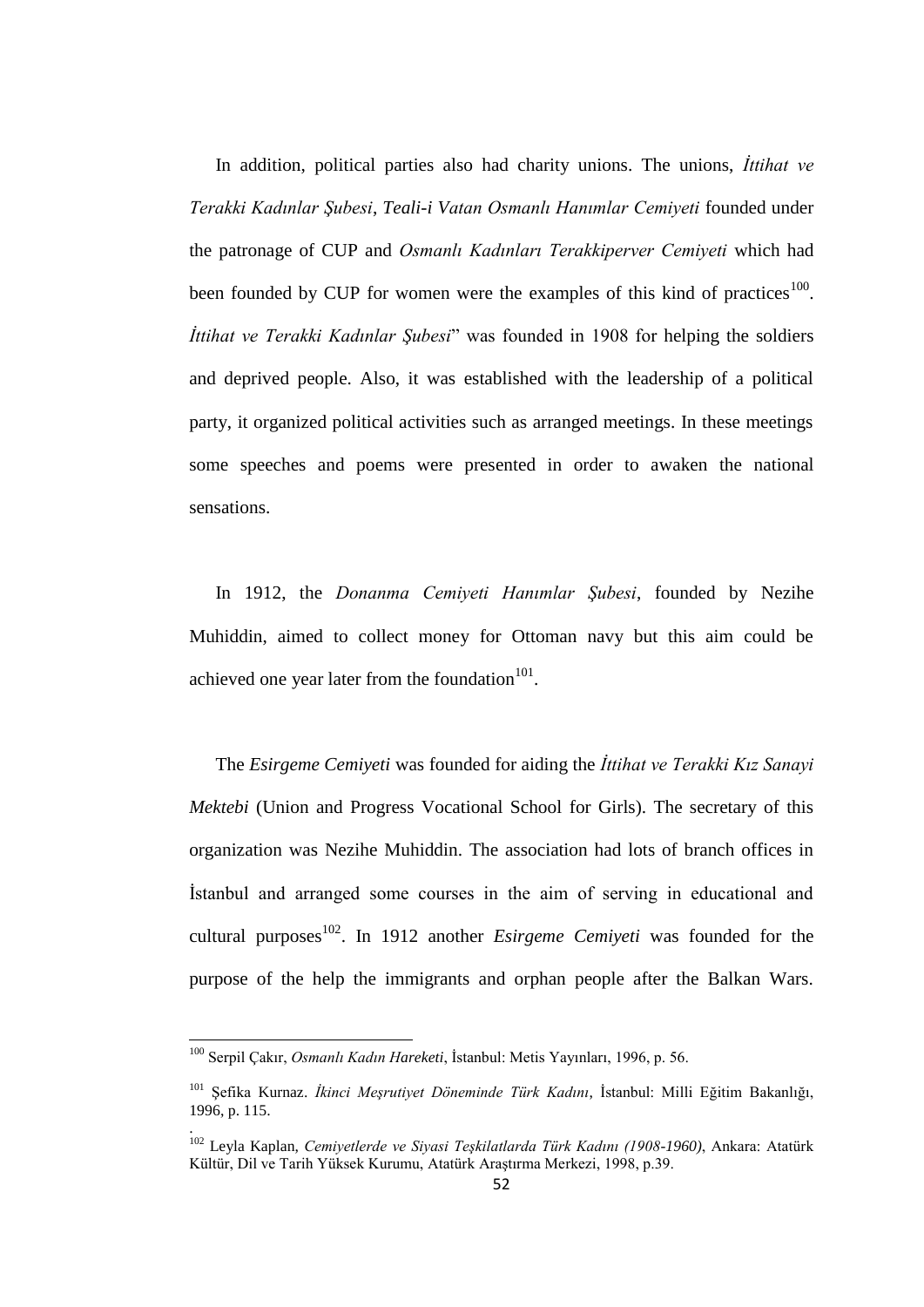Nezihe Muhiddin was the secretary of this organization too. The association was enlisted as the organization serving for public good after the will of the Sultan $103$ . Both of these organizations were known with their nationalist activities  $104$ .

The workings of the women under the roof of an official organization had started with the *Kızılay Hanımlar Merkezi* which came into effect by Dr. Besim Ömer within the body of the *Osmanlı Hilal-i Ahmer Cemiyeti*. The *Osmanlı Hilal- i Ahmer Cemiyeti* of which former title was the *Mecruhin ve Zuefa-yı Askeriyeye Imdat Cemiyeti* was founded in 1877<sup>105</sup>. The association which was inactive during the regressive years of the Hamidian regime was reorganized after the declaration of Second Constitution in 1908. The members of the association were assembled in 1911 and the Regulation for the *Hilal-i Ahmer Cemiyeti* was enacted after this meeting. One of the articles in the regulation titled as the Women"s Wing League of *Hilal-i Ahmer* declared the establishment of a *Hanımlar Merkezi* (Women"s Centre) with their branches<sup>106</sup>. The main aim of this centre was to hold the support of whole men and women and to bring women active position in the society<sup>107</sup>. The

<sup>103</sup> Serpil Çakır, "XX. Yüzyılın Başında Kadın ve Aile Dernekleri ve Nizamnameleri", *Sosyo-Kültürel Değişme Sürecinde Türk Ailesi, Vol III*, Ankara: Başbakanlık Aile Araştırma Kurumu, 1992, p. 996.

<sup>104</sup> Leyla Kaplan, *Cemiyetlerde ve Siyasi Teşkilatlarda Türk Kadını (1908-1960)*, Ankara: Atatürk Kültür, Dil ve Tarih Yüksek Kurumu, Atatürk Araştırma Merkezi, 1998, pp.39- 40.

<sup>105</sup> Seçil Karal Akgün and Murat Uluğtekin, *Hilal-i Ahmer'den Kızılay'a*, Ankara: Kızılay, 2002, p. 27.

<sup>106</sup> Seçil Karal Akgün and Murat Uluğtekin, *Hilal-i Ahmer'den Kızılay'a*, Ankara: Kızılay, 2002, pp. 35- 39.

<sup>107</sup> Seçil Karal Akgün and Murat Uluğtekin, *Hilal-i Ahmer'den Kızılay'a*, Ankara: Kızılay, 2002, p. 40.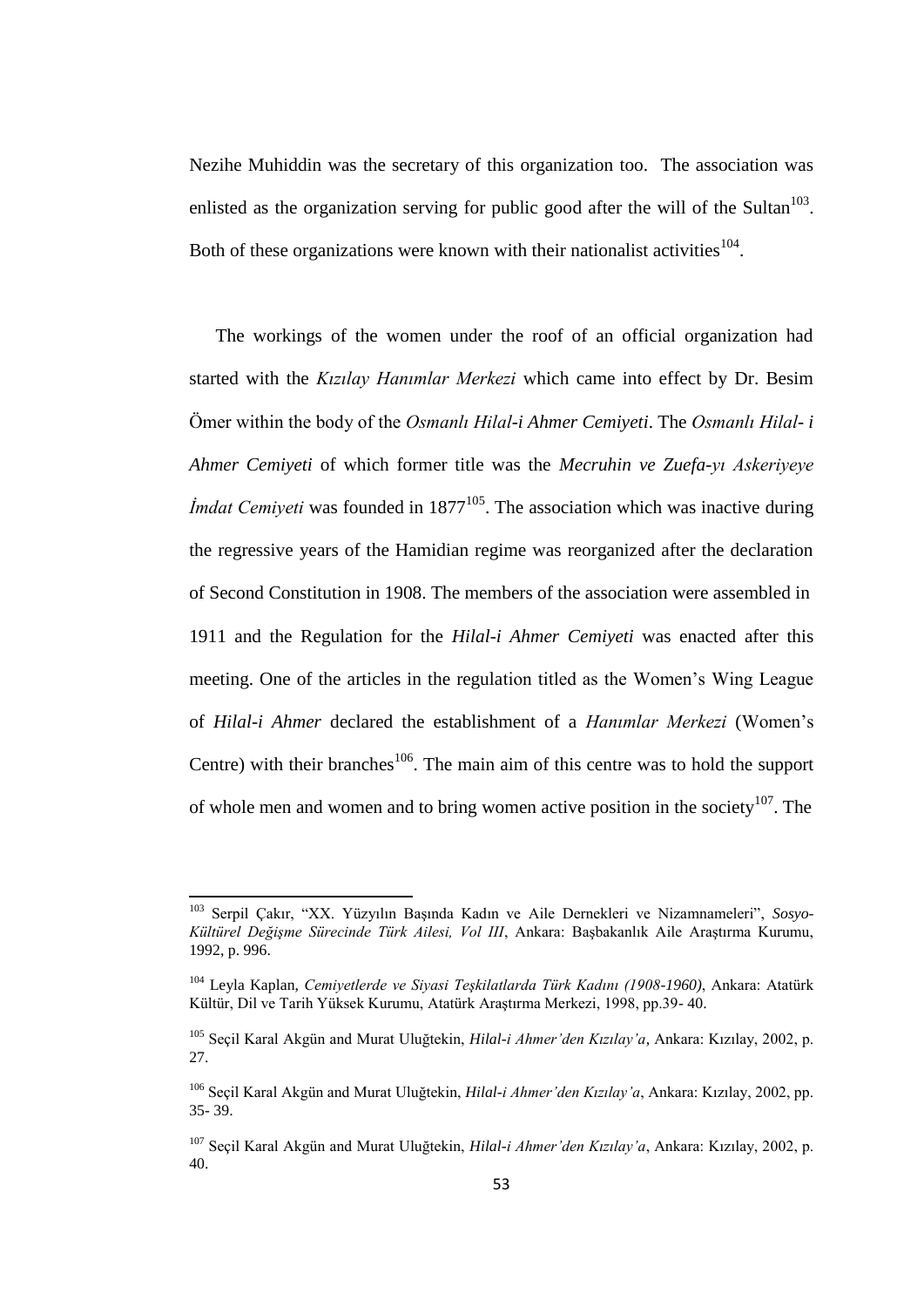Women Centre should be assessed far more than an ordinary charity organization. It was essentially a multi-functional organization. It cared for the soldiers on the war front and supplied their clothes, foods and equipments. On the other hand, behind the front it dealt with civilians especially migrated from the occupied land after the wars. In additionally, being essentially a women"s organization it was charged with reflecting the spirit of modernization which was the target of constitutional monarchy. The association undertook such an important social role that it led to women to have social status and to coexistence of women and men in social structure. Being the first in terms of welfare activities arranged by women, the association well organized in hospitals. Moreover, it established the *Daru'ssîna* (art house), joined an international exhibition with handicrafts produced in the art house of the centre and also published a women calendar of events which contributed to personal development and expanded their horizons. It contained knowledge related with multiple subjects from philosophy to education,

health and first aid. Besides, the booklet involved in many phrases and mottos raising the self confidence of the women: "better the status women held, more the country developed", "progress and evolution is impossible without women", "in order to freed country from collapse, it is essential to mind girls firstly" and " the most important national power is the young girls" <sup>108</sup>.

The *Osmanlı Kadınları Çalıştırma Cemiyeti İslamiyesi* (1916) came out in order to satisfy the employment gap which was the consequence of recruitment of

<sup>108</sup> Seçil Karal Akgün and Murat Uluğtekin, *Hilal-i Ahmer'den Kızılay'a*, Ankara: Kızılay, 2002, pp. 150- 164.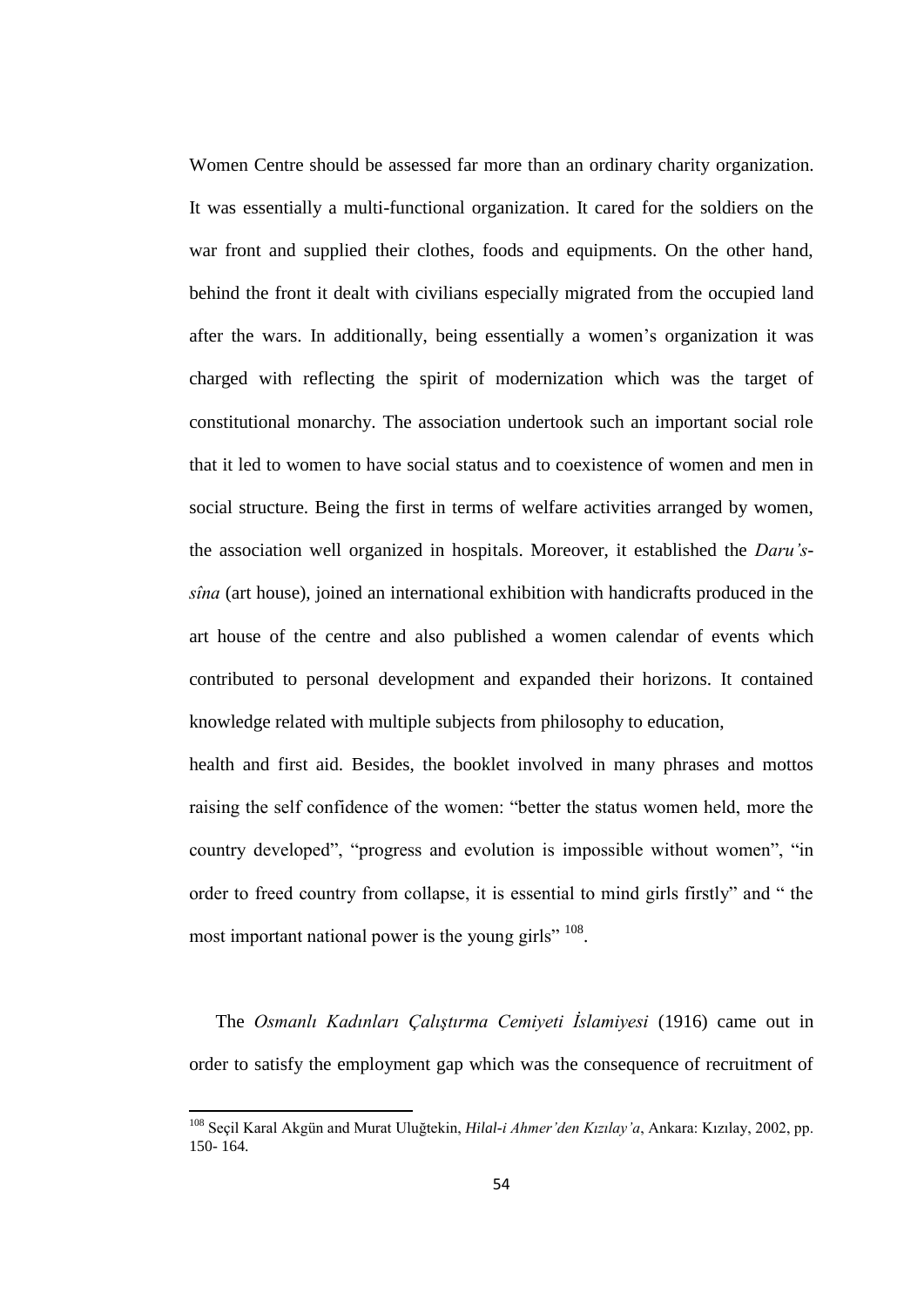men in big masses for the wars. The association tried to satisfy the deficiency in employment through supplying job opportunities for the women. The association supported by Enver Pasha and his wife. The association also undertook the responsibility of conducting the official population policy of the Ottoman state and obliged the officials and the labor to work for the association to marry in order to support the policy aiming to prevent families from collapsing  $109$ .

The activities of associations established by women with the aim of charity have given rise to solidarity among women and also strengthened their social awareness. Through these kinds of activities women have had the chance of becoming together and participate in social life effectively. Such a role of these associations and similar organizations also provided a basis for women"s

apprehension of their own role in family and society and consciousness of moving together within the framework of certain purposes. That is why many different associations were founded by women in order to advocate women"s rights, to support women for their participation in working life, to provide employment for women and also to offer some facilities for the education of the Ottoman women.

The *Teal-i Nisvan* which was founded by Halide Edip and her fellows on behalf of improving the cultural level of the women was an early sample of unions founded for charity in 1908. The *Hizmet-i Nisvan* was founded by Fatma Aliye"s sister Emine Semiye in Edirne. It was composed of ten Muslim and six non-

<sup>109</sup> Zafer Toprak, "Osmanlı Kadınları Çalıştırma Cemiyeti Kadın Askerler ve Milli Aile", T*arih ve Toplum, Vol. IX*, No: 51, İstanbul: İletişim Yayınları, March 1988, pp. 34-37.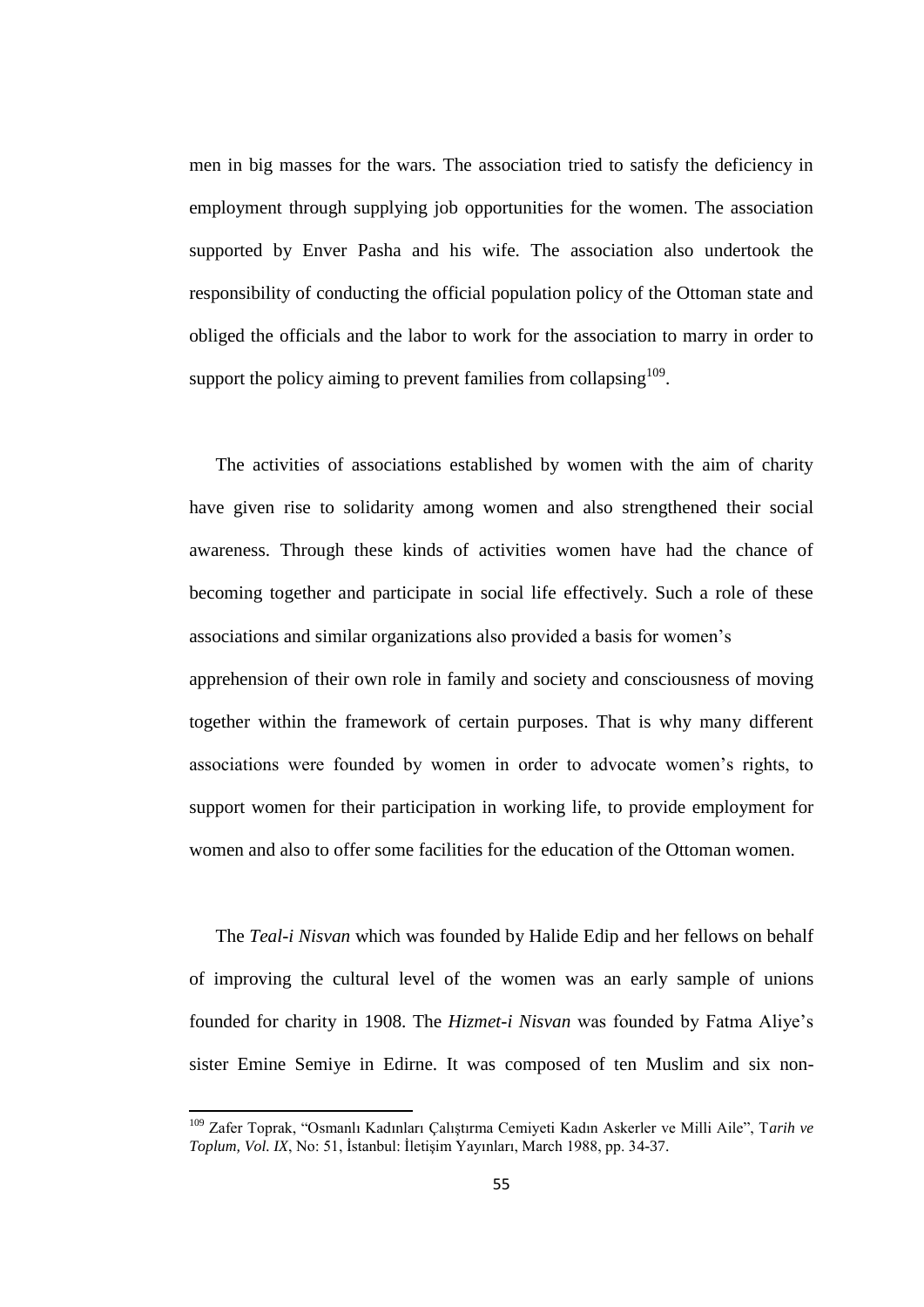Muslim women. Fehime Sultan, the daughter of Sultan Murat was one of the founders of this organization  $110$ . This organization aimed at encouraging women to receive education, participate in working life and use domestic products. Another association aiming to defend the women"s rights was the *Osmanlı Cemiyeti Hayriye-i Nisvaniye* opened in 1909. The association opened a hospital and a school. *Malumat-i Dahiliye Kadınlar Cemiyeti Hayriyesi*, targeting to support women to participate in work life, was founded in 1912. The association was also supported by the *Milli Meşrutiyet Fırkası* (National Constitutional Party)<sup>111</sup>. One of the most effective associations was the *Osmanlı Müdafaa-i Hukuk-ı Nisvan*  Cemiyeti which meant that "the association for defending women rights"<sup>112</sup>.

One of the most important of such kind of associations was *Teal-i Nisvan*, the name of which meant "the rise of women", was not only a charity; it was also among the associations asserting the rights of women. It aimed to raise the level of education and culture of women without disregarding traditional values<sup>113</sup>. Teali-i *Nisvan* was working to aid the emigrants escape from the wars in Rumelia, giving effort to prevent from epidemics, setting up hospitals and nursing. It also organized courses for illiterates and people willing to learn foreign languages and arranged

<sup>110</sup> Serpil Çakır, *Osmanlı Kadın Hareketi,* İstanbul: Metis Yayınları, 1996, p. 45.

<sup>111</sup> Şefika Kurnaz, *İkinci Meşrutiyet Döneminde Türk Kadını*, İstanbul: Milli Eğitim Bakanlığı, 1996, pp. 97- 98.

<sup>112</sup> Leyla Kaplan, *Cemiyetlerde ve Siyasi Teşkilatlarda Türk Kadını 1908- 1960,* Ankara: Atatürk Araştırma Merkezi, 1998, p. 41.

<sup>113</sup> Leyla Kaplan, *Cemiyetlerde ve Siyasi Teşkilatlarda Türk Kadını (1908-1960)*, Ankara: Atatürk Kültür, Dil ve Tarih Yüksek Kurumu, Atatürk Araştırma Merkezi, 1998, p.38; Tezer Takıran, *Cumhuriyet'in 50. Yılında Türk Kadın Hakları*, Ankara: Başbakanlık Kültür Müsteşarlığı Yayınları, 1973, p. 38.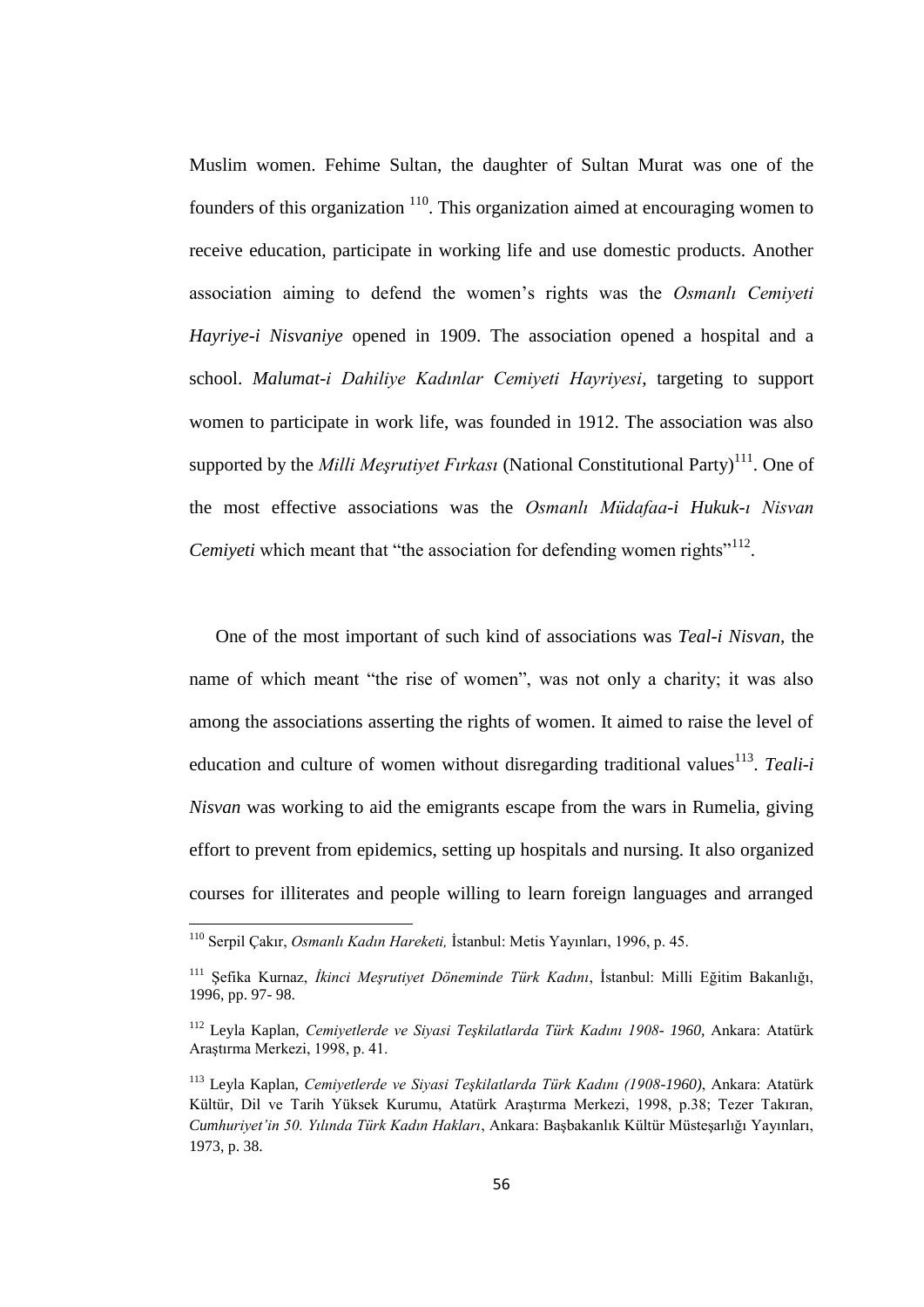conferences in order to educate people with the participation of both men and women<sup>114</sup> and these courses were given in a classroom in Gedikpaşa<sup>115</sup>. Furthermore, some instructors were giving courses of translation classes. Thanks to the courses of these kinds many articles relating women issues, history, literary and social matters were translated into Turkish from foreign languages especially from English. Additionally, to read and write Turkish very well and to attend English courses were some of the conditions to be a member of the association  $116$ .

The *Osmanlı Müdafaa-i Hukuk-ı Nisvan Cemiyeti* founded in 1913 precisely worked on the purpose of defending women's rights. The association attributing special attention for the education of women stimulated the women to participate in working life and began businesses for women. The association established by Ulviye Mevlan intended to relieve the misery of women to open private schools, publish newspapers and booklets, arrange conferences, reform the clothing of women and create national attire. The organization advocated the right of higher education for women and made courses in the İstanbul University available for women in 1913. Then, a university for women, *İnas Darulfünunu* was set up as a next step. The association also cooperated with the women"s organizations in

<sup>114</sup> Leyla Kaplan, *Cemiyetlerde ve Siyasi Teşkilatlarda Türk Kadını (1908-1960)*, Ankara: Atatürk Kültür, Dil ve Tarih Yüksek Kurumu, Atatürk Araştırma Merkezi, 1998, p.39.

<sup>115</sup> Serpil Çakır, *Osmanlı Kadın Hareketi,* İstanbul: Metis Yayınları, 1996, p. 53.

<sup>116</sup> Leyla Kaplan, *Cemiyetlerde ve Siyasi Teşkilatlarda Türk Kadını (1908-1960)*, Ankara: Atatürk Kültür, Dil ve Tarih Yüksek Kurumu, Atatürk Araştırma Merkezi, 1998, p.39.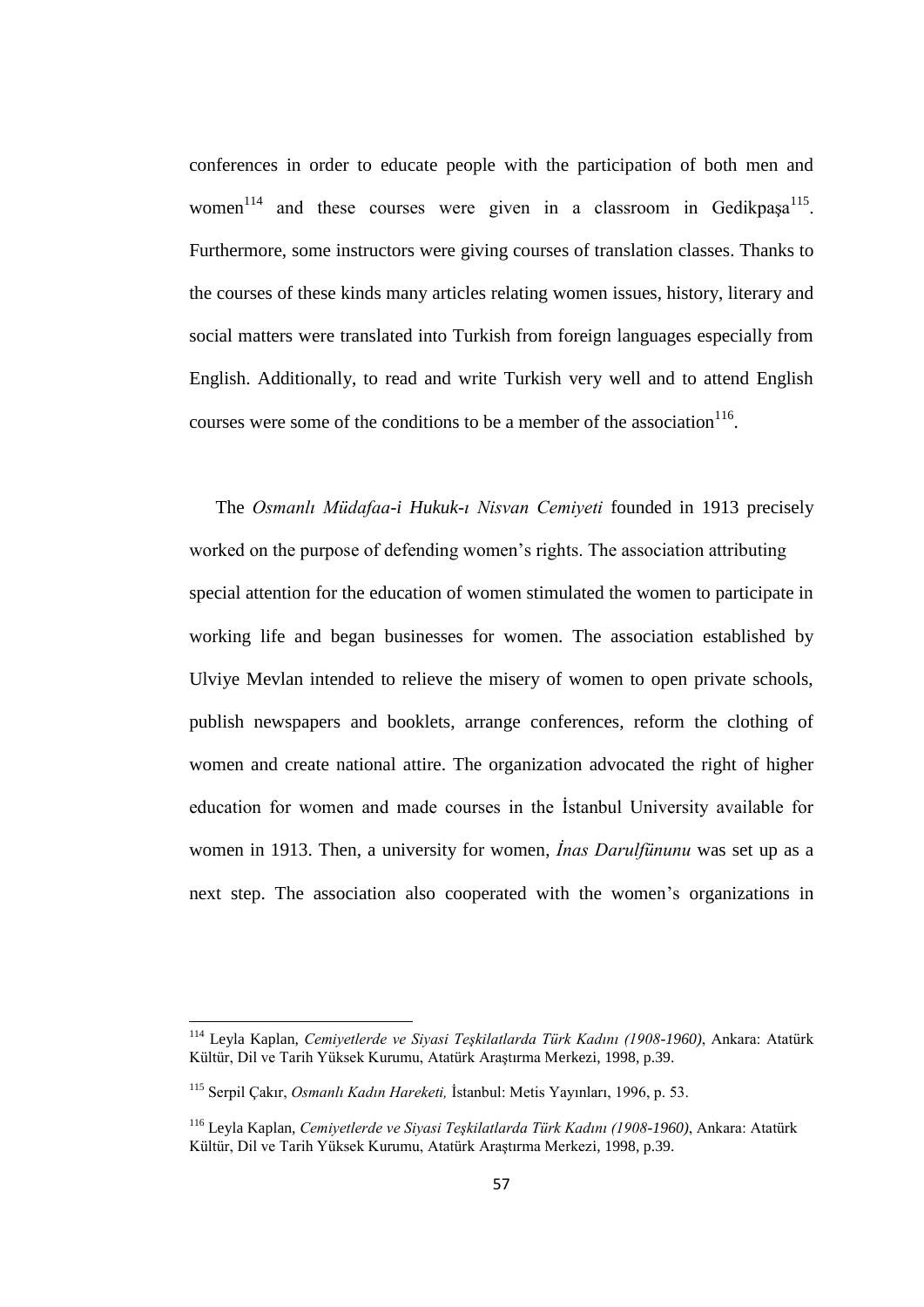foreign countries<sup>117</sup>. Additionally, the *Osmanlı Müdafaa-yı Hukuk-ı Nisvan Cemiyeti* obtained employment in public offices for the women. As an illustration, Bedra Osman and her friends were accepted by the İstanbul Phone Company. The *Osmanlı Müdafaa-yı Hukuk-ı Nisvan Cemiyeti* was very significant as in terms of being the holder of *Kadınlar Dünyası* which is the main topic of this study. *Kadınlar Dünyası* together with the activities of the association encouraged women to take part in advocating women"s rights and pioneered the movement on the purpose of women"s emancipation.

## **3.3. The Best Known Women's Periodicals of the Period**

The leaders of women organized charity activities maintained under the roof of these organizations, being lack of education in the first place brought the problems of women within the household and society up for discussion via  $press<sup>118</sup>$ . Women's periodicals, started to be published since the second half of  $19<sup>th</sup>$  century proliferated during the Second Constitutional Period. At first *Demet*, *Mehasin*, *Mefharet* and *Kadın* periodicals were published in 1908. Except for these, a great deal of women"s periodicals such as *Muvasser Kadın*, *Kadın*, *Kadınlar Dünyası*, *Erkekler Dünyası*, *Güzel Prenses*, *Kadınlık*, *Siyanet*, *Seyyale*, *Hanımlar Alemi*, *Kadınlar Alemi*, *Kadınlık Hayatı*, *Bilgi Yurdu Işığı*, *Türk Kadını*, *Genç Kadın*, *Kadın Duygusu*, *İnci*, *Diyane*, *Kadınlar Saltanatı*, *Hanım*, *Ev Hocası* and *Firuze*

<sup>117</sup> Serpil Çakır, "XX. Yüzyılın Başında Kadın ve Aile Dernekleri ve Nizamnameleri", *Sosyo-Kültürel Değişme Sürecinde Türk Ailesi, Vol III*, Ankara: Başbakanlık Aile Araştırma Kurumu, 1992, pp. 1008- 1009.

<sup>118</sup> Güldane Çolak, Lale, Uçan, *II. Meşrutiyet'ten Cumhuriyet'e Basında Kadın Öncüler,* İstanbul: Heyamola Yayınları, 2008, p.22.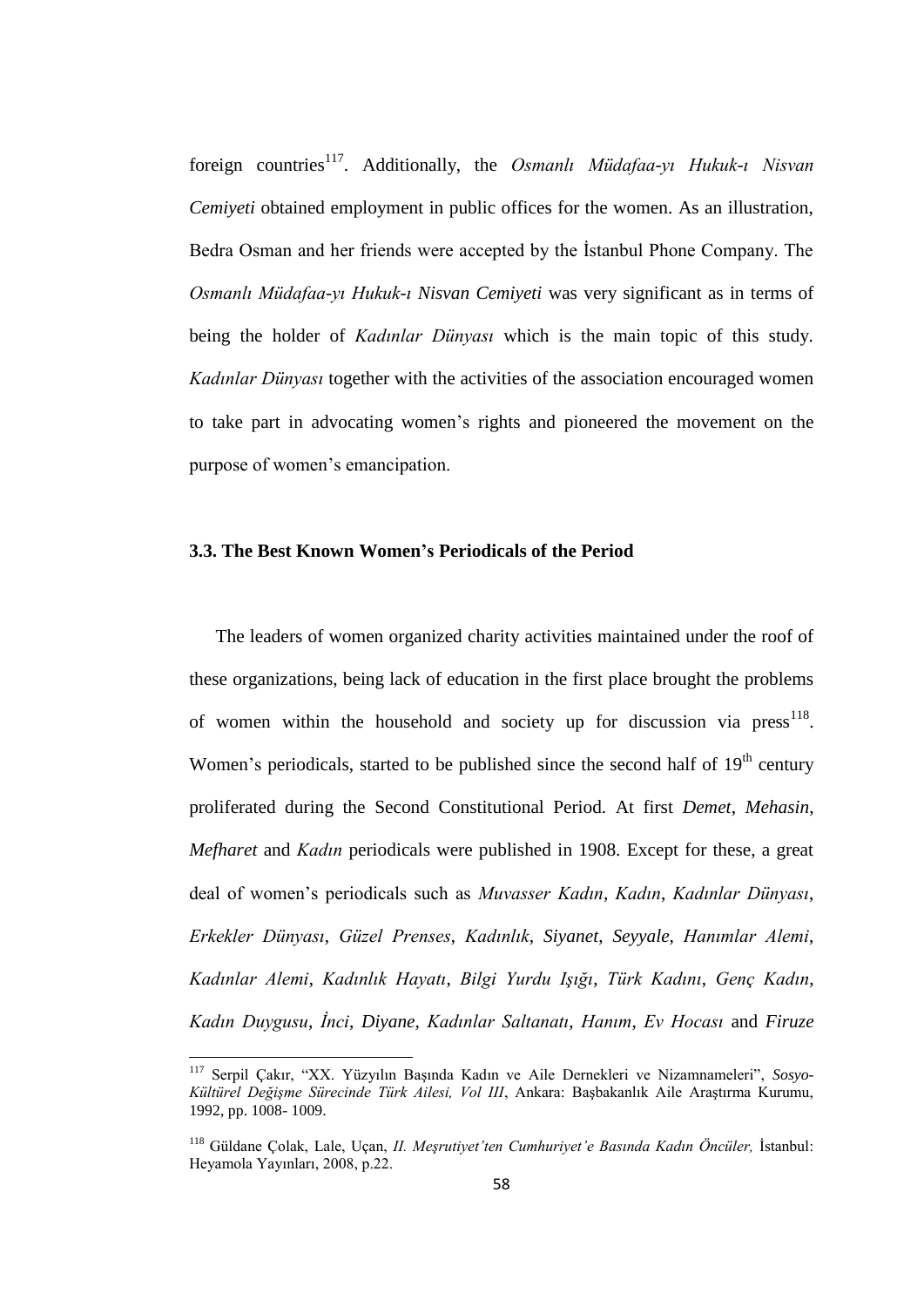were published until the establishment of the Republic even some of them were very short-lived $119$ .

Political, social, ideological, and economic changes undergone during the Second Constitutional Period had an enormous impact on the emergence of women"s periodicals. The government policies which took their form in accordance with the conditions of the period had effected on women. This fast conversion had also shaped the thought of intelligentsia in the Ottoman state. The idea of national economy was consolidated and consciousness of history gained more importance in order to create a sense of national identity in the wake of ideological changes and transformations. The enlightened people of the period gathered around the societies like *Türk Yurdu* (Turkish Homeland Association), *Türk Ocağı* (Turkish Society), *Tarih- i Osmani Encümeni* (Committee of the Ottoman History) made efforts in order to develop a national culture, policy, and history understanding. It is possible to follow the traces of this freshly expanded understanding in women periodicals of the period.

The articles in the women"s periodicals stated the policies of the period. Especially constitutionalism was enthusiastically welcomed by women"s periodicals and the idea of the need for the constitutional regime was accepted for the salvation of the nation. In 1908, the *Mefharet* periodical which was released in Salonika put "Long Live the National Assembly" as headline on to its cover page. This phrase was important because it was the first time that the concept of

 $\overline{\phantom{a}}$ 

<sup>119</sup> Serpil Çakır, *Osmanlı Kadın Hareketi,* İstanbul: Metis Yayınları, 1996, pp. 32- 37.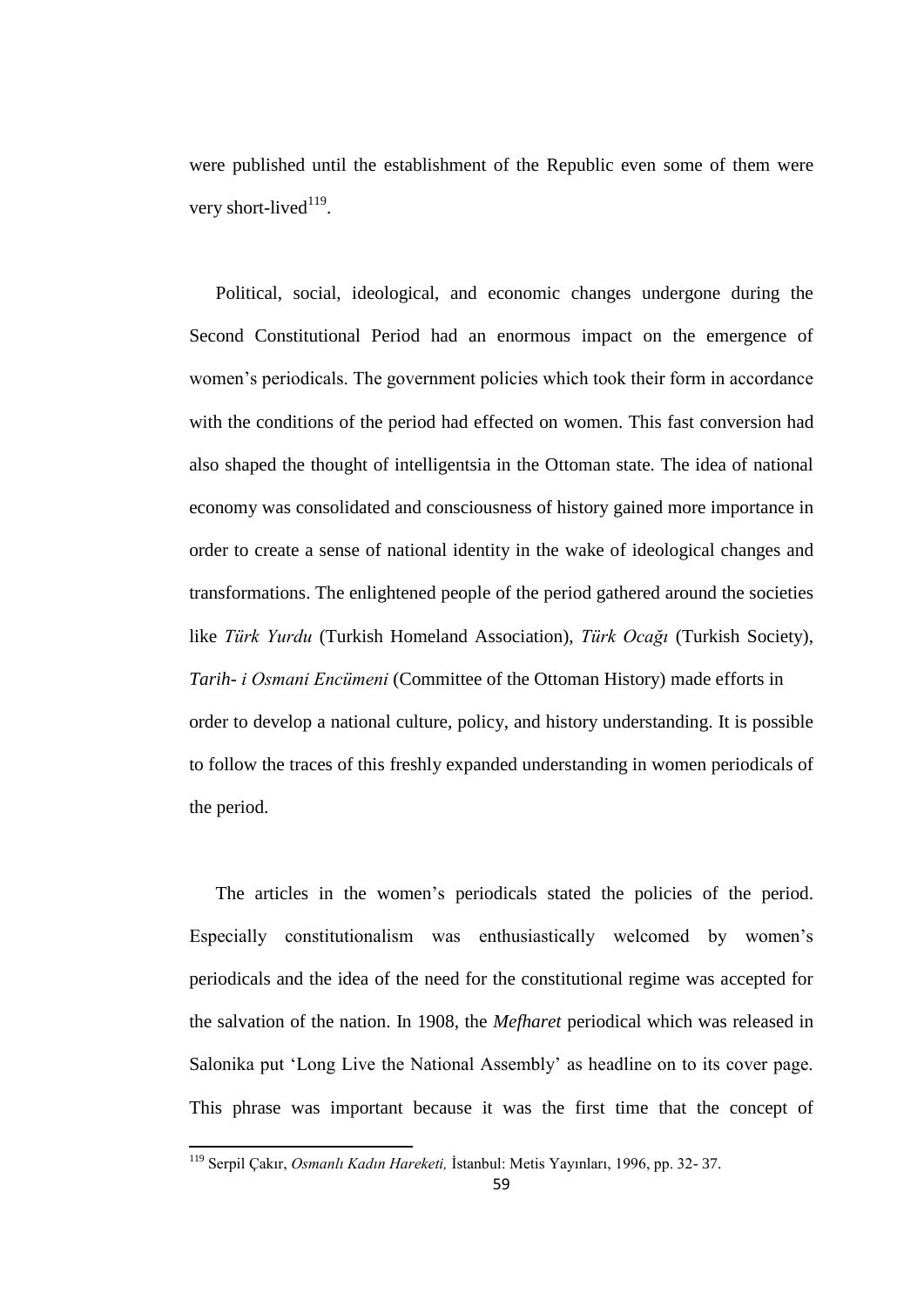"national assembly" was used instead of "the deputies" assembly"<sup>120</sup>. When the intellectual articles of another early periodical of the Constitutional Period was twelve issues *Mehasin*, founded by Asaf Muammer and Mehmet Rauf<sup>121</sup>. The periodical known with its Western orientation standed on behalf of constitutionalism, and advocated the education and legal rights of women. The periodical published the texts of women conferences. At one of these conferences, Celal Sahir said that "the reason that the women were deprived of being educated, going to the university or working as doctors, lawyers, teachers and so on, is not the effect of religion but the ignorance and darkness of East $n^{122}$ . The pictures of this periodical were prepared in Europe, and the photographs of women in Western style clothing were published<sup>123</sup> in order to orient women to Westernized life. In another conference, Celal Sahir stated that women of the world were vigorously struggling for their rights and consequently women gained their rights to vote in Australia, New Zeland and some parts of the United States. He also informed that there were several women deputies in the Finnish National Assembly in 1907 and showed these women as examples for their Turkish fellows. He added that the constitutional government could not just deal with improving the legal rights of

<sup>120</sup> Afet İnan, *Atatürk ve Türk Kadın Haklarının Kazanılması: Tarih Boyunca Türk Kadının hak ve Görevleri,* İstanbul: Milli Eğitim Bakanlığı Yayınları, 1975, p. 93.

<sup>121</sup> Leyla Kaplan, *Cemiyetlerde ve Siyasi Teşkilatlarda Türk Kadını*, Atatürk Kültür, Dil ve Tarih Yüksek Kurumu, Atatürk Araştırma Merkezi, 1998, p.12.

<sup>122</sup> Tezer Taşkıran, *Cumhuriyet'in 50. Yılında Türk Kadın Hakları*, Ankara: Başbakanlık Kültür Müsteşarlığı Yayınları, 1973, p. 51.

<sup>123</sup> Şefika Kurnaz, *İkinci Meşrutiyet Döneminde Türk Kadını*, İstanbul: Milli Eğitim Bakanlığı, 1996, pp. 141- 145.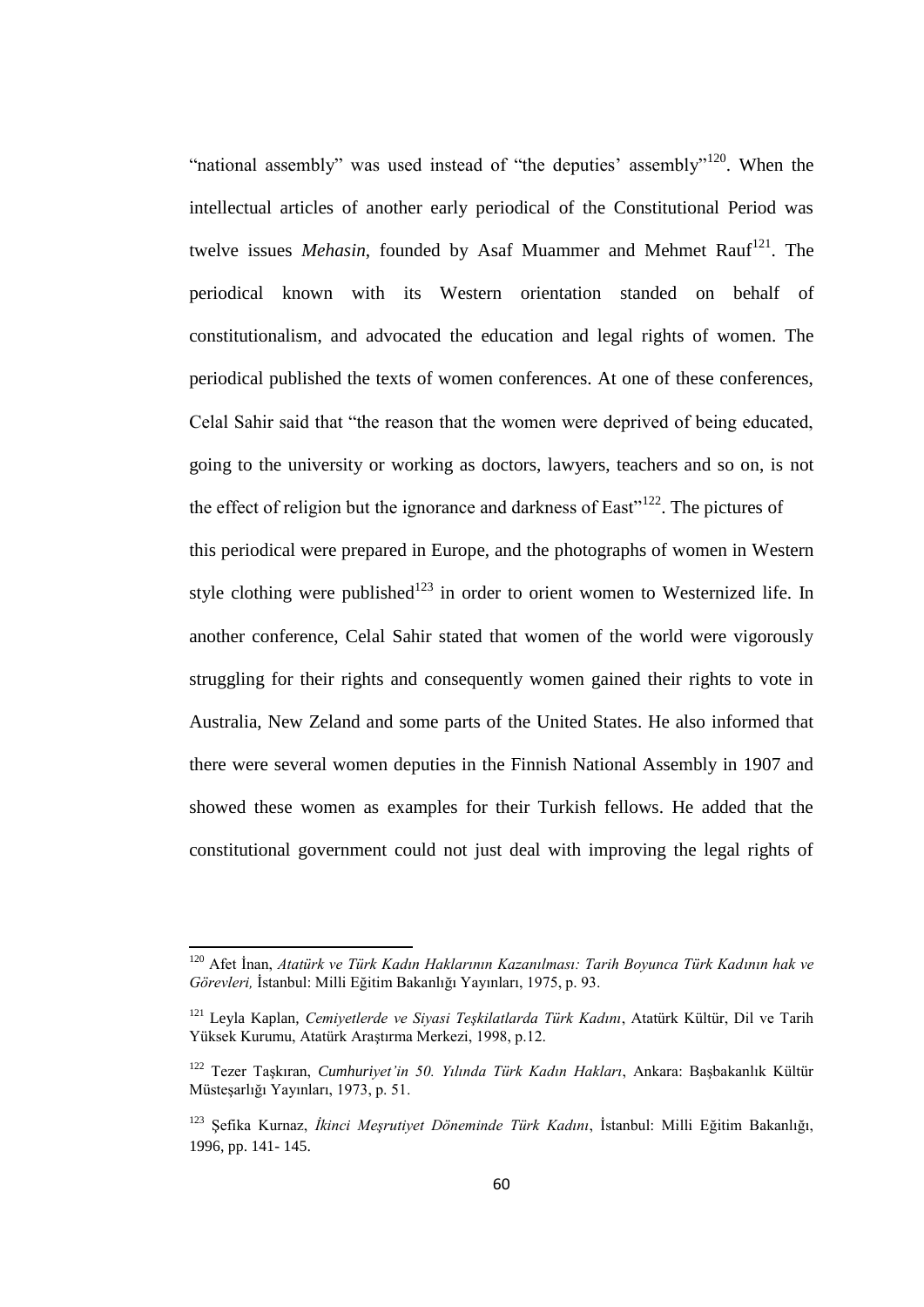women due to the fact that it had to engage in the problems inherited from the old government $^{124}$ .

Another important periodical of the time was *Demet* published in İstanbul seven issues by Hakkı Bey. In its first issue the periodical declared that, *Demet* was a weekly literary, political illustrated magazine for women. The periodical gave room to the problems of women education, the care of children, fashion and the culture of women. Most of the articles of the periodical indicated that it was supporting the Young Turk movement. In periodical, it was aimed to spread the ideas of the Young Turks among women<sup>125</sup>. Although *Demet* was a publication for the Ottoman Muslim women, it is important that it printed the photographs of the Armenian women<sup>126</sup> and informed the reader about Armenian women writers. The articles publishing about literary works of Armenian women writers imposed the protection of women"s rights and freedom which were acquaint Ottoman society with feminist thoughts at first time $^{127}$ .

<sup>124</sup> Şefika Kurnaz, *İkinci Meşrutiyet Döneminde Türk Kadını*, İstanbul: Milli Eğitim Bakanlığı, 1996, p. 143.

<sup>125</sup> Leyla Kaplan, *Cemiyetlerde ve Siyasi Teşkilatlarda Türk Kadını*, Atatürk Kültür, Dil ve Tarih Yüksek Kurumu, Atatürk Araştırma Merkezi, 1998, p. 12.

<sup>126</sup> Emel Aşa, "1869- 1923 Yılları Arasında Yayınlanan Türk Kadın ve Aile Dergileri", *Sosyo Kültürel Değişme Sürecinde Türk Ailesi Vol III,* Ankara: T. C. Başbakanlık Aile Araştırma Kurumu, 1992,p. 969.

<sup>127</sup> Tülay Keskin, *Feminist Nationalist Discourse In the First Year of the Ottoman Revolutionary Press (1908- 1909): Readings From the Magazines of Demet, Mehasin and Kadın (Salonica),* Unprinted Master Thesis, Bilkent University, 2003, p. 61.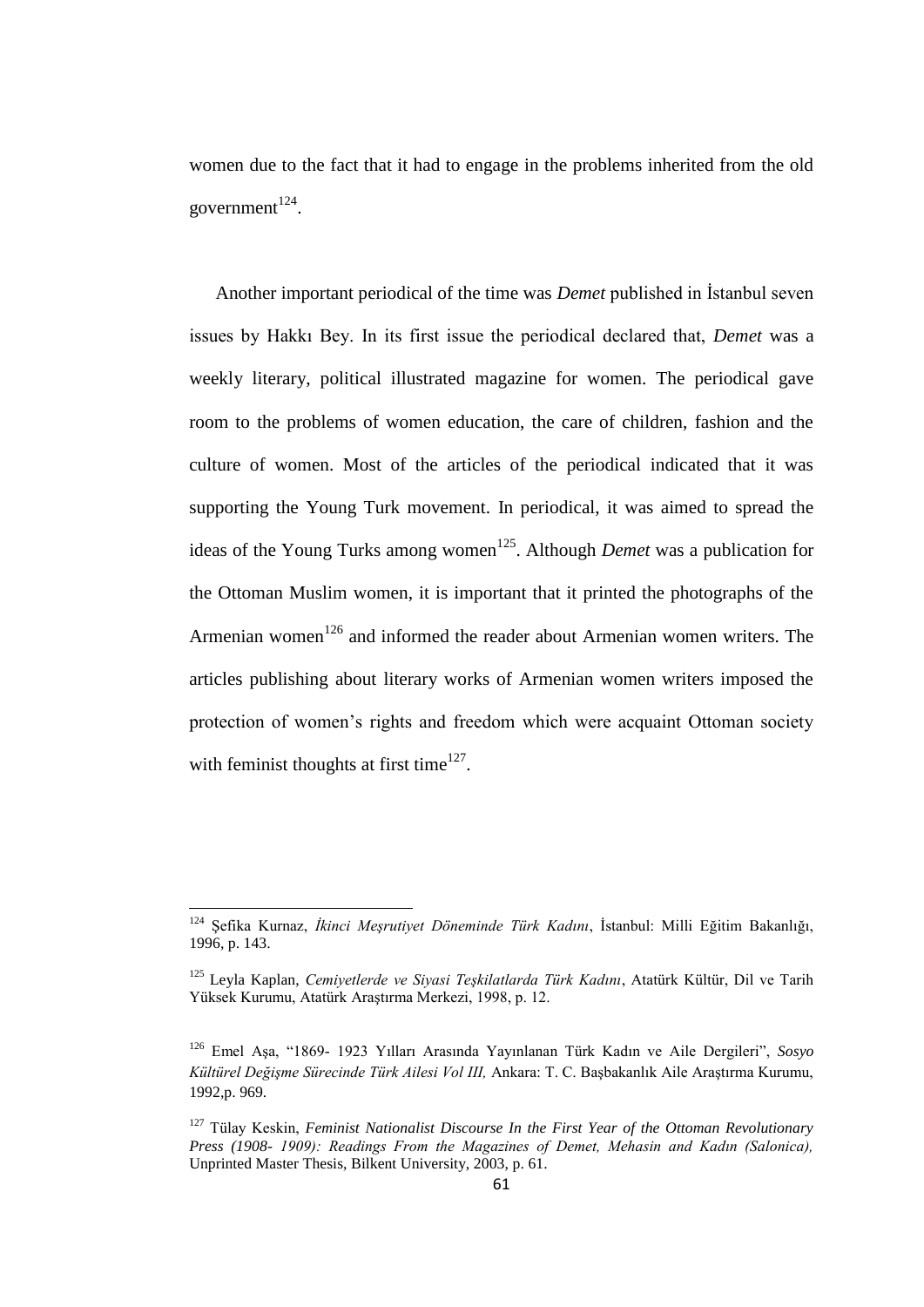*Kadın* was the other periodical that was published in Salonica outside from Istanbul for the first time<sup>128</sup>. It was published in 1908-1909 but it published in İstanbul one issue titled *Musavver Kadın*<sup>129</sup>. Most of the authors in the periodical included the figures of Turkish nationalism, the famous figures of politics and literature. With its cadre, the *Kadın* was one of the earliest forums of women's rights in the newborn Turkish movement<sup>130</sup>. Emel Aşa categorized the articles of *Kadın* into three sections: One of them was communal culture, the other was women and feminity issues and last one was the literary works. The periodical published so as to advocate women"s rights, prominently focused on the education of women. As it stated in the abstract of the journal, the primary object of the periodical was to address all women readers regardless of their level of education. In addition, not satisfying with dealing only with the problems of Turkish women, the periodical also gave place many translated articles on their pages. These articles were mainly on domestic issues like family and marriages, motherhood, feminism, women"s movements in Muslim and European countries, ethics and status of women in Western civilizations<sup>131</sup>.

<sup>128</sup> Emel Aşa, "1869- 1923 Yılları Arasında Yayınlanan Türk Kadın ve Aile Dergileri", *Sosyo Kültürel Değişme Sürecinde Türk Ailesi Vol III,* Ankara: T. C. Başbakanlık Aile Araştırma Kurumu, 1992,p. 970.

<sup>129</sup> Emel Aşa, "1869- 1923 Yılları Arasında Yayınlanan Türk Kadın ve Aile Dergileri", *Sosyo Kültürel Değişme Sürecinde Türk Ailesi Vol III,* Ankara: T. C. Başbakanlık Aile Araştırma Kurumu, 1992,p. 970.

<sup>130</sup> Tülay Keskin, *Feminist Nationalist Discourse In the First Year of the Ottoman Revolutionary Press (1908- 1909): Readings From the Magazines of Demet, Mehasin and Kadın (Salonica),* Unprinted Master Thesis, Bilkent University, 2003, p. 77.

<sup>131</sup> Emel Aşa, "1869- 1923 Yılları Arasında Yayınlanan Türk Kadın ve Aile Dergileri", *Sosyo Kültürel Değişme Sürecinde Türk Ailesi Vol III,* Ankara: T. C. Başbakanlık Aile Araştırma Kurumu, 1992,p. 971.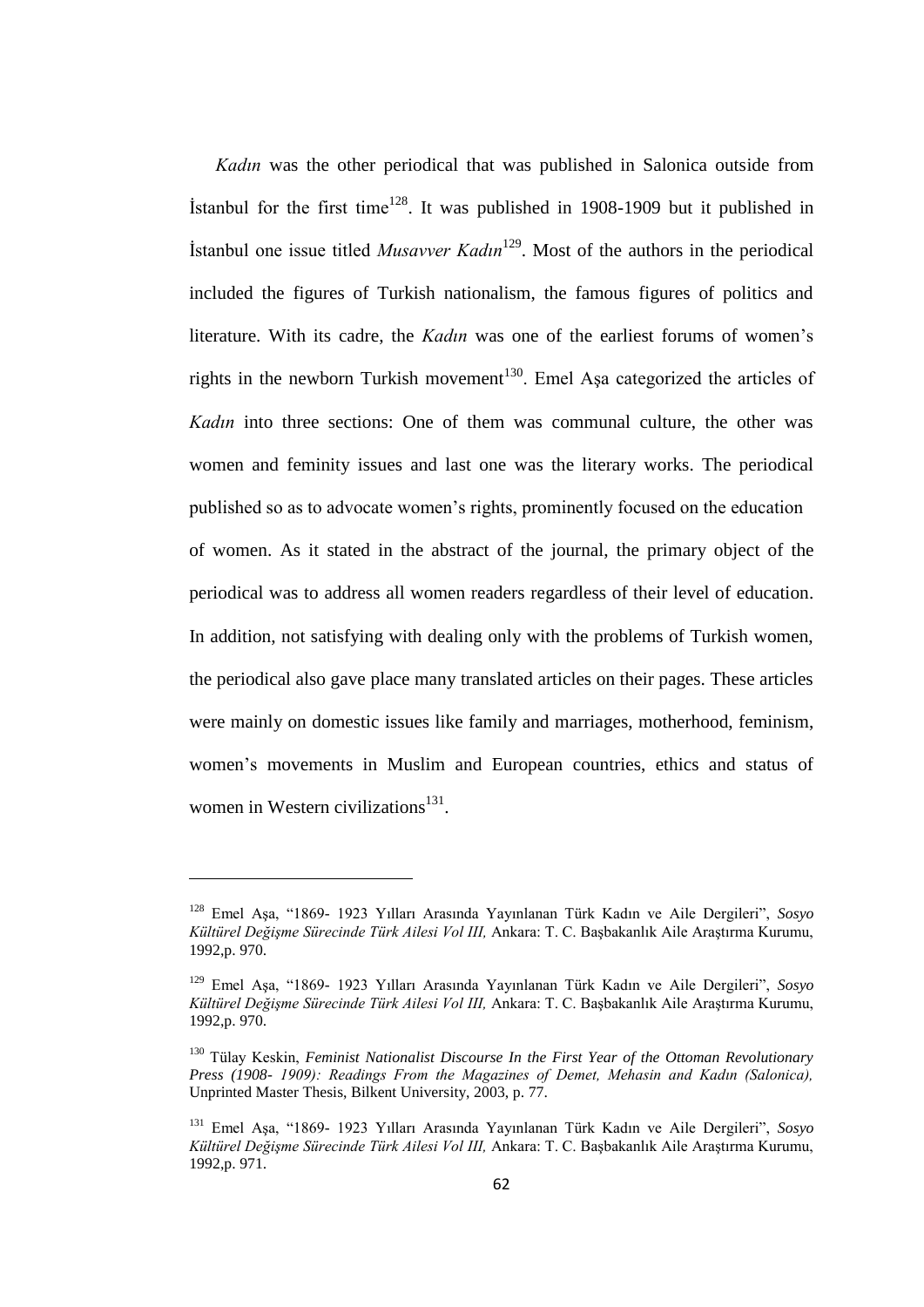The women"s periodicals emerged during the Second Constitutional Period published articles to protect traditional values on one hand, and articles to support the orientation to modern life on the other hand. The women wrote articles for these periodicals were generally the daughters of the respectable families, who were educated by teachers at home or attended to foreign schools. Among the intelligentsia who tried to work for the awakening of the women there were also some men published articles in women"s periodicals.

There are some other periodicals which were published at Constitutional Period. Most of the periodicals had been short lasting but one of them was different from them in terms of both the cadre of writers and the duration of publishing. The *Kadınlar Dünyası* as one of the most important Constitutional Era Women Periodical minded the problems of the period and tried to find solutions to the situation of Empire. It also advocated a great plan for a new Turkey after 1908 which included a comprehensive reform movement in the social, economic and educational life<sup>132</sup> That is why the *Kadınlar Dünyası* will be examined and studied separately in the last chapter.

<sup>132</sup> Hester Donaltson Jenkins, *An Educational Ambassador the the Near East,* New York, Chicago, London & Edinburgh: Fleming H. Revell Co., 1925, p. 297.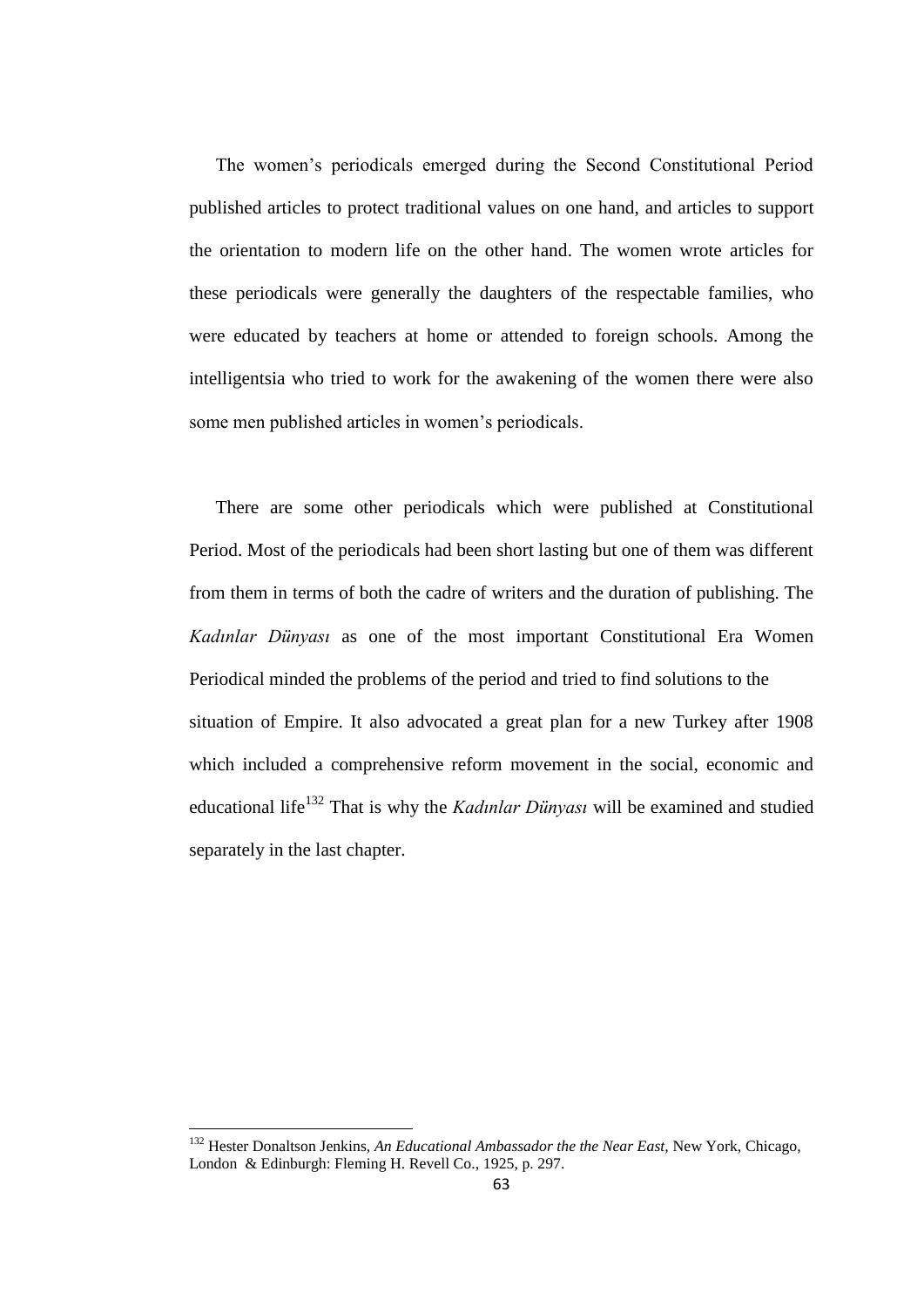## **CHAPTER IV**

# *KADINLAR DÜNYASI*

*Kadınlar Dünyası*, which was the official publication of *Osmanlı Müdafaa-i Hukuk-ı Nisvan Cemiyeti,* a society which advocates and protects the rights of women gave so many opportunities to analyze the change in the status, role and identity of women and also to understand in what extent these changes brought new political and social demands. The periodical had a considerably important role in the women movement and in questioning the values demanded to be altered by Ottoman women. Another significant reason for considering it as a valuable source in understanding the character of the Ottoman women"s movement is that multiple articles published by the women from very different segments of society. This fascilitates deciphering the basic motivations behind women"s demands for changes in social structure, politics, education, law, family and working life. If the major incentives could be revealed, it would be easier to question that what kind of a role women held both as an object and as a subject in the process of national state formation and in what extent they expressed their relations with the politics of modern bureaucratic elite.

Not all the subject titles in the periodical will be held in this chapter in a mechanical approach. Instead, the main question of this thesis will be directed to the periodical in order to understand how it formulated the women"s movement. When the main characteristics of the intelligentsia during the first years of Second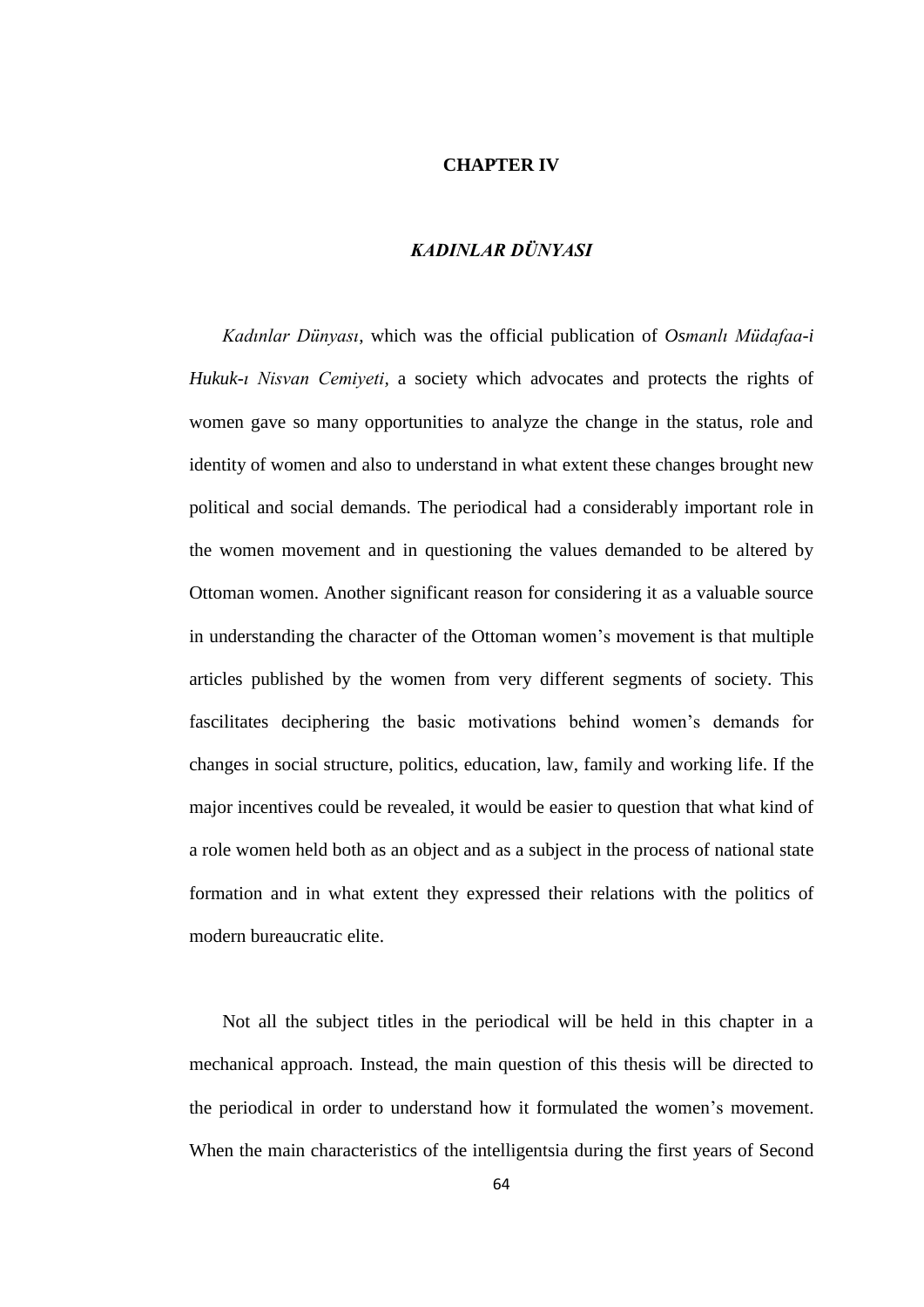Constitutional Era are examined, three different fields of analysis arise. Initially, the articles in the first 100 volumes of the periodical published in 1913 will be analyzed in terms of the ideas on education. Then, the historical understanding of the periodical"s writers will be studied between the lines of articles and lastly the articles in the periodical will be analysed in regards to whether they reflect an idea of "national economy" or something else different. The evaluation directed to the fields of education, history and economics will be carried out by keeping the main question of this thesis in mind that whether the Ottoman women"s movement, which naturally led women to recognize their own identities and rights, essentially brought about with the consciousness of their own femininy or their movement was it accepted as a symbolic instrument by the modernist and nationalist ruling men as means of implementing their political projects. In other words, were the women figure struggling for their own rights as a subject of this matter or totally as an object? If the women of the Second Constitutional Era were not able to overcome their inevitable faith of being "historical objects" despite of the fact that they held a considerable progress in their status?

#### **4.1. About the Periodical**

*Kadınlar Düny*ası which was founded by Ulviye Mevlan started to be published on April 4, 1329 (1913). It is written on the cover page that "Daily scientific, literary and social newspaper special for women. This is an edition exclusive for esteemed Ottoman ladies regardless of gender, ethnicity and sects". First 100 issues of the periodical were published daily, so it was announced as a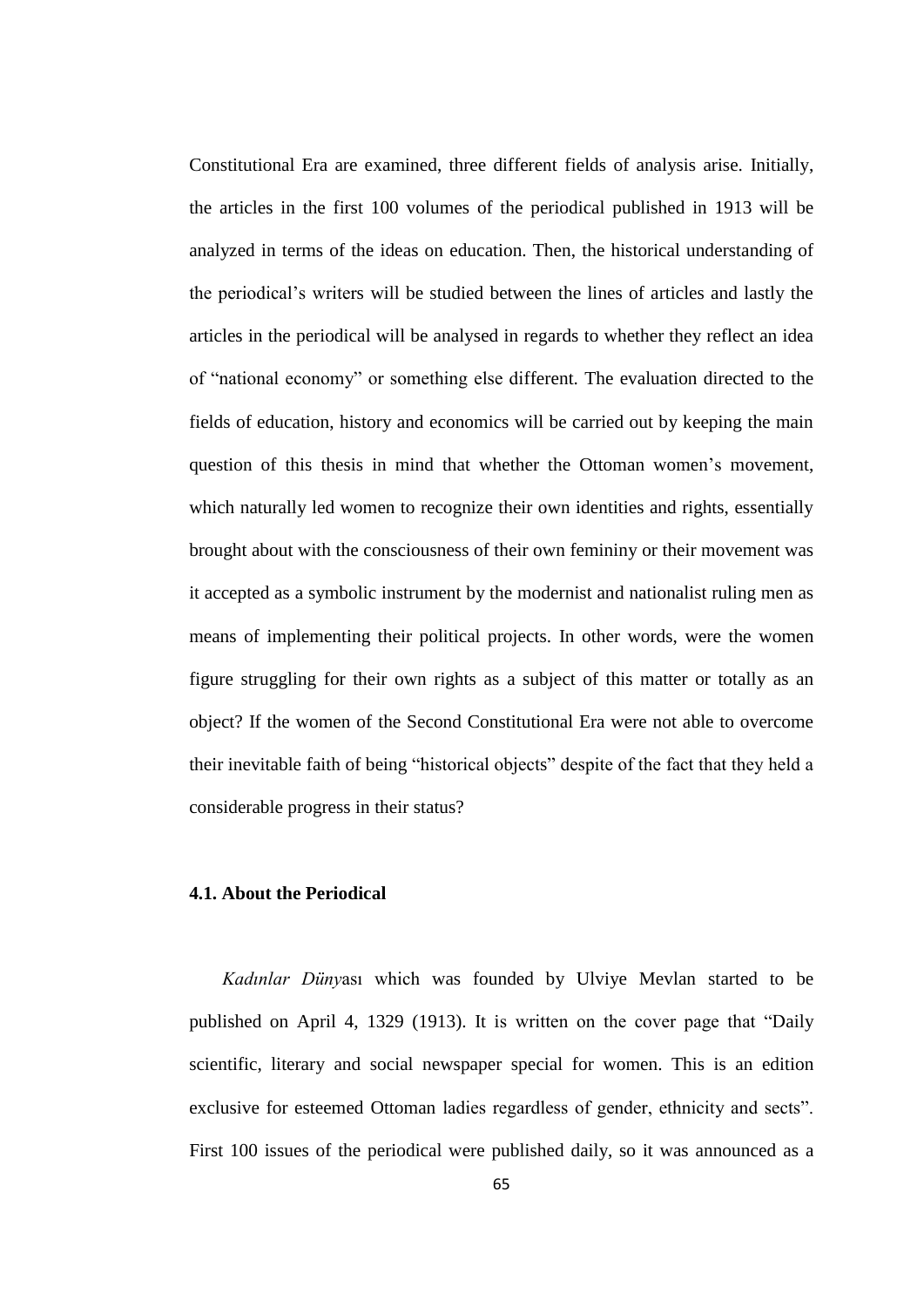daily newspaper but later, the periodical maintained its publication weekly. Because of war and other poor conditions, the periodical was confronted three intervals until it was ended in 1921. Because of the shortage of paper, the first break after the  $154<sup>th</sup>$  issue lasted three months; second it was recessed four years due to the First World War. After four years, periodical was started to be issued in its  $163<sup>rd</sup>$  volume and maintained up to  $194<sup>th</sup>$  volume. It was ended probably due to the Independence War. In 1921, the last issue was the periodical published with the number of  $194/15^{133}$ .

There is no certain data for the press run but at the  $165<sup>th</sup>$  issue it was announced that the periodical published 3000 printing because of shortage of paper and suggested the readers to subscribe. Regular daily publishing of *Kadınlar Dünyası* was four pages without any pictures, started to climb to sixteen pages with pictures and photographs at its heading page after weekly publishing issues<sup>134</sup>. The daily issues were 10 liras including mailing cost and weekly issues were 20 liras. On the other hand, yearly subscription was 100 liras and six months subscription was 60 liras. For foreign countries annual and semi- annual subscriptions were 38 and 20 franks. Its managerial office was at Binbirdirek- Sultan Ahmet at first and then moved to Divan Yolu- Sultan Ahmet.<sup>135</sup>.

<sup>133</sup> Serpil Çakır, *Osmanlı Kadın Hareketi,* İstanbul: Metis Yayınları, 1996, p. 80.

<sup>134</sup> Serpil Çakır, *Osmanlı Kadın Hareketi*, İstanbul: Metis Yayınları, 1996, p. 81.

<sup>135</sup> *Kadınlar Dünyası (1913- 1921), Vol. I* (edited by Fatma Büyükkarcı Yılmaz, Tülay Gençtürk Demircioğlu), İstanbul: Kadın Eserleri Kütüphanesi ve Bilgi Merkezi Vakfı Yayınları, 2009, p. 1; Serpil Çakır, *Osmanlı Kadın Hareketi,* İstanbul: Metis Yayınları, 1996, p. 81.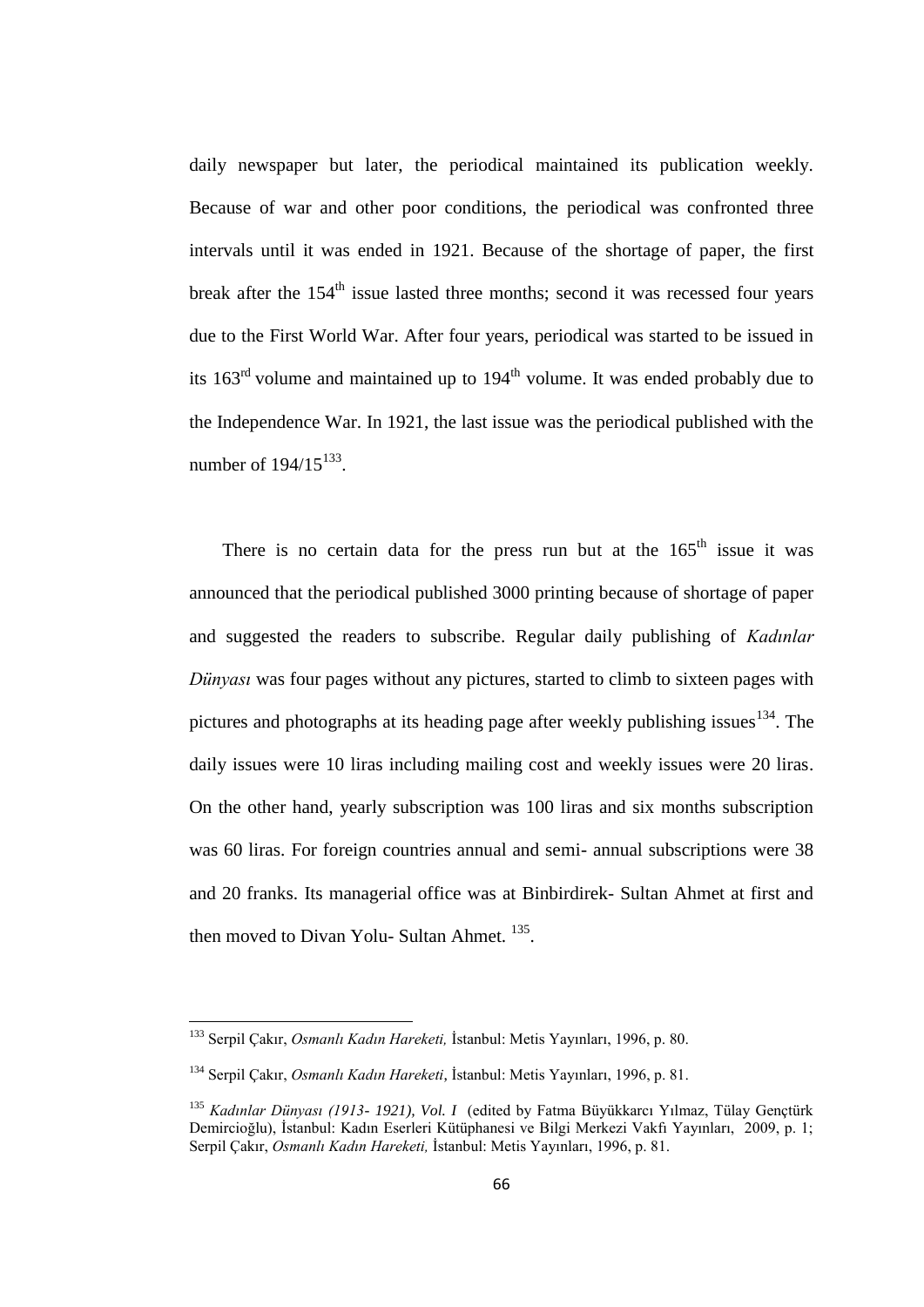The title of the periodical was written both in Arabic and in Latin letters. It also issued a French supplement named "Monde Feminin" from the 121<sup>st</sup> issue to 128<sup>th</sup> in order to inform the women of West about the Ottoman women and establish mutual relationship. In this supplement, the periodical published articles like *La polygamie et l'Islam* (The Polygamy and Islam), *Pour le journal Kadınlar Dunyassı* (For the Kadınlar Dünyası Periodical), *La Femme Turque et son role social* (The Turkish Woman and Her Social Role), *Il y a Feministes et Feministes* (There are Feminsts and Feminists), *Chronique feministe* (The Feminist Chronicle) and *Turques et Françaises* (The Turks and the French)<sup>136</sup>.

*Kadınlar Dünyası* expressed that, with the publication of this periodical not only the acquisition of women"s rights would be provided, but also the nation would be elevated; therefore a binary mission could be achieved in consequence<sup>137</sup>. *Kadınlar Dünyası* which was accepted as a pioneer in Ottoman women"s movement gave so many information about which reasons made the Ottoman women complaint about their situation, what kind of a struggle they maintained in order to overcome some related problems and defend their rights and also what kind of conflicts they became aware both their own gender who oppose their struggle and also the opposite sex<sup>138</sup>. It was stated in its first edition which was

<sup>136</sup> Kadın Eserleri Kütüphanesi ve Bilgi Merkezi Vakfı. *İstanbul Kütüphanelerindeki Eski Harfli Türkçe Kadın Dergileri Bibliyografyası*, (prepared by Zehra Toska, Serpil Çakır, Tülay Gençtürk, Sevim Yılmaz, Selmin Kurç, Gökçen Art, Aynur Demirdirek), İstanbul: Metis Yayınları, 1993, pp. 279- 283; Serpil Çakır, *Osmanlı Kadın Hareketi,* İstanbul: Metis Yayınları, 1996, p. 81.

<sup>137</sup> Serpil Çakır, *Osmanlı Kadın Hareketi,* İstanbul: Metis Yayınları, 1996, p. 88.

<sup>138</sup> *Kadınlar Dünyası (1913- 1921), Vol. I* (edited by Fatma Büyükkarcı Yılmaz, Tülay Gençtürk Demircioğlu), İstanbul: Kadın Eserleri Kütüphanesi ve Bilgi Merkezi Vakfı, 2009, p. 1.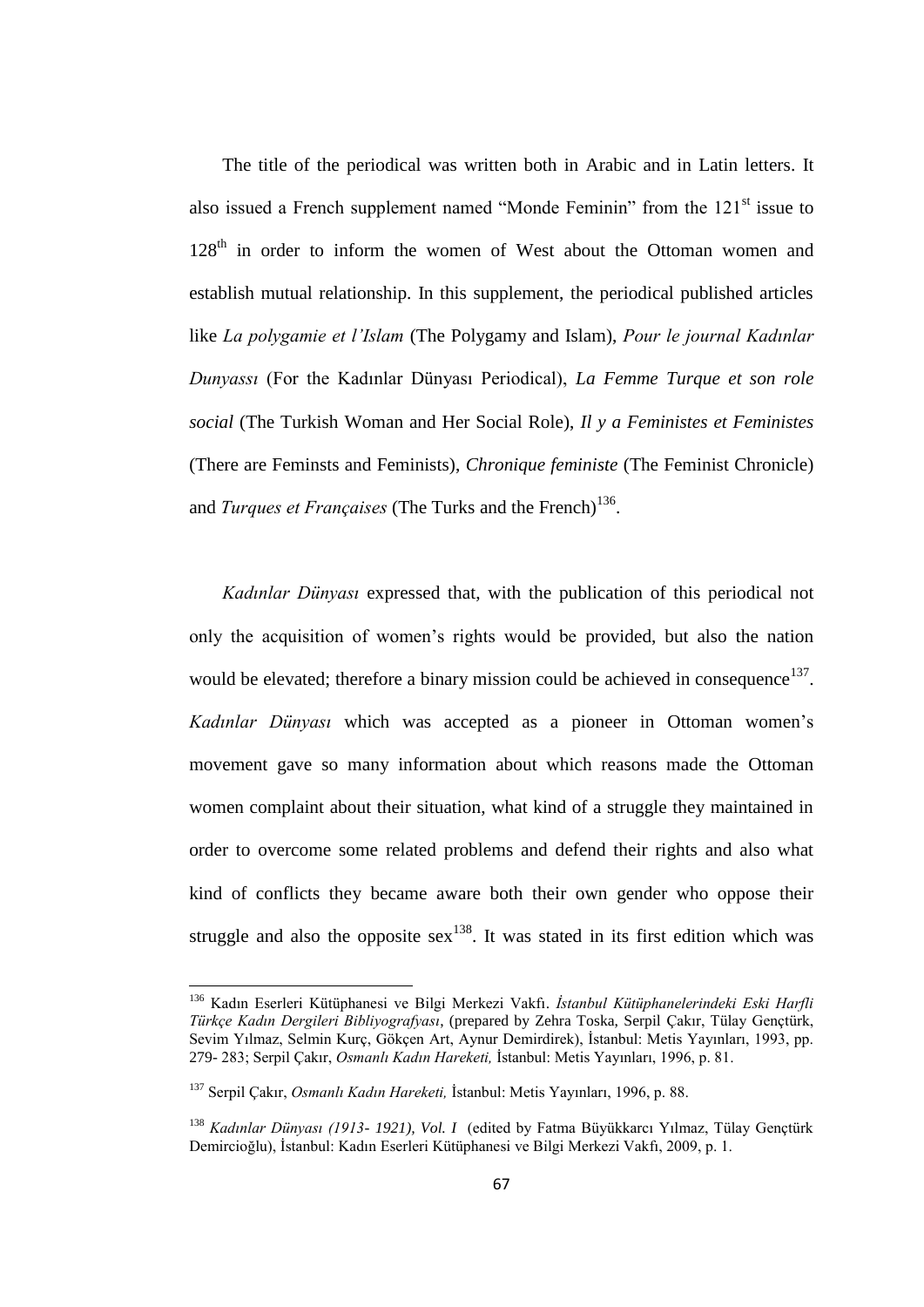published on April 4, 1329 (1913) that *Kadınlar Dünyası* follows the experiments of women"s publishing activities developed in the framework of the women movement in Europe and the United States of America<sup>139</sup>. This shows that the periodical monitored the women movements outside the empire.

The staff of the periodical was all women and it was emphasized by the periodical itself that only the articles written by women writers can take part. The names of writers was not completely defined but the articles of periodical gave a bit information about the writers wrote frequently. Ulviye Mevlan, Aziz Haydar, Emine Seher Ali, Mükerrem Belkıs, Atiye Şükran, Aliye Cevad, Sıdıka Ali Rıza,, Safiye Biran, Yaşar Nezihe, Nimet Cemil, Sacide, Nebile Akif, Melihe Cenan, Mes"adet Bedirhan were the prominent writers of the periodical. Each writer specialized in certain issues. Ulviye Mevlan, Aziz Haydar, Emine Seher Ali, Mükerrem Belkıs and Nimet Cemil generally wrote on women rights, feminism, social problems and education; Nebile Akif and Atiye Şükran emphasized on navy and industry. Mes'adet Bedirhan published many plays having social themes. Yaşar Nezihe and Meliha Cenan were the poets addressing many poems with social  $m$ essages $^{140}$ .

Ulviye Mevlan recognized as the founder of the magazine was a woman trained in the Ottoman palace where she brought in her early ages. She was forced

<sup>139</sup> *Kadınlar Dünyası (1913- 1921), Vol. I* (edited by Fatma Büyükkarcı Yılmaz, Tülay Gençtürk Demircioğlu), İstanbul: Kadın Eserleri Kütüphanesi ve Bilgi Merkezi Vakfı, 2009, p. 3.

<sup>140</sup> Serpil Çakır, *Osmanlı Kadın Hareketi,* İstanbul: Metis Yayınları, 1996, p. 88.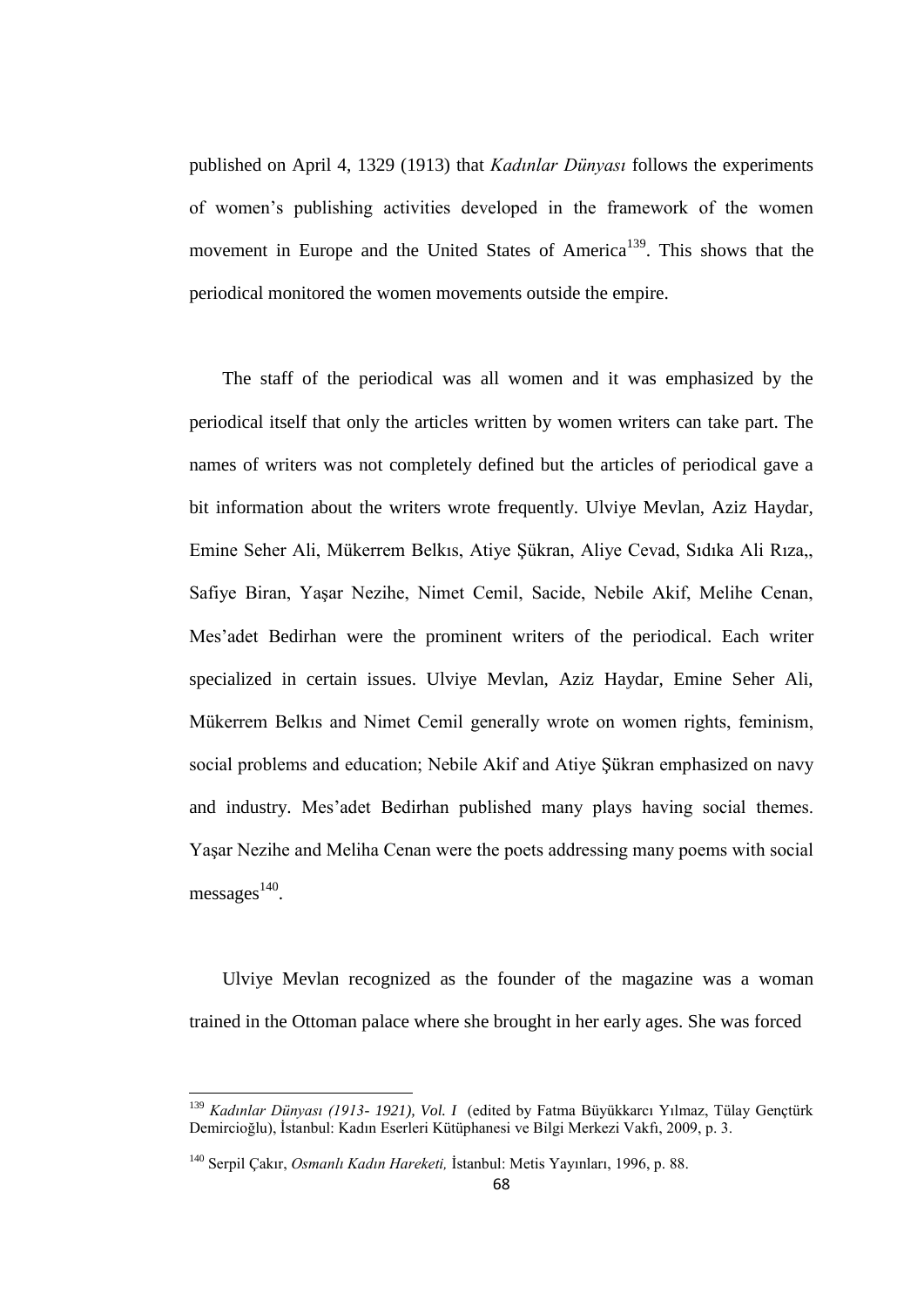to marry an elderly man while training in the Ottoman palace. In the first few issues, her name was written as Nuriye Ulviye and after her second marriage with Rıfat Mevlan, she started to use her husband"s last name. Ulviye Mevlan who was also the founder of *Osmanlı Müdafaa-i Hukuk-ı Nisvan Cemiyeti* started to publish *Kadınlar Dünyası* in her early twenties. Although she suffered many difficulties at great personal costs, she did her best in order to be able maintain the publishing of the periodical. She laid a great effort mobilizing women and improving their position in social life<sup> $141$ </sup>. Despite of the fact that there is no indication at the end of the editorial column, it was recognized that editorial column was written down by Ulviye Mevlan. Later, she signed the editorial column with her own name under the title of *Düşünüyorum.*

One another writer of the periodical, Aziz Haydar opened a school named *Ana Mektebi* (Mother's School) with his brother Ismet Haydar and gave great effort to educate young girls who would be mothers of future generations. She attained great significance the education of mother because she believes that a good generation could be brought up only by well educated mothers. In addition to being a school teacher and school manager, she also published many articles focusing on the significance of women's education $142$ .

 $\overline{a}$ 

<sup>141</sup> Serpil Çakır, "Mevlan Civelek, Ulviye", *A Biographical Dictionary of Women's Movement and Feminisms Central Eastern and South Eastern Europe, 19th and 20th Centuries,* ed. Francisca de Hann and the others, Budapest: Central European University Press, 2006, p. 336- 337.

<sup>142</sup> Güldane Çolak and Lale Uçan, *II. Meşrutiyet'ten Cumhuriyet'e Basında Kadın Öncüler*, İstanbul: Heyamola Yayınları, 2008, p. 89-90.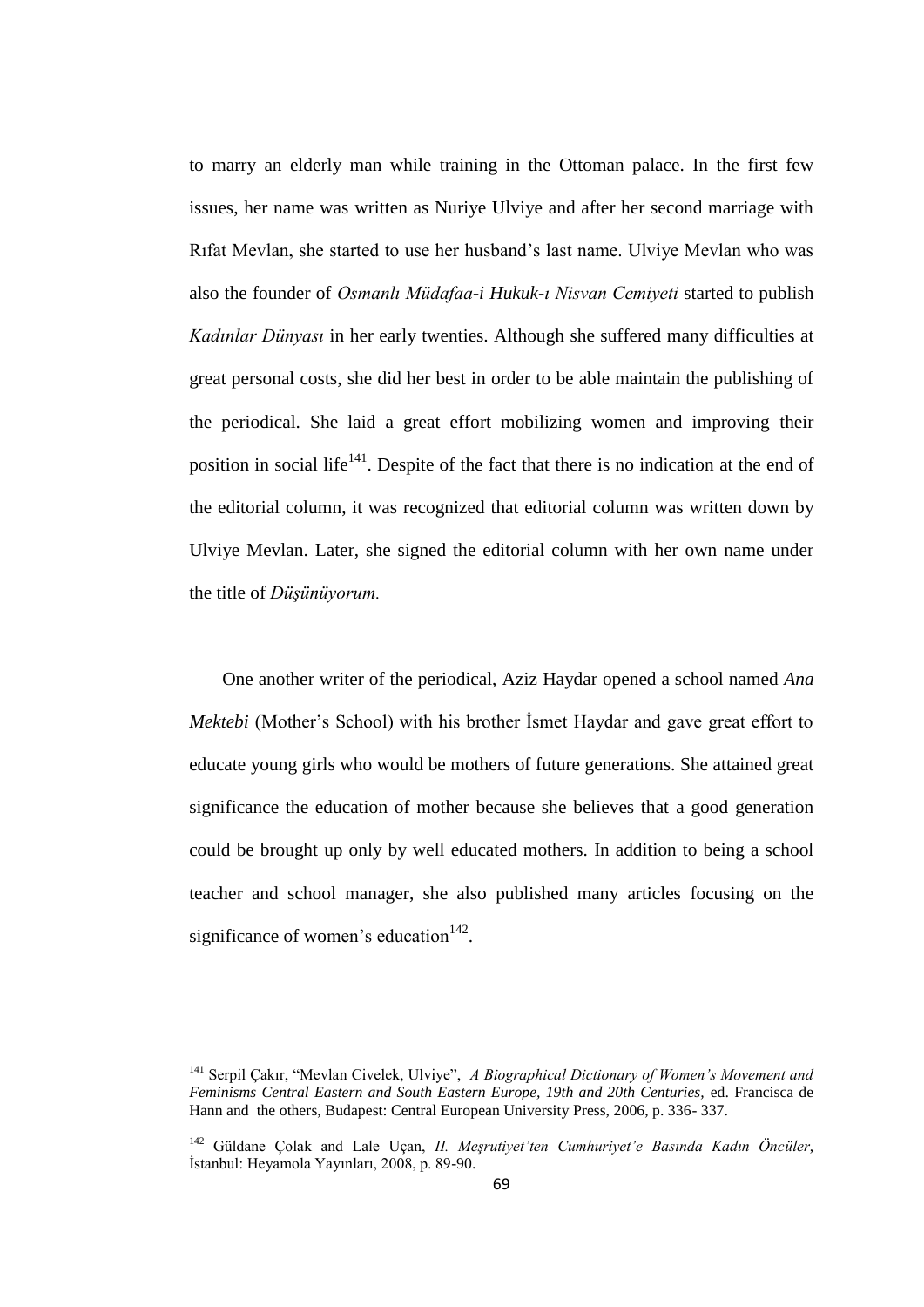Emine Seher who was the chief editor of *Kadınlar Dünyası* until the 107<sup>th</sup> edition of the periodical wrote many articles on many different issues like women rights, social problems, education, arts, history and entrepreneurship. Yaşar Nezihe, another well-known writer of the periodical was actually a poet who was the first women to focus on social issues in her poems. Nezihe whose poems were published by many different periodicals of the time written also a poetry book titled *Feryadlarım* (My Cry). Her poems reflected the tragedies she lived throughout her childhood and rest of her live<sup>143</sup>. Mes'adet Bedirhan was known with her plays published in the periodical. Additionally, Belkıs Şevket who known as also the first women getting on a plane supported women entrepreneurs to take part in business life and defended the coexistence of women and men in social life $^{144}$ .

In addition to the writers, there were many translators in the periodical such as Nadire Nazmi, Sıyret Tevfik, Mihrinur Hanım, Aliye Cevad Asım and Leman Cezmi. It is the fact that all these writers of *Kadınlar Dünyası* were not entirely Turkish origins. There were many women from different nationalities who were the members of *Osmanlı Müdafa-i Hukuk-ı Nisvan Cemiyeti* at the same time. Some of these writers were Odette Feldman, Grace Ellison, Amelie Frisch, Madam Dugue de la Fauconneire, Lucy Tomayon and Lia Hurşi.

<sup>143</sup> Güldane Çolak and Lale Uçan, *II. Meşrutiyet'ten Cumhuriyet'e Basında Kadın Öncüler*, İstanbul: Heyamola Yayınları, 2008, p. 59-60; Serpil Çakır, *Osmanlı Kadın Hareketi,* İstanbul: Metis Yayınları, 1996, p. 84-85.

<sup>144</sup> Güldane Çolak and Lale Uçan, *II. Meşrutiyet'ten Cumhuriyet'e Basında Kadın Öncüler*, İstanbul: Heyamola Yayınları, 2008, p. 59-60; Serpil Çakır, *Osmanlı Kadın Hareketi,* İstanbul: Metis Yayınları, 1996, p. 31-32.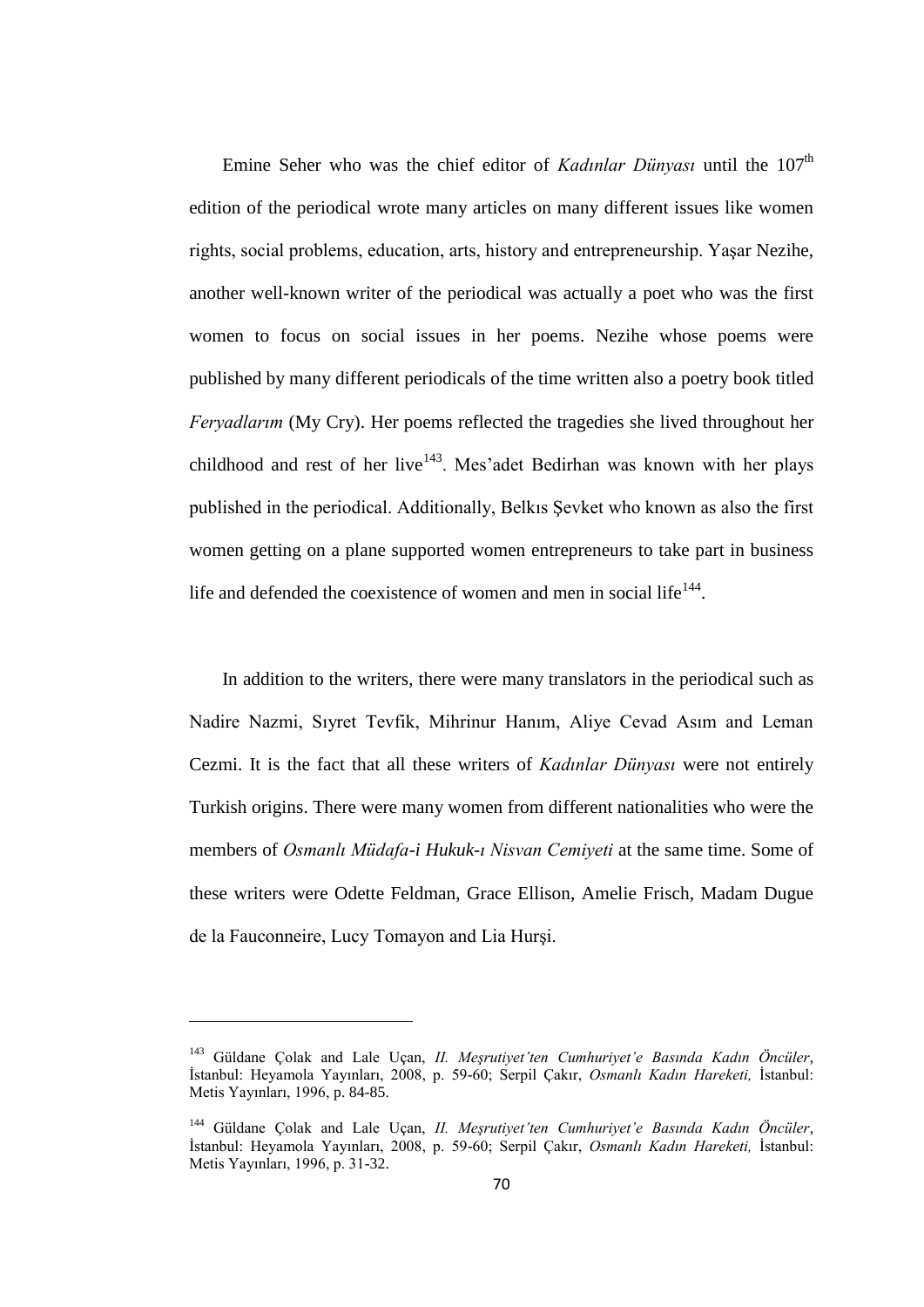# **4.2. Main Issues in the Periodical**

One of the most important women periodicals of the time, *Kadınlar Dünyası* naturally gave room priority to the women and their problems as the most important issues. The primary issue held in the periodical is women"s participation in social life formerly they isolated from. The articles sending to the periodical often emphasized on the importance of the issue for women and to formulate how this participation should be carried  $out<sup>145</sup>$ . The obstacles of their participation in social life and the rules of the involvement they have to be subjected were the other significant subjects discussed in the periodical.

The necessity of women's attainment to their freedom was mainly emphasized in the articles. The objectives listed in the article titled *Osmanlı Kadınlığının İstediği* (What the Ottoman Women Demand) were the most often discussed issues in the periodical at the same time:

- To elevate the level of women's education by founding new schools or reforming the old ones.
- To encourage women's participation in professional life and commerce
- To improve women's clothing
- To reorganize the marital rules

<sup>145</sup> Serpil Çakır, *Osmanlı Kadın Hareketi,* İstanbul: Metis Yayınları, 1996, p. 161.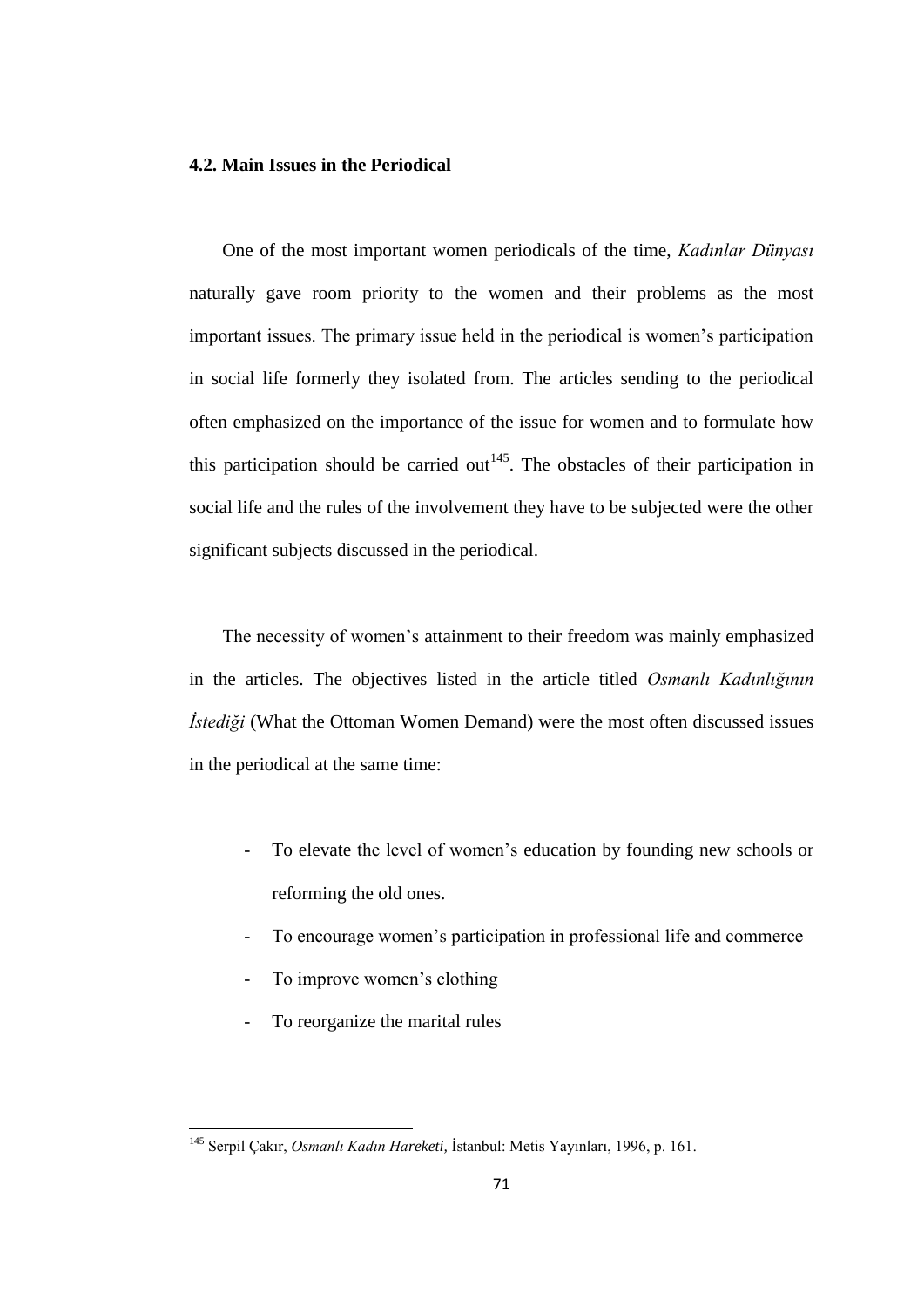- To improve women's status in family
- To treat mothers in capable of raising up their children properly
- To encourage women's involvement in social life <sup>146</sup>

According to the *Kadınlar Dünyası,* the reform for women was directly related with social reform and the acquisition of education, legal rights and a proper status in family and professional life were the basis for women"s involvement in social life and for the redefinition of their role in new social system $147$ . These issues were discussed in different sections and volumes of *Kadınlar Dünyası*. Furthermore, in order to stimulate women"s consciousness, the periodical published also the letters from women readers, the news about women"s associations and announcements for conferences.

*Kadınlar Dünyası* did not only interested in Ottoman women but also portrayed the conditions the women abroad. One section in the periodical throughout its first twelve volumes is allocated for the history of women"s status in different parts of the world from Arabia to China. Additionally, there were many articles and news in the periodical trying to convey its reader some information regarding the women"s movement especially in Europe and the United States. For instance, the article titled *Kadınlar Nasıl Çalışıyorlar?* (How the Women Are Struggling?) uttered that women in the United Kingdom firstly made propaganda

<sup>146</sup> *Kadınlar Dünyası*, "Osmanlı Kadınlığının İstediği"*,* October 15, 1329, No: 112, p. 2 cited by Serpil Çakır, *Osmanlı Kadın Hareketi,* İstanbul: Metis Yayınları, 1996, p. 165.

<sup>147</sup> Serpil Çakır, *Osmanlı Kadın Hareketi,* İstanbul: Metis Yayınları, 1996, p. 167.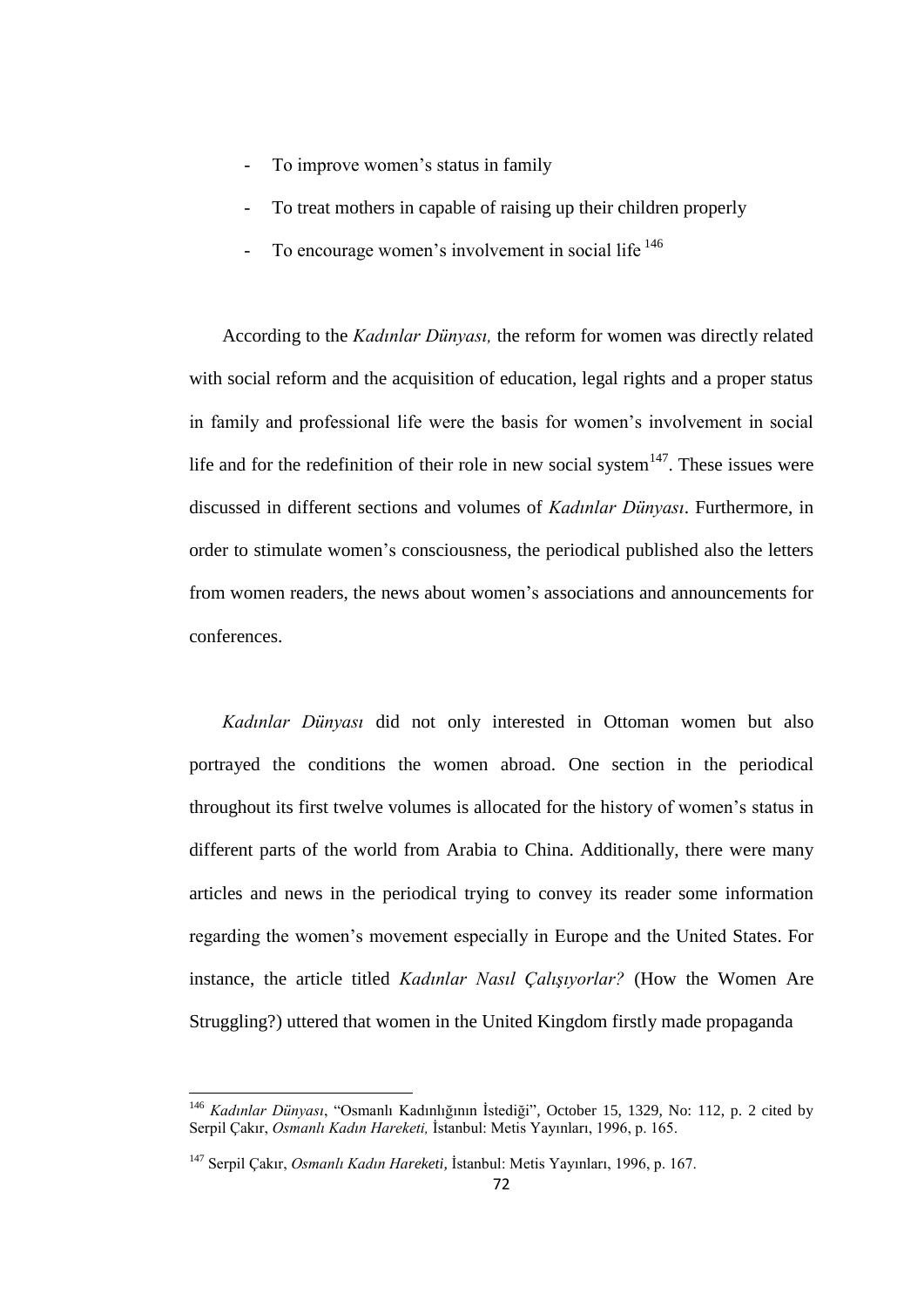through meetings, demonstrations and conferences in order to be defend their rights and then initiated hunger strikes and even acts of violence. The same article also announced that the periodical would inform the reader about the developments relating to the women's rights in Europe.<sup>148</sup>.

From its very early issues *Kadınlar Dünyası* published articles which examined the reasons of the poor conditions that the Ottoman State and nation fall into, and in these articles the primary reasons of the bad condition of the country were emphasized as illiteracy and economic irregularity. In these articles it was highlighted that illiteracy was mostly aroused from women. To illustrate, Emine Seher Ali states in one of her articles:

There is certainly a broad difference between the German mother who nourish her child"s mind by enlightening them through the knowledge of national traditions and ancestry and binding her child with their historical and national values; and our mothers who lead their children to laziness and timidity by threatening them through haggish irrationalities. What is the reason for the difference? The reason is undoubtedly luck of education<sup>149</sup>.

<sup>148</sup> Fahriye Bedirhan, "Kadınlar Nasıl Çalışıyorlar", April 9, 1329, No: 6 in *Kadınlar Dünyası*  (prepared by Tülay Gençtürk Demircioğlu and Fatma Büyükkarcı Yılmaz), İstanbul: Kadın Eserleri Kütüphanesi ve Bilgi Merkezi Vakfı, 2009, pp. 57- 59.

<sup>149</sup> Emine Seher Ali, "Kadınlıkta Seviye-i İrfan", April 4, 1329, No: 1 in *Kadınlar Dünyası Vol. I*  (prepared by Tülay Gençtürk Demircioğlu and Fatma Büyükkarcı Yılmaz), İstanbul: Kadın Eserleri Kütüphanesi ve Bilgi Merkezi Vakfı, 2009, p.5.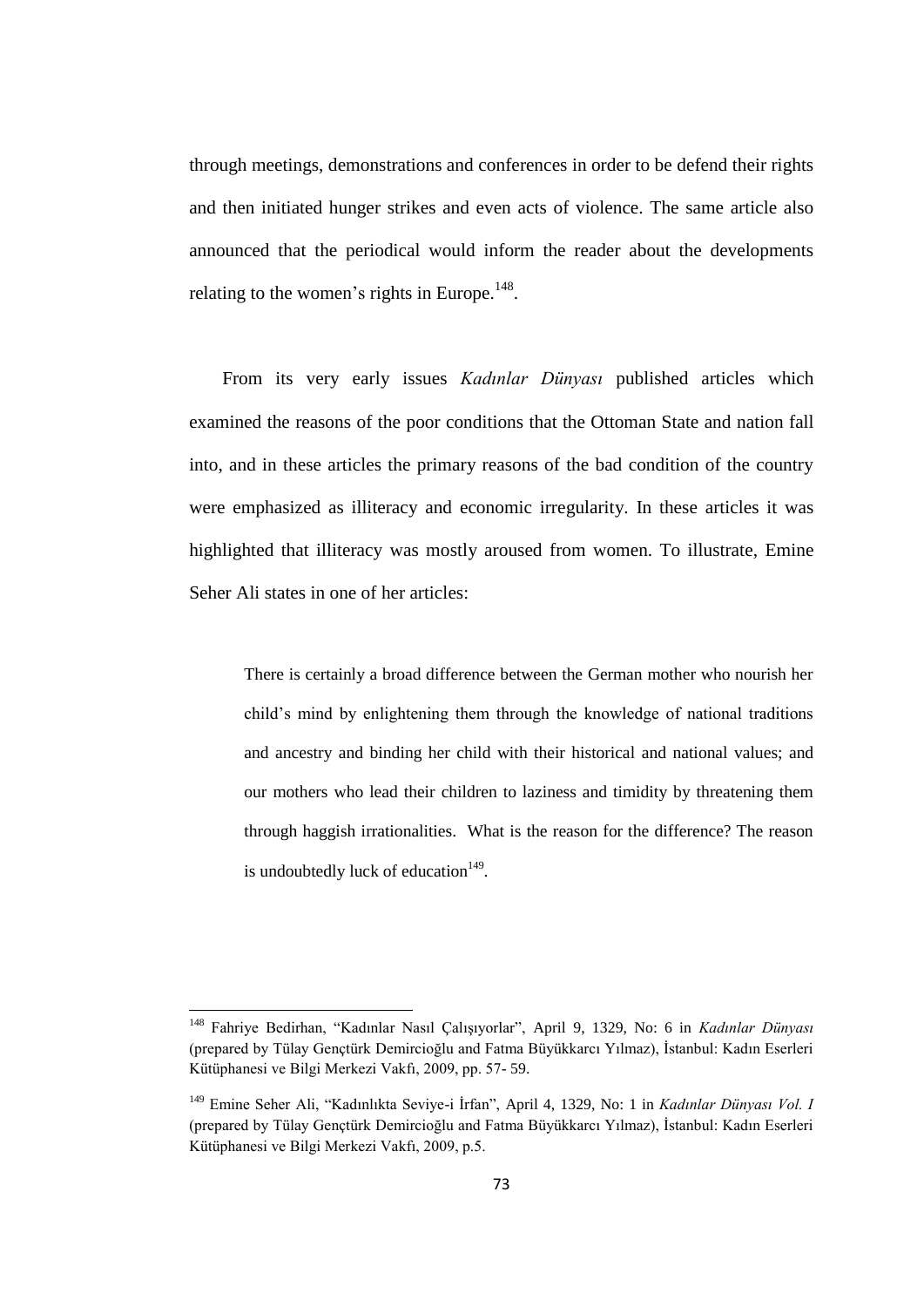The German women were well educated and so they bred their children properly. However, because of the illetarcy of Turkish women, both the children were not educated well and the nation also did not elevate. Also, in her article published in the first issue of the periodical she argued that the Turkish women were mostly illiterate, and the unconscious people grown up through illiteracy would be beneficial neither for themselves nor for the nation.

Education of women often held as one of the most important or even the most important issue within the Ottoman women"s movement. When some of the letters sent to the periodical are recognized, it is revealed that some women saw the women question simply not more than a problem of illiteracy and thought that the women movement should not be exaggerated<sup>150</sup>. Additionally education of women was thought along with the education of children. Because, it was believed that to be able to raised future generations beneficial to their country could be possible through educated mothers. It demonstrated that the ideological background of will for women"s education was rather related with the ideal of social progress than feminist inclinations. Such a social role ascribed to the women was one of the most important matters *Kadınlar Dünyası* concerns about. That's why there is a regular corner in the periodical for the education of children titled *Terbiye-i Etfal* (Child Education).

<sup>150</sup>Şefika, Kurnaz, *İkinci Meşrutiyet Döneminde Türk Kadını*, İstanbul: Milli Eğitim Bakanlığı, 1996, p. 148.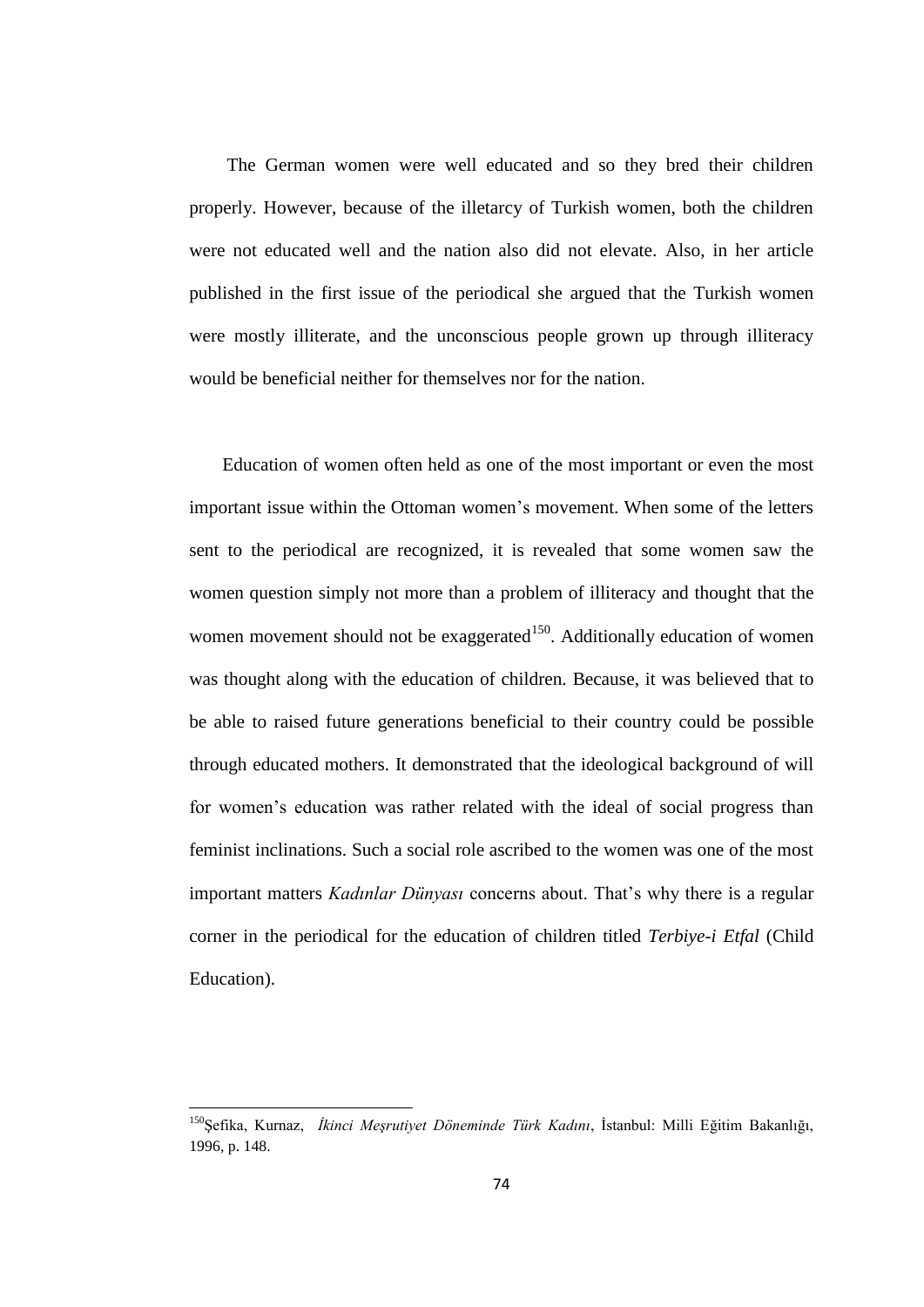In almost all issues of the periodical, various articles emphasized that the development and modernization of a nation depended on the women and the development could only be achieved by means of education of women. According to periodical, the education should be multipurpose. Individuals ought to be adopted into social life through education and they also impressed by national sentiments<sup>151</sup>. Accordingly, some lectures were given and advertisements of various conferences were placed on the periodical without fee. In addition to illiteracy, lack of the practice of old traditions and laws and their reevaluation were stated some important reasons for Ottoman State's decline. Moreover, the necessity for changing the old rules and rearranging them in accordance with the present conditions was often highlighted $152$ .

Developing national consciousness was another subject often discussed in *Kadınlar Dünyası*. Stated in the periodical that the last remedy for Ottomanism could not include in material defense tools like army or armored turret; but rather it depended on national sentiments and patriotism<sup>153</sup>. Sentiments for national consciousness were determined essential for the maintenance of a state. Avoiding

<sup>151</sup> Şefika, Kurnaz, *İkinci Meşrutiyet Döneminde Türk Kadını*, İstanbul: Milli Eğitim Bakanlığı, 1996, p. 152.

<sup>152</sup>Şamlı: S (in) L, "Teceddüt Devri Ne Zaman Hulûl Edecek?", April 20, 1329, No: 17 in *Kadınlar Dünyası Vol. I* (prepared by Tülay Gençtürk Demircioğlu and Fatma Büyükkarcı Yılmaz), İstanbul: Kadın Eserleri Kütüphanesi ve Bilgi Merkezi Vakfı, 2009, p. 170.

<sup>153</sup>Ulviye Macit, "Yurt Hemşirelerime", April 11, 1329, No: 8 in *Kadınlar Dünyası Vol. I* (prepared by Tülay Gençtürk Demircioğlu and Fatma Büyükkarcı Yılmaz), İstanbul: Kadın Eserleri Kütüphanesi ve Bilgi Merkezi Vakfı, 2009, p.79.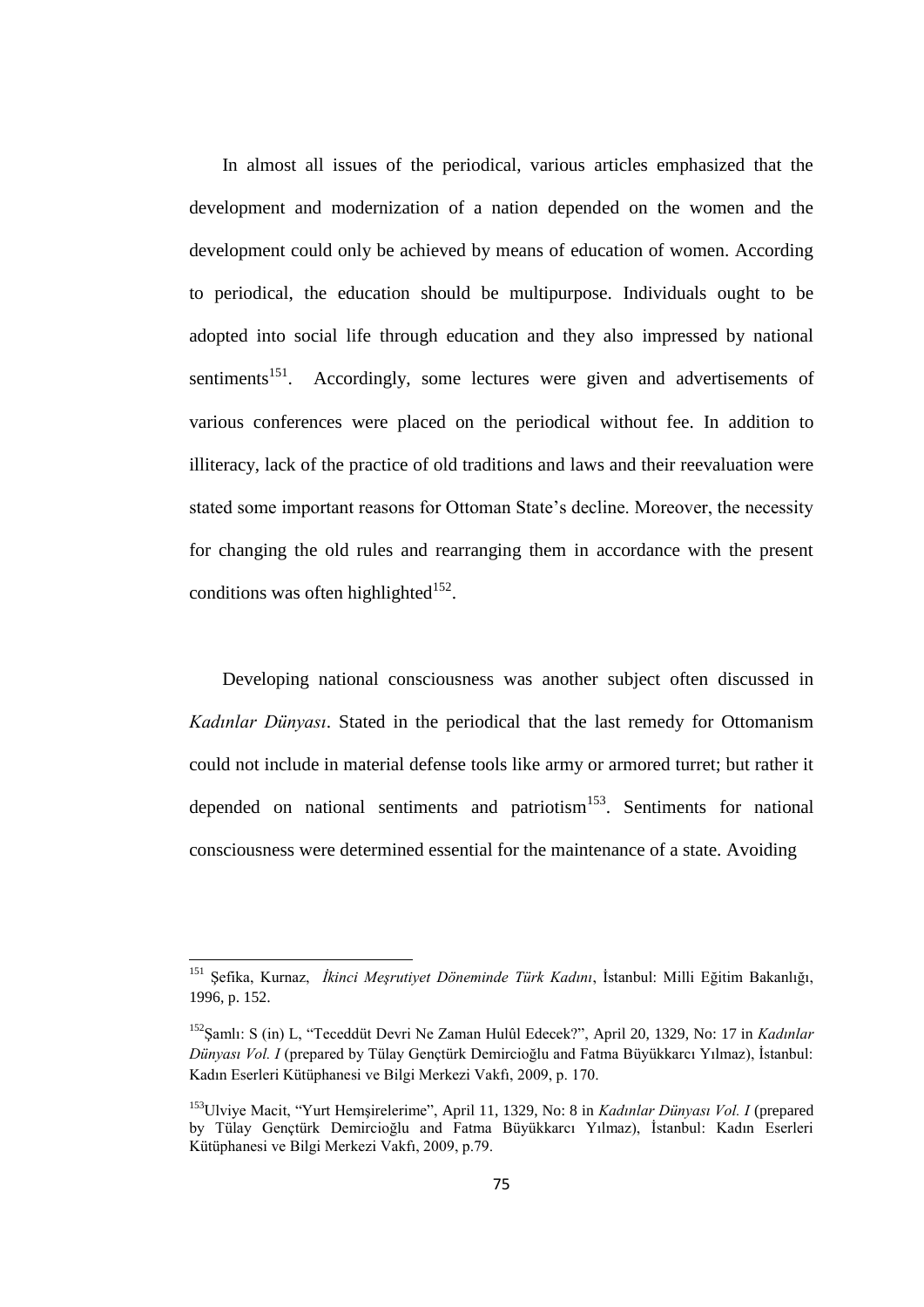from directly imitating the traditions, languages and life styles of other nations through national consciousness was stated as the way in order to achieve it<sup>154</sup>. In order to keep national consciousness alive; articles, national stories and also poems were published in the periodical's every single issue.

Another important feature of *Kadınlar Dünyası* was aroused from its emphasis on the importance of the consciousness ofhistory. So many articles fostering the consciousness of history held place in the periodical. Articles dealing with history were generally written by Emine Seher Ali under the section of *Tarih Kırıntıları* and by Aliye Cevat under the title of *Tarih Sayfaları*. In her article titled as *Tarih*, Emine Seher pointed out that lack of historical knowledge was the most important obstacle in front of nation development. She expressed that nations cannot survive long without knowing about their histories which cover their past experiences. Since the history is a total sum of past actions, the humankind is in need of historical knowledge for constituting their futures. Thus she stressed that in order to impose consciousness of history articles on this issue would have been taken place in newspapers as far as possible $^{155}$ .

<sup>154</sup>Nazife Mehmet Ali, "Milliyetimizi Muhafaza Edelim", May 4, 1329, No: 31 in *Kadınlar Dünyası Vol. I* (prepared by Tülay Gençtürk Demircioğlu and Fatma Büyükkarcı Yılmaz), İstanbul: Kadın Eserleri Kütüphanesi ve Bilgi Merkezi Vakfı, 2009, pp. 320-321*.*

<sup>155</sup>Emine Seher Ali, "Tarih", May 6, 1329, No: 33 in *Kadınlar Dünyası Vol. I* (prepared by Tülay Gençtürk Demircioğlu and Fatma Büyükkarcı Yılmaz), İstanbul: Kadın Eserleri Kütüphanesi ve Bilgi Merkezi Vakfı, 2009, p. 334.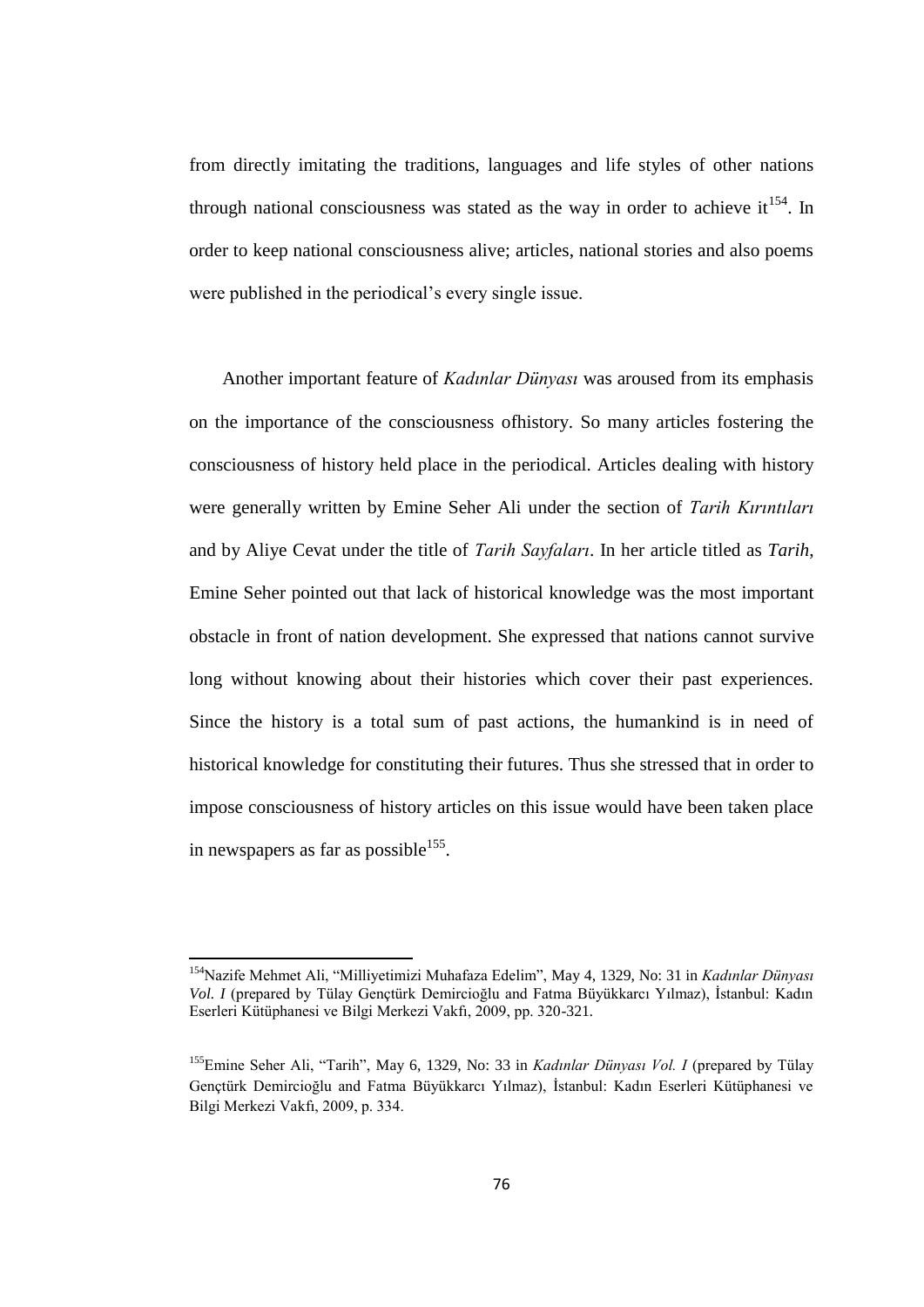It was discussed in *Kadınlar Dünyası* that the economic problems the country encountered with in the articles of Atiye Şükran. Atiye Şükran highlighted that the economic problems increased because of the misuse of national resources. She criticized that the people who do not trust national products prefer to use import ones and the imported products invaded all country. *Kadınlar Dünyası* gave effort to promote national industry and endeavored to encourage the people using national products through various advertisements. The writers of the periodical believed that the lack of indigenous manufacturing is gravely injurious to the national economy. The ideas on economy expressed by *Kadınlar Dünyası* explicitly have nationalistic inclinations. The writers of the periodical thought that not only men but also women should become manufacturer rather than being an effortless consumer. Especially Ulviye Mevlan expressed that one of the most important subject concerning the economy is encouraging women to involve in professional life.

The other important issue often setting out the nationalist inclinations of the periodical"s writers was fashion. The outdoor clothing especially was a matter of discussion. Many articles offering reform for women clothing were published in the periodical and the nationalization of women clothing was confirmed as an important goal. Some articles criticized the use of European models and fabrics and offered a more national fashion of which models, fabrics and producers were all native. In her article titled as *Tesettür-i Nisvan* (Women"s Clothing), Pakize Sadri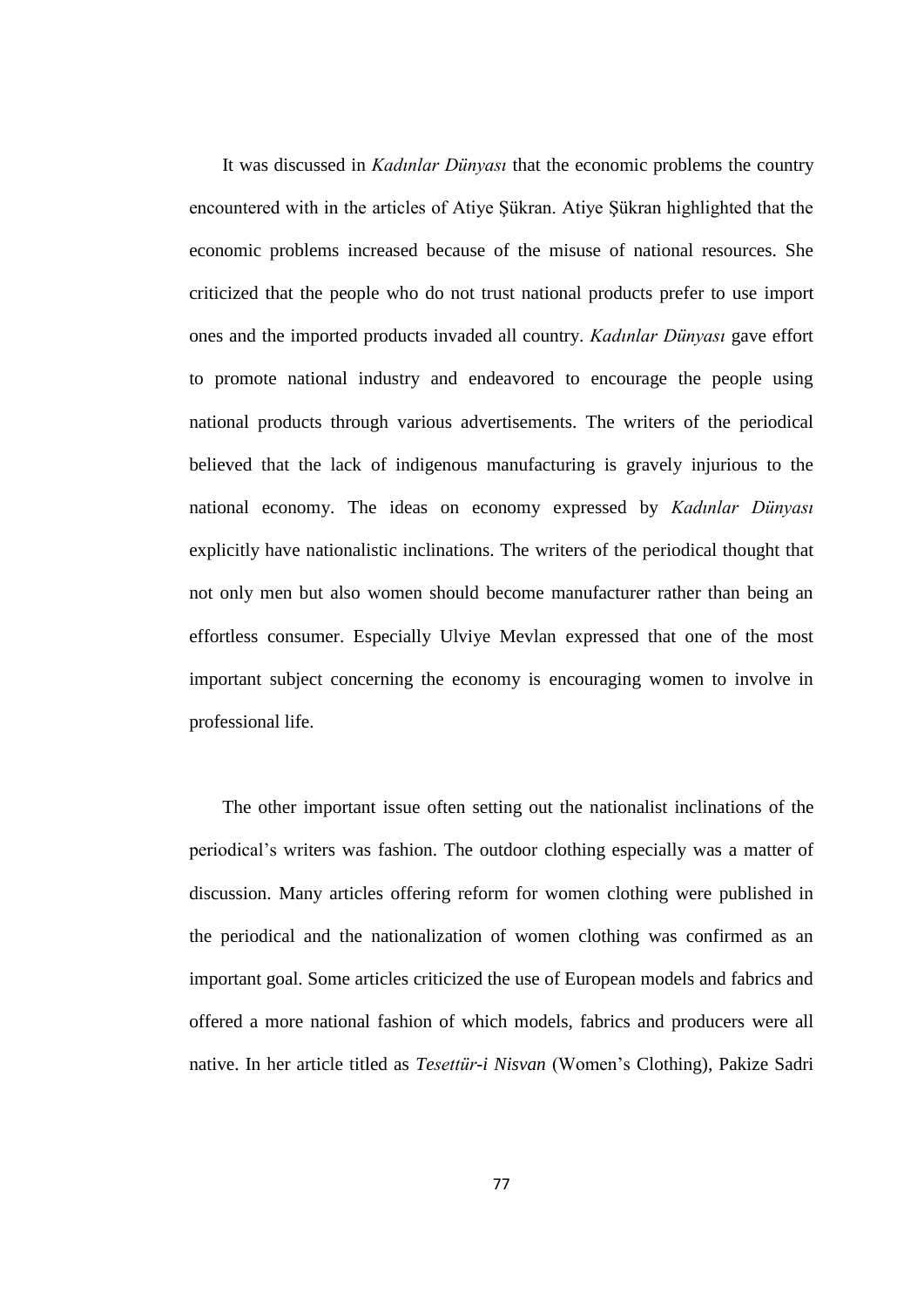asserted: "If we had wanted to be improved, we should have established a national fashion and clothing and chosen domestic products."<sup>156</sup>

Considering the fact that the women held new social roles other than being just mother and wife as a consequence of changing social patterns, the writers of *Kadınlar Dünyası* considered veils as an obstructive element and suggested that the women"s clothing should be modernized and styled convenient to working life. Although most of the writers agreed on abandoning of veil, some strictly criticized any concession from Islamic rules concerning the women clothing. The fashion also held with its other dimensions in the periodical. *Kadınlar Dünyası* published many photographs and displayed advertisements of Western hair styles, cosmetics and make up equipments $157$ .

Almost all issues of the periodical had consisted of a special section for poetry and literature. Philosophy, arts and Ottoman minorities were issues occasionally discussed in the periodical. Moreover, some plays and articles on the drama acting were submitted by the editorial board between pages.

As it is considered, there were many issues the writers of *Kadınlar Dünyası* dealt with. it is not possible to asses each issue in details, beginning from the next subtitle; national education, consciousness of history and national economy

<sup>156</sup>Pakize Sadri, "Tesettür-i Nisvan", June 21, 1329, No: 79 in *Kadınlar Dünyası Vol. II* (prepared by Tülay Gençtürk Demircioğlu and Fatma Büyükkarcı Yılmaz), İstanbul: Kadın Eserleri Kütüphanesi ve Bilgi Merkezi Vakfı, 2009, p.309

<sup>157</sup> Serpil Çakır, *Osmanlı Kadın Hareketi,* İstanbul: Metis Yayınları, 1996, p. 178.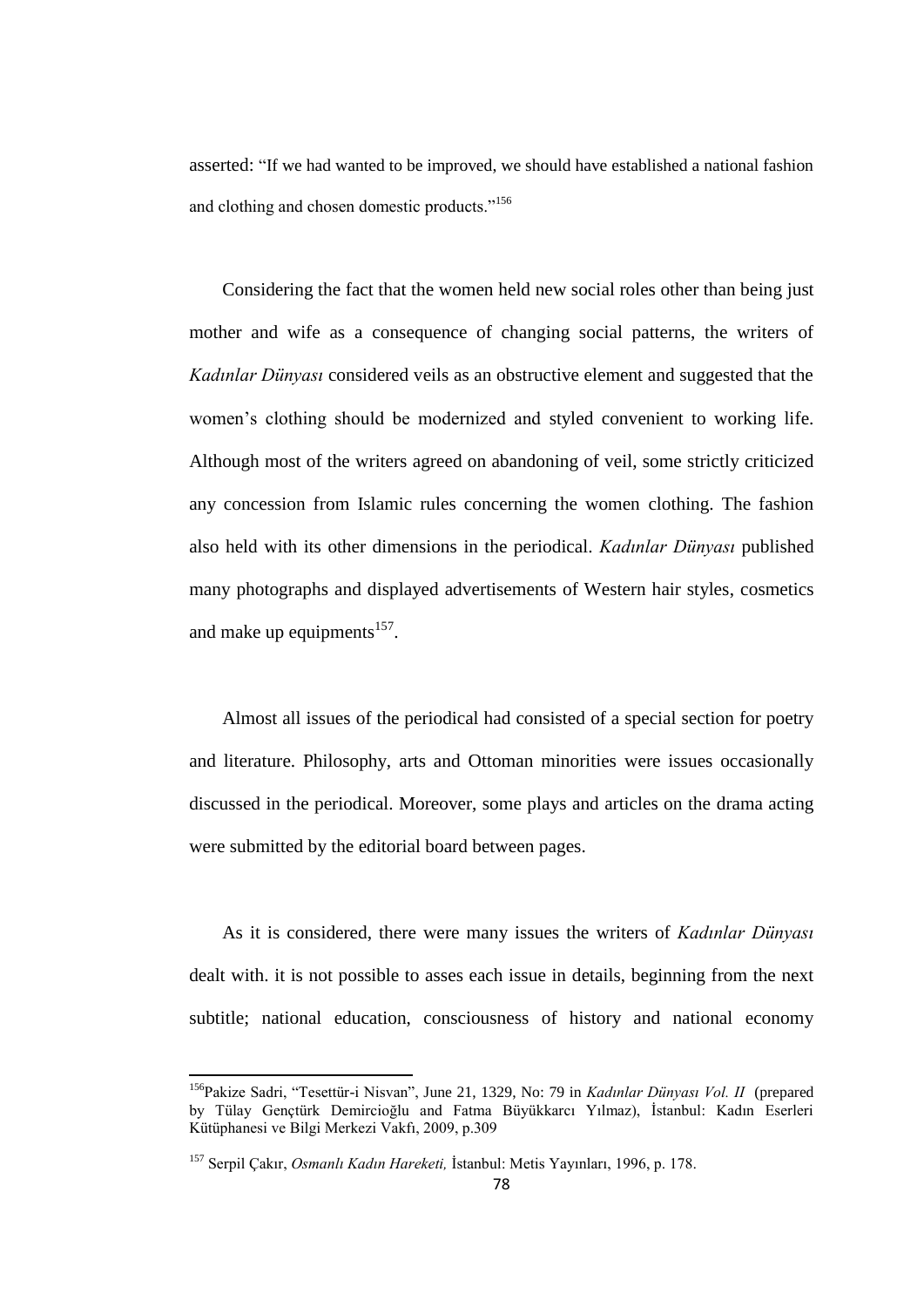through which the guidelines of current socio-political thought of the time can be discovered will be evaluated in accordance with the main questions pointed out by this thesis.

### **4.3. Articles about Education in** *Kadınlar Dünyası*

The period which *Kadınlar Dünyası* started to be published was the time many reforms carried out including the modernization of education. During this period, the Young Turk government gave effort to establish a new system of education included in secular primary and secondary schools following their preliminary examples, vocational schools, teacher training colleges and some institutes. The government provided the reorganization of the University of Istanbul. Additionally, the facilities of education were expanded for girls. After opening the doors of primary and secondary schools to the girls, the Young Turk regime let the girls to be in university life<sup>158</sup>. The rise in the number of and secondary schools let to the emergence of the requirement for higher education for the girls. Thus, the first higher educational institution named as *İnas Darülfünunu* (University for Girls) was founded on August 29, 1330 (September 12,  $1914$ )<sup>159</sup>.

The demands for the improvement of education expressed in the articles of *Kadınlar Dünyası* were similar to the changes attempted by the government: the

<sup>158</sup> Bernard Lewis, *Modern Türkiye'nin Doğuşu,* Ankara: Arkadaş Yayınevi, 2008, p. 310.

<sup>159</sup> Emre Dölen, *Türkiye Üniversite Tarihi Vol. I, Osmanlı Döneminde Darülfünun 1863- 1922,* İstanbul: İstanbul Bilgi Üniversitesi Yayınları, 2009, p. 454.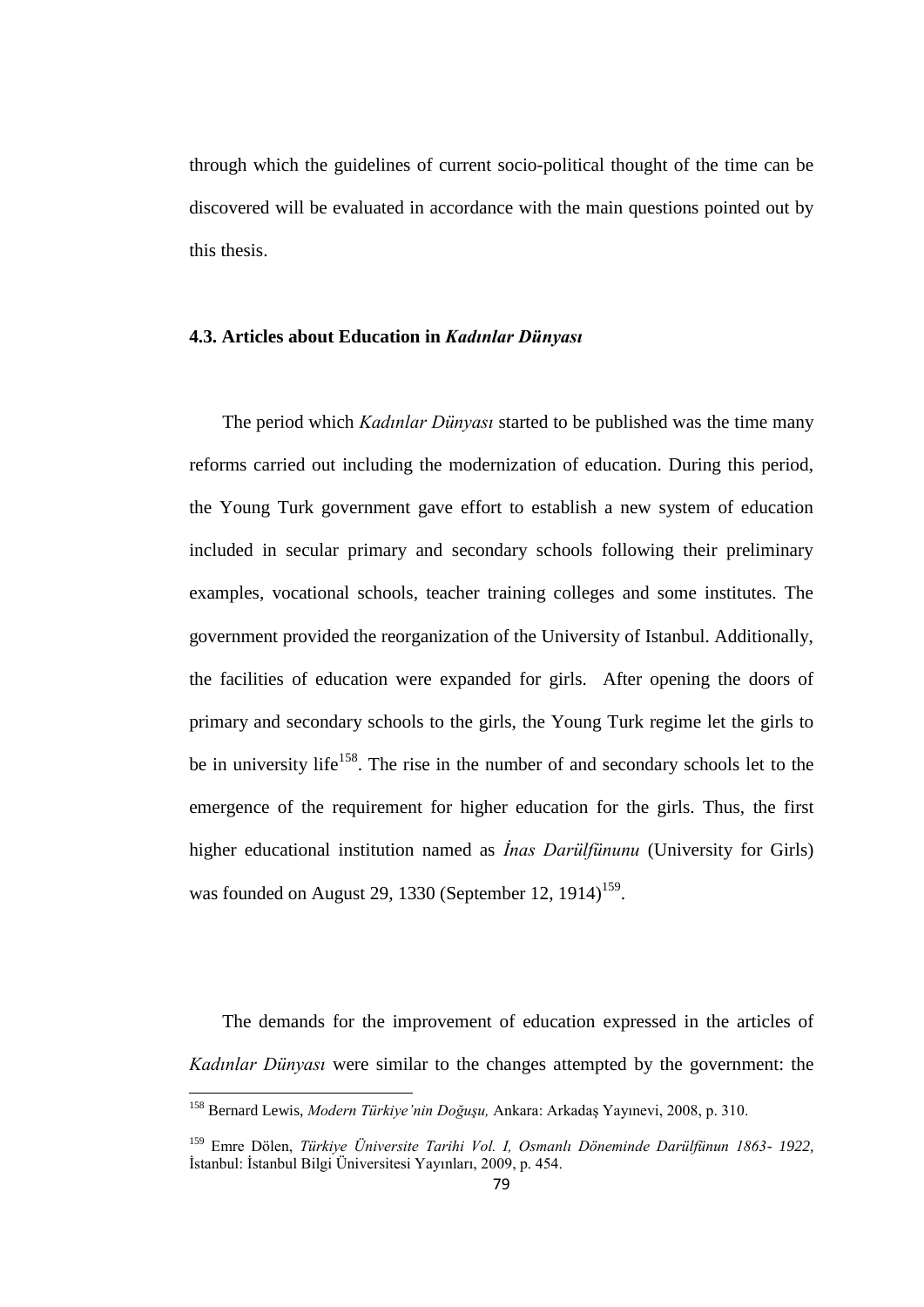expansion and modernization of educational facilities, making the education compulsory and free of charge and providing education for more girls. When the periodical"s articles on the issue of education were evaluated, it is clearly seen that the lack of education were pointed out as the most vital problem leading to the backwardness of the Empire. The modernist ideology ascribing one of the most essential roles to the education in the way of development often mirrored on the articles of *Kadınlar Dünyası*. After defining the lack of education for both girls and boys as one of the most important problem the country encountered with, the writers of the periodical also tried to analyze the reasons for the low of girls in schools and sometimes suggested some ways of solution pertaining to the problems of education. The reasons they ascertained for the necessity of women"s education revealed the social function assigned to women both by themselves and the political elites of the time. The writers also explained what kind of an educational system they offered and which rights they demanded for themselves in many articles they wrote. "There is no doubt that a state which cannot offer a proper education to their citizens is never be able to develop and inevitably subjected to be dissolved, decayed or even collapsed" wrote Emine Seher Ali in one of her articles<sup>160</sup>. The intellectual women of the time considered illiteracy and bigotry as the main reasons for the problems the Ottomans fell into<sup>161</sup> and marked the education the only instrument to be able to overcome illiteracy, bigotry and laziness. Mükerem Belkıs

<sup>160</sup> Emine Seher Ali, "Ahlâk- Maarif", April 5, 1329, No: 2 in *Kadınlar Dünyası Vol.I* (prepared by Tülay Gençtürk Demircioğlu and Fatma Büyükkarcı Yılmaz), İstanbul: Kadın Eserleri Kütüphanesi ve Bilgi Merkezi Vakfı, 2009, pp. 15- 16.

<sup>161</sup> Belkıs Ferit, "Tahsilimiz", April 12, 1329, No: 9 in *Kadınlar Dünyası Vol. I* (prepared by Tülay Gençtürk Demircioğlu and Fatma Büyükkarcı Yılmaz), İstanbul: Kadın Eserleri Kütüphanesi ve Bilgi Merkezi Vakfı, 2009, pp. 89- 90.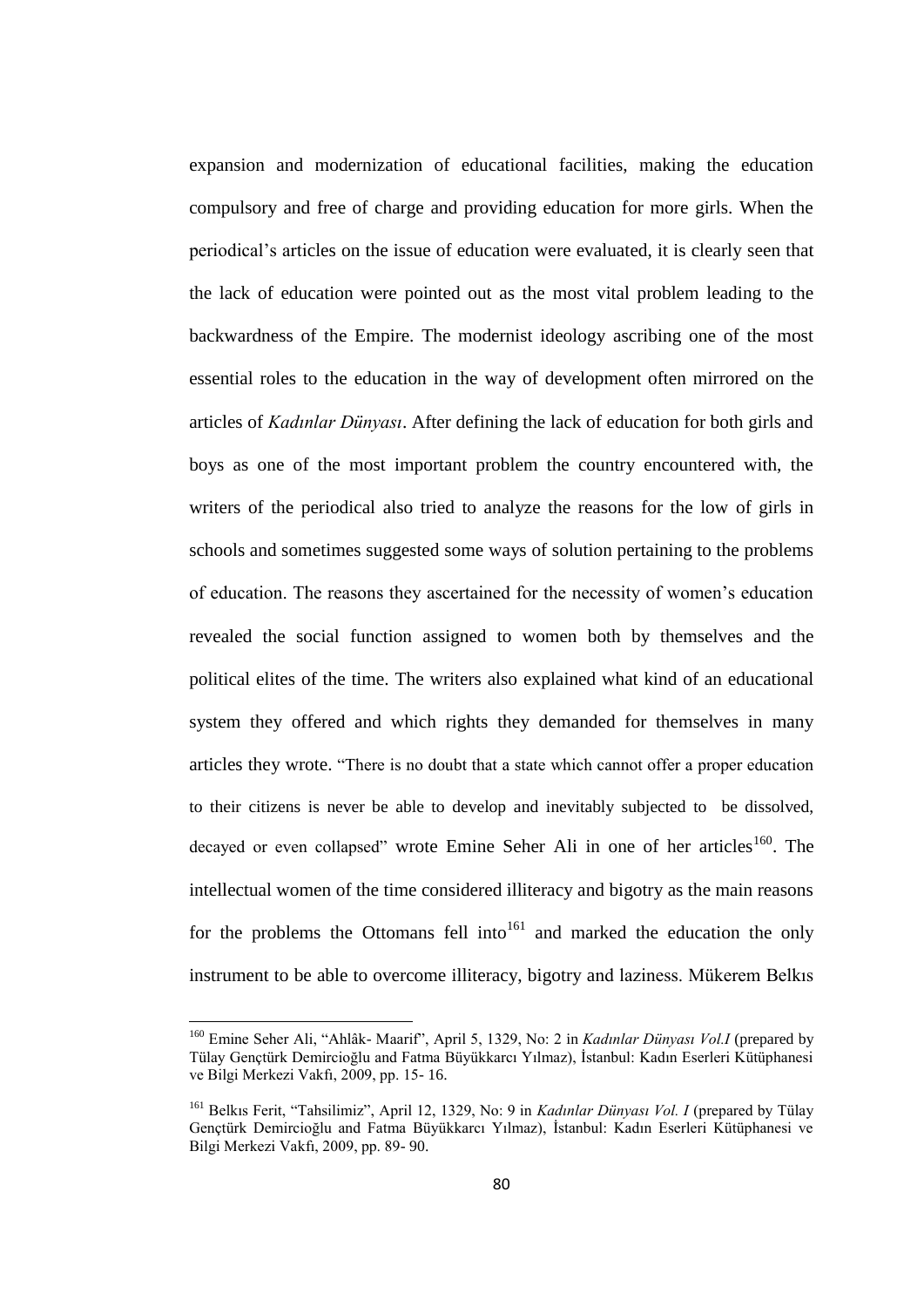said: "It is undoubted that only education can rescue a nation from the disaster it falls into and contribute its development."<sup>162</sup>

*Kadınlar Dünyası* called attention to inadequacy of educational system which was confirmed as the most significant cause of weakness of the Ottoman society and critized that there were very few girls had the chance for education. According to the periodical, the primary reasons for illiteracy and disregard to education were bigotry and insufficiency of schools<sup>163</sup>. Regarding the lack of schools and educational facilities as the reason for Empire"s misery, *Kadınlar Dünyası* called the women for drawing a lesson from this wretchedness and work harder improving the deploring conditions of schools and educational system. The periodical stated that a public survey could explicitly prove what a small number of women had opportunity to be educated throughout the country and even in the capital<sup>164</sup>. Hatice *Hanım* also criticized the lack of educational institutions open for

girls in her article dated June 30, 1913:

**.** 

Due to the lack of schools designed for improving the level of girl"s intellectuality,

only consisting a teacher training college and a high school throughout such a vast

<sup>&</sup>lt;sup>162</sup> Mükerrem Belkıs, "Maarif Nezareti'nden Büyük Bir Temenni", July 4, 1329, No: 92 in *Kadınlar Dünyası Vol. II* (prepared by Tülay Gençtürk Demircioğlu and Fatma Büyükkarcı Yılmaz), İstanbul: Kadın Eserleri Kütüphanesi ve Bilgi Merkezi Vakfı, 2009, pp. 437- 438.

<sup>163</sup> Paşabahçesi: Şerefettin, "Kadınlarda Maarif", June 4, 1329, No: 62 in *Kadınlar Dünyası Vol. II*  (prepared by Tülay Gençtürk Demircioğlu and Fatma Büyükkarcı Yılmaz), İstanbul: Kadın Eserleri Kütüphanesi ve Bilgi Merkezi Vakfı, 2009, pp. 123- 124.

<sup>164</sup> Şamlı: S [in]. L., "Hayat-ı Nisviyemizde Fikdan-ı Maarif", April 11, 1329, No: 8 in *Kadınlar Dünyası Vol. I* (prepared by Tülay Gençtürk Demircioğlu and Fatma Büyükkarcı Yılmaz), İstanbul: Kadın Eserleri Kütüphanesi ve Bilgi Merkezi Vakfı, 2009, pp. 80- 81.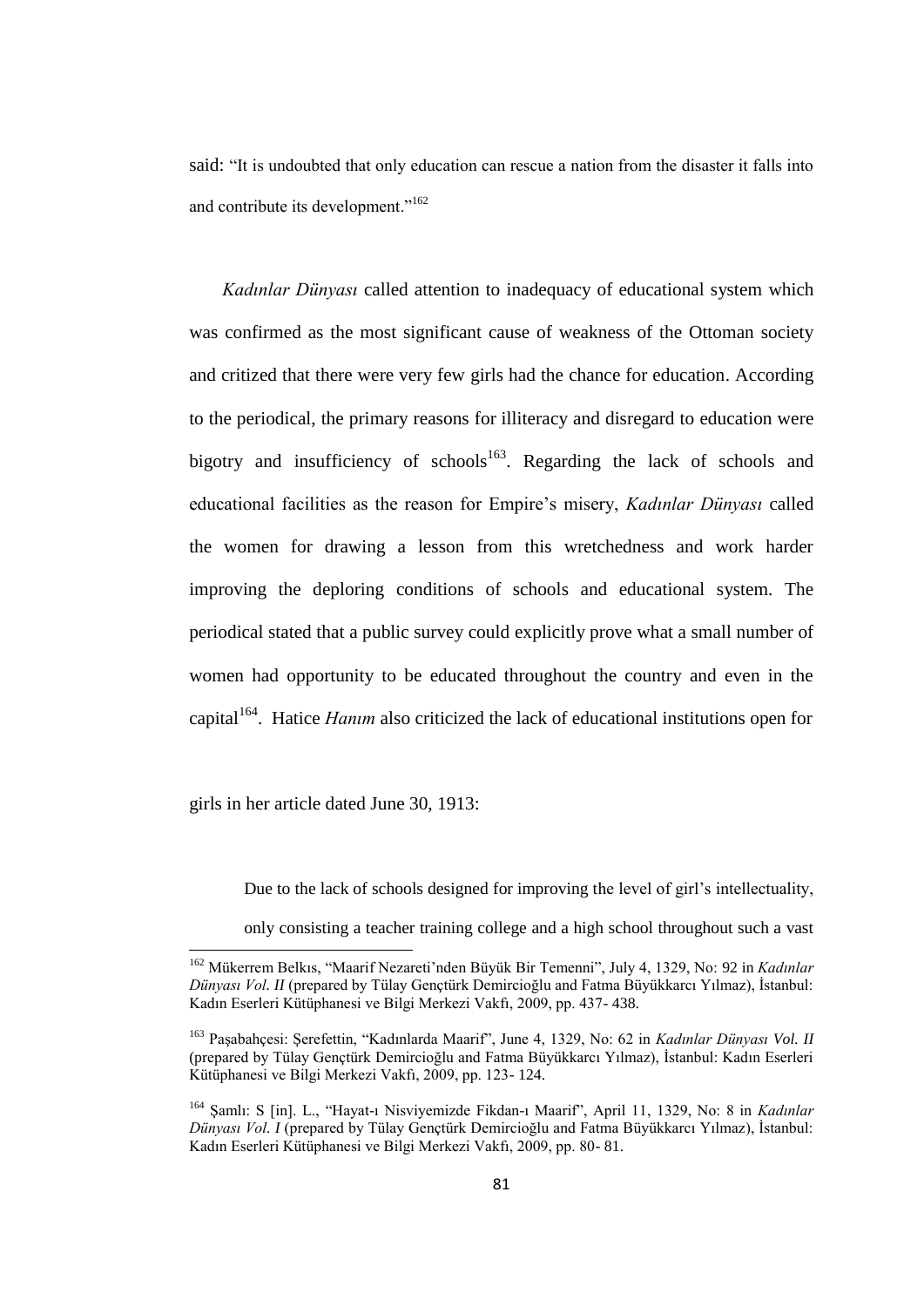empire, and the incapability of instructors teaching in secondary schools of which number is already inadequate; the girls in the countryside are deprived of schooling $165$ .

Asserting that the training of women was even more important than men"s education, Mükerrem Belkıs suggested the foundation of a new high school at least and added: "Actually it is not enough. Next to a few in Istanbul, let's establish new girl's high schools in each province of our country."<sup>166</sup>

Another significant problem women encountered with during their education was the shortness of their school life due to the fact that they are obliged to leave their school in early ages<sup>167</sup>. Hatice *Hanim* also criticized this situation with the following statements:

The girls are taken away from their schools just after their teenages for engagement or marriage. Hence, they are prevented from understanding their

<sup>165</sup> Hatice, "Kızlarımızın Lüzum-ı Tahsili", June 30, 1329, No: 88 in *Kadınlar Dünyası Vol. II*  (prepared by Tülay Gençtürk Demircioğlu and Fatma Büyükkarcı Yılmaz), İstanbul: Kadın Eserleri Kütüphanesi ve Bilgi Merkezi Vakfı, 2009, pp. 402- 404.

<sup>&</sup>lt;sup>166</sup> Mükerrem Belkıs, "Maarif Nezareti'nden Büyük Bir Temenni", July 4, 1329, No: 92 in *Kadınlar Dünyası Vol. II* (prepared by Tülay Gençtürk Demircioğlu and Fatma Büyükkarcı Yılmaz), İstanbul: Kadın Eserleri Kütüphanesi ve Bilgi Merkezi Vakfı, 2009, pp. 437- 438.

<sup>167</sup> Aziz Haydar, "Bizde Kız Evlatların Tahsili", April 16, 1329, No: 13 in *Kadınlar Dünyası Vol. I* (prepared by Tülay Gençtürk Demircioğlu and Fatma Büyükkarcı Yılmaz), İstanbul: Kadın Eserleri Kütüphanesi ve Bilgi Merkezi Vakfı, 2009, pp. 127- 129.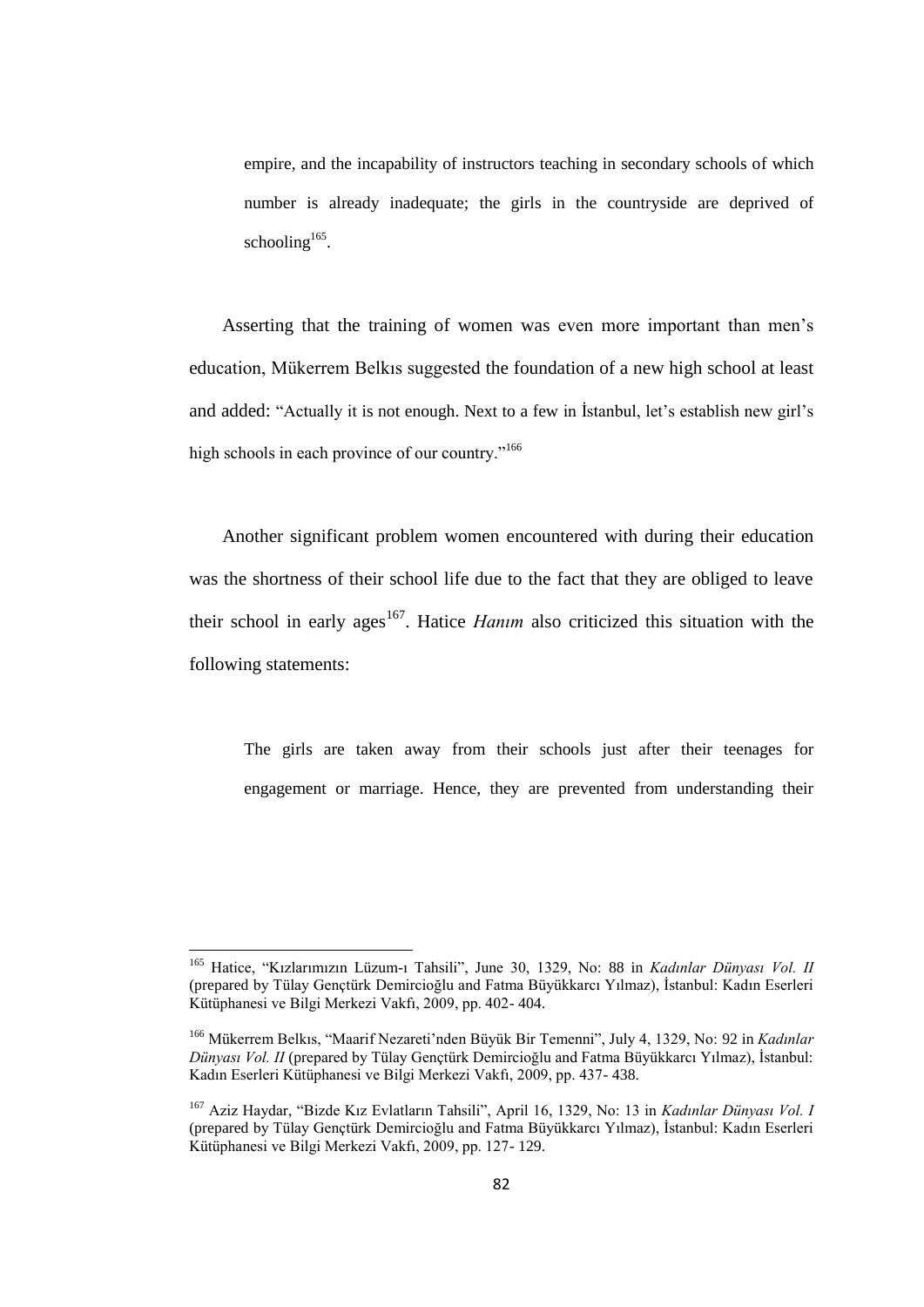status in the family and the rights they have and consequently, girls obliged to be slaves at the hands of ruthless husbands."<sup>168</sup>

The absence of financial support to education was another problem pointed out in *Kadınlar Dünyası*. Mevhibe *Hanım* suggested a solution by asking that: "İf our people who unhesitatingly accepted to pay the 1/4 war tax imposed by the government, would not refuse to pay a tax to be used for such a precious aim at the same time."<sup>169</sup>

The other important demands and suggestions laid by the writers of *Kadınlar Dünyası* in the way of solving the problems were settling obligatory education down and making schools free of charge. Mevhibe Mustafa expressed these demands:

From now on, all our children should be educated without any payment and also schooling should be compulsory. If I can I see that the tax for education that I paid is used properly and efficiently and observe that the schools handed by the Ministry of Education are qualified enough and also I am obliged to send my daughter to the school, we will take an important step towards wellbeing $170$ .

<sup>168</sup> Hatice, "Kızlarımızın Lüzum-ı Tahsili", June 30, 1329, No: 88 in *Kadınlar Dünyası Vol. II* (prepared by Tülay Gençtürk Demircioğlu and Fatma Büyükkarcı Yılmaz), İstanbul: Kadın Eserleri Kütüphanesi ve Bilgi Merkezi Vakfı, 2009, pp. 402- 404.

<sup>169</sup> Mevhibe Mustafa, "Maarifimiz", April 20, 1329, No: 17 in *Kadınlar Dünyası Vol. I* (prepared by Tülay Gençtürk Demircioğlu and Fatma Büyükkarcı Yılmaz), İstanbul: Kadın Eserleri Kütüphanesi ve Bilgi Merkezi Vakfı, 2009, p.172.

<sup>&</sup>lt;sup>170</sup>Mevhibe Mustafa, "Maarifimiz", April 20, 1329, No: 17 in *Kadınlar Dünyası Vol. I* (prepared by Tülay Gençtürk Demircioğlu and Fatma Büyükkarcı Yılmaz), İstanbul: Kadın Eserleri Kütüphanesi ve Bilgi Merkezi Vakfı, 2009, p.172.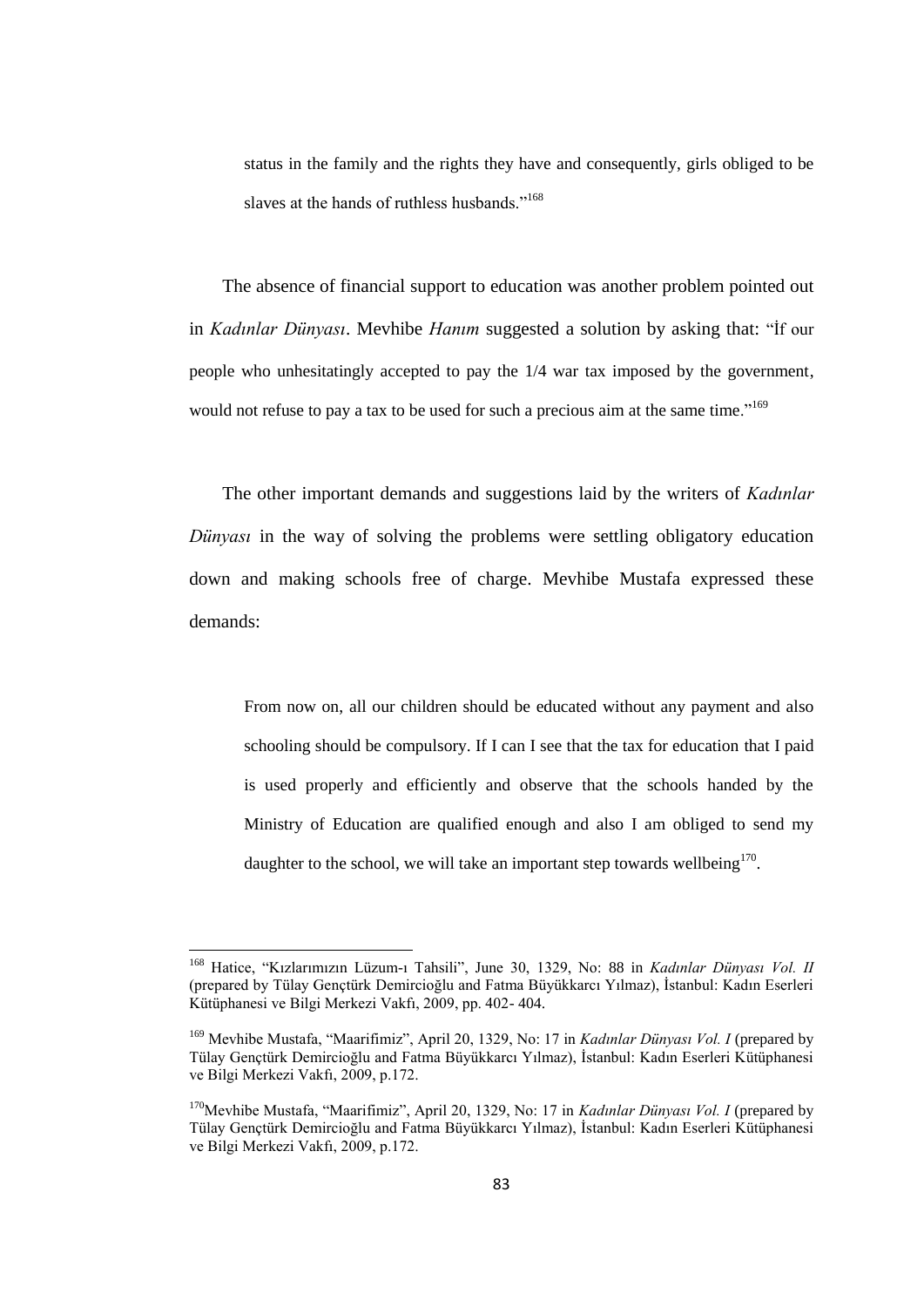In a broader sense, education was a national issue for the writers of *Kadınlar Dünyası* as much as being a women problem. Mükerrem Belkıs related the issue with patriotism and stated: "To be indifferent in the issue of education or prevent it from improving is treason against the country. We never hope such kind of an attitude from the people ruling our country."<sup>171</sup>

The improvement of education is the keystone of social progress. In accordance with the dominant modernist ideology of the time, the justification of the necessity of education for women was based on the ideology of "national growth". Emine Seher Ali asserted:

I said yesterday that the development of countries depend on the level of their women's literacy. We, the Ottoman women, need education much more than all others. Thus, let ourselves to collect contributions, to satisfy our needs concerning education as much as we can and open new schools through the associations we will found. The country... We should not forget the women in the country. Let's increase the number of the schools for girls everywhere $172$ .

The women intellectuals of the time were being in consciousness of the role attributed them within new modern social system and believed in their key position in the development of the society and country. Mükerrem Belkıs claimed that the

 $\overline{a}$ 

<sup>&</sup>lt;sup>171</sup> Mükerrem Belkıs, "Maarif Nezareti'nden Büyük Bir Temenni", July 4, 1329, No: 92 in *Kadınlar Dünyası Vol. II* (prepared by Tülay Gençtürk Demircioğlu and Fatma Büyükkarcı Yılmaz), İstanbul: Kadın Eserleri Kütüphanesi ve Bilgi Merkezi Vakfı, 2009, pp. 437- 438.

<sup>172</sup> Emine Seher Ali, "Ahlâk- Maarif", April 5, 1329, No: 2 in *Kadınlar Dünyası Vol.I* (prepared by Tülay Gençtürk Demircioğlu and Fatma Büyükkarcı Yılmaz), İstanbul: Kadın Eserleri Kütüphanesi ve Bilgi Merkezi Vakfı, 2009, pp. 15- 16.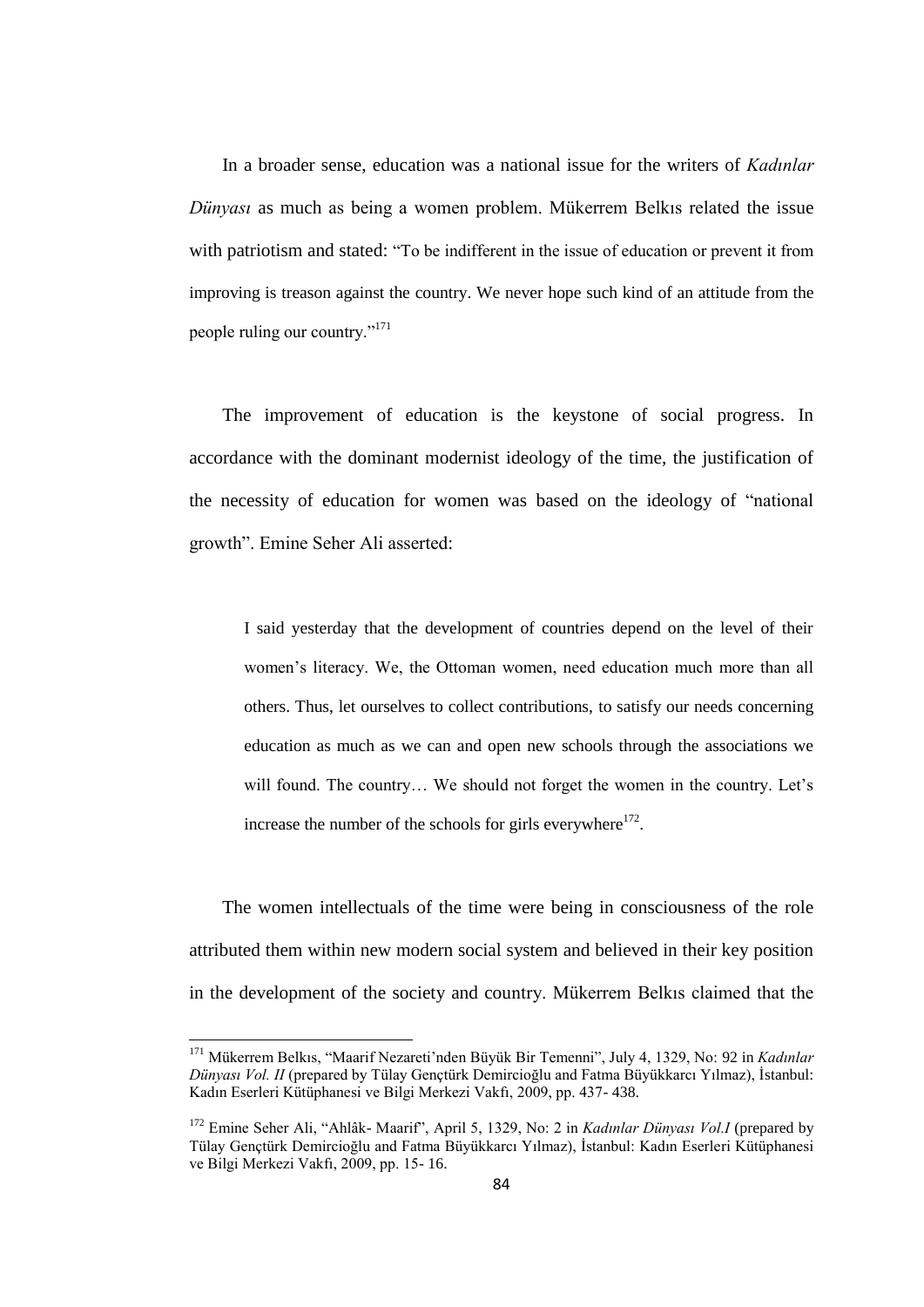women were able to make a nation"s destiny better or worse. According to her, there was no other element that could affect the structure and ideas of society more than women; that was why the destiny of a nation was at the hands of women. She also defined the women as the people who are responsible for any possible decadence of the nation, because she believed that the indifference of women in education cause the country's collapse<sup>173</sup>. Sidika Ali Riza also affirmed that the shortest and most effective way of doing a nation"s internal affairs better was to educate the girls who were the potential mothers of the future  $174$ .

As it is stated above the education of women was thought closely related with the education of children. Because, it is believed that the future generations who have ability to contribute to the development of the country could be grown up by only properly trained mothers. It shows that the ideological background of will for women"s education is rather related with the ideal of social progress than feminist priorities. The encouragement of women to participate in educational life both through government politics and intellectual milieu and the ascription of such a social function to the women should be thought within the framework of the social mechanism which were used to create a "national family" in order to unionize the nation in the way of "development". One of the most important roles attributed to

 $\overline{a}$ 

<sup>173</sup> Mükerrem Belkıs, "Avrupa"da Tahsil-i Nisvan", June 16, 1329, No:74 in *Kadınlar Dünyası Vol. II* (prepared by Tülay Gençtürk Demircioğlu and Fatma Büyükkarcı Yılmaz), İstanbul: Kadın Eserleri Kütüphanesi ve Bilgi Merkezi Vakfı, 2009, pp. 247- 249.

<sup>174</sup>Sıdıka Ali Rıza, "Mekteplerimiz", April 20, 1329, No: 17 in *Kadınlar Dünyası Vol. I* (prepared by Tülay Gençtürk Demircioğlu and Fatma Büyükkarcı Yılmaz), İstanbul: Kadın Eserleri Kütüphanesi ve Bilgi Merkezi Vakfı, 2009, p. 173.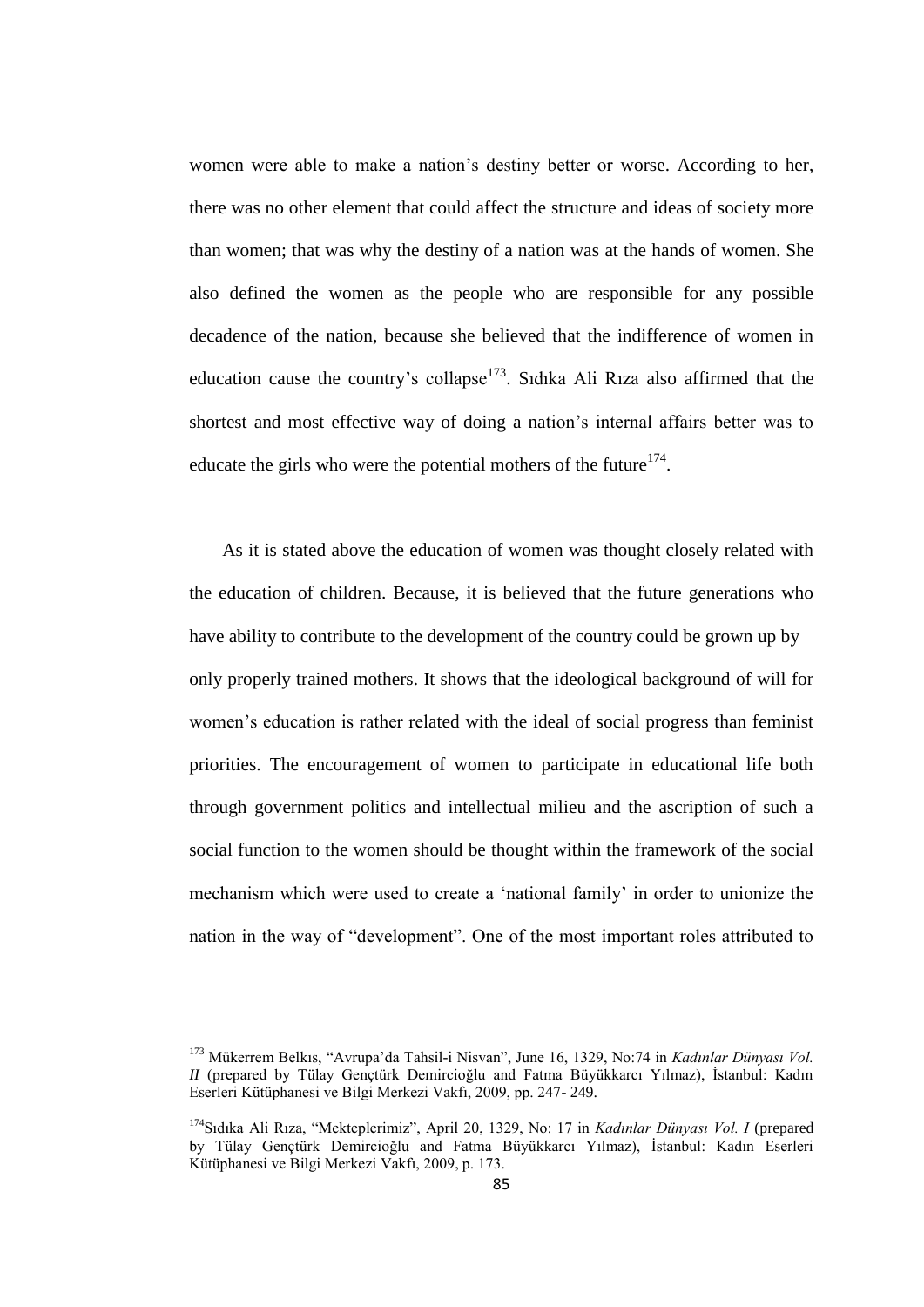the mother of "national family" is to train their children in accordance with national values.

The first person responsible for the education of a child is the mother of him or her. If the mother has the knowledge and methods of education, she can raise her children healthy both mentally and physically and teach her children social ethics. Thus, she is able to grow up an individual beneficial to human being $^{175}$ .

wrote Sıdıka Ali Rıza and emphasized on the necessity of well instruction of children. On the other hand, Ferit Belkıs complained about women"s ignorance in childraising:

They have not any knowledge about pedagogy, house holding and home economics. Also, they cannot give entirely the knowledge of ethics and sciences to their children. A child receives education firstly in mother"s bosom and also gains the love of country and soldiery. So it means that the advancement of our country heavily depends on the education of women<sup>176</sup>.

The love of country and the nation were the principal values that should be given to kids through education because some women intellectuals believed that the Ottoman young people did not have enough patriotism in themselves. Aziz

<sup>175</sup>Sıdıka Ali Rıza, "Mekteplerimiz", April 20, 1329, No: 17 in *Kadınlar Dünyası Vol. I* (prepared by Tülay Gençtürk Demircioğlu and Fatma Büyükkarcı Yılmaz), İstanbul: Kadın Eserleri Kütüphanesi ve Bilgi Merkezi Vakfı, 2009, p. 173.

<sup>176</sup> Belkıs Ferit, "Tahsilimiz", April 12, 1329, No: 9 in *Kadınlar Dünyası Vol. I* (prepared by Tülay Gençtürk Demircioğlu and Fatma Büyükkarcı Yılmaz), İstanbul: Kadın Eserleri Kütüphanesi ve Bilgi Merkezi Vakfı, 2009, pp. 89- 90.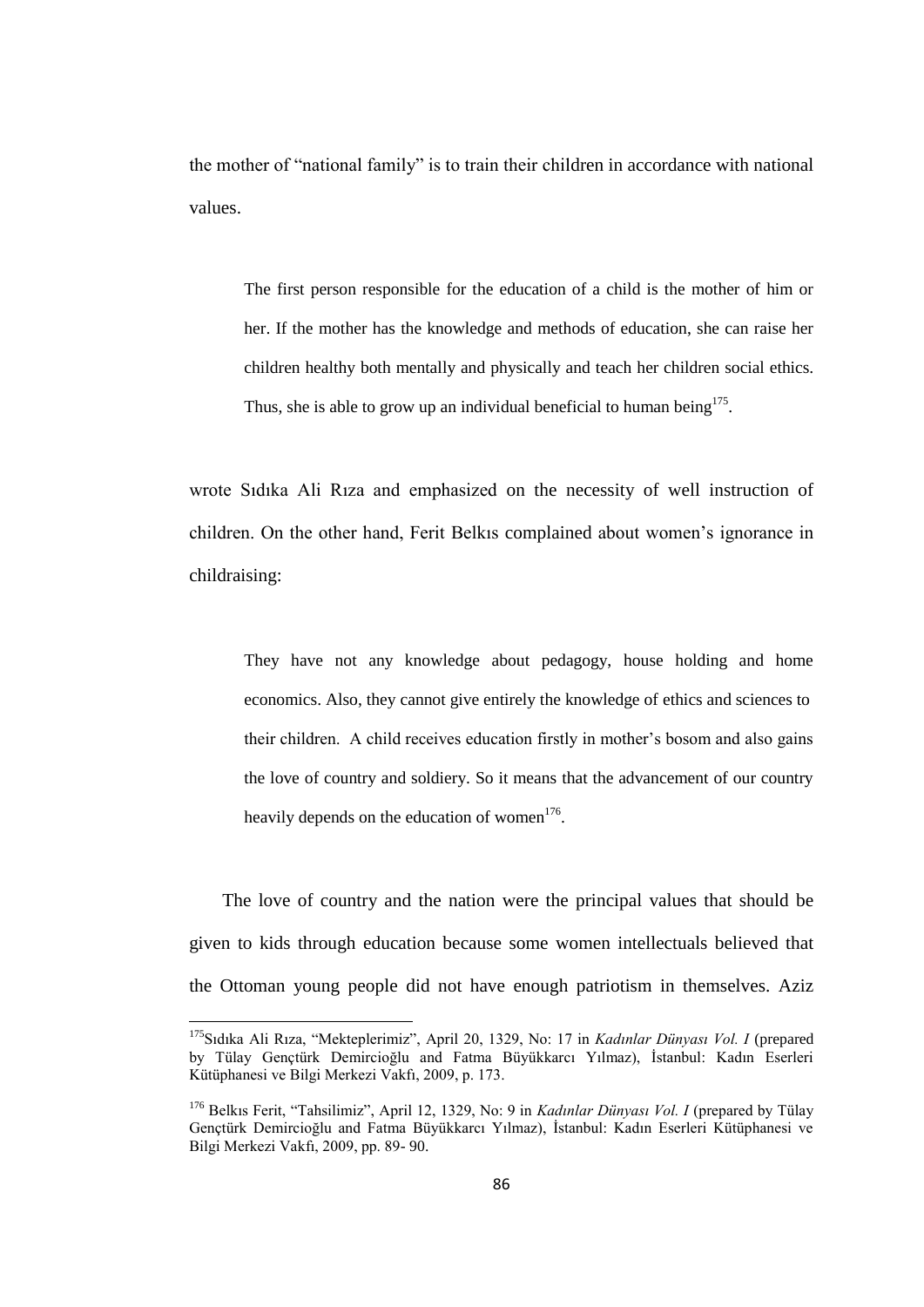Haydar, in one of her article, addressed: "If we want to live on, consider ourselves and believe in God, we should give our children the sense of nationality."<sup>177</sup>

Resembling with the other women writers of the time, the writers in *Kadınlar Dünyası* encouraged women to participate in social life and defended their rights on behalf of patriotism. They perceived the struggle for women"s rights as a national issue. That is why they developed a nationalist women approach rather than the universalism of Western feminism. In the same way Halide Edip formerly stated in her article titled *Mehasin Okuyan Kardeşlerime* (To My Sisters Reading Mehasin) published in the 6<sup>th</sup> issue of *Mehasin*:

A woman is first and foremost an Ottoman and also a patriot. Her country should be the most precious and cordial thing in her heart. The interests of the country are always much more superior to the interests of womankind. Thus, the women ought to defend their rights not for themselves but so as to be able to well educate their children they raise for the welfare of their country<sup>178</sup>.

Another detail supporting the idea that the primary motivation of women"s movement moves on a nationalist channel rather than a feminist one is the fact that the problems underlined by the women intellectuals often did not confine to the ones special to women but also valid for the men: "Many schools for boys also have

<sup>177</sup> Aziz Haydar , "Kadın-Vatan", Kânun-i Sani 17, 1330, No: 161, pp. 4-5 in Serpil Çakır, *Osmanlı Kadın Hareketi,* İstanbul: Metis Yayınları, 1996, p. 234.

<sup>178</sup> Halide Salih, "Mehasin Okuyan Kardeşlerime", *Mehasin,* April 1324, No: 6, p. 421.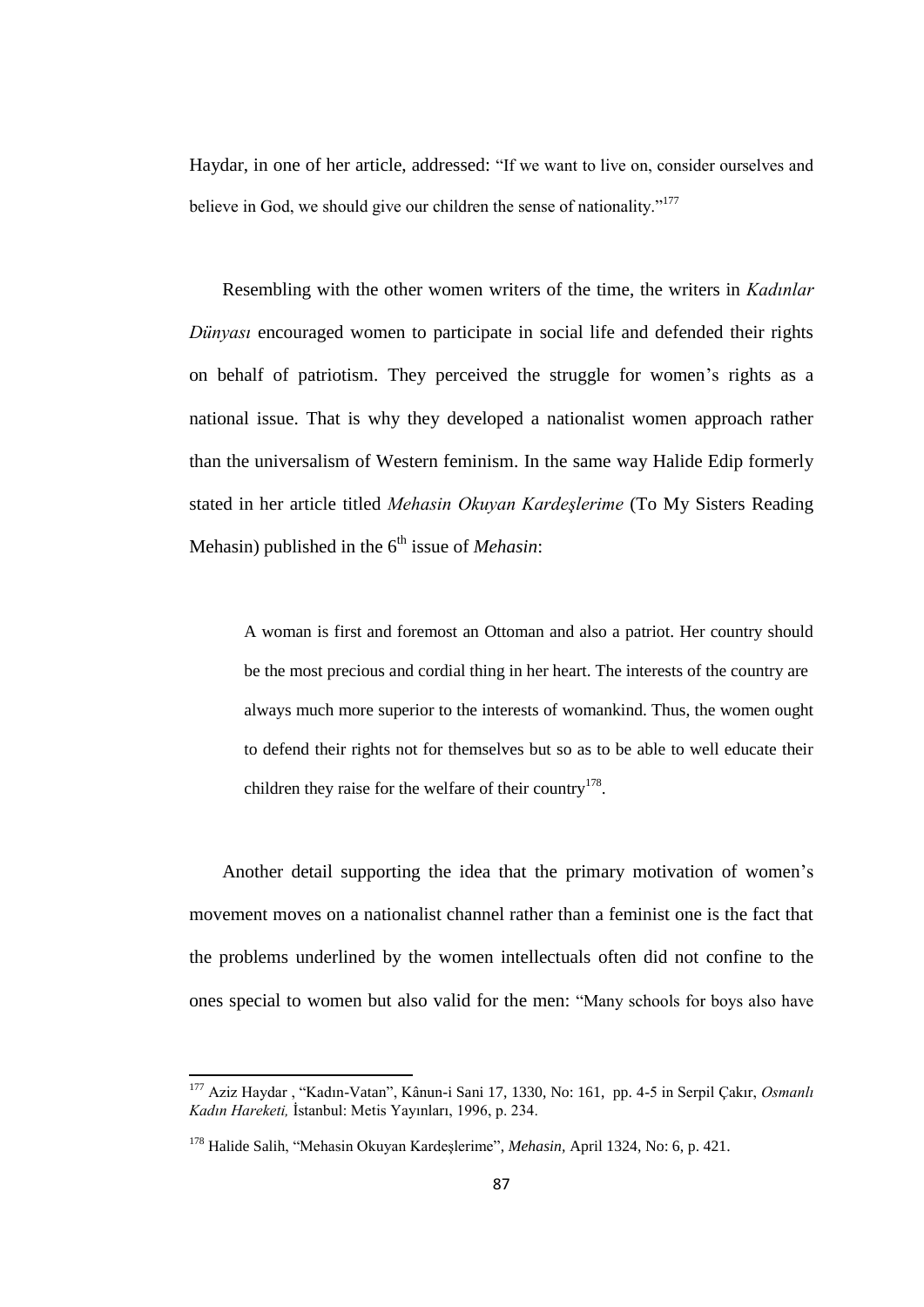the same conditions and even though they started to operate brightly, they encountered with the danger of vanishing in a very short period of time."<sup>179</sup>

Approaching similarly to the issue, Nebile Kamuran wrote: "We should leave such unreasonable ideas aside and improve the quality and conditions of education. The illiteracy of women also damages the men. $180$ 

To sum up, the new responsibility assigned to the women in the process of socialization during the first years of Second Constitutional Era was bringing up new generations. It was thought that through this responsibility of women, social

transformation could be achieved by the shortest way<sup>181</sup>. Moreover, the quality of women education was accepted as one of the most important elements that could contribute to the satisfaction of this goal. The demands for the augmentation of girls in schools and also increase in the number of girls" schools might be thought within this context.

<sup>179</sup> Aziz Haydar, "Yine Mekteplerimiz", April 25, 1329, No: 22 in *Kadınlar Dünyası Vol. I* (prepared by Tülay Gençtürk Demircioğlu and Fatma Büyükkarcı Yılmaz), İstanbul: Kadın Eserleri Kütüphanesi ve Bilgi Merkezi Vakfı, 2009, p. 220.

<sup>180</sup> Nebile Kâmuran, "Maarif", April 27, 1329, No: 24 in *Kadınlar Dünyası Vol. I* (prepared by Tülay Gençtürk Demircioğlu and Fatma Büyükkarcı Yılmaz), İstanbul: Kadın Eserleri Kütüphanesi ve Bilgi Merkezi Vakfı, 2009, pp 246- 247.

<sup>181</sup> Serpil Çakır, *Osmanlı Kadın Hareketi,* İstanbul: Metis Yayınları, 1996, p. 229.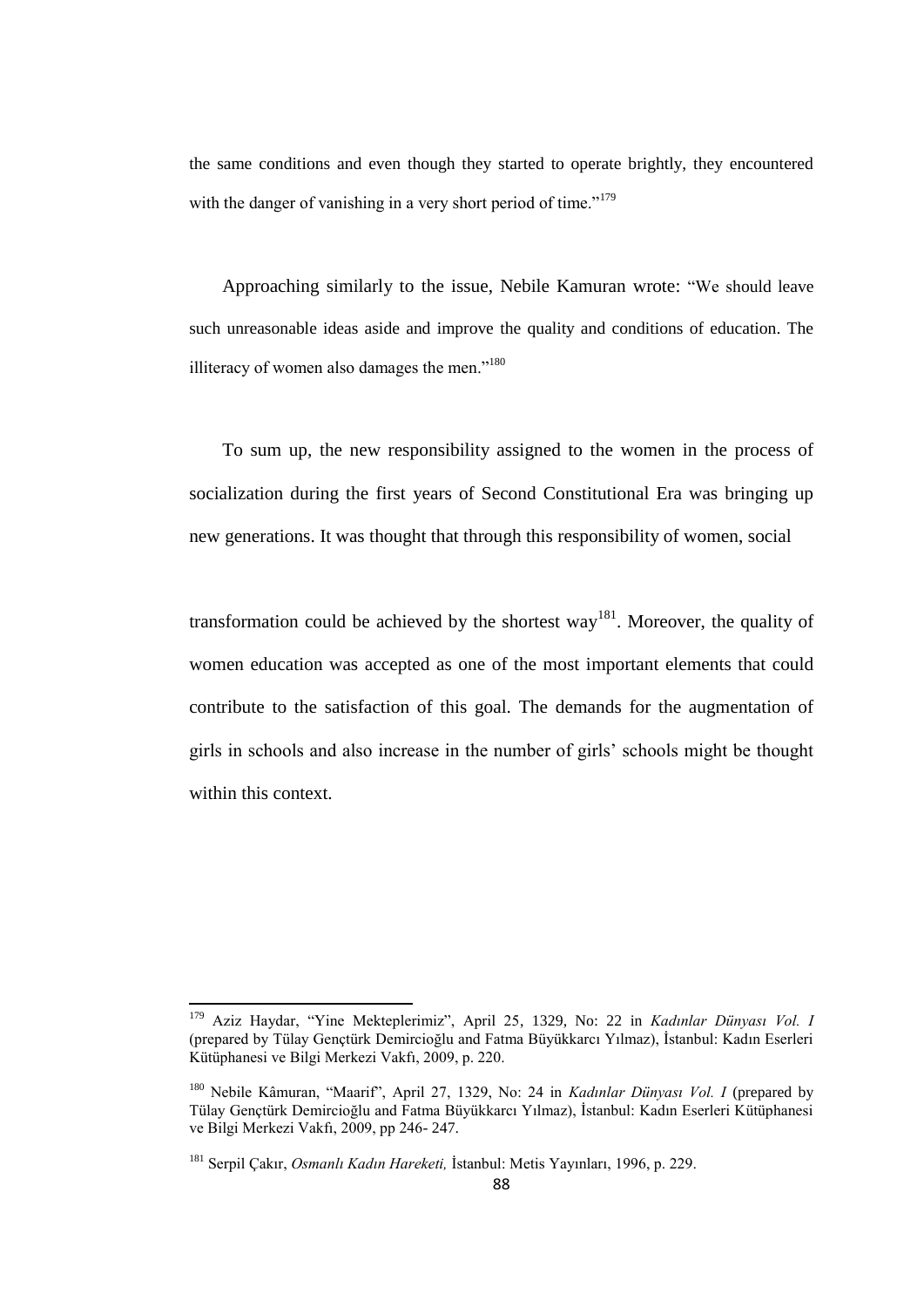#### **4.4. Consciousness of History in the Articles of** *Kadınlar Dünyası*

Another important feature of this periodical was aroused from its emphasis on the importance of constituting the consciousness of history. Due to its very impact on national development, consciousness of history was attributed great value by *Kadınlar Dünyası*. Articles on history were generally written by Emine Seher Ali in the section of *Tarih Kırıntıları* (Traces of History) and by Aliye Cevat in the section of *Tarih Sayfaları* (Pages of History). In her article titled *Tarih* (History) Emine Seher indicated that being lack of historical knowledge and consciousness of history were the most important reasons that prevented a nation from development. She expressed that nations cannot live long without knowing about their history and since history was a sum of repeated actions, all nations were in need of historical knowledge for establishing their future. That"s why she pointed out that in order to enhance the consciousness of history; more articles on history

should appear in newspapers as far as possible $^{182}$ .

1

It might be useful to look over the ideas of Emine Seher Ali which emphasized on the necessity of consciousness and historical knowledge for social progress:

The weakness of the knowledge of national history is an obstacle in front of our nations' progress. It also retains us from learning the truths. We never question...

<sup>&</sup>lt;sup>182</sup> Emine Seher Ali, "Tarih", May 6, 1329, No: 33 in *Kadınlar Dünyası Vol. I* (prepared by Tülay Gençtürk Demircioğlu and Fatma Büyükkarcı Yılmaz), İstanbul: Kadın Eserleri Kütüphanesi ve Bilgi Merkezi Vakfı, 2009, p. 334.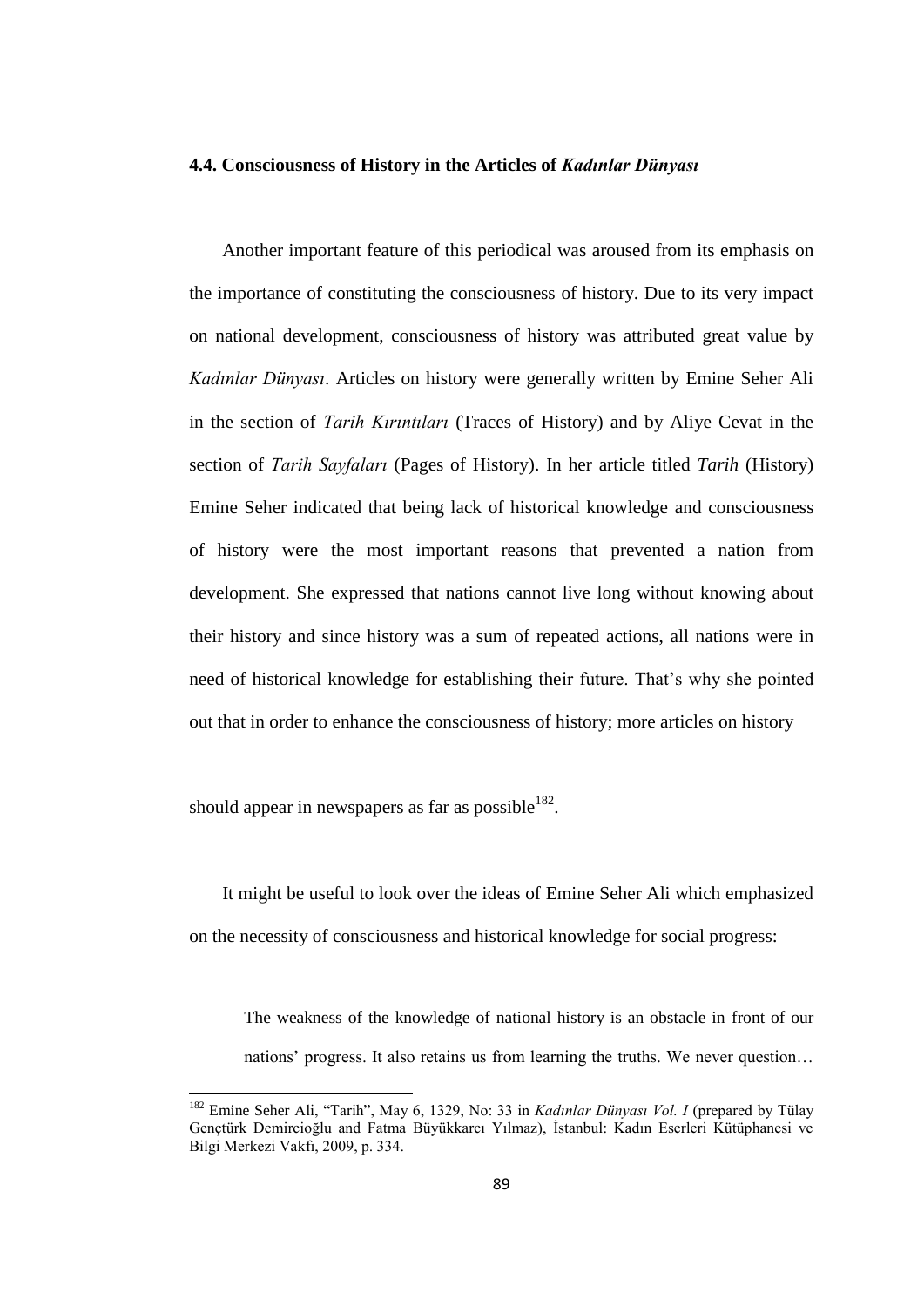We do not know the origin of our nation. History is the past story of nations. The nations not aware of their own past never live long and maintain their existence. History is a mirror for the future. Since history repeats itself, who looks ahead with the knowledge of his own history can shape the future and destiny $^{183}$ .

In the same article, she also stressed on the need for women"s being aware of their history:

Women"s insight in history is a must. The mother is the first teacher of the children. I stated before but let"s repeat: There is a huge difference between the mother who tell her children ghost stories and the mother who mentions about the history of her nation<sup>184</sup>.

Furthermore; in this important article, Emine Seher both tried to strengthen the consciousness of history of women by telling them the origins of their rooted civilization:

Whatever someone says, it is the fact that our nation did not emerged through only a few warrior and just about 400 tents… If we accept the reality that everything turns back to its origin (Emine Seher Ali means that everything in the world has an

 $\overline{a}$ 

<sup>183</sup> Emine Seher Ali, "Tarih", May 6, 1329, No: 33 in *Kadınlar Dünyası Vol. I* (prepared by Tülay Gençtürk Demircioğlu and Fatma Büyükkarcı Yılmaz), İstanbul: Kadın Eserleri Kütüphanesi ve Bilgi Merkezi Vakfı, 2009, p. 334.

<sup>&</sup>lt;sup>184</sup> Emine Seher Ali, "Tarih", May 6, 1329, No: 33 in *Kadınlar Dünyası Vol. I* (prepared by Tülay Gençtürk Demircioğlu and Fatma Büyükkarcı Yılmaz), İstanbul: Kadın Eserleri Kütüphanesi ve Bilgi Merkezi Vakfı, 2009, p. 334.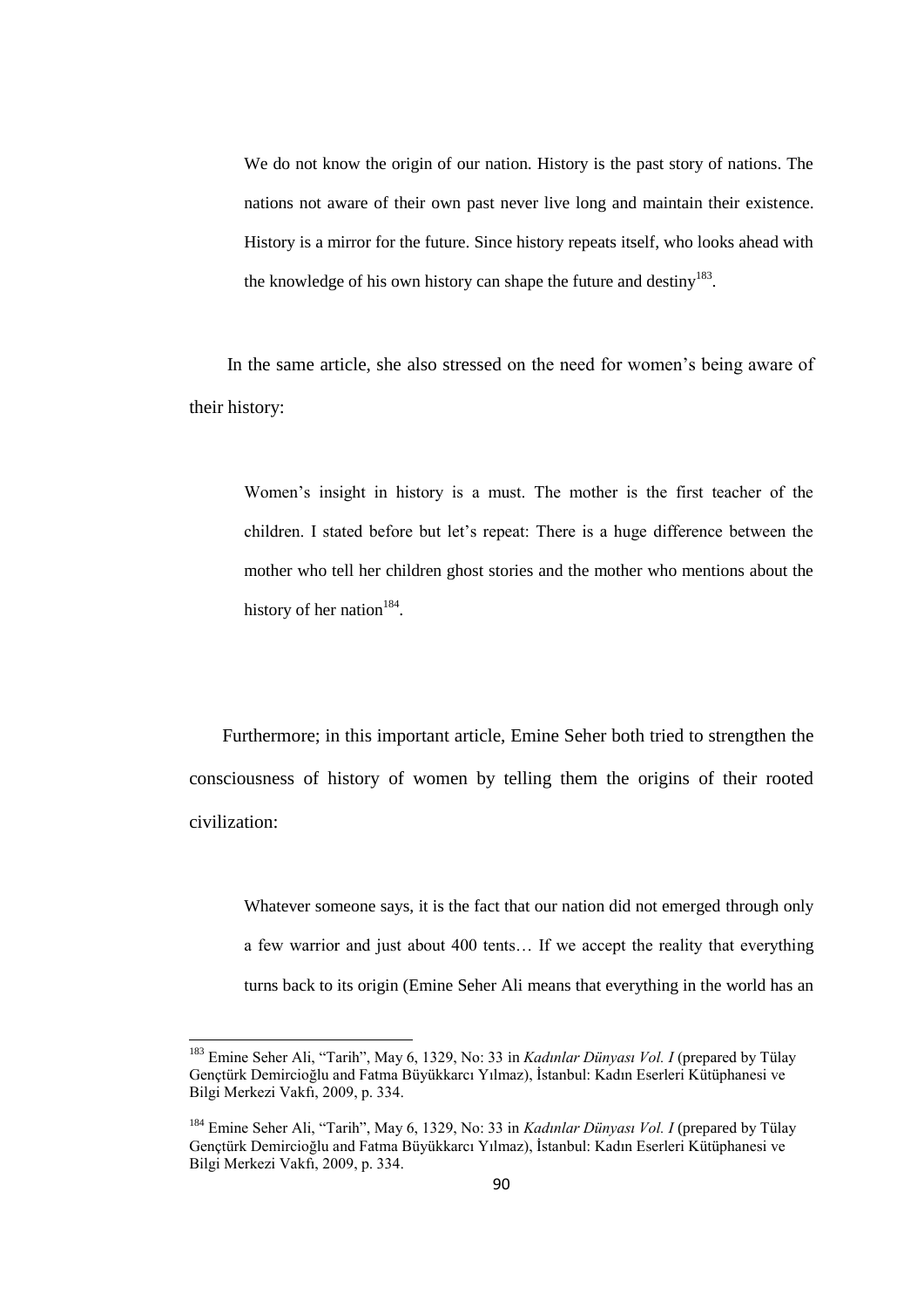end), we can easily recognize that the survival of our nation up to now is unbelievable. Actually, we were just about to live such an end in the history, before Bayezid…. Our state was much stronger after the reestablishment. The essence of Sultan the Mehmed's rule is the basis of our government today<sup>185</sup>.

In response to Emine Seher Ali"s article; Aliye Cevat, from Kabatas, wrote a letter to the periodical expressing that she agreed with Emine Seher Ali in that a nation without knowing about its past resembles a child is not aware of his father. Development of countries depends on the importance they ascribe to their own histories. After this response letter, Cevat started to write articles on history for *Kadınlar Dünyası*.

In *Kadınlar Dünyası*, the articles on history were not be written only about the historical events and figures, Aliye Cevat also gave account for the characteristics

of historical knowledge and evaluated the social function of history:

**.** 

The articles I will write down under the title of *Pages of History* will mention about the most important historical events in the world history, the history of some nations and the reasons for their collapse. Because, now I am totally convinced that if the humankind do not know the history, they cannot find any solution to overcome their possible end. It is necessary to mention about what the history is and what history tell us before giving information about important events in the

<sup>&</sup>lt;sup>185</sup> Emine Seher Ali, "Tarih", May 6, 1329, No: 33 in *Kadınlar Dünyası Vol. I* (prepared by Tülay Gençtürk Demircioğlu and Fatma Büyükkarcı Yılmaz), İstanbul: Kadın Eserleri Kütüphanesi ve Bilgi Merkezi Vakfı, 2009, p. 334.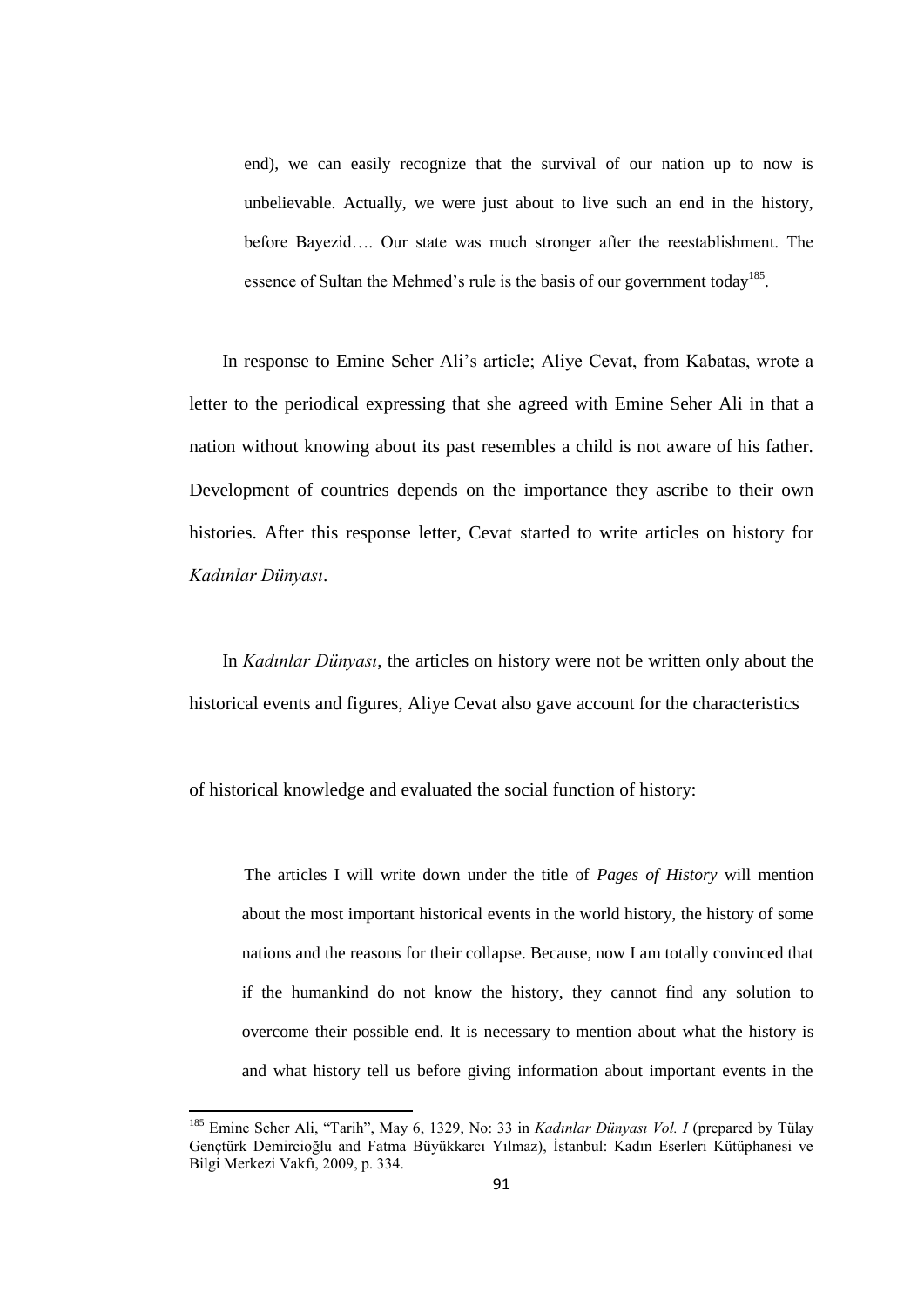history of human being… History undoubtedly proves that while the nations which depend on honesty, honor, working and ethics can naturally develop; the nations who are lazy, dishonest and immoral always have to be disappointed and perished<sup>186</sup>.

Cevat also put emphasis on scientific and methodological aspects of history and history writing. In her article she gave a detailed account for the resources used by history discipline and named the primary sources as *asar-ı atika* (cities, statues, stone inscriptions, coins), the secondary sources as *asar-ı mazbuta* (kütüb-i semaviye, muahedat, kavanin mecmuaları, mehakim ilamatı) and the third hand sources as *asar-ı menkule* (oral history). She particularly emphasized on the fact that primary and secondary sources were much more reliable for historians than oral sources. Thus, she appreciated scientific historical methods.

Aliye Cevat seperated history into two as history of a *hususi tarih* (particular nation) and *umumi tarih* (general history of human being). She favored general history claiming that the specific history could not be wholly understood without appealing to general history. She also put an emphasis on the necessity of keeping history in contact with other disciplines. Geography, geology and linguistics must

<sup>186</sup> Aliye Cevat, "Tarih Sayfaları", May 26, 1329, No: 53 in *Kadınlar Dünyası Vol. II* (prepared by Tülay Gençtürk Demircioğlu and Fatma Büyükkarcı Yılmaz), İstanbul: Kadın Eserleri Kütüphanesi ve Bilgi Merkezi Vakfı, 2009, pp. 28- 29.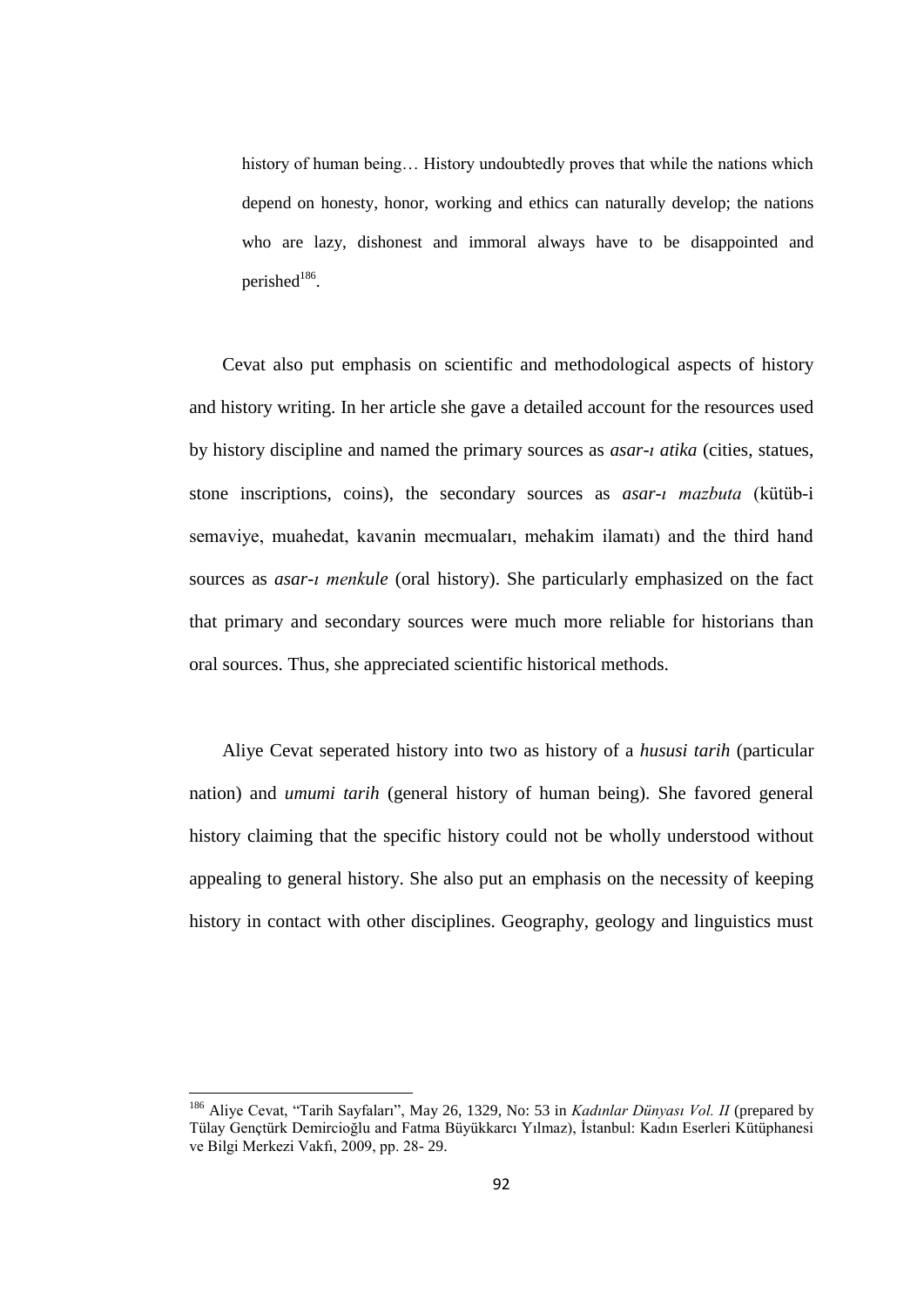be the primary disciplines helping history<sup>187</sup>. She put a multidisciplinary approach on history in those days.

In the articles published as *Tarih Sayfaları*, Aliye Cevat contiuned to inform the reader about the content and methodology of history. She gave the periodization of human history into four parts and named as Ancient, Medieval, Modern Age, and Contemporary Age; and she conferred the classification of ancient history into four periods as Stone Age, Neolithic Age, Bronze Age and Iron Age. Cevat gives information also about historiography and history writing beginning from the earliest history writing methods. She introduced many historians from the ones in ancient times to contemporary historians of Muslim and Christian worlds<sup>188</sup>.

In her following articles, Aliye Cevat released the history of some particular civilizations in *Tarih Sayfaları*. To illustrate, she wrote on the history of Egyptians  $189$  and Punic Wars which fought by Rome and Carthage for several issues  $190$ .

<sup>187</sup> Aliye Cevat, "Tarih Sayfaları", May 26, 1329, No: 53 in *Kadınlar Dünyası Vol. II* (prepared by Tülay Gençtürk Demircioğlu and Fatma Büyükkarcı Yılmaz), İstanbul: Kadın Eserleri Kütüphanesi ve Bilgi Merkezi Vakfı, 2009, pp. 28- 29.

<sup>188</sup> Aliye Cevat, "Tarih Sayfaları- 2", May 30, 1329, No: 57 in *Kadınlar Dünyası Vol. II* (prepared by Tülay Gençtürk Demircioğlu and Fatma Büyükkarcı Yılmaz), İstanbul: Kadın Eserleri Kütüphanesi ve Bilgi Merkezi Vakfı, 2009, pp. 69- 73.

<sup>189</sup> Aliye Cevat, "Tarih Sayfaları- 3", June 1, 1329, No: 59 in *Kadınlar Dünyası Vol. II* (prepared by Tülay Gençtürk Demircioğlu and Fatma Büyükkarcı Yılmaz), İstanbul: Kadın Eserleri Kütüphanesi ve Bilgi Merkezi Vakfı, 2009, pp. 90- 94.

<sup>190</sup> Aliye Cevat, "Tarih Sayfaları- 6", June 9, 1329, No: 67 in *Kadınlar Dünyası Vol. II* (prepared by Tülay Gençtürk Demircioğlu and Fatma Büyükkarcı Yılmaz), İstanbul: Kadın Eserleri Kütüphanesi ve Bilgi Merkezi Vakfı, 2009, pp. 176- 178.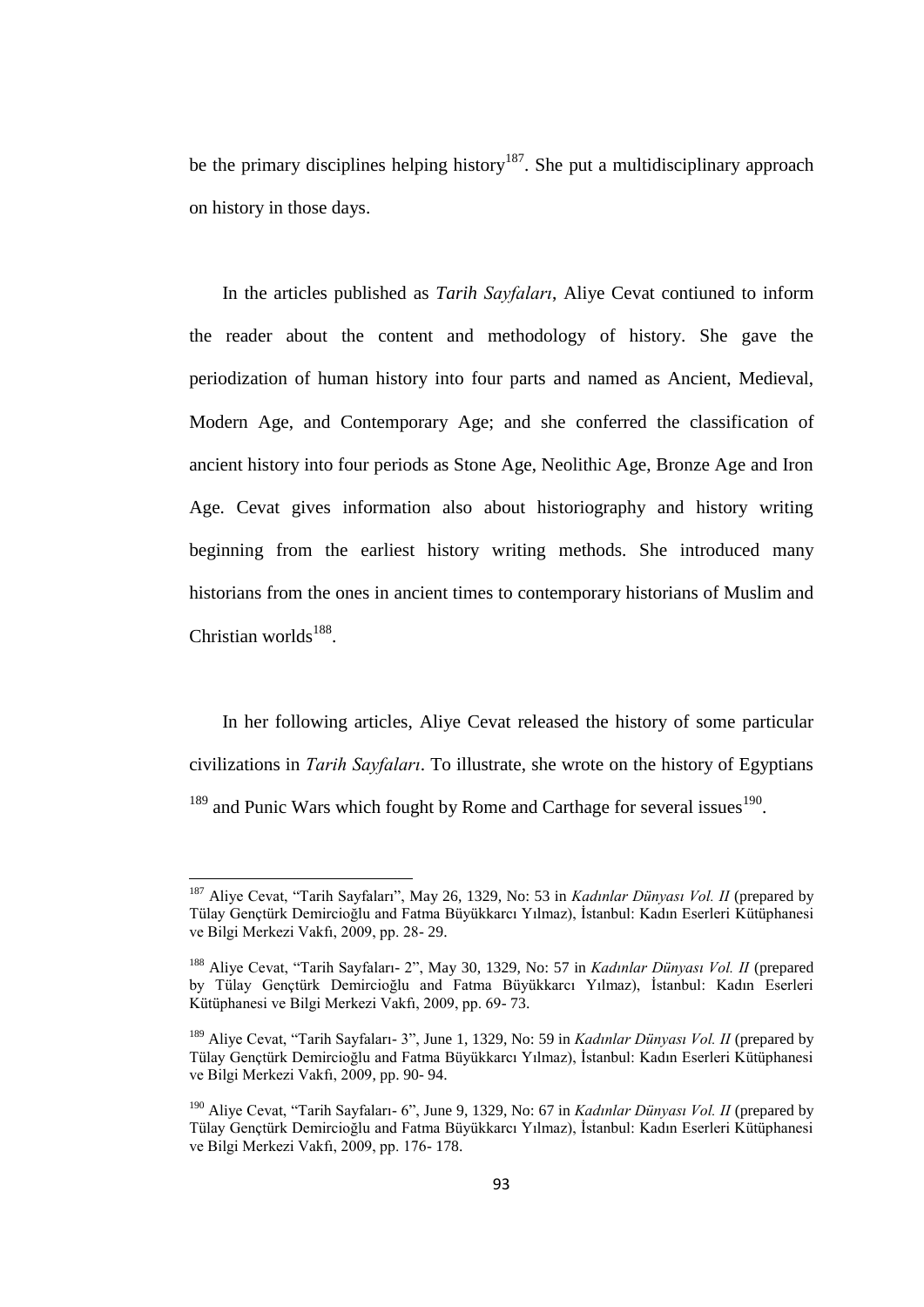When the ideas released through the articles in *Kadınlar Dünyası* concerning education and history were evaluated together, it would be easily seen that the knowledge and consciousness of history are regarded as vitally important for growing up superior generations which would contribute to their country in the way of welfare and development. For the women intellectuals of the time, history itself and its knowledge were cements for a nation which dreams to be civilized. At this point, women was attributed a significant responsibility of leading their children to gain a sense of nationality through awareness of the past. When the scientific approach in historiography was rising on the one hand, the historical knowledge was using pedagogically on the other side. Ziya Gökalp also states that the aim of "national history" was entirely pedagogical:

The best way of making the children loves their country and introducing their nations as the most honorable one is to teach them merits and achievements of their ancestors and telling them the glorious story of their nation. The ideals which wanted to be owned by children for a good future can easily be indoctrinated through history. The deepest the roots of three of ideals, the most fertile and freshest its fruits in the future $191$ .

Although history instrumentalized through the nationalist philosophy, the rise of scientific approach in historiography also coincided with the period in which

<sup>191</sup> Zeki Arıkan, "Tanzimat"tan Cumhuriyet"e Tarihçilik", *Tanzimat'tan Cumhuriyet'e Türkiye Ansiklopedisi, Vol: 6*, İstanbul: İletişim Yayınları, 1985, p. 1592.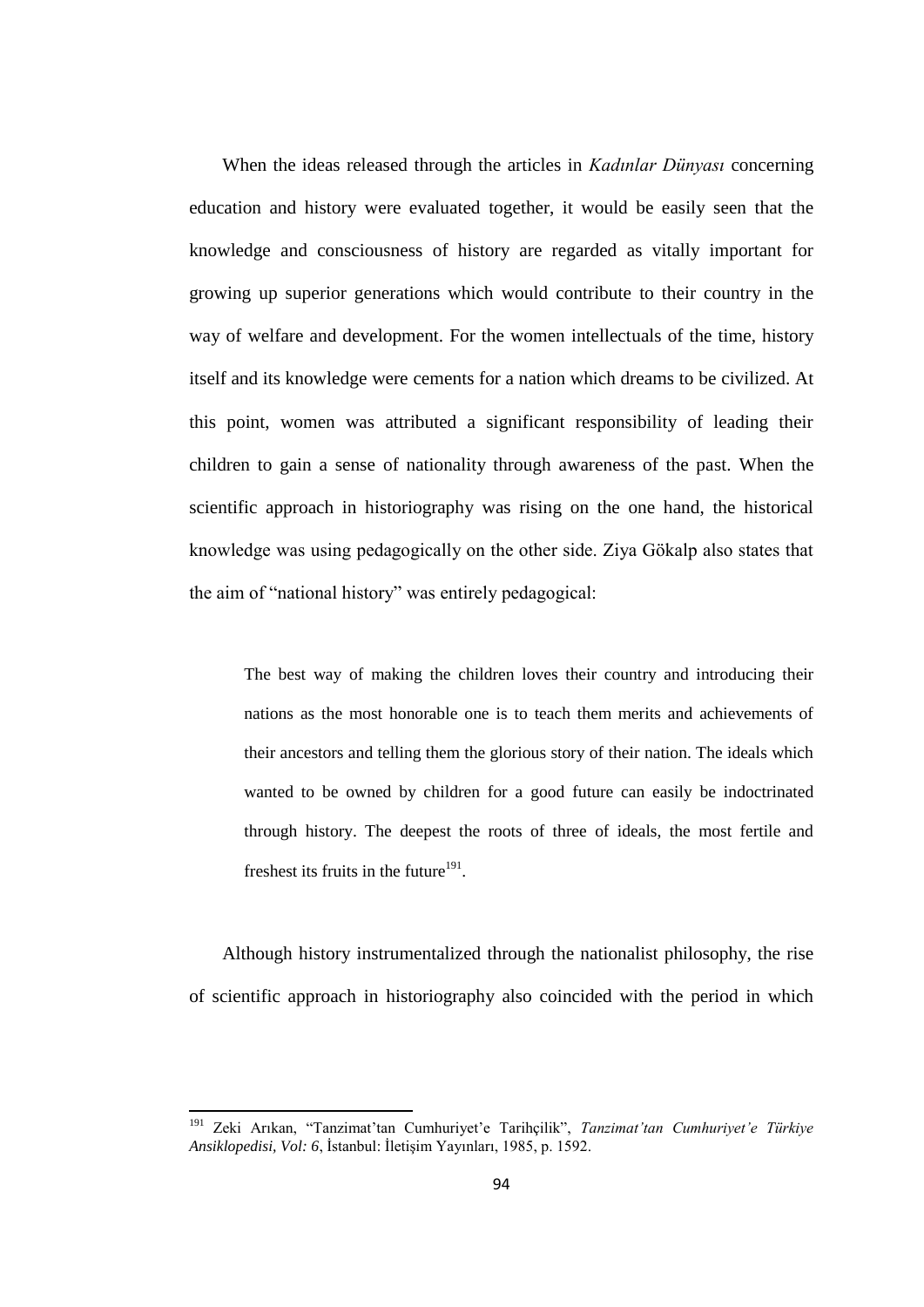nationalism rising up<sup>192</sup>. Just a few years earlier than the emergence of *Kadınlar Dünyası* in 1913, some associations having nationalist sensations were established. One of them was the *Türk Derneği* (Turkish Association) which was founded on December 24, 1908. The aim of the association was declared as teaching the Ottoman people the history and historical heritage of all the Turkic tribes throughout the history<sup>193</sup>. Some of these associations also served for development of history as a science. *Tarih-i Osmani Encümeni* (The Council Ottoman History) which was founded by Abdurrahman Şeref, Necib Asım and their friends in 1910 brought professional standards of history and its ancillary sciences and through its periodical and other publications, it created many facilities of historical research<sup>194</sup>. The council also gave the primary examples of scientific approach on the problems that how the sources of history should be used and how the documents should be processed $^{195}$ .

Another important association promoting Turkish nationalism was founded in 1912 under the title of *Türk Ocağı*. The association of which aim was to exalt the Turkish race and its language gave also effort for introducing the great Turks in the history with new generations. The association is also important for the Ottoman

<sup>192</sup> Halil Berktay, "Tarih Çalışmaları", *Cumhuriyet Dönemi Türkiye Ansiklopedisi*, *Vol: 9*, İstanbul: İletişim Yayınları: 1985, p. 2459.

<sup>193</sup> Zeki Arıkan, "Tanzimat"tan Cumhuriyet"e Tarihçilik", *Tanzimat'tan Cumhuriyet'e Türkiye Ansiklopedisi, Vol: 6*, İstanbul: İletişim Yayınları, 1985, p. 1590.

<sup>194</sup> Halil Berktay, "Tarih Çalışmaları", *Cumhuriyet Dönemi Türkiye Ansiklopedisi*, *Vol: 9*, İstanbul: İletişim Yayınları: 1985, p. 2459.

<sup>195</sup> Zeki Arıkan, "Tanzimat"tan Cumhuriyet"e Tarihçilik", *Tanzimat'tan Cumhuriyet'e Türkiye Ansiklopedisi, Vol: 6*, İstanbul: İletişim Yayınları, 1985, p. 1592.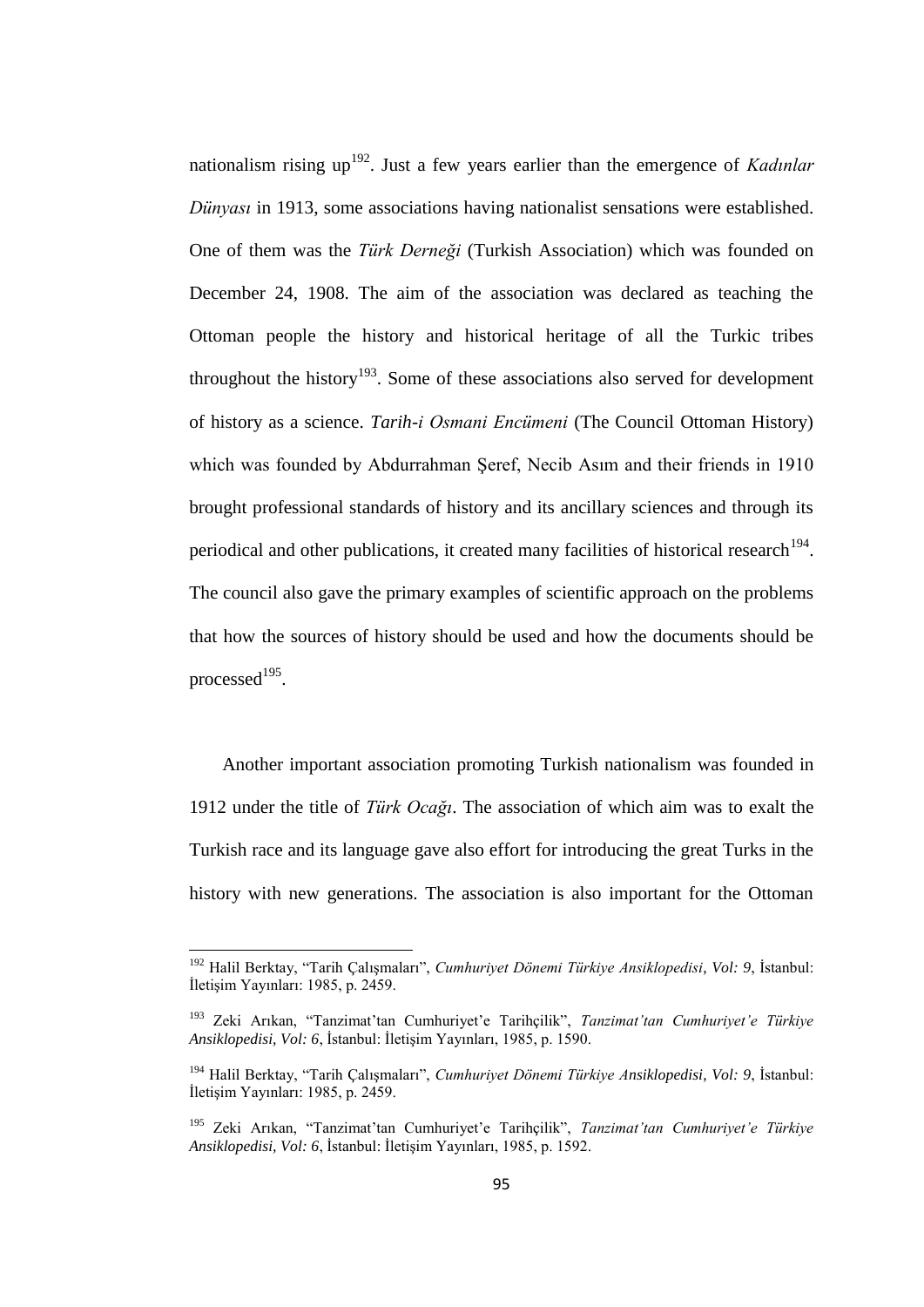women"s movement. Because the association was the first place the women appeared as speechmaker in a public sphere<sup>196</sup>.

### **4.5. The Ideas Expressed in** *Kadınlar Dünyası* **Concerning Economy**

The policies drawing the frame of economic developments after 1908 would be listed as the legal regulations in the way of institutionalization of the capitalist state, the efforts for supporting the industrialization and corporatization, and primary attempts for the economic independence of which absence was seen as the major factor for the latest setbacks of the Ottoman Empire. After 1908, the approach of Unionists about economic independence was of a narrow political and legal interpretation. It was only confined necessity to political aspects. They emphasized on the privileges limited sovereignty of the State but could not solve the relations of dependence aroused from the economic mechanisms of imperialism<sup>197</sup>. Economy was overshadowed in the Empire when the reformist attempts were focuses on fortifying and centralizing of the state. This narrow perception mirrors also in the ideas released in *Kadınlar Dünyası*.

The characteristics of Ottoman economy between 1908 and 1914 can be described as agrarian, industrially backward and import dependent. However, despite of unsuitable conditions, the economy of Ottoman Empire shows the

<sup>196</sup> Bernard Lewis. *Modern Türkiye'nin Doğuşu,* Ankara: Arkadaş Yayınevi, 2008, p. 474-475.

<sup>197</sup> Korkut Boratav, *Türkiye İktisat Tarihi 1908- 2002*, Ankara: İmge Kitabevi Yayınları, 2003, pp. 29- 31.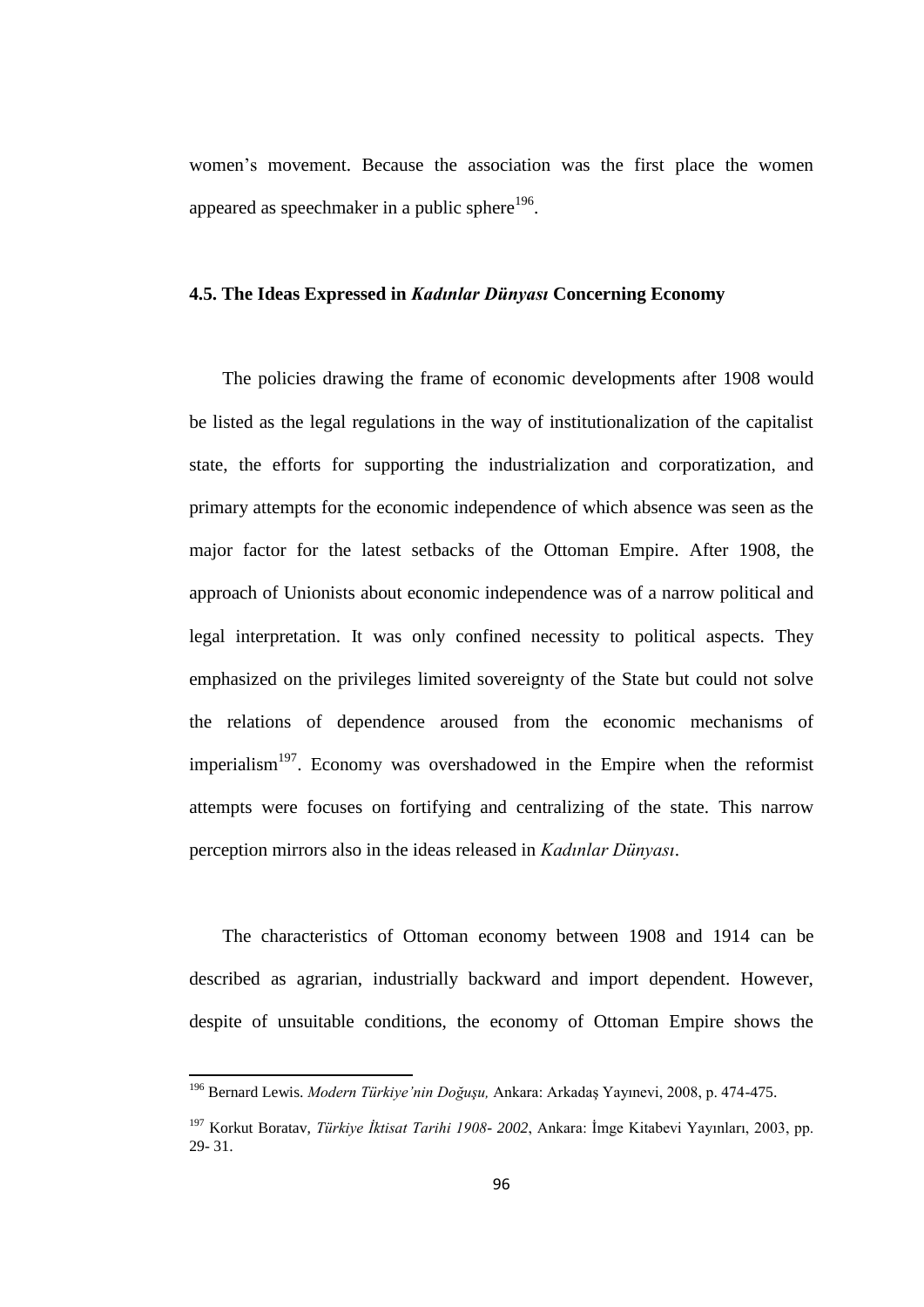indication of revival to some extent. In 1913, *Teşvik-i Sanayi Kanunu* (The Law on the Promotion of Industry) which gave privileges to the domestic entrepreneurs was one of the stimulus of this revival  $198$ .

In this period, *Türk Ocağı* (Turkish Society) called people for emancipation of the Ottoman country economically through a wide range activism pertaining to national economy. Many activities were carried out in order to stimulate domestic entrepreneurship. *Milli İstihlak Cemiyeti* (National Consuming Associaiton) was founded on the July of 1913 and some campaigns were initiated so as to encourage the consumption of domestic products<sup>199</sup>. According to Bernard Lewis, all these are the preparatory steps of policy of national economy which would be flourished in Republican era were taken in this period<sup>200</sup>.

Economy was one of the most discussing subject matter in the *Kadınlar Dünyasi.* Thus, resembling with the dominant economy politics of the period, the most stressed issues in *Kadınlar Dünyası* were economic independence, establishment of national economy, use of domestic products, private entrepreneurship and industrial development. The roles attributed to women in all these processes were one of the most often discussed issue in the articles of the periodical concerning the economic life.

1

<sup>198</sup> Korkut Boratav, *Türkiye İktisat Tarihi 1908- 2002*, Ankara: İmge Kitabevi Yayınları, 2003, pp. 32- 33.

<sup>199</sup> Bernard Lewis. *Modern Türkiye'nin Doğuşu,* Ankara: Arkadaş Yayınevi, 2008, p. 620.

<sup>200</sup> Bernard Lewis. *Modern Türkiye'nin Doğuşu,* Ankara: Arkadaş Yayınevi, 2008, p. 309.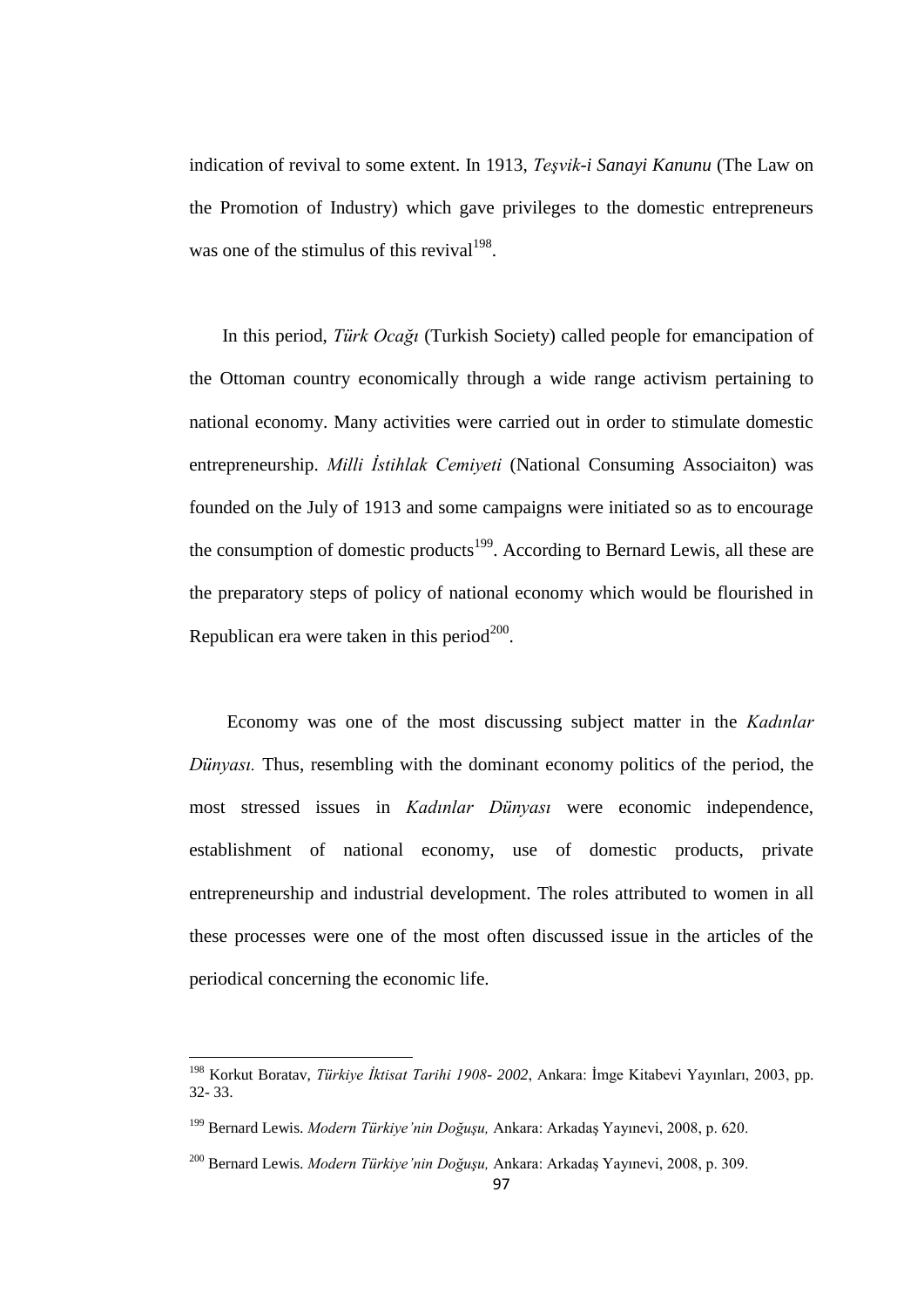The writers of *Kadınlar Dünyası* in their writings expressed the importance of economy in socio-political development of the country. In a *Darü'l-Fünün*  conference of which records were published in *Kadınlar Dünyası*, Nezihe Muhlis explained the importance of the economy for the welfare of a country:

I think that the most remarkable reason for the misery of our country is about the issue of economy. I searched as much as possible and I discovered that the wellbeing of a country's financial conditions depends on prosperity of economic life. I believe in that if we leave the laziness, we can recover the economic condition of our country and became happy<sup>201</sup>.

Ulviye Macit is another writer of the periodical who wrote on the importance of a suitable economy for the maintenance of a nation"s economic life:

I think there is no Ottoman woman not knowing that our time is the age of economy. Economy is like a vital element of life. Whether if a weak body which lost blood was open to all kinds of illnesses, a country which have not suitable economic conditions also equally weak and exhausted $^{202}$ .

On several occasions, many different writers of *Kadınlar Dünyası* expressed their ideas on the importance of economic independence. The indispensability of

<sup>201</sup> Nezihe Muhlis, "Konferans"April 6, 1329, No: 3 in *Kadınlar Dünyası Vol. I* (prepared by Tülay Gençtürk Demircioğlu and Fatma Büyükkarcı Yılmaz), İstanbul: Kadın Eserleri Kütüphanesi ve Bilgi Merkezi Vakfı, 2009, pp. 27-31.

<sup>202</sup> Ulviye Macit, "Yurt Hemşirelerime", April 11, 1329, No:8 in *Kadınlar Dünyası Vol. I* (prepared by Tülay Gençtürk Demircioğlu and Fatma Büyükkarcı Yılmaz), İstanbul: Kadın Eserleri Kütüphanesi ve Bilgi Merkezi Vakfı, 2009, pp. 78-79.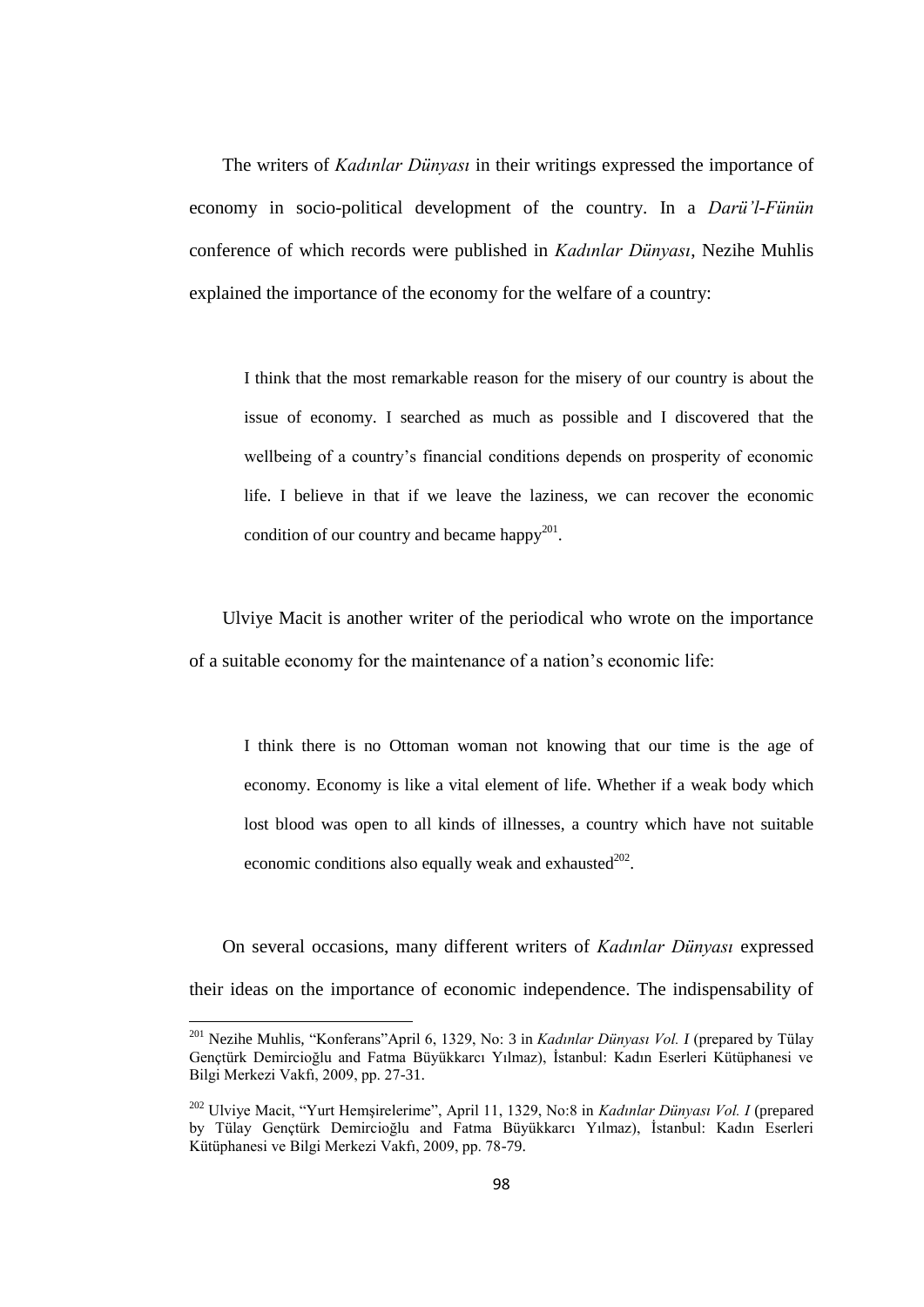economic independence for the political autonomy was also emphasized. It is stated that no matter how strong political structure it had, if a country had severe economic problems, it was never able to be a self-governing state and never gained the identity of an independent political body. A non autonomous state was always dependent upon the preferences and interests of big powers. The women of *Kadınlar Dünyası* thought that if a nation wanted to be act independently, it should absolutely be rescued from economic dependency<sup>203</sup>. Based on a self experience Emine Seher Ali lived, she criticized the economic dependency of the Ottoman State upon the European ones:

Hoping to find some originally Turkish made goods, I and my firends visited many shops and stores… We entered a stationer with thousands kind of products. We could not find even a match stick made which was a domestically produced. We were disappointed. Even if we visit too many shops and asked for different products, all those we found were European. All the sources of our economy were swiftly passing into the hands of Europeans. Complaining about this situation is unnecessary. Instead, we should think hard on how we can stir our economic life  $up^{204}$ .

*Kadınlar Dünyası* allowed for some ideas commenting on the reasons for economic dependency. One of the most important reasons was very limited

<sup>203</sup> Nezihe Muhlis, "Konferans"April 6, 1329, No: 3 in *Kadınlar Dünyası Vol. I* (prepared by Tülay Gençtürk Demircioğlu and Fatma Büyükkarcı Yılmaz), İstanbul: Kadın Eserleri Kütüphanesi ve Bilgi Merkezi Vakfı, 2009, pp. 27-31.

<sup>204</sup> Emine Seher Ali, "İstihlâke Doğru!", April 11, 1329, No:8 in *Kadınlar Dünyası Vol. I* (prepared by Tülay Gençtürk Demircioğlu and Fatma Büyükkarcı Yılmaz), İstanbul: Kadın Eserleri Kütüphanesi ve Bilgi Merkezi Vakfı, 2009, pp. 74- 75.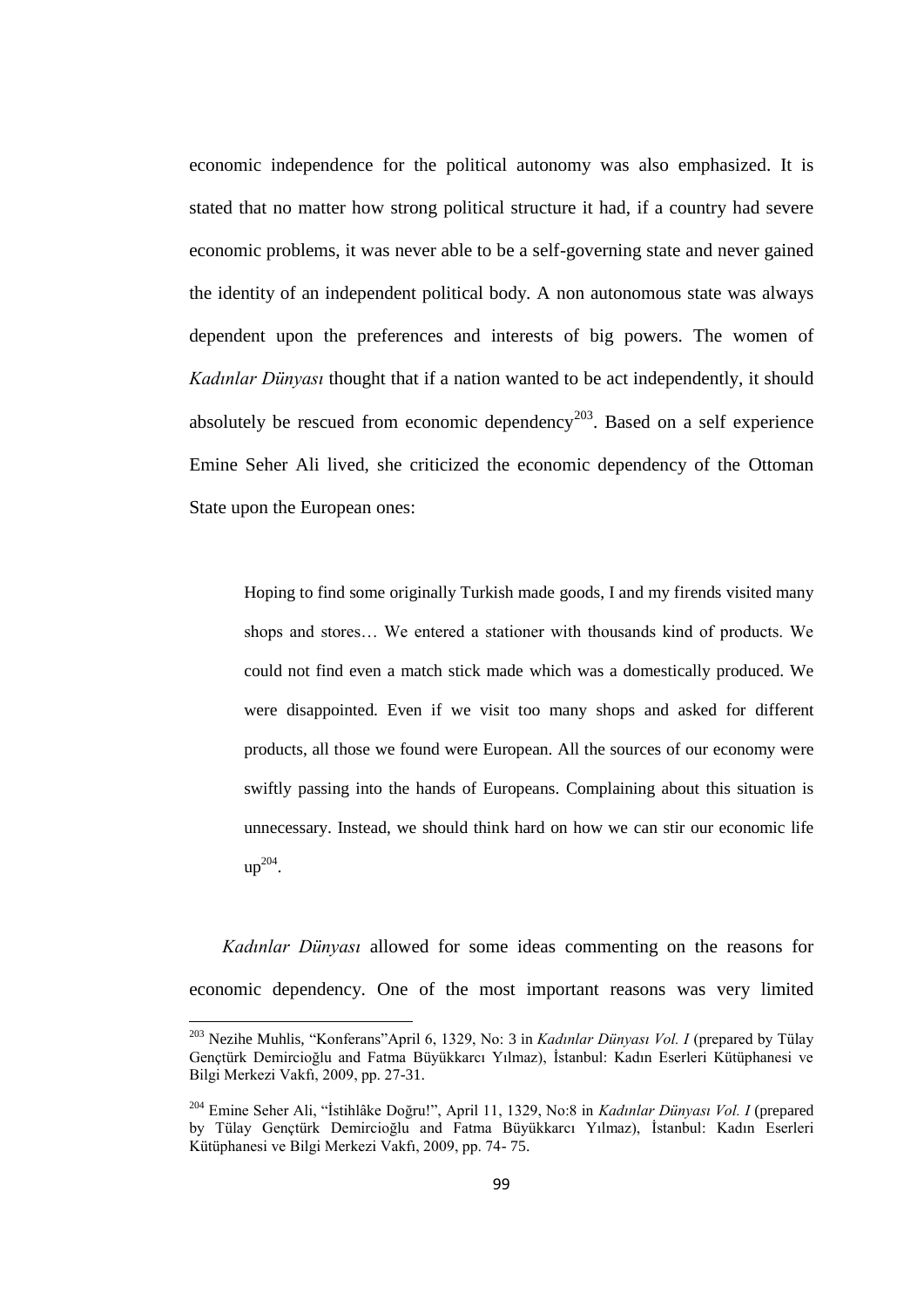production potential. Emine Seher Ali emphasized this issue with the following words: "There is no need to complain abaout the weakening of industrial production and trade in our country. Instead, we should search for the reasons of this situation."<sup>205</sup>

Fatımatüzzehra also analysed the causes of economic depression and scarcity of material production and reminded the reader old days of Ottoman market:

Each of our elders had a craftsmanship. All of them were tradesmen or artisans. There were many different types of artisans among them and some were masters of their profession. The amount of their production was well enough for everyone in the country. I really don"t know what happened to us. Neglecting our resources, we brought their end $^{206}$ .

Women intellectuals writing for *Kadınlar Dünyası* binded the economic dependency with the capitulations and concession agreements. They stated that capitulations threaten economic and financial autonomy of the Ottoman Empire:

Capitulations which granted many privileges to foreigners are our fathers" mistake. These old agreements are the sources of our current economic depression. However, we granted these privileges in the past depending upon the power and

<sup>205</sup> Emine Seher Ali, "İstihlâke Doğru!", April 11, 1329, No:8 in *Kadınlar Dünyası Vol. I* (prepared by Tülay Gençtürk Demircioğlu and Fatma Büyükkarcı Yılmaz), İstanbul: Kadın Eserleri Kütüphanesi ve Bilgi Merkezi Vakfı, 2009, pp. 74- 75.

<sup>206</sup> Fatımatüzzehra, "Teşebbüs-i Şahsi Ne Demektir" April 24, 1329, No: 21 in *Kadınlar Dünyası Vol. I* (prepared by Tülay Gençtürk Demircioğlu and Fatma Büyükkarcı Yılmaz), İstanbul: Kadın Eserleri Kütüphanesi ve Bilgi Merkezi Vakfı, 2009, pp. 211-212.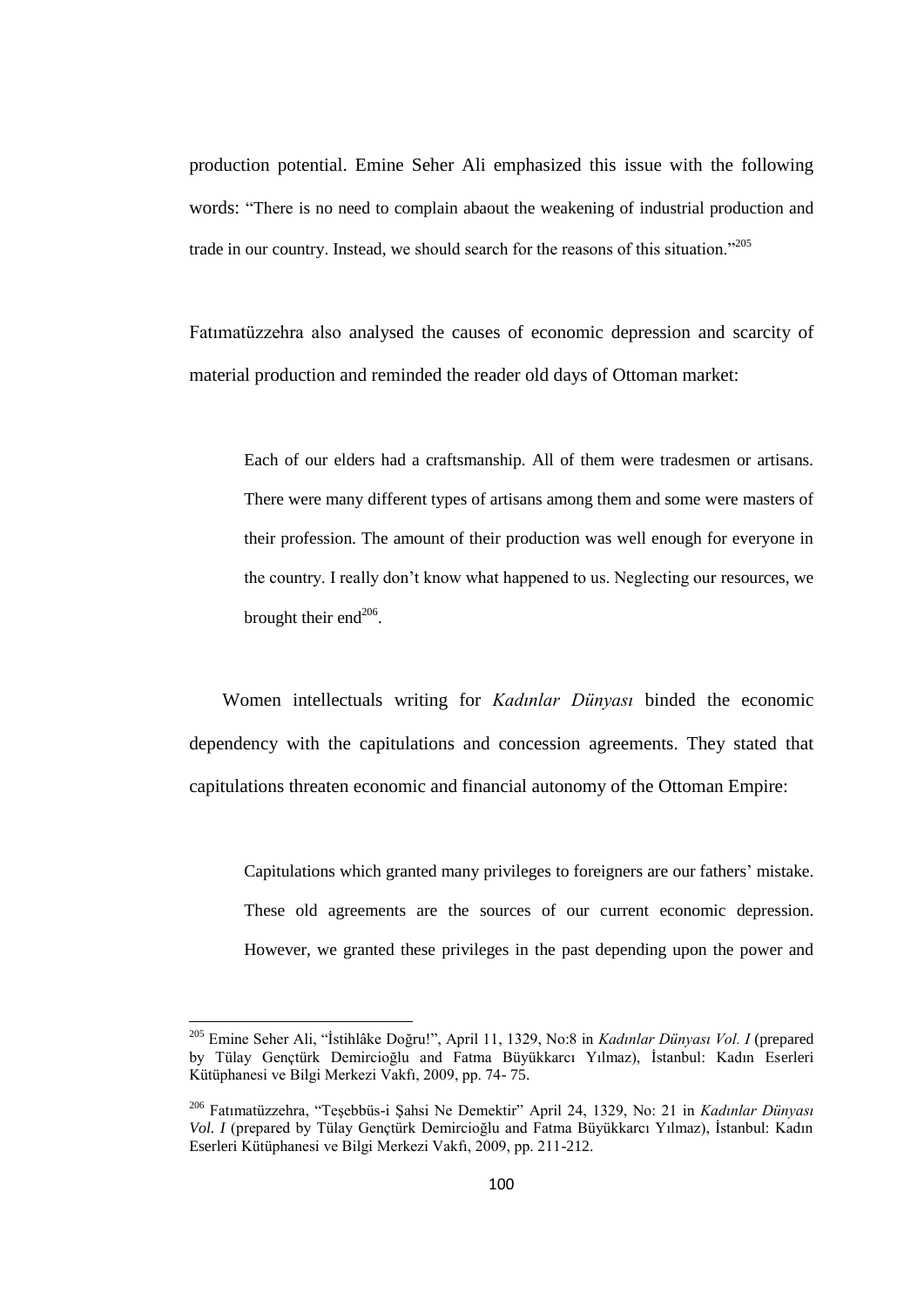dignity of our state, today we should take them back believing on our insistence and steadiness $^{207}$ .

Resembling the limited perspective of Unionists on economic independence, the ideas released in *Kadınlar Dünyası* stressing on the privileges and relating problems but did not pay attention to actual causes which submitted the country to dependence resulting from imperialism.

In order to solve the problems like economic dependency, lack of production and limited capacity of economic life; *Kadınlar Dünyası* suggested some solutions to the people of the Ottoman state and the rulers. The establishment and enhancement of national economy, augmentation of material production, the improvement of domestic industry, promotion of domestic products" consumption and encouragement of individual entrepreneurship were all subjects offered for the proper national economy.

In Ulviye Macit's article took place in the  $8<sup>th</sup>$  issue of the periodical in April 11, 1329 called her reader to protect national economy:

Soldiers, armed forces or castles… None of them save us from being defeated. Because these are all related with material beings. The power based on material beings are always defeated by a stronger one, but the sense of nationality and the love of country in the hearts of the patriots are undefeatable. Let"s love our nation.

<sup>207</sup> Nezihe Muhlis, "Konferans"April 6, 1329, No: 3 in *Kadınlar Dünyası Vol. I* (prepared by Tülay Gençtürk Demircioğlu and Fatma Büyükkarcı Yılmaz), İstanbul: Kadın Eserleri Kütüphanesi ve Bilgi Merkezi Vakfı, 2009, pp. 27-31.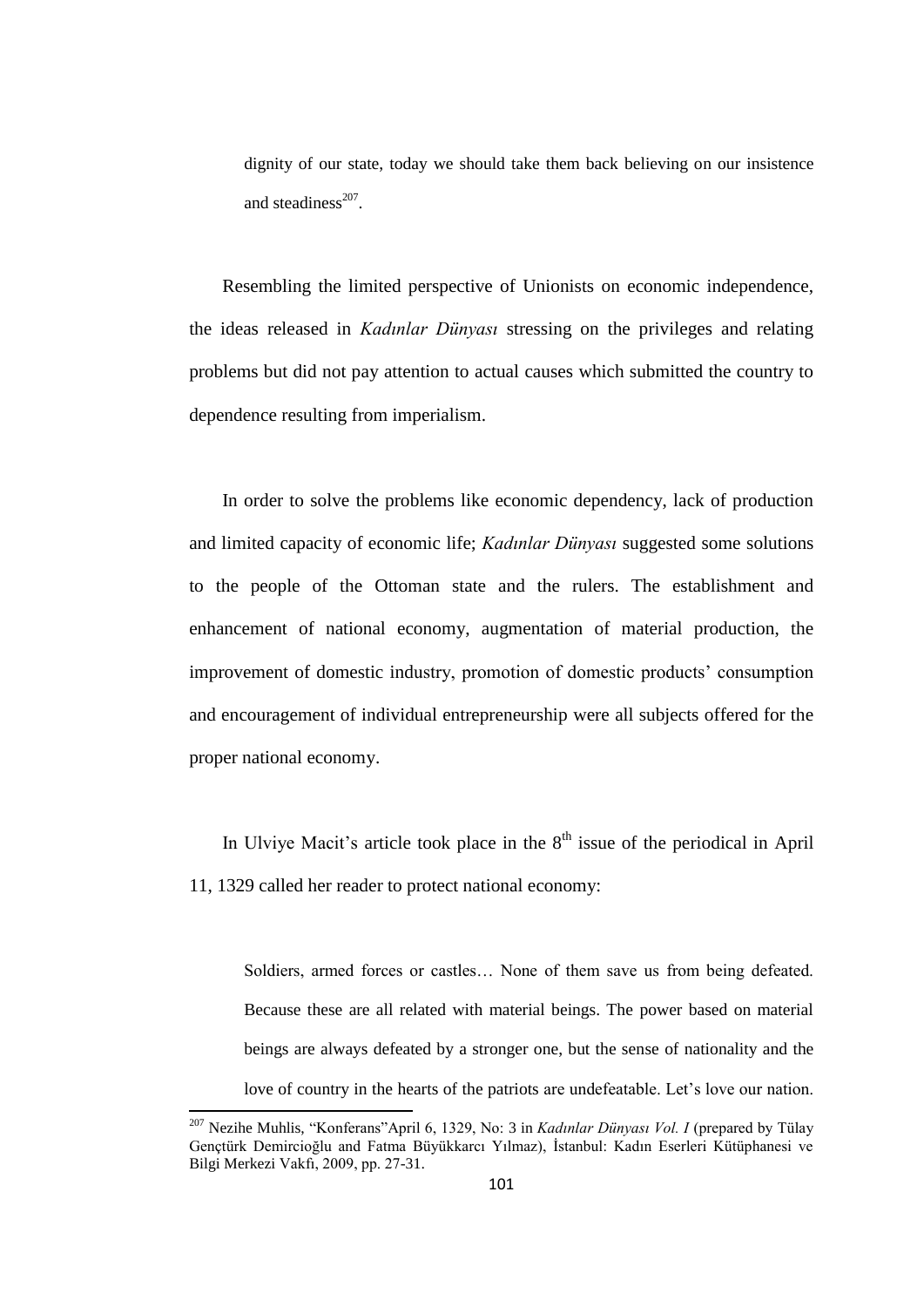Let's be proud of what our nation produces. Let's cheerish them into the most special corner of your houses. Let's care for our industry which is about to die. Let's buy their safe, strong and qualified products and make them happy... Let's raise our children with this sensitivity and protect our crafts and craftsmen<sup>208</sup>.

Some articles mentioned the foundation of some associations aiming to improve national economy, supported domestic manufacturing and encouraged the use national products. In some others, the periodical gave detailed information about the policies and programs of these associations. Some of the important associations explored in the periodical are *Esirgeme Derneği* (the Association for Protection), *Milli İstihlak Cemiyeti* (The National Consuming Association) and *Mamulâtı Dahiliye İstihlâki Kadınlar Cemiyet-i Hayriyesi* (Domestic Products Women"s Association).

As a solution for overcoming the economic depression and economic dependency, in the articles of *Kadınlar Dünyası,* it was repeatedly stressed the use of national products many times in its articles. *Kadınlar Dünyası* voiced to the women in a *Darü'l-fünun* conference of which records published in the periodical in its third issue on April 6, 1913: "Please wear our own products even if they are rough and inadequate. If it is not possible, do your shopping in the Muslim shops at least. The welfare and happiness of our nation relies on this."<sup>209</sup>

1

<sup>208</sup> Ulviye Macit, "Yurt Hemşirelerime", April 11, 1329, No: 8 in *Kadınlar Dünyası Vol. I* (prepared by Tülay Gençtürk Demircioğlu and Fatma Büyükkarcı Yılmaz), İstanbul: Kadın Eserleri Kütüphanesi ve Bilgi Merkezi Vakfı, 2009, pp. 78- 79.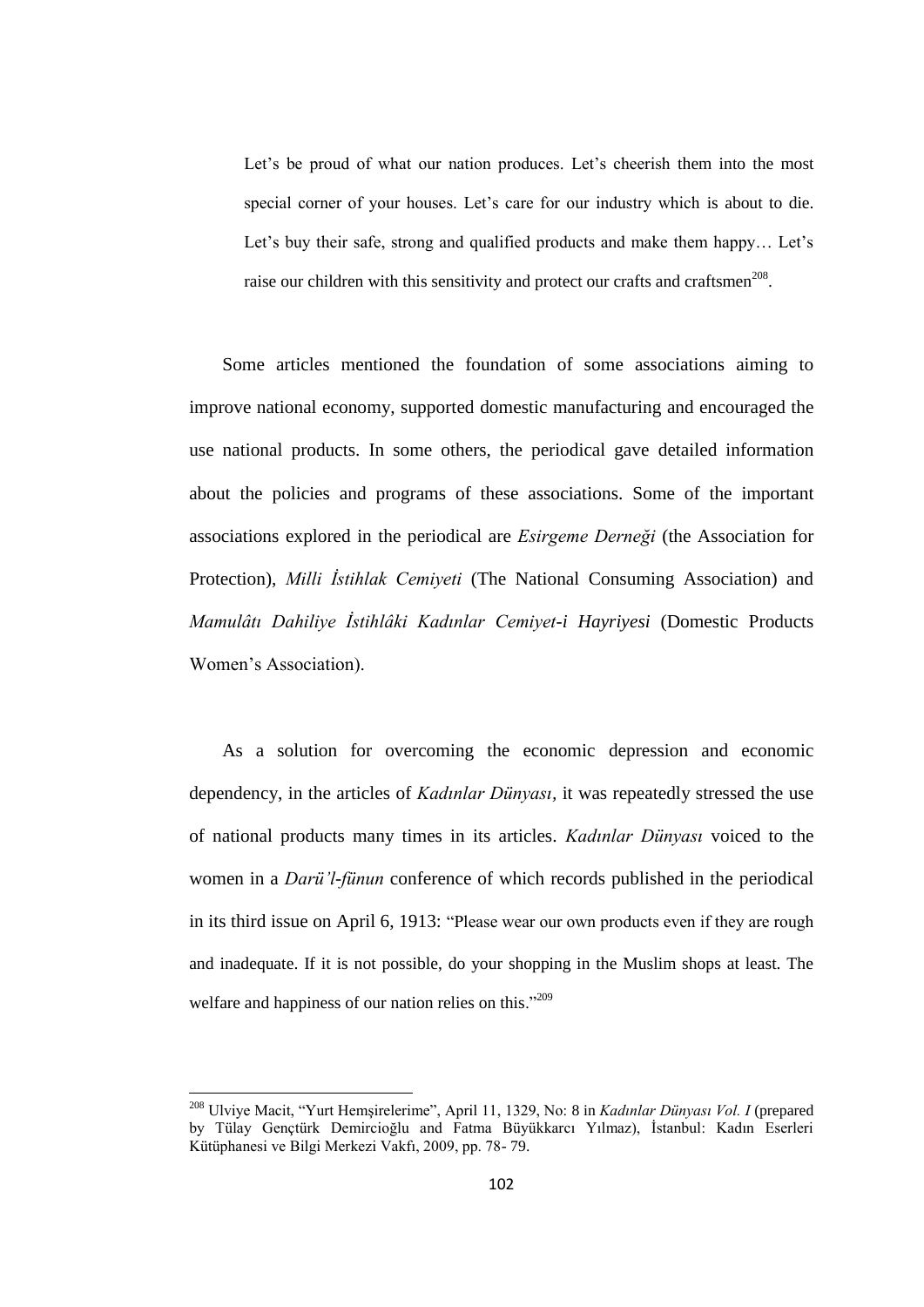Moreover, Atiye Şükran recommended shopkeepers to place domestic merchandises on the shelves of their shops. She also called them to inform their clients about the origin and the place of production of the commodities they sell. She thought that in this way, both domestic industry could be supported and native manufacturers could learn what the consumer need. Additionally, Atiye Şükran stated that if the Ottoman people attempted to use home produced goods, the number of manufacturers and factories and also amount of production would level up<sup>210</sup>. Another writer of *Kadınlar Dünyası* supporting the consumption of national goods is Aziz Haydar. In her article titled *Yerli Malları* (Domestic Goods), Aziz Haydar appreciated the rise in the consumption of national goods and adviced their consumption rather than the boycotting due to their low quality. Furthermore, the author suggested women refraining from discrimination to do their shopping in a store named *Terakki* operated by a non-Muslim Ottoman. In a manner of Ottoman nationalism, Aziz Haydar said "We prefer to attend also the shops of our non-Muslim citizens, as long they sell domestic goods."<sup>211</sup>

<sup>209</sup> Nezihe Muhlis, "Konferans"April 6, 1329, No: 3 in *Kadınlar Dünyası Vol. I* (prepared by Tülay Gençtürk Demircioğlu and Fatma Büyükkarcı Yılmaz), İstanbul: Kadın Eserleri Kütüphanesi ve Bilgi Merkezi Vakfı, 2009, pp. 27-31.

<sup>210</sup> Atiye Şükran, "Bilmek İsteriz", April 21, 1329, No: 18 in *Kadınlar Dünyası Vol. I* (prepared by Tülay Gençtürk Demircioğlu and Fatma Büyükkarcı Yılmaz), İstanbul: Kadın Eserleri Kütüphanesi ve Bilgi Merkezi Vakfı, 2009, pp. 177- 178.

<sup>211</sup> Aziz Haydar, "Yerli Malları", May 26, 1329, No: 52 in *Kadınlar Dünyası Vol. II* (prepared by Tülay Gençtürk Demircioğlu and Fatma Büyükkarcı Yılmaz), İstanbul: Kadın Eserleri Kütüphanesi ve Bilgi Merkezi Vakfı, 2009, pp. 25- 26.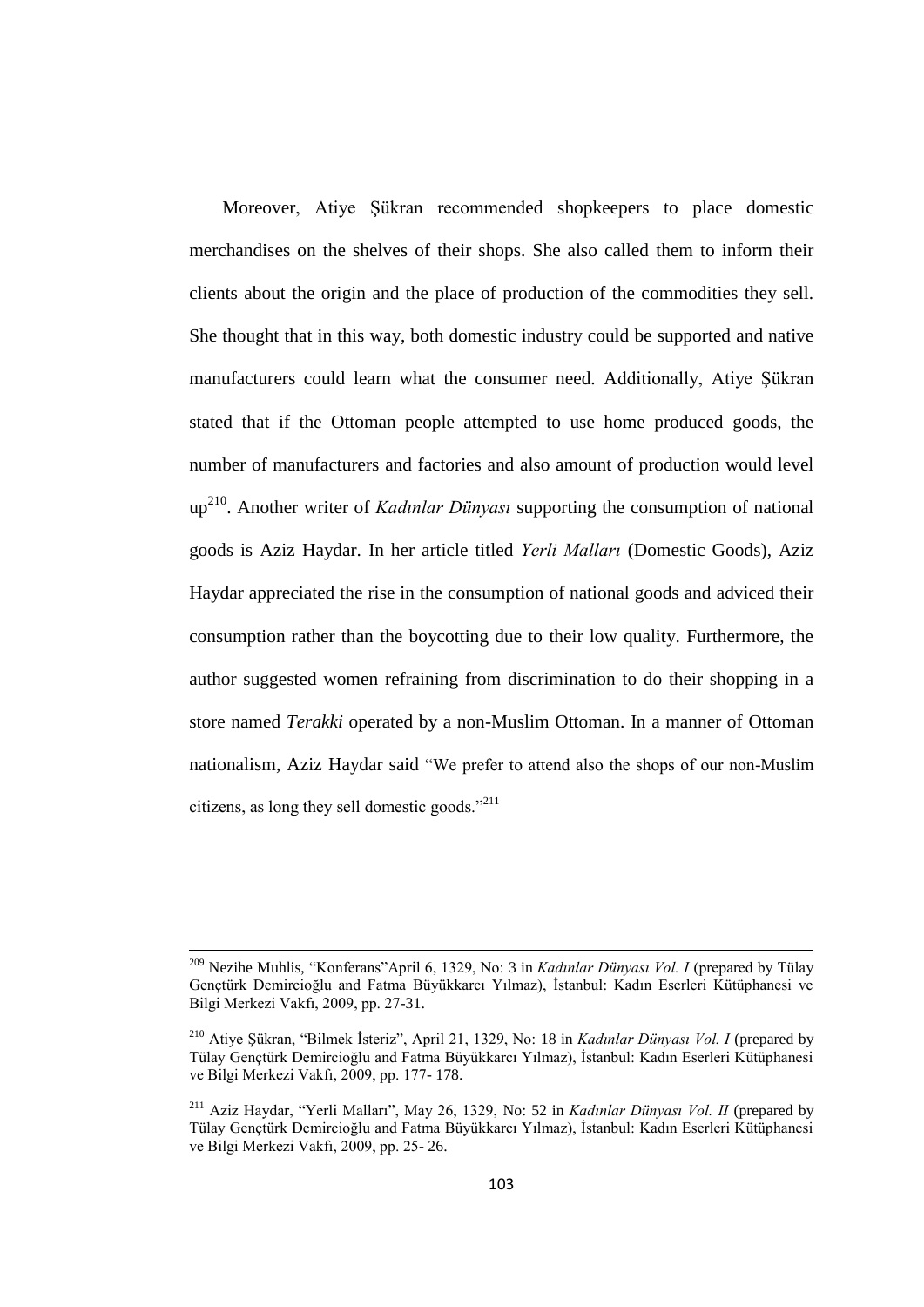One of the important aspects of modernist ideology of the time and Unionist economy politics was the promotion of individual entrepreneurship. The writers of *Kadınlar Dünyası* also supported individual entrepreneurs through their writings. In her article titled *Teşebbüs-i Şahsi Ne Demektir?* (What Does Individual Entrepreneurship Mean?), Fatımatüzzehra *Hanım* described individual entrepreneurship as being individualistic and self-confident, progressive and capable. She underlined the importance of courage and entrepreneurship in business and individual initiative in economic development $^{212}$ .

The writers of the periodical sometimes gave several examples about some entrepreneurs and their business in order to lead women readers of the periodical to do business and establish manufacturing facilities. They also gave room to the demands and announcements of some new enterprises in their articles. Furthermore, they tried to guide women who want to do business and they recommended some business opportunities that have economic potential. To illustrate, Atiye Şükran, in her article titled *Bir Müteşebbis Daha* (One More Entrepreneur) told the women in details how a textile plant could be established and operated $^{213}$ .

<sup>212</sup> Fatımatüzzehra, "Teşebbüs-i Şahsi Ne Demektir" April 24, 1329, No: 21 in *Kadınlar Dünyası Vol. I* (prepared by Tülay Gençtürk Demircioğlu and Fatma Büyükkarcı Yılmaz), İstanbul: Kadın Eserleri Kütüphanesi ve Bilgi Merkezi Vakfı, 2009, pp. 211-212.

<sup>213</sup> Atiye Şükran, "Bir Müteşebbis Daha", May 6, 1329, No: 33 in *Kadınlar Dünyası Vol. I* (prepared by Tülay Gençtürk Demircioğlu and Fatma Büyükkarcı Yılmaz), İstanbul: Kadın Eserleri Kütüphanesi ve Bilgi Merkezi Vakfı, 2009, pp. 335- 336.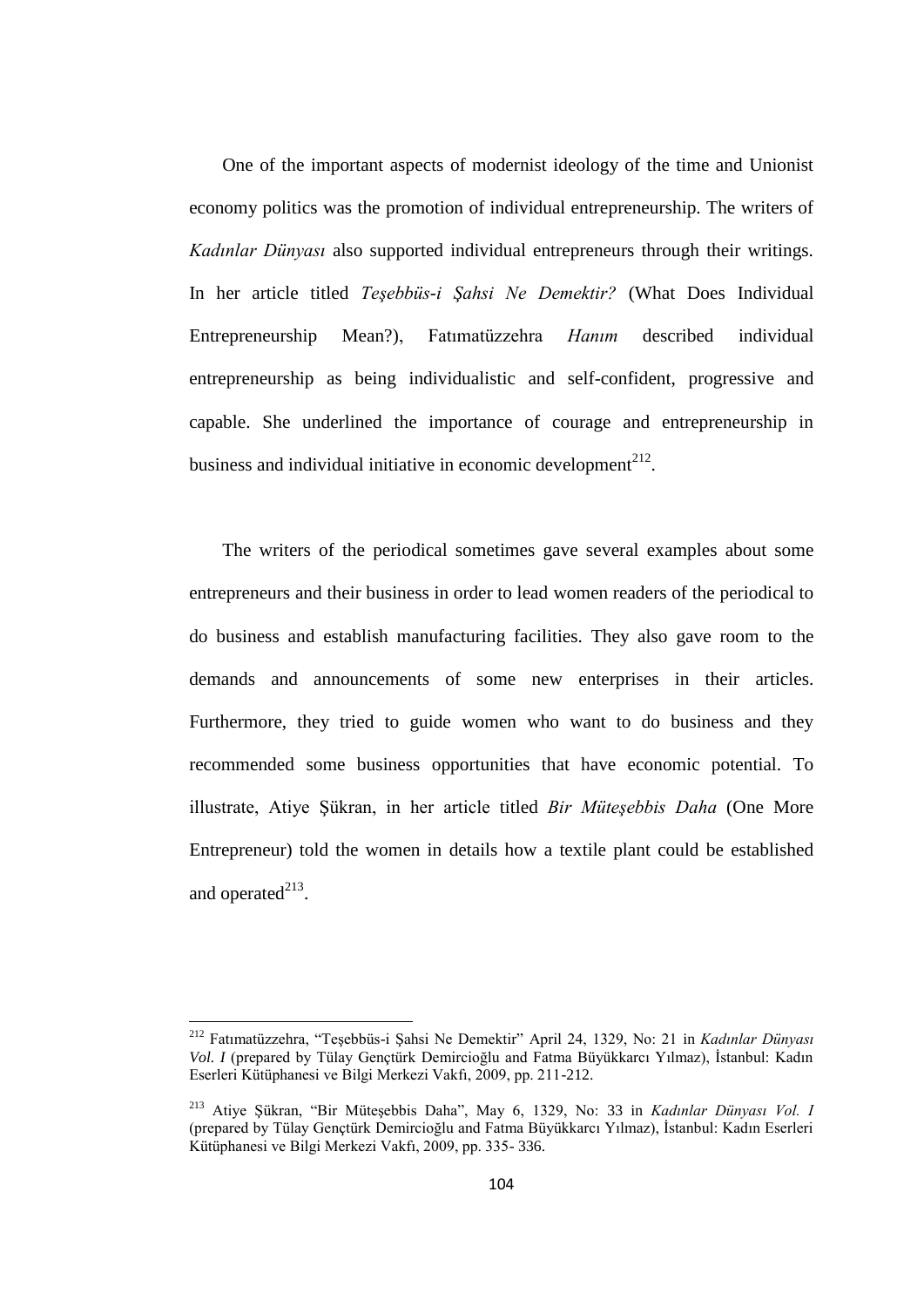*Kadınlar Dünyası* writing articles focusing on economy attributed some roles to women during the processes of nationalization of economy, improving domestic manufacturing, promotion of national merchandizing and individual private enterprise. According to Emine Seher Ali, the progress of the men depended on women"s improvement just like the development of national industry relied on women's effort<sup>214</sup>. She stated in another article that the single aim was to advance the situation of womankind and consequently national unity and thus ended the troubles that the nation suffered for a century<sup>215</sup>. As it was seen that women and their interference in economic life was accepted as the instrument of total improvement of Ottoman country.

With its anonymous writers, the article titled *İçtimai* (Social) in coloumn of certain intervals of the periodical attributed the responsibility of economic independence of the nation from the European powers to Ottoman women:

Who will free our pitiful people from the yoke of European economy? Do the men? Never… We do not expect any effort from them anymore but how nice if the womankind improve themselves and are able to bring into a new generation… but

 $\overline{a}$ 

<sup>214</sup> Emine Seher Ali, "İstihlâke Doğru!", April 11, 1329, No:8 in *Kadınlar Dünyası Vol. I* (prepared by Tülay Gençtürk Demircioğlu and Fatma Büyükkarcı Yılmaz), İstanbul: Kadın Eserleri Kütüphanesi ve Bilgi Merkezi Vakfı, 2009, p. 74.

<sup>215</sup> Emine Seher Ali, "Anasır-ı Osmaniye", April 13, 1329, No:10 in *Kadınlar Dünyası Vol. I* (prepared by Tülay Gençtürk Demircioğlu and Fatma Büyükkarcı Yılmaz), İstanbul: Kadın Eserleri Kütüphanesi ve Bilgi Merkezi Vakfı, 2009, pp. 94- 95.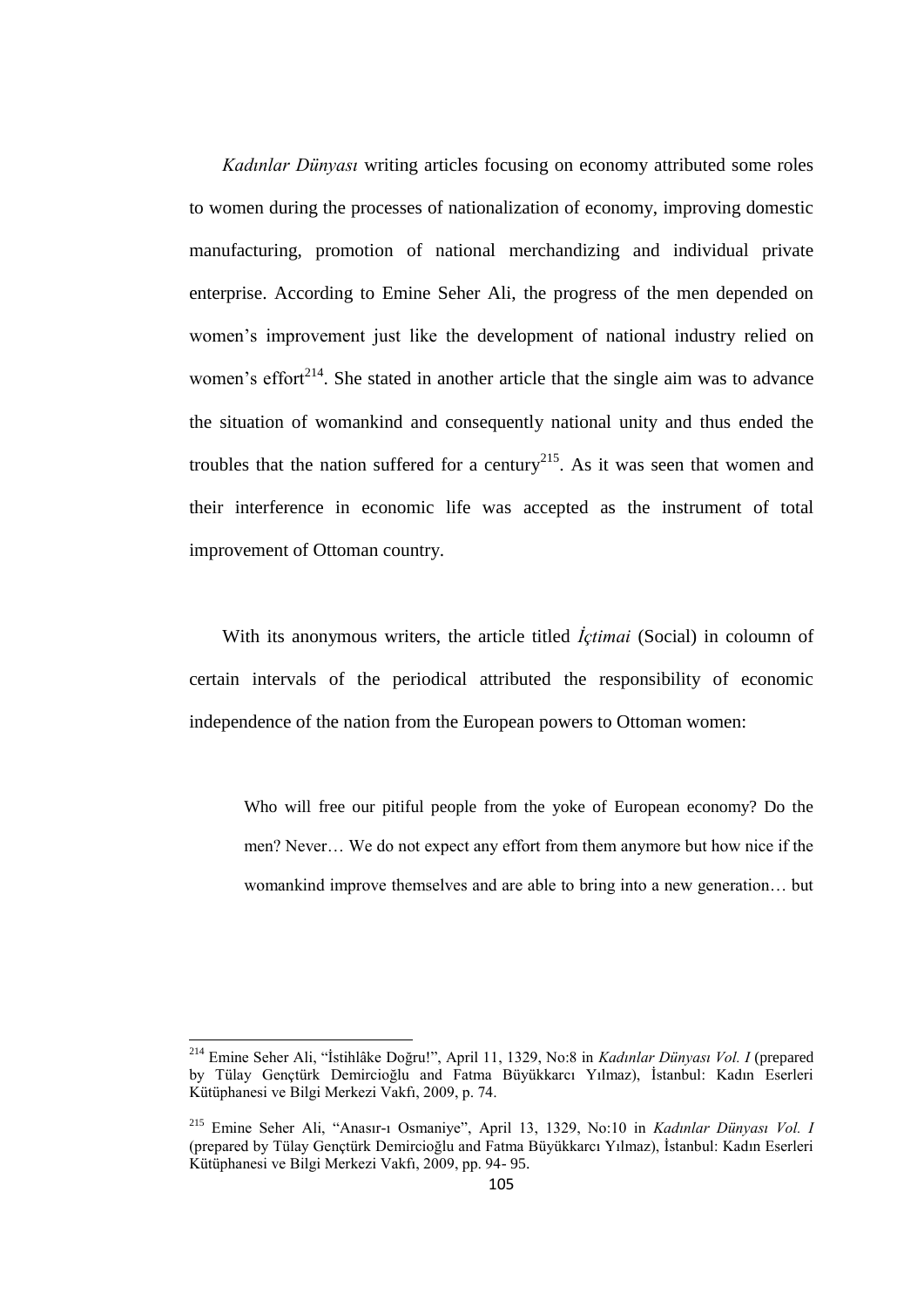now the source of our hope is the women. However, please do not weep. Let"s come into action. Let's get used to crafts and craftsmanship<sup>216</sup>.

Pakize Nihat in her article written for the 30<sup>th</sup> issue of the *Kadınlar Dünyası* titled *Sanayi-i Nisvan* (Women in Industry) demonstrated European women and their enthusiasm in production as example for the Ottoman women. She stated that there were many girls" school for industry and trade but the Ottoman country neither had vocational colleges nor was able to establish new plants or factories. According to her, the Ottoman women also did not dare to do business. She voiced that if both men and women, altogether, engaged in a profession and contributed to national manufacturing; both the Ottoman country and its people would reach welfare and abundance $217$ .

 $\overline{a}$ 

<sup>216</sup>İçtimai, "Cesaret-i Medeniye", April 24, 1329, No: 21 in *Kadınlar Dünyası Vol. I* (prepared by Tülay Gençtürk Demircioğlu and Fatma Büyükkarcı Yılmaz), İstanbul: Kadın Eserleri Kütüphanesi ve Bilgi Merkezi Vakfı, 2009, p. 209.

<sup>217</sup> Pakize Nihat, "Sanayi-i Nisvan", May 3, 1329, No: 30 in *Kadınlar Dünyası Vol. I* (prepared by Tülay Gençtürk Demircioğlu and Fatma Büyükkarcı Yılmaz), İstanbul: Kadın Eserleri Kütüphanesi ve Bilgi Merkezi Vakfı, 2009, pp. 307- 308.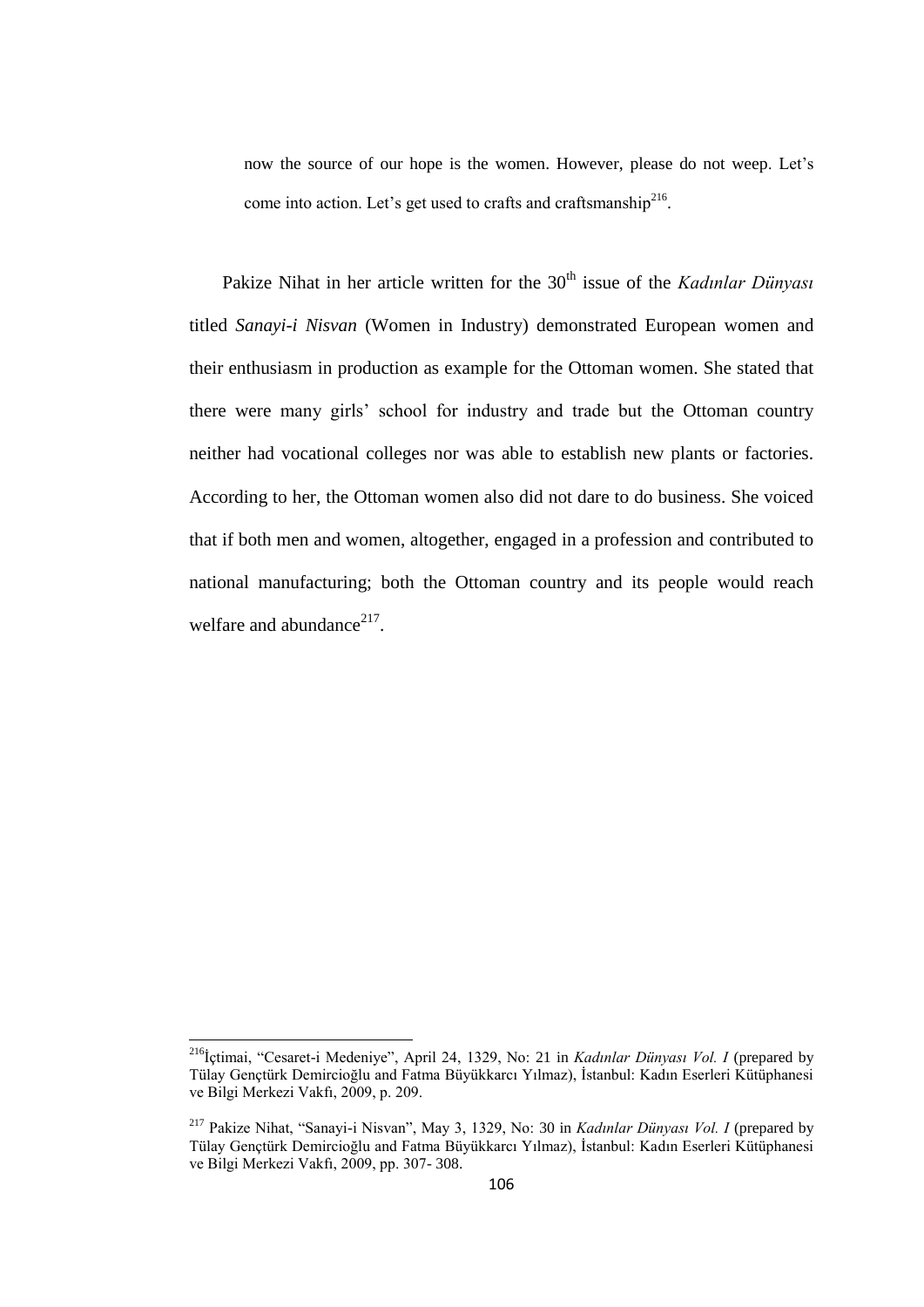## **CONCLUSION**

Although some historical evidences referred in the related chapter of this thesis shows that the isolation of Turkish women from society after the adoption of Islam was not an overall process and women"s alienation from social life was not so strongly felt even in early Ottoman period. It is, however, a fact that after the adoption of Islam by Turkish communities, the status of Turkish women deteriorated. Especially after the Eastward expansion of the Ottoman state and popular practice of a social system based on the Islamic Law, various social changes emerged. In such a changing context, with the growing effect of religious rules on the one hand, and influence of Arab, Iranian and Byzantine cultures on the other, the role of women in social, cultural and economic life gradually deteriorated just like their judicial rights.

Whatever the reason for women being held unequal to men with line drawn in between physically and mentally, the important aspect of the theme of this study is the restoration of what was lost for women in the context of Turkish modernization process. It is important to know what the developments concerning women were prior to initial steps taken towards re-elevating the status of women in social life. To understand the mechanisms of women"s revival in family and social life is of great significance to apprehend whether women"s gains during the *Tanzimat* and Constitutional eras are the results of the rehabilitation of women rights through the ideology indoctrinated by the ruling elites or an organized activism claiming women rights pursued by predominantly women followers.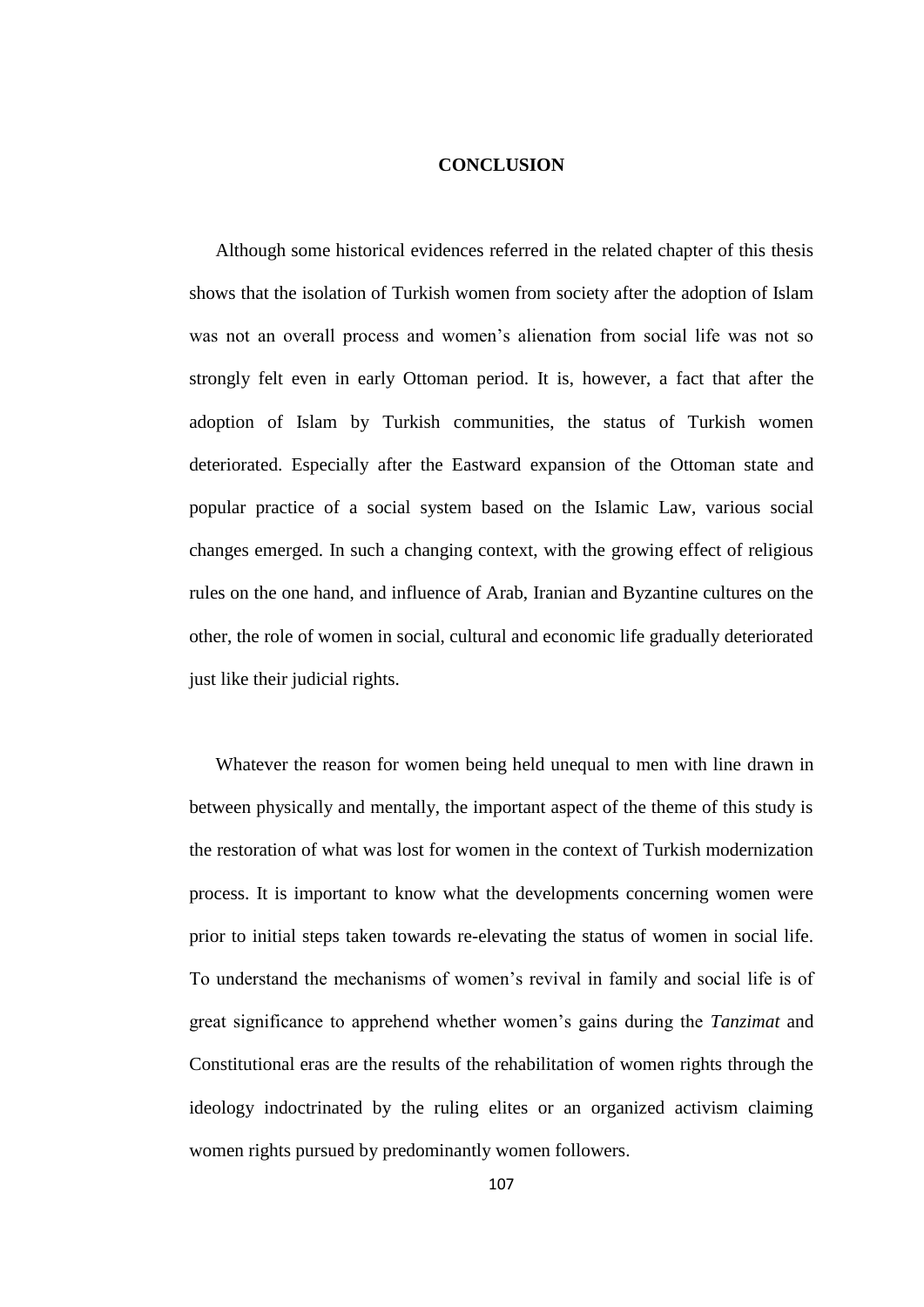What this study claims is that the Ottoman women's movement, which naturally led women to become aware of their own identities and rights, was not so much the result of their own consciousness, as was the politicians and modern bureaucratic elite holding them as an object for the political projects in different phases of Turkish modernization. In fact, the late *Tanzimat* modernists did emphasize women among their modernity suggestions and in their writings. Indeed, it is impossible regard all steps of Turkish modernization respect to women"s rights, but the Second Constitutional Era in which some of the most dramatic changes in all fields of life was carried out serves best for this. One of the most important publication organs for the women movement in the Second Constitutional Era, *Kadınlar Dünyası* holds various important articles supporting the varying conditions of women. The ideas and debates of writers in the periodical contained the necessary information to understand how the Ottoman intellectual women perceived social and political developments of the period and how they located themselves in this socio-political context. These also gave the reader a chance to analyse to what extent women"s own perception of their role and rights resembled with the policy makers. These compose the evaluation this thesis aims to classify.

It was not until the *Tanzimat* Era that the demands in the way of reinstating the status of women were heralded. The development throughout this era may be regarded as the turning point in terms of women"s rights owing to the fact that the era which introduced a new outlook to this laid down many changes in different fields such as law and order, education and social life. Additionally, women and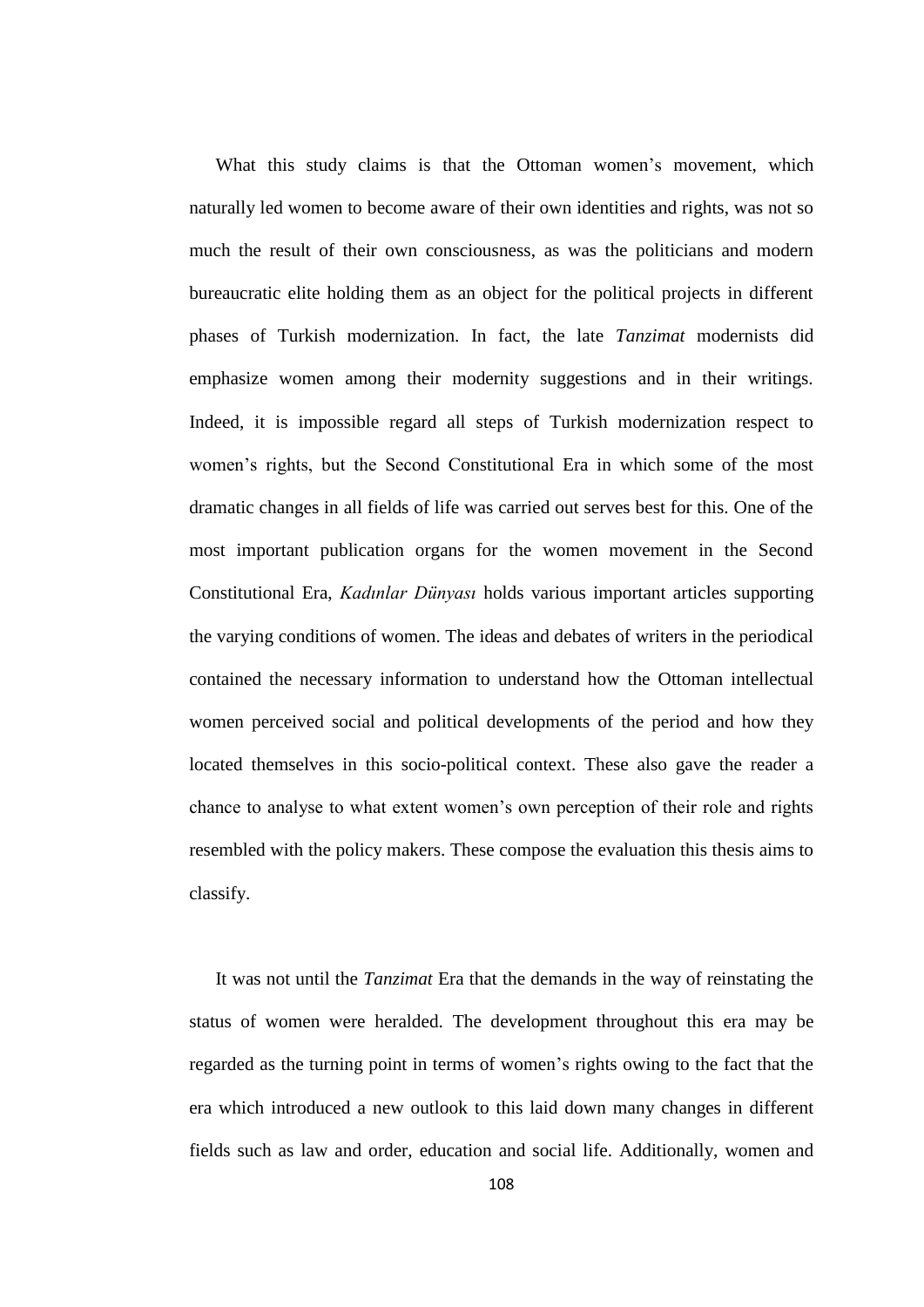the problems they encountered became one of the popular issues debated in some literary works and articles published in some newspapers and periodicals. To secure social integration throughout the country and to assure centralization and fortification of the state were the principal aims of the *Tanzimat* reforms. It is not surprising that the necessity for the improvement of women's status were evaluated within the same context. The role and status of women were reformulated in order to reform their social status and to introduce women equipped with adequate abilities to integrate others into society. It should be stated that people advocating women"s rights in the *Tanzimat* Era were almost all men at first.

With the beginning of the Second Constitutional Era, one of the most striking sociological aspects is that corporatism and solidarity became one of the main focuses of government policies. The family as the smallest but the most vital solidarity group was one of the priorities of the Unionists in their social reform policies. The Turkish family was held as a part of politics under the conditions of warfare and the role of family and naturally women were reformulated socially and politically by the Young Turks. Taking reflections from this view, the Ottoman women became more apparent in social life. The great intellectual improvements during this period guided women to claim a more active role both in social and economic life through charity associations. The associations established and periodicals issued by women became the major instruments to defend their rights in an organized way. The fact that women were more visible in this period mostly through the charity associations actually was the outcome of the role ascribed to women as a crucial part of national solidarity. Why the women"s revival in social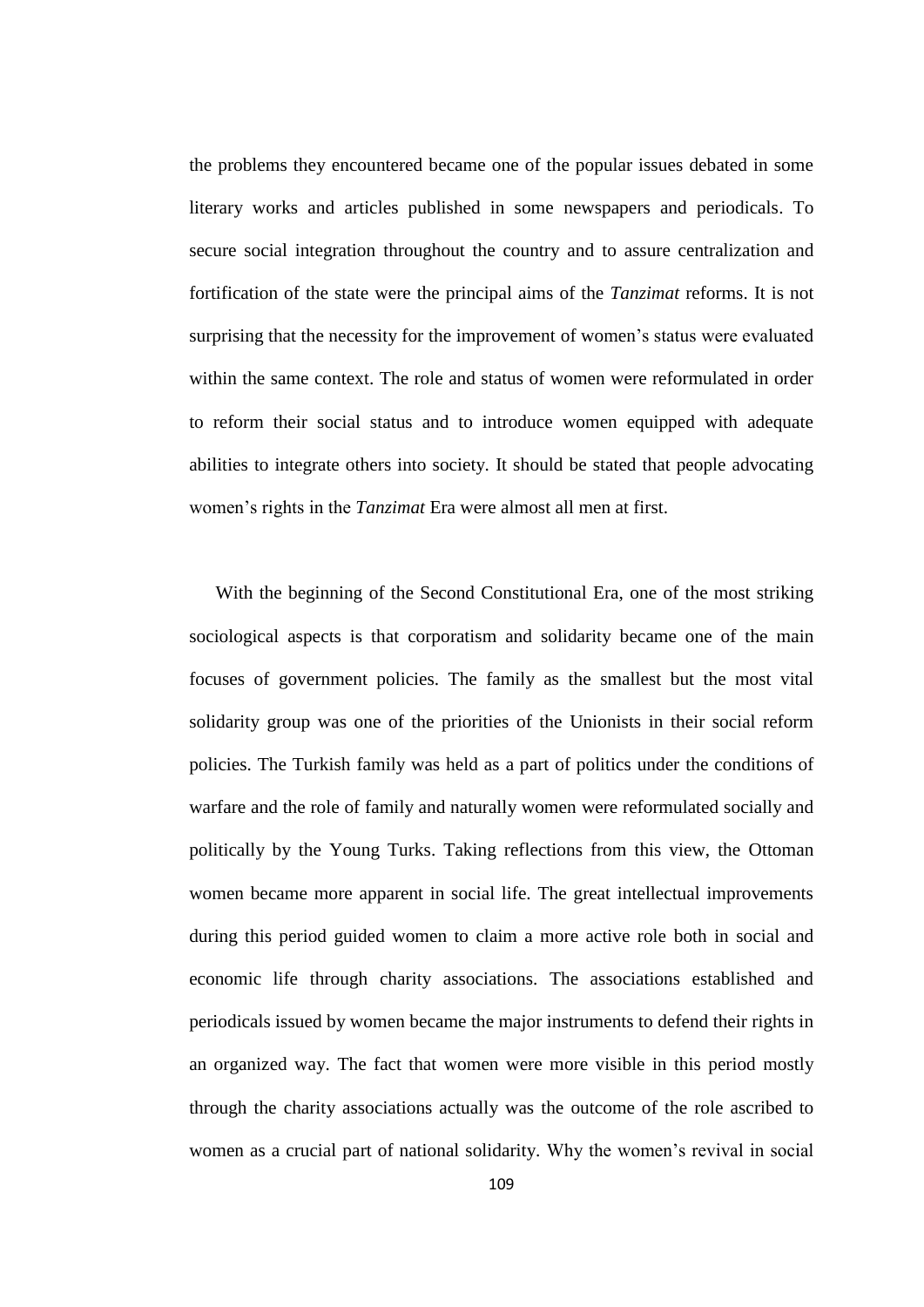and family life was so important for the CUP rulers is that women were recognized as the key figure in securing solidarity in both family and society through the roles attributed to them.

The socio-political and ideological changes undergone during the first years of Second Constitutional Era had also great effect on the issues publishing in many women"s periodicals and the articles in the women"s periodicals stated the policies of the period. To illustrate, constitutionalism was eagerly welcomed by women"s periodicals and these periodicals repeatedly stated that the constitutional regime was essential for the welfare of the nation. Although, there are many other important women"s periodicals in the period of Second Constitutional Era, *Kadınlar Dünyası* differs from the others in respect of its considerably important role in the women movement. Actually, the essential importance of the periodical is derived from the fact that the articles in its many different issues provide the researcher questioning opportunities of that what kind of a role women held both as an object and as a subject in the process of modernization. When the original texts in the first 100 daily issues of the periodical are studied, it is clearly seen that the ideas of women on the role they chose of themselves were mostly similar with those of the ruling men, and the articles were mostly the ones stimulating the idea of national identity, historical consciousness, qualified education and a corporate enthusiasm for social and economic development.

The demands of the writers of *Kadınlar* Dünyası for the improvement of education overlapped with the objectives of the government regarding the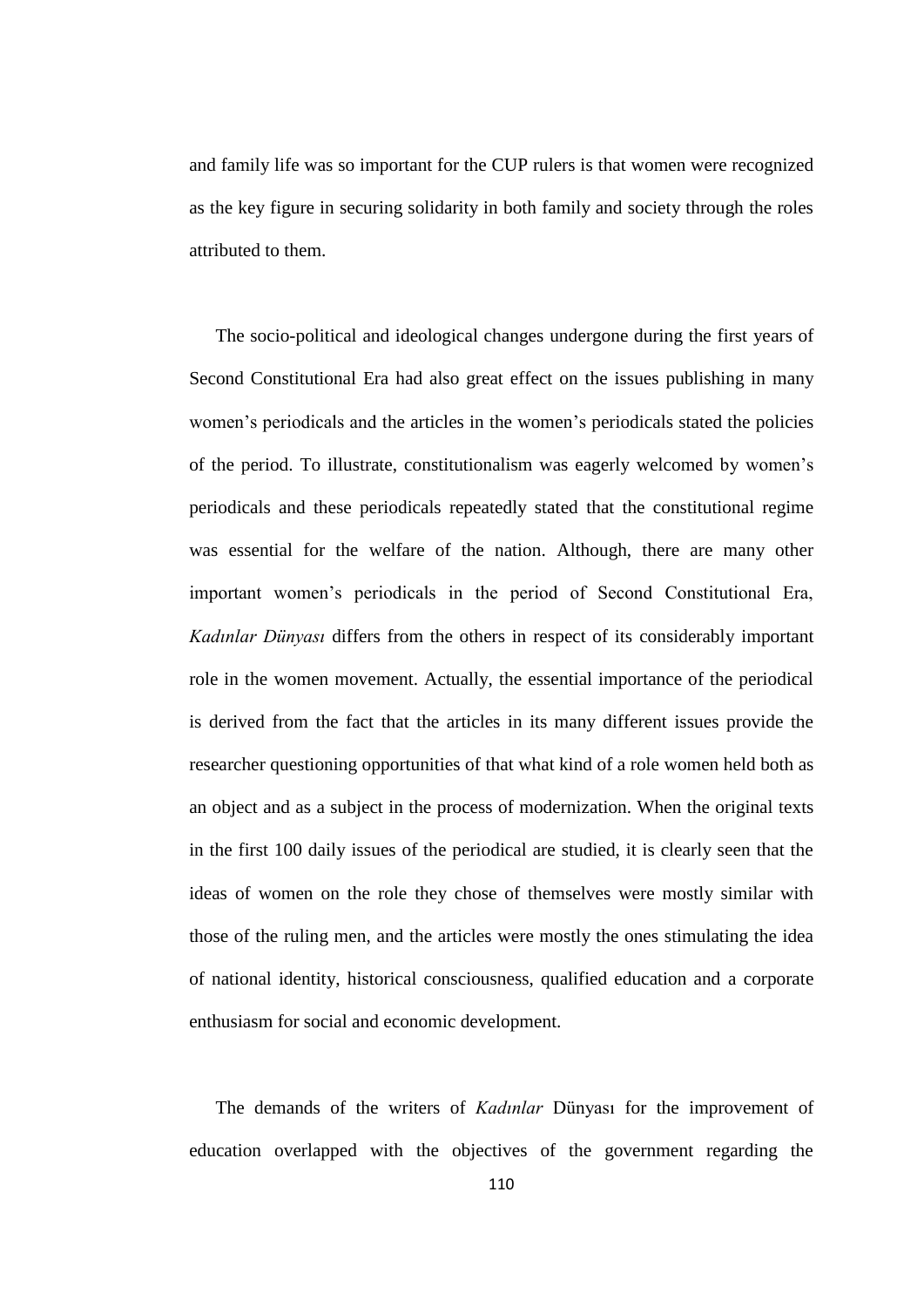educational reforms. The modernist ideology of some intellectuals and rulers was attributed one of the most crucial roles to the education in the way of development as also often done by the writers of *Kadınlar Dünyası*. If the accounts of the periodical"s writers are examined in a broader sense, it can easily be seen that education all by itself was a national issue for the writers of *Kadınlar Dünyası* as much as it was a great problem for women. Also, the intellectual women of the time were really conscious of the function ascribed to them within the new modern social system as a key component in the mechanism of the development of the society and country. It was widely considered that the future generations who would contribute to the progress of the country would be brought up by only properly educated mothers. That is why women"s education was regarded as closely related with the education of children. There are so many accounts in *Kadınlar Dünyası* to demonstrate that calls for women"s better education were rather related with the ideal of social progress than feminist priorities and perceptions.

Besides the lack of education which was treated as one of the most important reasons preventing a nation from development; lack of historical and national consciousness was also given great importance by *Kadınlar Dünyası* writers as one of the vital problems that should be resolved. When the ideas released through the articles in *Kadınlar Dünyası* were analysed, it is simply that the knowledge and consciousness of history were regarded as crucially important for bringing up superior generations in terms of their contribution to welfare and development of the country. The responsibility which was intellectually imposed upon women was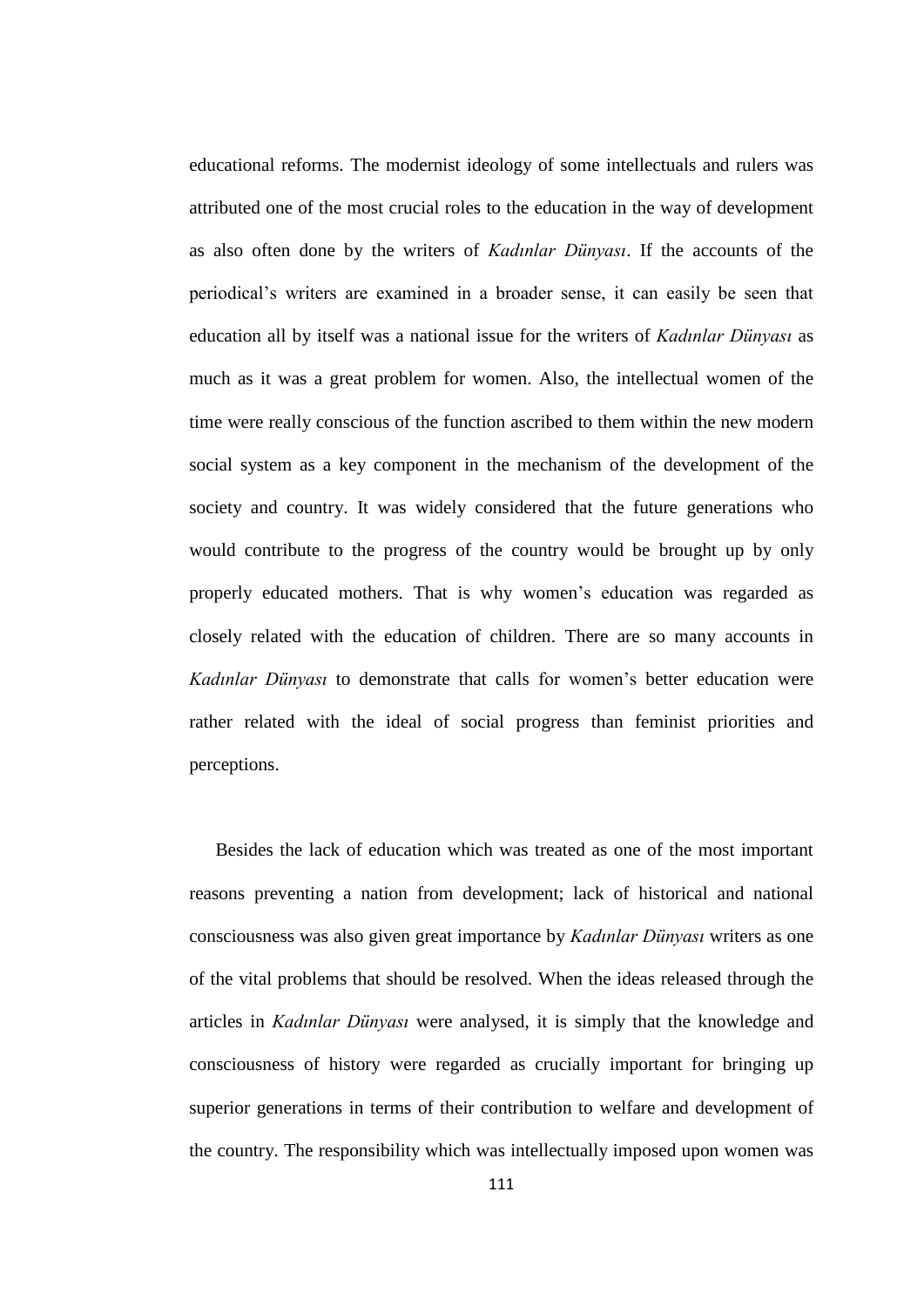that they should lead their children to get a sense of nationality through awareness of the past.

Like in the issues of education and consciousness of history, the ideas of *Kadınlar Dünyası* writers concerning the problem of national economy resembled the economy politics of the ruling elite. The issues often discussed in periodical were economic independence, establishment of national economy, use of domestic products, private entrepreneurship and industrial development. On several occasions, many writers of *Kadınlar Dünyası* expressed their ideas on the importance of economic independence through nationalistic inclinations to some extent. The frequently repeated suggestions of the writers of the periodical to the government for the establishment and enhancement of national economy, fortifying of material production, the improvement of domestic industry, promotion of domestic products" consumption and encouragement of individual entrepreneurship bore all the signs of nationalistic tendencies that the writers of the periodical shared with the policy makers of the period. To illustrate, the promotion of individual entrepreneurship was among most frequently stated fact in the lines of the articles as one of the important aspects of modernist ideology.

To sum up, the results of this thesis explicitly show that the mentality of defenders voicing women"s rights was the progressive outlook which selected this as the focus on the way of providing social progress. Women were seen as the social instrument for supplying not only social progress but also social integration, solidarity, national consciousness and progressiveness. This research also affirmed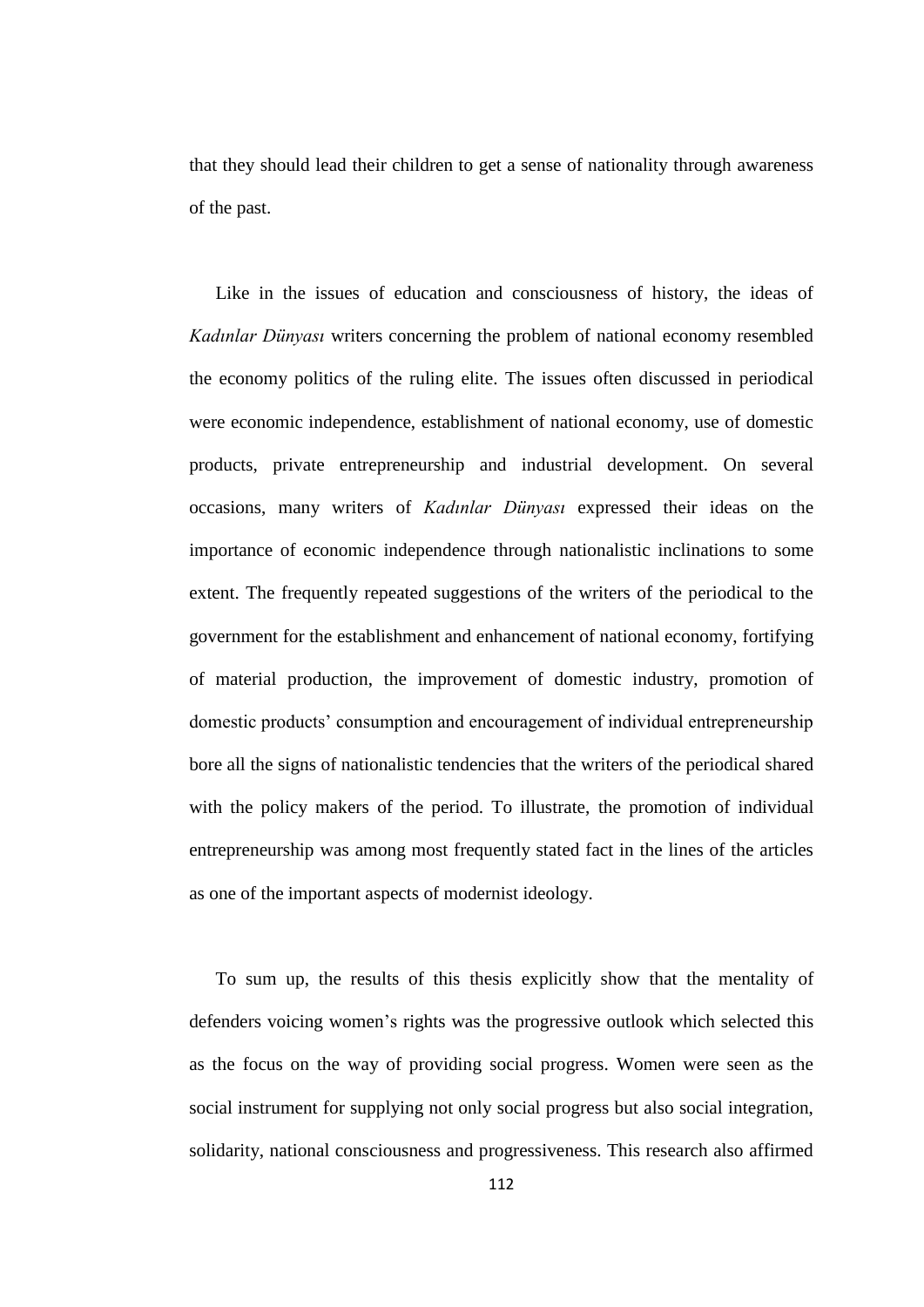that the boundaries of Ottoman women"s movement and the social role granted for them in the modernization process were not wholly determined by women themselves but predominantly by the policymakers of the state who were all men. The self-evaluation of women intellectuals about their struggle for women's emancipation and the roles ascribed to them in the process of modernization also confirmed that this assertion is so plausible. Instead of compiling from different second hand sources, this study aims to discover through a very significant firsthand historical resource, the *Kadınlar Dünyası* Periodical, that the self-evaluation of women intellectuals in many different articles in the periodical demonstrate to what extent the women's own perception of their effort for securing women's rights resembled with the modern bureaucratic elite"s and intelligentsia"s point of view concerning the women question and to what degree the motivations which lead women to defend their own rights differed from the ones driving the men of ruling bureaucratic milieu and intelligentsia to support women rights. It should be stated that the similitude between the motivations lie behind the promotion of women rights by the enlightened women and modern bureaucratic elites of the Second Constitutional Era cause women and their struggle to be a "political instrument" within the overall modernization process rather than an "ideal" of their gender, although the women held a considerable progress in their status during the Ottoman modernization process, main goals of which were centralization, modernization and fortification of state apparatus. The reduction of the efforts for women"s rights to the degree of political instruments was resulted from also the fact that the consciousness about women"s right were restricted to a narrow society including modern bureaucratic milieu and could not be a widespread movement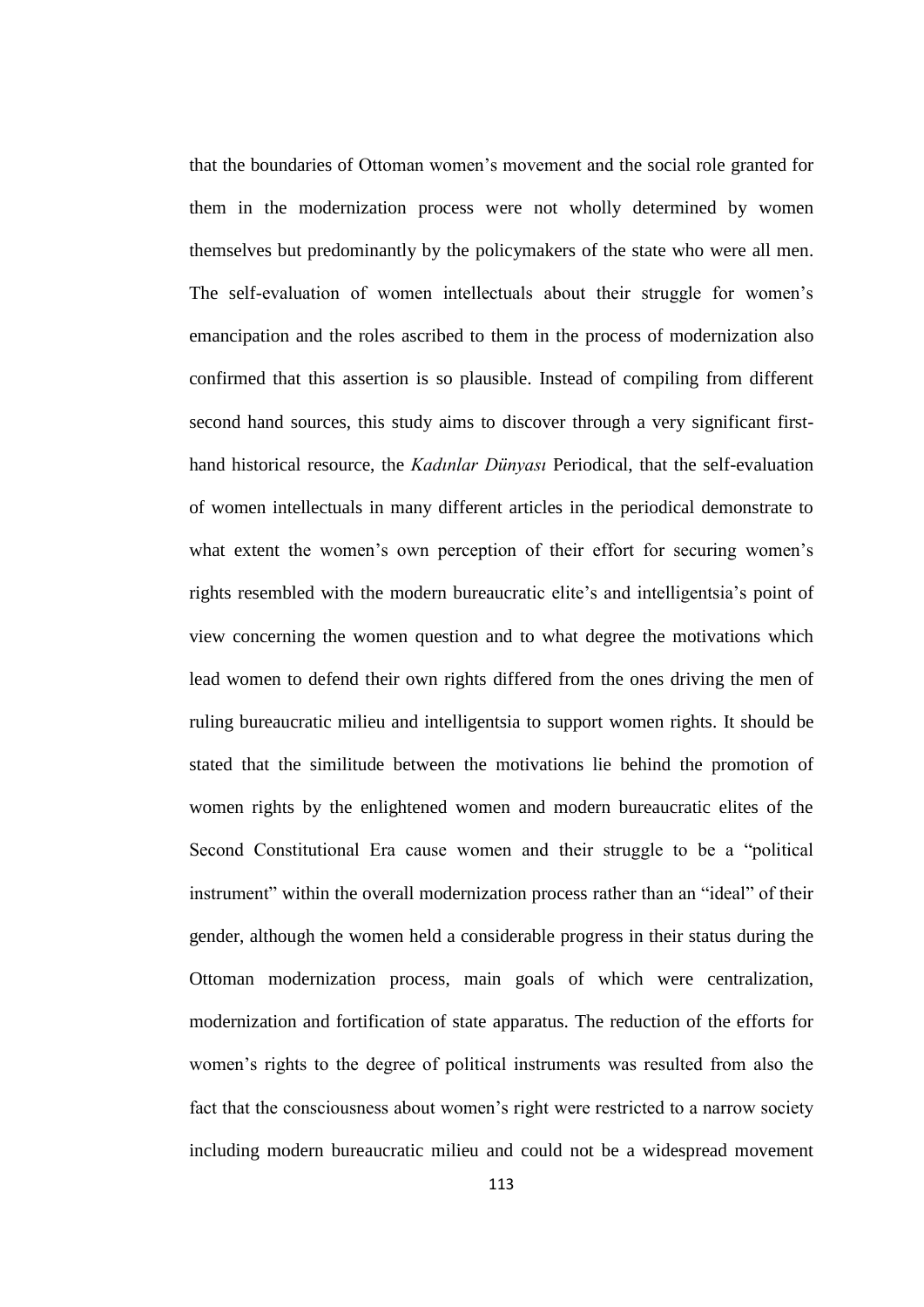advocated by masses in addition to intelligentsia and policy maker bureaucratic elite of the time.

There are several factors contributing to this situation. The empire's vast territory, its decentralized structure and heterogeneous composition led the modernization process to be limited with a restricted area. The comprehensive reform program in social, economic and educational life offered through the modernization movement could not receive massive acknowledgement by society and restricted only to big urban areas. The efforts for defending women"s rights within the framework of modernization process were also confined to a certain amount of territory and population. The fact that the empire was still preserving its theocratic character also played an important role in the restriction of both modernization process and spread of the consciousness about women"s right. The milieu which advocated women"s rights restricted only to certain number of intellectuals and ruling elite whose principal goals were rather national progress, centralization and fortification of the state than gender consciousness and human rights. The warfare conditions the empire often encountered throughout the Second Constitutional Era were one of the other reasons giving way to ascription of a passive role to the women. Because, women were held as a key figure in assuring national solidarity in the warfare conditions.

Consequently, as a matter of fact that, as this study analyzes the handicaps of women"s movement during the first years of Second Constitutional Era, some encouraging features of it should also be emphasized. The parameters of the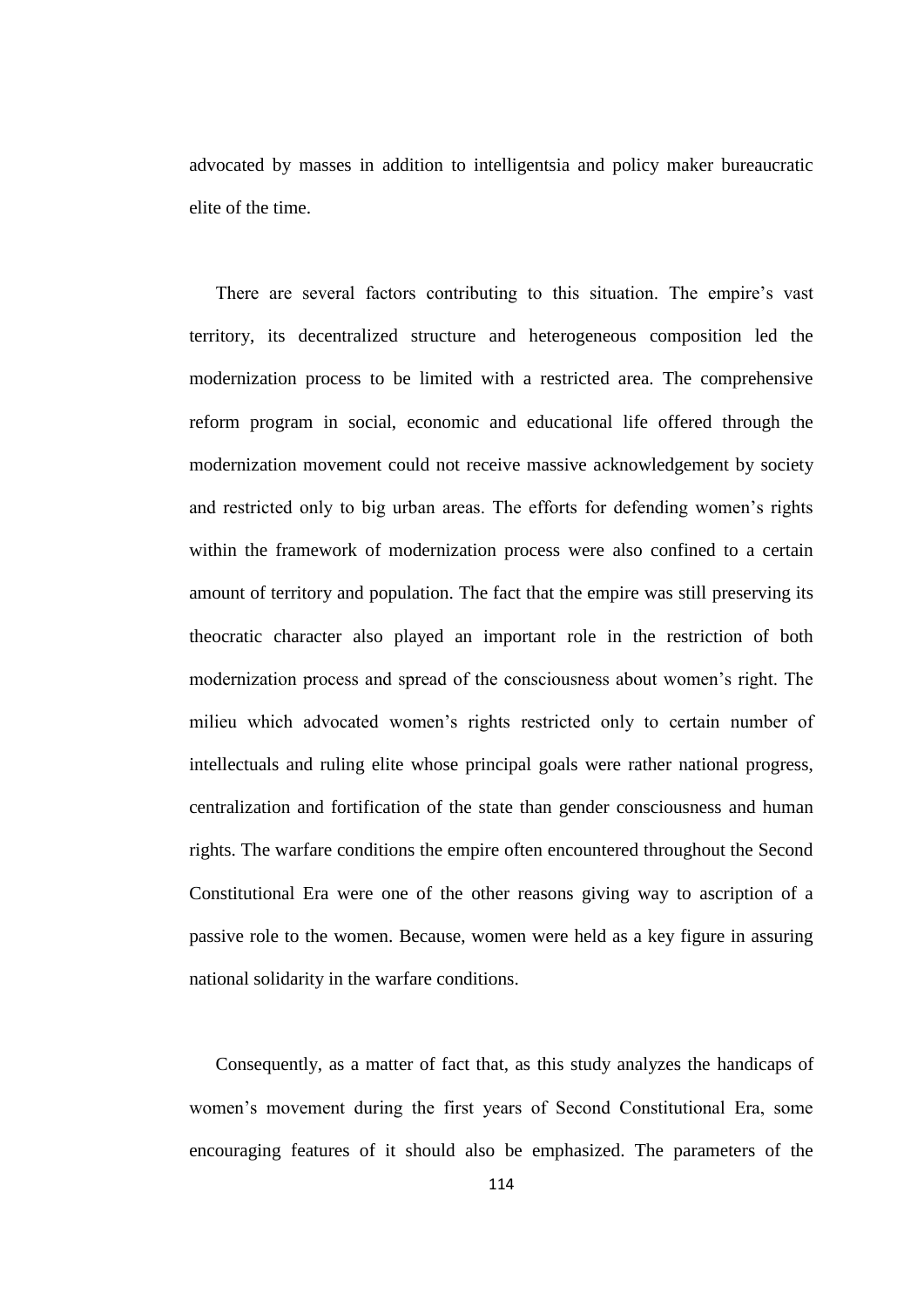"women question" during the early Republican Era were laid down in the Second Constitutional Era. The women intellectuals of the young Turkish Republic who were the pioneers in the struggle for women"s emancipation that Mustafa Kemal Atatürk vitalized, received feedbacks from the socio-political developments and the Ottoman women"s movement of the Second Constitutional Era. Thus, the prior attempts during the early Republican Era to establish women in the society equipped them with a steppingstone towards acquiring full emancipation.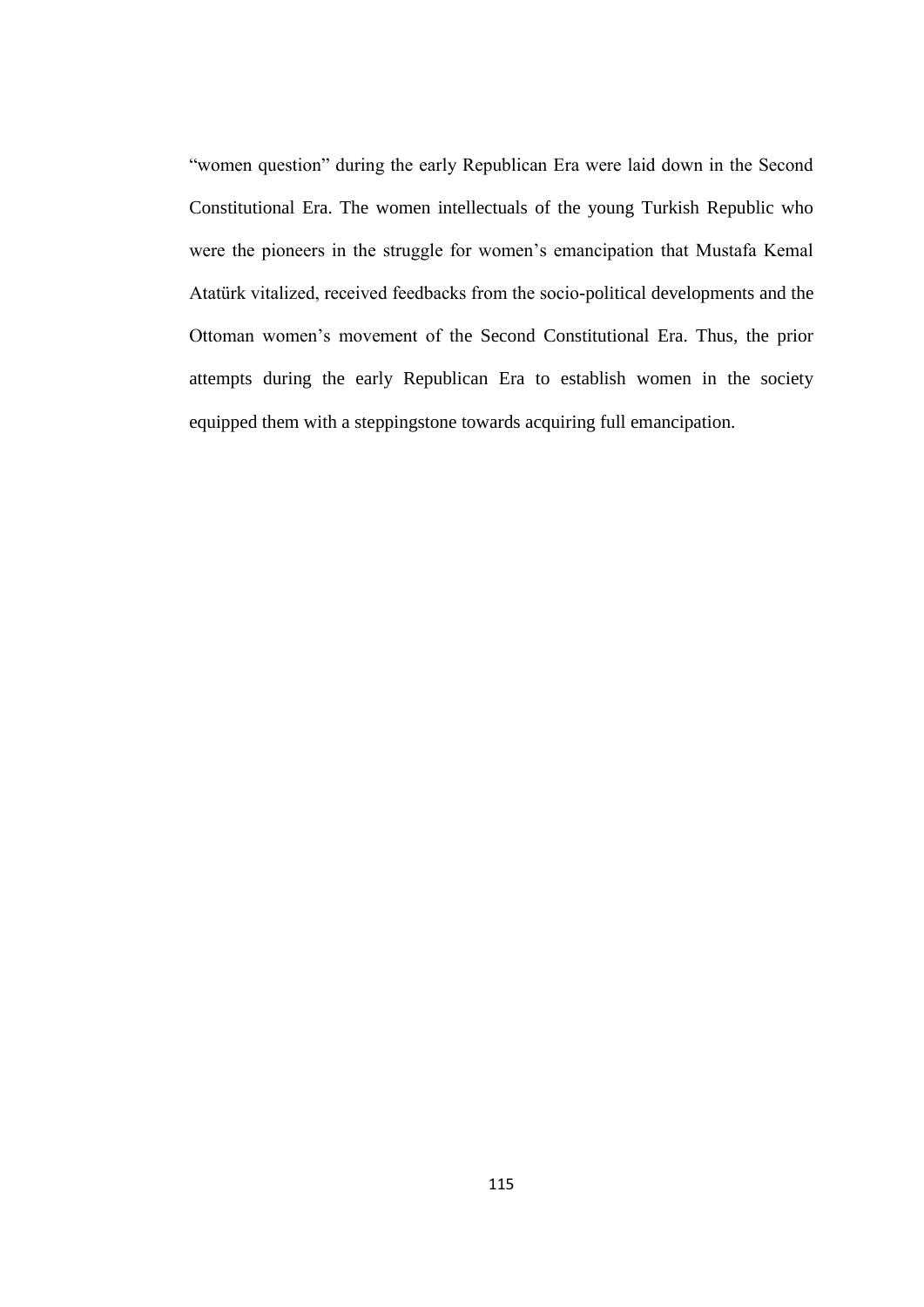## **BIBLIOGRAPHY**

## **Primary Sources**

Mehasin. Sahib-i İmtiyaz ve Müdür: Asaf Muammer, Müdür ve Sermuharriri: Mehmed Rauf, Istanbul: (September, 1324 [1908]) - (November, 1325 [1909])

Kadınlar Dünyası. Sahibe-i İmtiyaz: Nuriye Ulviye Mevlan, Müdür-i Mesul: Emine Seher Ali, İstanbul: (April, 1329 [1913]) - (May- 1921)

## **Secondary Sources**

**AKGÜN**, Seçil Karal. "Women"s Emancipation in Turkey", *Turkish Studies Association Bulletin,* Issue: 10, 1986.

 . and **ULUĞTEKİN**, Murat. *Hilal-i Ahmer'den Kızılay'a,*  Ankara: Kızılay, 2002.

**AKŞİN**, Sina. "Jön Türkler", *Tanzimattan Cumhuriyet'e Türkiye Ansiklopedisi*, *Vol. III*, İstanbul: İletişim Yayınları, 1981.

**ALBAYRAK**, Sadık. *Meşrutiyet Istanbulunda Kadın ve Sosyal Değisim* İstanbul: Yeditepe Yayınları, 2002.

**ALKAN**, Mehmet Özkan. "Tanzimat"tan Sonra Kadın"ın Hukuksal Statüsü ve Devletin Sürecine Müdahalesi Üzerine" *Toplum ve Bilim***,** No: 50, .Yaz Dönemi, 1990.

**ALTINAY**, Ahmet Refik. *Kadınlar Saltanatı,* İstanbul: Tarih Vakfı Yurt Yayınları, 2000.

**ARIKAN**, Zeki, "Tanzimat"tan Cumhuriyet"e Tarihçilik", *Tanzimat'tan Cumhuriyet'e Türkiye Ansiklopedisi, Vol. VI*, İstanbul: İletişim Yayınları, 1985.

**AŞA**, Emel. "1869- 1923 Yılları Arasında Yayınlanan Türk Kadın ve Aile Dergileri", *Sosyo- Kültürel Değişim Sürecinde Türk Ailesi, Vol. III*, Ankara: T. C. Başbakanlık Aile Araştırma Kurumu Yayını, 1993.

**AYDIN**, Mehmet Akif. "Osmanlılarda Aile Hukukunun Tarihi Tekâmülü", *Sosyo-Kültürel Değişim Sürecinde Türk Ailesi, Vol. II*, Ankara: T. C. Başbakanlık Aile Araştırma Kurumu Yayını, 1992.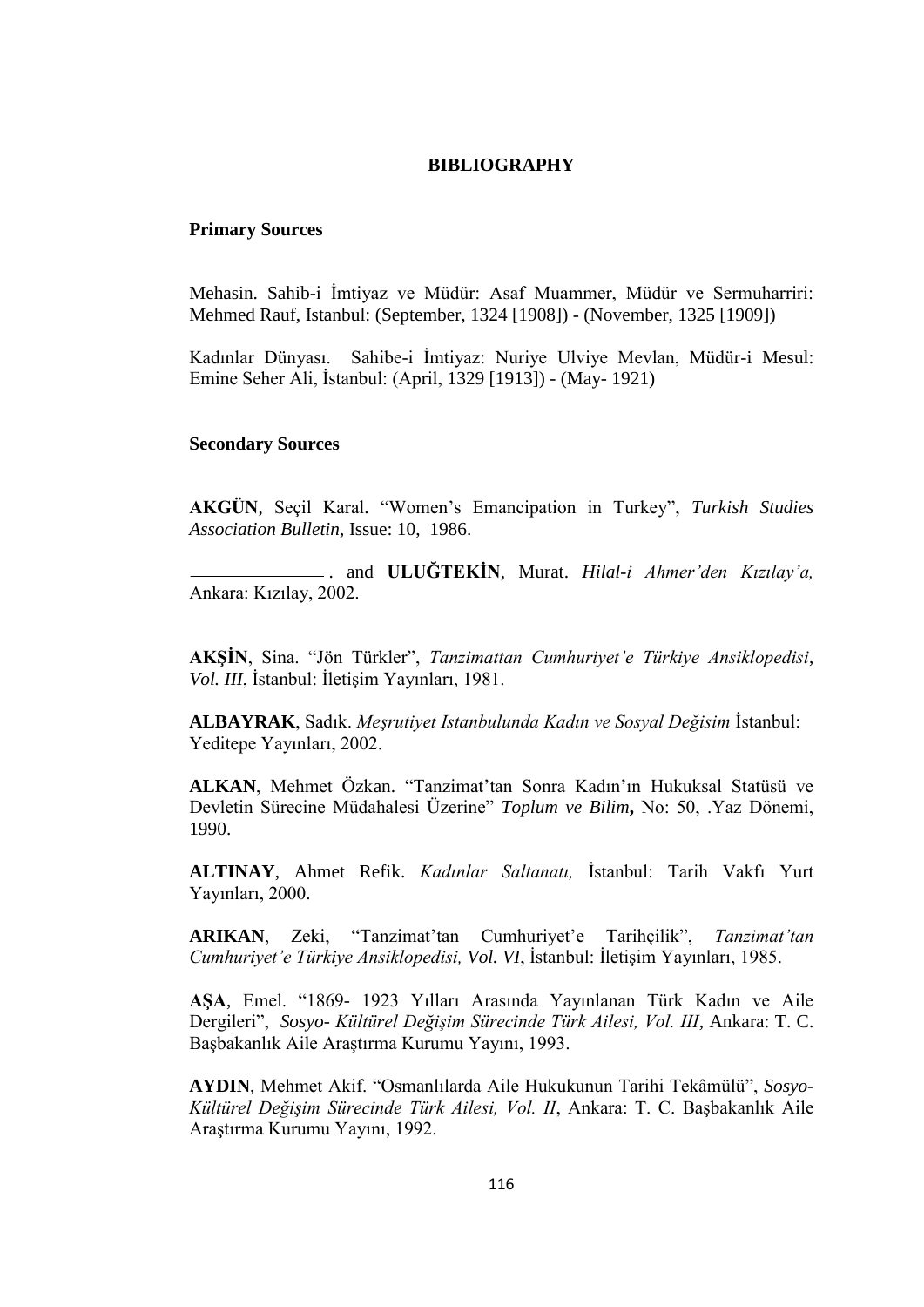**BARKAN**, Ö. Lütfi. "Türk Toprak Hukuku Tarihinde Tanzimat ve 1274 (1858) Tarihli Arazi Kanunnamesi", İstanbul: Maarif Vekâleti Neşriyatı, 1940.

BERKTAY, Fatmagül. "Osmanlı'dan Cumhuriyet'e Feminizm," Tarihin Cinsiyeti, İstanbul: Metis Yayınları, 2003.

 . "Türkiye"de Kadın Hareketi" , *Kadın Hareketinin Kurumlaşması,* İstanbul: Metis Yayınları, 1994.

**BERKTAY**, Halil. "Tarih Çalışmaları", *Cumhuriyet Dönemi Türkiye Ansiklopedisi*, *Vol. IX*, İstanbul: İletişim Yayınları: 1985.

**BORATAV**, Korkut. *Türkiye İktisat Tarihi 1908- 2002,* Ankara: İmge Kitabevi Yayınları, 2003.

**BRUMMET**, Palmira. *İkinci Meşrutiyet Basınında İmge ve Emperyalizm 1908- 1911,* İstanbul: İletişim Yayınları, 2003.

**CAPORAL**, Bernard. *Kemalizmde ve Kemalizm Sonrasında Türk Kadını (1919- 1970)*, Ankara: Türkiye İş Bankası Kültür Yayınları, 1982.

**ÇAKIR**, Serpil. *Osmanlı Kadın Hareketi*, İstanbul: Metis Yayınları, 1996.

 . "Aliye Fatma", *A Biographical Dictionary of Women's Movement and Feminisms Central Eastern and South Eastern Europe, 19th and 20th Centuries,* ed. Francisca de Hann and the others, Budapest: Central European University Press, 2006.

 . "XX. Yüzyılın Başında Kadın ve Aile Dernekleri ve Nizamnameleri", *Sosyo- Kültürel Değişme Sürecinde Türk Ailesi, Vol III*, Ankara: Başbakanlık Aile Araştırma Kurumu, 1992.

**ÇİMEN,** Kabaklı Latife. *Türk Töresinde Kadın Ve Aile,* İstanbul: IQ Kültür Sanat Yayıncılık, 2008.

**ÇOLAK**, Güldane and **UÇAN**, Lale. *II. Meşrutiyet'ten Cumhuriyet'e Basında Kadın Öncüler,* İstanbul: Heyamola Yayınları, 2008.

**DEMİRDİREK**, Aynur. *Osmanlı Kadınlarının Hayat Hakkı Arayışının Bir Hikâyesi*, Ankara: İmge Kitabevi, 1993.

**DENMAN**, Kılıç Fatma. *İkinci Meşrutiyet Döneminde Bir Jön Türk Dergisi: Kadın*, İstanbul: Libra Kitapçılık ve Yayıncılık, 2009.

**DOĞAN**, İsmail. *Osmanlı Ailesi,* Ankara: Yeni Türkiye Yayınları, 2001.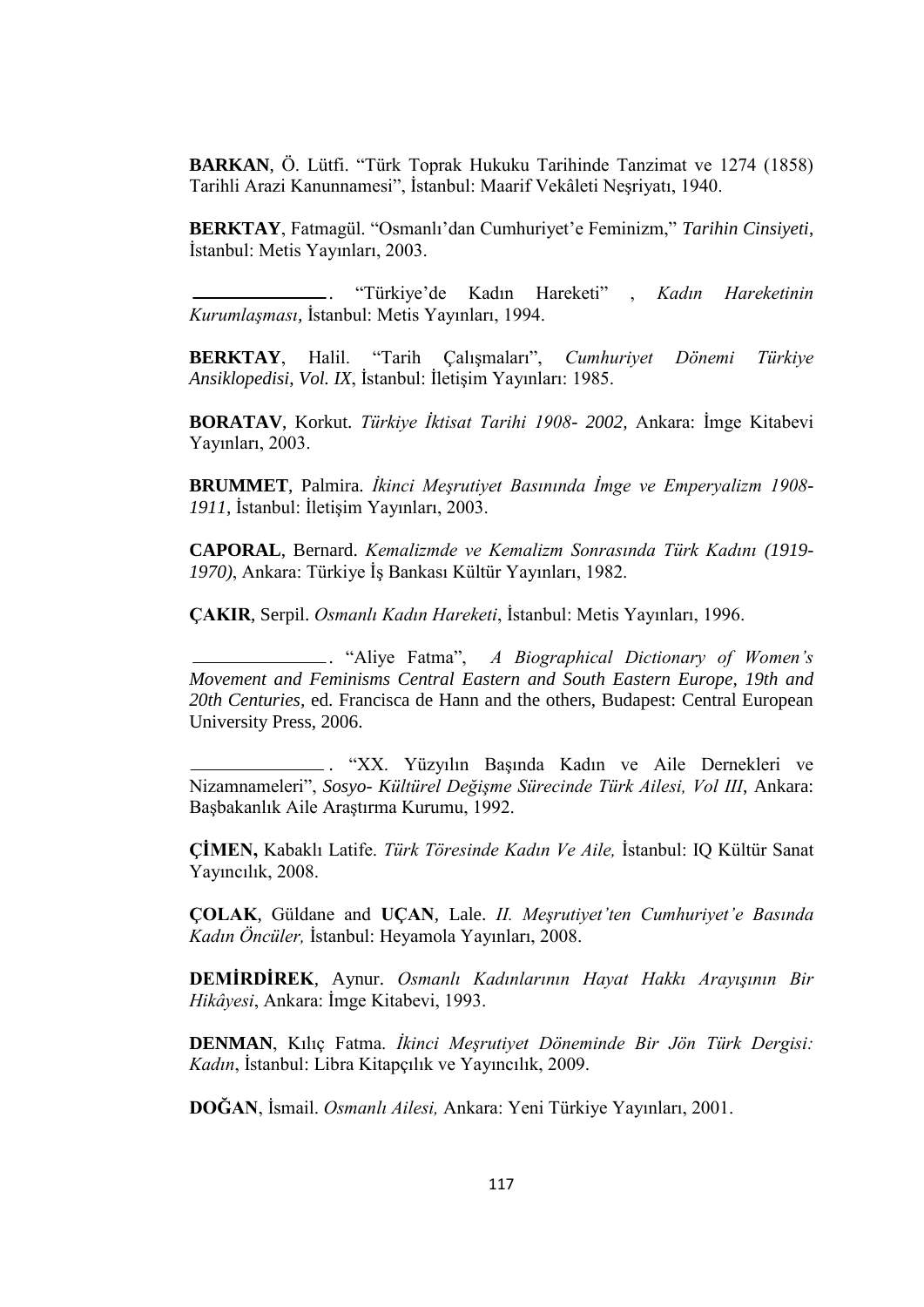**DOĞRAMACI**, Emel. *Türkiye'nin Kadının Dünü ve Bugünü***,** Ankara: Türkiye İş Bankası Kültür Yayını, 1997.

**DÖLEN**, Emre. *Türkiye Üniversite Tarihi, Osmanlı Döneminde Darülfünun 1863- 1922, Vol. I,* İstanbul: İstanbul Bilgi Üniversitesi Yayınları, 2009.

**DUMAN**, Hasan. *İstanbul Kütüphaneleri Arap Harfli Süreli Yayınlar Toplu Kataloğu 1828-1928,* İstanbul: Ircica, 1986.

**DURAKBAŞA**, Ayşe. *Halide Edib Türk Modernleşmesi ve Feminizm,* İletişim Yayınları, İstanbul, 2009.

**ERTUĞRUL**, Gülden. *Atatürk ve Kadın Hakları,* Atatürk Araştırma Merkezi Dergisi, *Vol. VIII*, No: 22, November 1991.

**FRIERSON**, Elizabeth F. "Mirrors Out, Mirrors In: Domestication and Rejection of the Foreign in Late Ottoman Women"s Magazines (1875-1908)," in: *Women, Patronage and Self Represantation in Islamic Societies*, ed. D. Fairchild Ruggles, Albany: State University of New York Press, 2000.

. "Unimagined Communities: Women and Education in the Late Ottoman Empire 1876-1909," *Critical Matrix*, The Princeton Journal of Women, Gender and Culture 9, No: 2, 1995

**GÖKALP**, Ziya. *Türkçülüğün Esasları,* İstanbul: Milli Eğitim Bakanlığı Yayınları, 1970.

**GÖKSEL**, Burhan. *Çağlar Boyunca Türk Kadını ve Atatürk,* Ankara: Kültür Bakanlığı Yayınları, 1993.

**GÜZEL**, Sehmus. "Tanzimat'tan Cumhuriyet'e Toplumsal Degisim ve Kadın" *Tanzimat'tan Cumhuriyete Türkiye Ansiklopedisi*, *V. III*, İstanbul: İletişim Yayınları, 1981.

**İNAN**, Afet. *Atatürk ve Türk Kadın Haklarının Kazanılması: Tarih Boyunca Türk Kadınının Hak ve Görevleri,* İstanbul: Milli Eğitim Bakanlığı Yayınları, 1975.

**JAYAWARDENA**, Kumari. *Feminism and Nationalism in the Third World,*  London: Zed Books, 1994.

**JENKINS**, Hester Donaltson. *An Educational Ambassador in the Near East*, New York, Chicago, London & Edinburgh: Fleming H. Revell Co., 1925

**KADIN ESERLERİ KÜTÜPHANESİ VE BİLGİ MERKEZİ VAKFI**. *İstanbul Kütüphanelerindeki Eski Harfli Türkçe Kadın Dergileri Bibliyografyası*, prepared by Zehra Toska, Serpil Çakır, Tülay Gençtürk, Sevim Yılmaz, Selmin Kurç, Gökçen Art, Aynur Demirdirek, İstanbul: Metis Yayınları, 1993.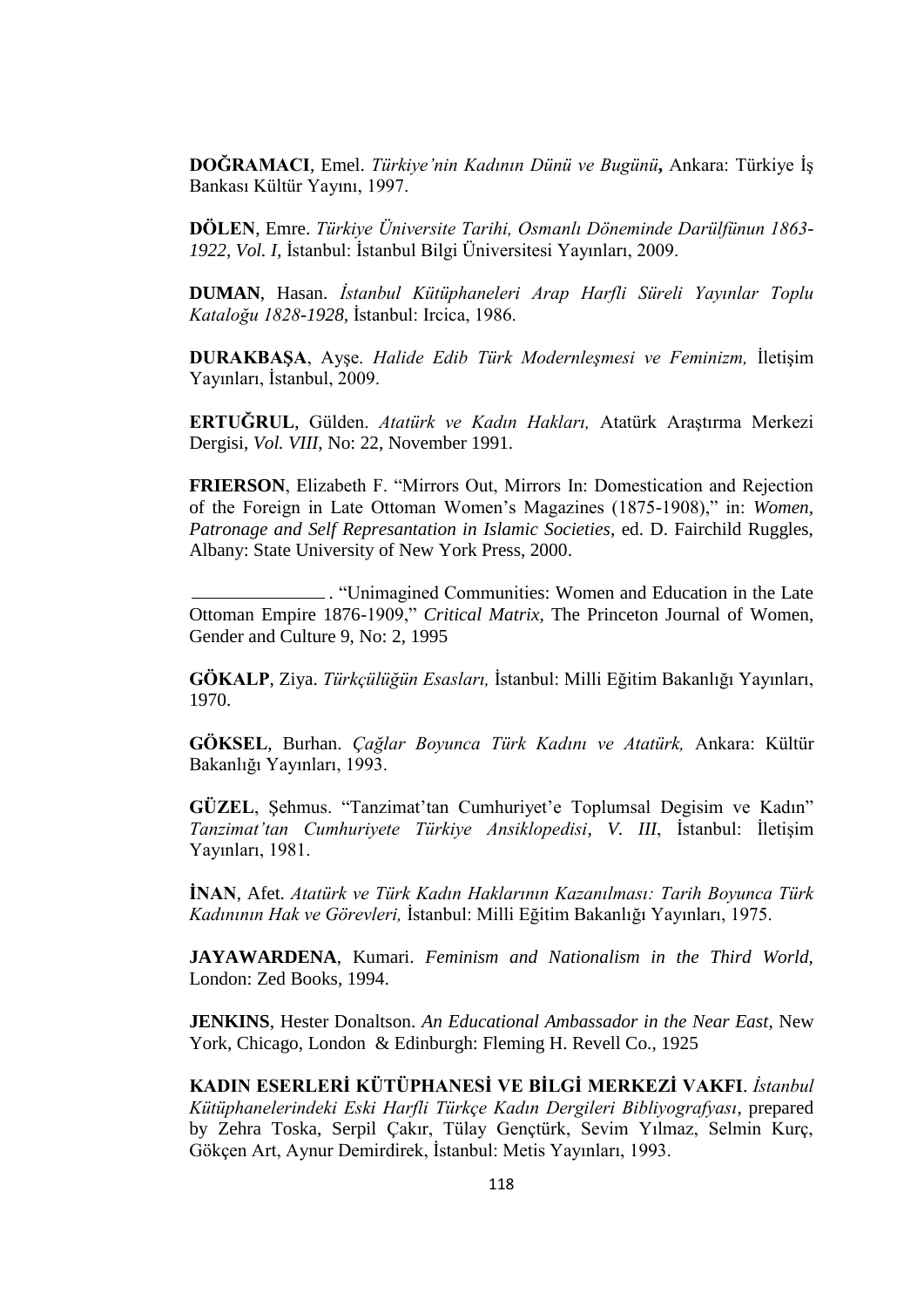**KADINLAR DÜNYASI** (1913- 1921), *Vol. I- II*, İstanbul: Kadın Eserleri Kütüphanesi ve Bilgi Merkezi Vakfı, 2009.

**KANDİYOTİ**, Deniz. *Cariyeler Bacılar Yurttaşlar,* İstanbul: Metis Yayınları, 1997.

. *Women, Islam and The State,* London: Macmillan Press, 1991.

**KAPLAN**, Leyla. *Cemiyetlerde ve Siyasi Teşkilatlarda Türk Kadını (1908-1960)*, Ankara: Atatürk Kültür, Dil ve Tarih Yüksek Kurumu, Atatürk Araştırma Merkezi, 1998.

**KARAL**, Enver Ziya. *Osmanlı Tarihi, Vol. VIII*, Ankara: Türk Tarih Kurumu Yayınları, 1983.

**KARAKAYA - STUMP**, Ayfer. "Debating Progress in a "Serious Newspaper for Muslim Women": The Periodical Kadın of the Post-revolutionary Salonica, 1908- 1909," in: *British Journal of Middle Eastern Studies, Vol. XXX*, No: 2, November, 2003.

**KARTAL, Cemile Burcu.** "II. Mesrutiyet'in Cumhuriyet'e Mirası: Makbul Kadınlar", *İ. Ü. Siyasal Bilgiler Fakültesi Dergisi,* No: 38, March 2008.

**KESKİN**, Tülay. *Feminist Nationalist Discourse In the First Year of the Ottoman Revolutionary Press (1908- 1909): Readings From the Magazines of Demet, Mehasin and Kadın (Salonica)*, Unprinted Master Thesis, Ankara: Bilkent University, 2003.

**KOÇAK**, Cemil. "Yeni Osmanlılar ve Birinci Meşrutiyet", *Modern Türkiye'de Siyasi Düşünce- Cumhuriyet'e Devreden Düşünce Mirası Tanzimat ve Meşrutiyet'in Birikimi, Vol. I*, İstanbul: İletişim Yayınları, 2001.

**KOLOĞLU**, Orhan. "Osmanlı Basını: İçeriği ve Rejimi", *Tanzimat'tan Cumhuriyete Türkiye Ansiklopedisi*, *Vol. I*, İstanbul: İletisim Yayınları, 1981.

**KURNAZ**, Şefika. *İkinci Meşrutiyet Döneminde Türk Kadını*, İstanbul: Milli Eğitim Bakanlığı, 1996.

 . *Cumhuriyet Öncesinde Türk Kadını,* İstanbul: Milli Eğitim Bakanlığı Yayınları, 1997.

**LEWIS**, Bernard. *Modern Türkiye'nin Doğuşu,* Ankara: Arkadaş Yayınevi, 2008.

**MALEÇKOVA**, Jıtka. "Kadın ve bir Milletin Kaderi: Milli Uyanışın İlk Dönemlerinde Kadınlara Biçilen Rol," in: *Tarih Eğitimi ve Tarihte 'Öteki' Sorunu*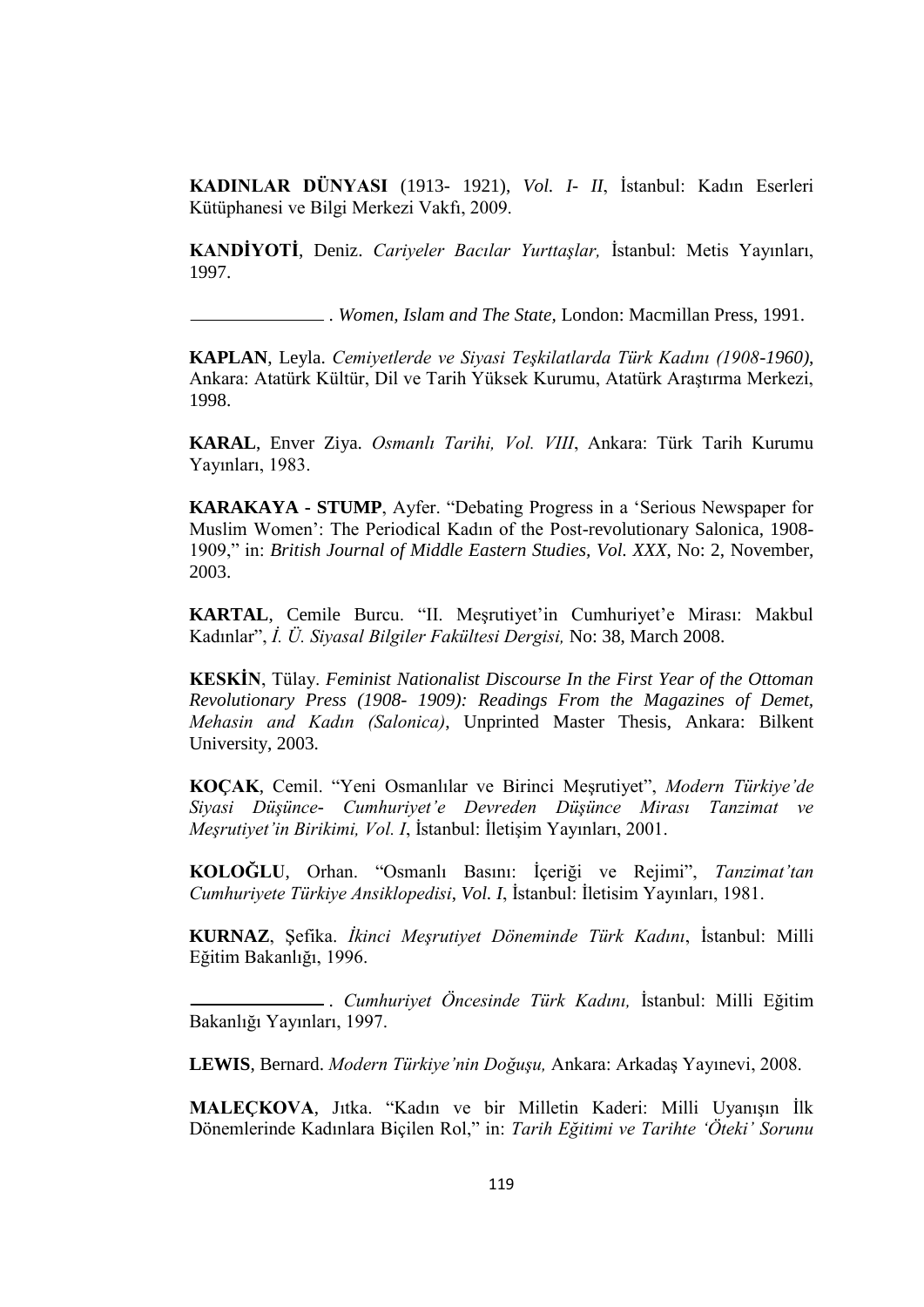*2. Uluslararası Tarih Kongresi 8-10 Haziran 1995,* İstanbul: Tarih Vakfı Yurt Yayınları, 1998.

**MARDİN**, Şerif. *Yeni Osmanlı Düşüncesinin Doğuşu,* İstanbul: İletişim Yayınları, 2002.

 . "Religion and Secularism in Turkey", *Atatürk: Founder of a Modern State*, Londra: C. Hurst and Co, 1981.

**ORTAYLI**, İlber. "Anadolu"da XVI. Yüzyılda Evlilik İlişkileri Üzerine Bazı Gözlemler", *Başbakanlık Aile Yazıları I.,* Ankara: T. C. Başbakanlık Aile Araştırma Kurumu Yayını, 1990.

. *Osmanlı Toplumunda Aile,* İstanbul: Pan Yayıncılık, 2001.

 ."Tanzimat Devri Basın Üzerine Notlar", *Osmanlı İmparatorluğu'nda İktisadi ve Sosyal Değişim, Makaleler I,* Ankara: Turhan Kitabevi, 2000.

 . *İmparatorluğun En Uzun Yüzyılı,* İstanbul: İletişim Yayınları, 2008.

**OS**, Nicole A. N. M. van. "Osmanlı Kadın Dernekleri: Geçmişten Gelen Kaynaklar, Gelecek İçin Kaynaklar," *Toplumsal Tarih, Vol. XVII*, No: 99, March 2002.

 . "Osmanlı Müslümanlarında Feminizm," in: *Cumhuriyet'e Devreden Düşünce Mirası: Tanzimat ve Meşrutiyet'in Birikimi*, *Vol. I*, İstanbul: İletişim Yayınları, 2001.

**ÖZKAYA**, Günseli. *Tarik İçinde Kadın Hakları,* Ankara: Türkiye Büyük Millet Meclisi Yayınları, 1985.

**ÖZTUNA**, Yılmaz. *Cumhuriyet Dönemi Öncesinde Türkler,* İstanbul: Babıali Kültür Yayınları, 2004.

**RASONYİ**, Laszlo. *Tarihte Türklük,* Ankara: Türk Kültürünü Araştırma Enstitüsü Yayınları, 1971.

**SHAW**, Stanford J. And **SHAW**, Ezel Kural. *Osmanlı İmparatorlu ve Modern Türkiye, Reform Devrim ve Cumhuriyet: Modern Türkiye'nin Doğuşu 1808- 1975, Vol II,* İstanbul: E Yayınları, 2010.

**TAŞKIRAN**, Tezer. *Cumhuriyet'in 50. Yılında Türk Kadın Hakları*, Ankara: Başbakanlık Kültür Müsteşarlığı Yayınları, 1973.